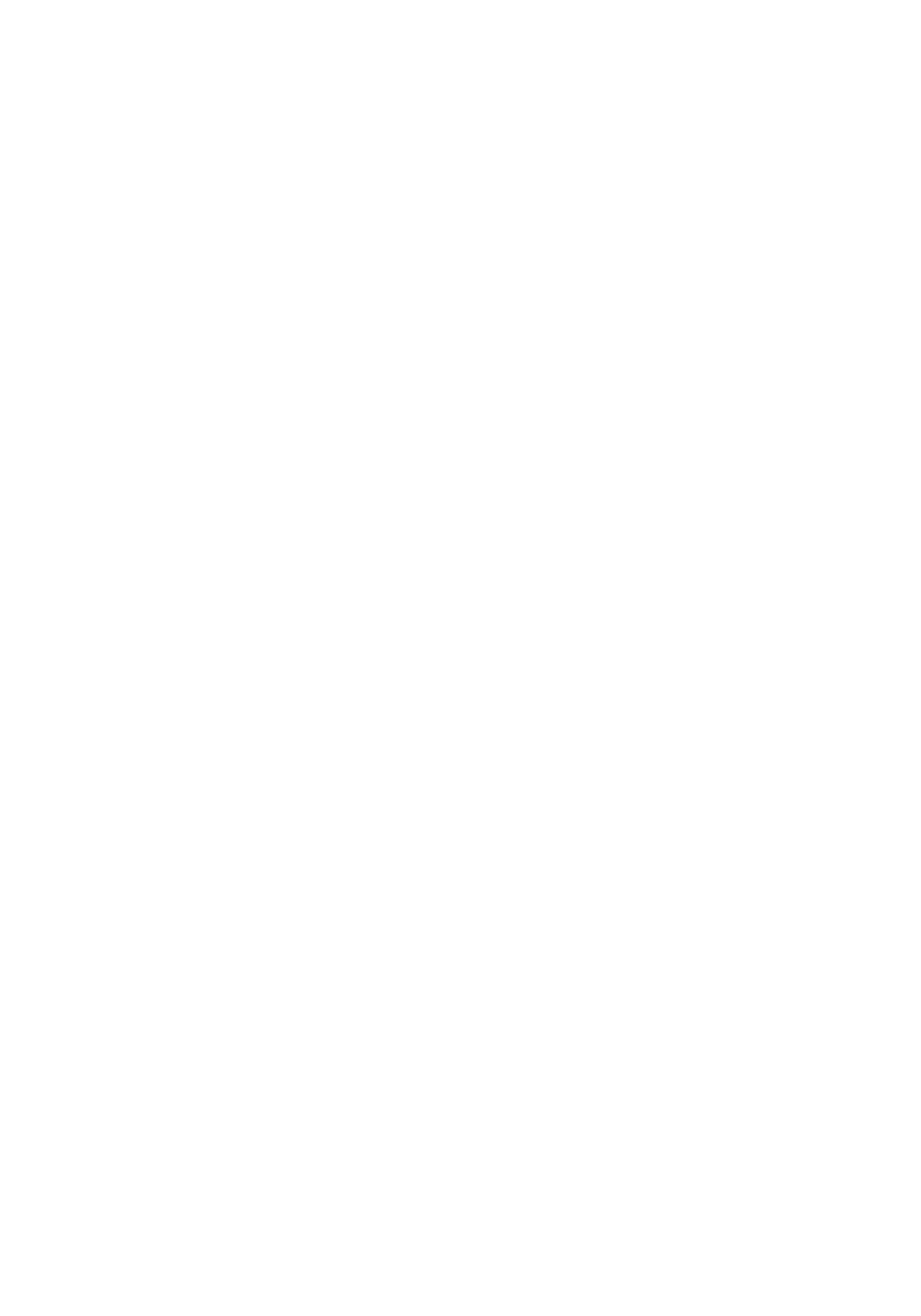lar wall. Hansson and Frostegard et al.<sup>38,39</sup> found a substantial proportion of activated T lymphocytes in carotid plaque specimens, the activation pattern of which was similar to that occurring under chronic inflammatory conditions. Moss<sup>39</sup> confirmed that inflammation was the strongest predictor of stenosis, while cholesterol was not significantly related to the degree of stenosis. If egg intake–increased serum cholesterol level contributes to a high incidence of CHD, the presence of other possible risk factors is also required for deleterious effects to become evident.

Eggs are readily available and inexpensive. Eggs are rich sources of protein, all the essential amino acids, thiamine, riboflavin, pantothenic and folic acid, vitamin  $B_{12}$ , biotin, vitamin  $D<sub>3</sub>$ , vitamin E, and phosphorous. The relationships among egg intake, serum cholesterol, and CHD are inconsistent. These conflicting results could be attributed to other extraneous factors. Refined theories and research designed to resolve these inconsistencies are required. Before making a decision to restrict egg intake especially in a healthy person, we should individually evaluate the advantages and disadvantages of eating eggs. Recommendations should be based on overall nutritive content, not on cholesterol content alone.

#### **REFERENCES**

- 1. Fairfield, P.B. The food and drug administration looks at cholesterol. J Assoc Food Drug Off 1991;55:41–44.
- 2. Vorster, H.H., Benade, A.J., Barnard, H.C., Locke, M.M., Silvis, N., Venter, C.S., Smuts, C.M., Engelbrecht, G.P., and Marais, M.P. Egg intake does not change plasma lipoprotein and coagulation profiles. Am J Clin Nutr 1992;55(2):400–10.
- 3. Hu, F.B., Stampfer, M.J., Rimm, E.B., Manson, J.E., Ascherio, A., Colditz, G.A., Rosner, B.A., Spiegelman, D., Speizer, F.E., Sacks, F.M., Hennekens, C.H., Willett, and W.C. A prospective study of egg consumption and risk of cardiovascular disease in men and women. JAMA 1999;281(15):1387–94.
- 4. Bronner, L.L., Kanter, D.S., and Manson, J.E. Primary prevention of stroke. N Engl J M 1995;333(21):1392–1400.
- 5. Bernstein, V., Cuddy, T.E., Moye, L.A., Piller, L.B., Rutherford, J., Simpson, L.M., and Braunwald, E. Reduction of stroke incidence after myocardial infarction with pravastatin: the Cholesterol and Recurrent Events (CARE) study. The CARE investigators. Circulation 1999;99(2):216–23.
- 6. Gillman, M.W., Cupples, L.A., Millen, B.E., Ellison, R.C., and Wolf, P.A. Inverse association of dietary fat with development of ischemic stroke in men. JAMA 1997;278(24):2145–50.
- 7. Pennington, J.A.T. Food Values of Portions Commonly Used. Seventeenth edition. Philadelphia; New York: Lippincott-Raven, 1998, pp. 73–74.
- 8. Ingr, I., Simeonova, J., Stavkova, J., Petrovshy, E., and Dostal, F. Cholesterol content in market hen eggs. Nahrung 1987;31(10):933–40.
- 9. Barir, C.W., and Marion, W.W. Yolk cholesterol in egg from various avian species. Poult Sci 1978;57(5):1260–65.
- 10. Elkin, R.G., Yan, Z., Zhong, Y., Donkin, S.S., Buhman, K.K., Story, J.A., Turek, J.J., Porter, R.E., Jr., Anderson, M., Homan, R., Newton, R.S. Select 3-hydroxy-3-methyglutary-coenzyme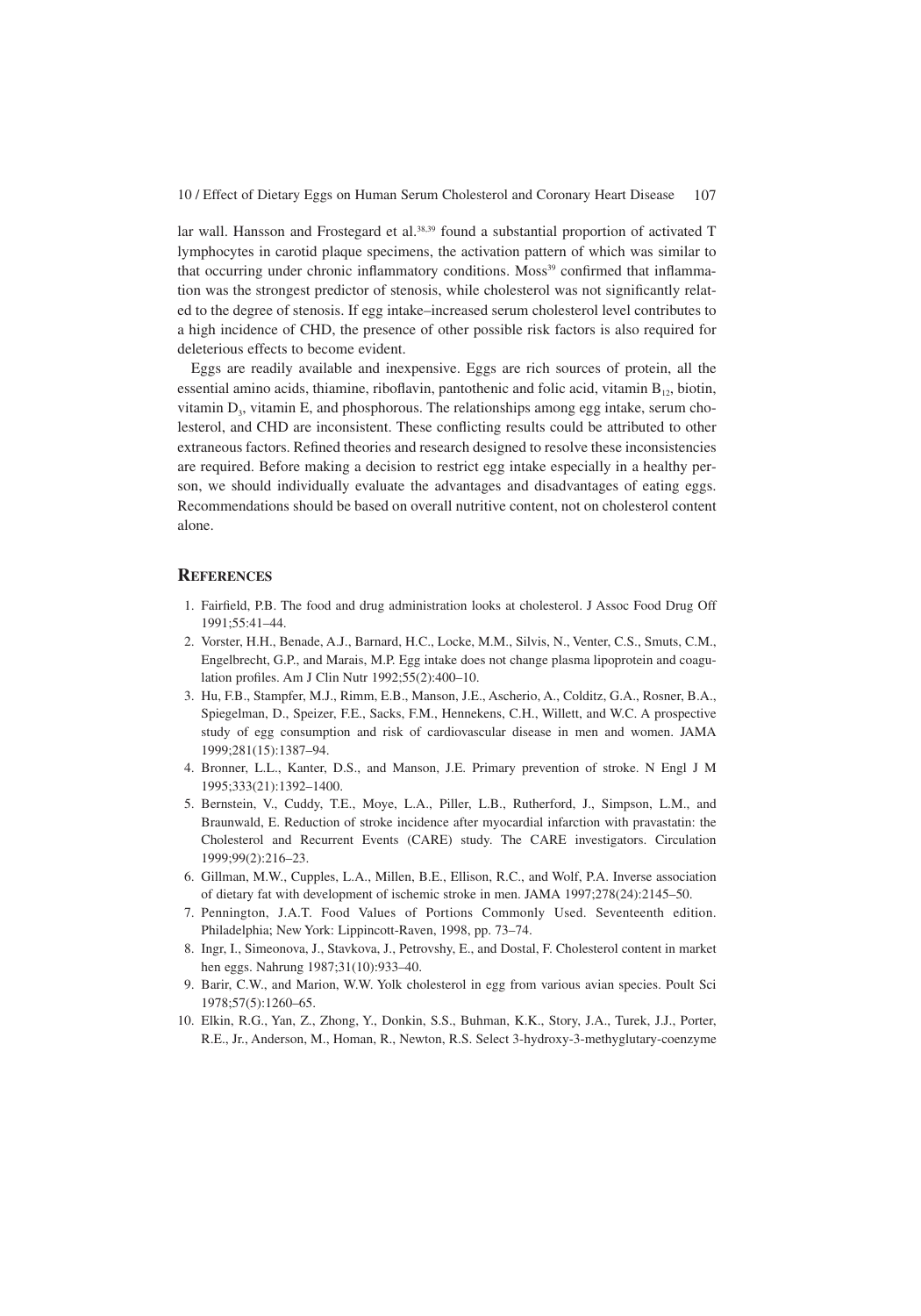A reductase inhibitors vary in their ability to reduce egg yolk cholesterol levels in laying hens through alteration of hepatic cholesterol biosynthesis and plasma VLDL composition. J Nutr 1999;129(5):1010–19.

- 11. Hood, R.L., Bailey, W.M., and Svoronos, D. The effect of dietary monterpenes on the cholestrol level of eggs. Poult Sci 1978;59(1):304–6.
- 12. Mori, A.V., Mendonca, C.X., Jr., and Santos, C.O. Effect of dietary lipid-lowering drugs upon plasma lipids and egg yolk cholesterol level of laying hens. J Agric Food Chem 1999;47(11):4731–35.
- 13. Kovacs, G., Dublecz, K., Husveth, F., Wagner, L., Gerendai, D., Orban, J., and Manilla, H. Effects of different hybrids, strains and age of laying hens on the cholesterol content of the table egg. Acta Vet Hung 1998;46(2):285–94.
- 14. Kern, Fred, Jr. Normal plasma cholesterol in a man who eats 25 eggs a day. N Engl J Med 1991;325(8):584.
- 15. Roberts, S.L., McMurry, M.P., and Connor, W.E. Does egg feeding (i.e., dietary cholesterol) affect plasma cholesterol levels in humans? The results of a double-blind study. Am J Clin Nutr 1981;34(10):2092–99*.*
- 16. Ginsberg, H.N., Karmally, W., Siddiqui, M., Holleran, S., Tall, A.R., Rumsey, S.C., Deckelbaum, R.J., Blaner, W.S., and Ramakrishnan, R. A dose-response study of the effects of dietary cholesterol on fasting and postprandial lipid and lipoprotein metabolism in healthy young men. Arteriosclerosis Thrombosis 1994;14(4):576–86.
- 17. Garwin, J.L., Organ, J., Stowell, R.L., Richardson, M.P., Walker, M.C., and Capuzzi, D. Modified eggs are compatible with a diet that reduces serum cholesterol concentration in humans. J Nutr 1992;122(11):2153–60.
- 18. Robert, S.L., Mcmurry, M.P., and Connor, W.E. Does egg feeding affect plasma cholesterol level in humans? The results of a double-blind study. Am J Clin Nutr 1981;34(10):2092–99.
- 19. Asato, L., Wang, M.F., Chan, Y.C., Yeh, S.H., Chung, H.M, Chung, S.Y., Chida, S., Uezato, T., Suzuki, I., and Yamagata, N. Effect of egg white on serum cholesterol concentration in young women. J Nutr Sci Vitaminol 1996;42:87–96.
- 20. Chenoweth, W., Ullmann, M., Simpson, R., and Leveille, G. Influence of dietary cholesterol and fat on serum lipids in men. J Nutr 1981;111(12):2069–80.
- 21. Flynn, M.A., Nolph, G.B., Flynn, T.C., Kahrs, R., and Krause, G. Effect of dietary egg on human serum cholesterol and triglycerides. Am J Clin Nutr 1979;32(5):1051–57.
- 22. Vorster, H.H., Benade, A.J., Barnard, H.C., Locke, M.M., Silvis, N., Venter, C.S., Smuts, C.M., Engelbrecht, G.P., and Marais, M.P. Egg intake does not change plasma lipoprotein and coagulation profiles. Am J Clin Nutr 1992;55(2):400–410.
- 23. Vorster, H.H., Venter, C.S., Silvis, N., Huisman, H.W., van Ryssen, J.C., Ubbink, J.B., Kotze, J.P., and Walker, A.R. Influence of a habitual high egg intake on serum lipid levels in a rural coloured population. S Afr Med J 1988;74(11):5549.
- 24*.* Vorster, H.H., Silvis, N., Venter, C.S., van Ryssen, J.J., Huisman, H., van Eeden, T.S., and Walker, A.R. Serum cholesterol, lipoproteins, and plasma coagulation factors in South Africa blacks on a high-egg but low-fat intake. Am J Clin Nutr 1987;46(1):52–57.
- 25. Beynen, A.C., and Katan, M.B. Effect of egg yolk feeding on the concentration and composition of serum lipoproteins in man. Atherosclerosis 1985;54(2):157–66.
- 26*.* Flynn, M.A., Nolph, G.B., Osio, Y., Sun, G.Y., Lanning, B., Krause, G., and Dally, J.C. Serum lipids and eggs. J Am Diet Assoc 1986;86(11):1541–48.
- 27. Katan, M.B., Beynen, A.C., de Vries, J.H., and Nobels, A. Existence of cinsistent hypo- and hyperresponder to dietary cholesterol in man. Am J Epidemiol 1986;123(2):221–34.
- 28. Jacotot, B., Alberich, S., and Motta, C. Effect of dietary monounsaturated fats on HDL fluidity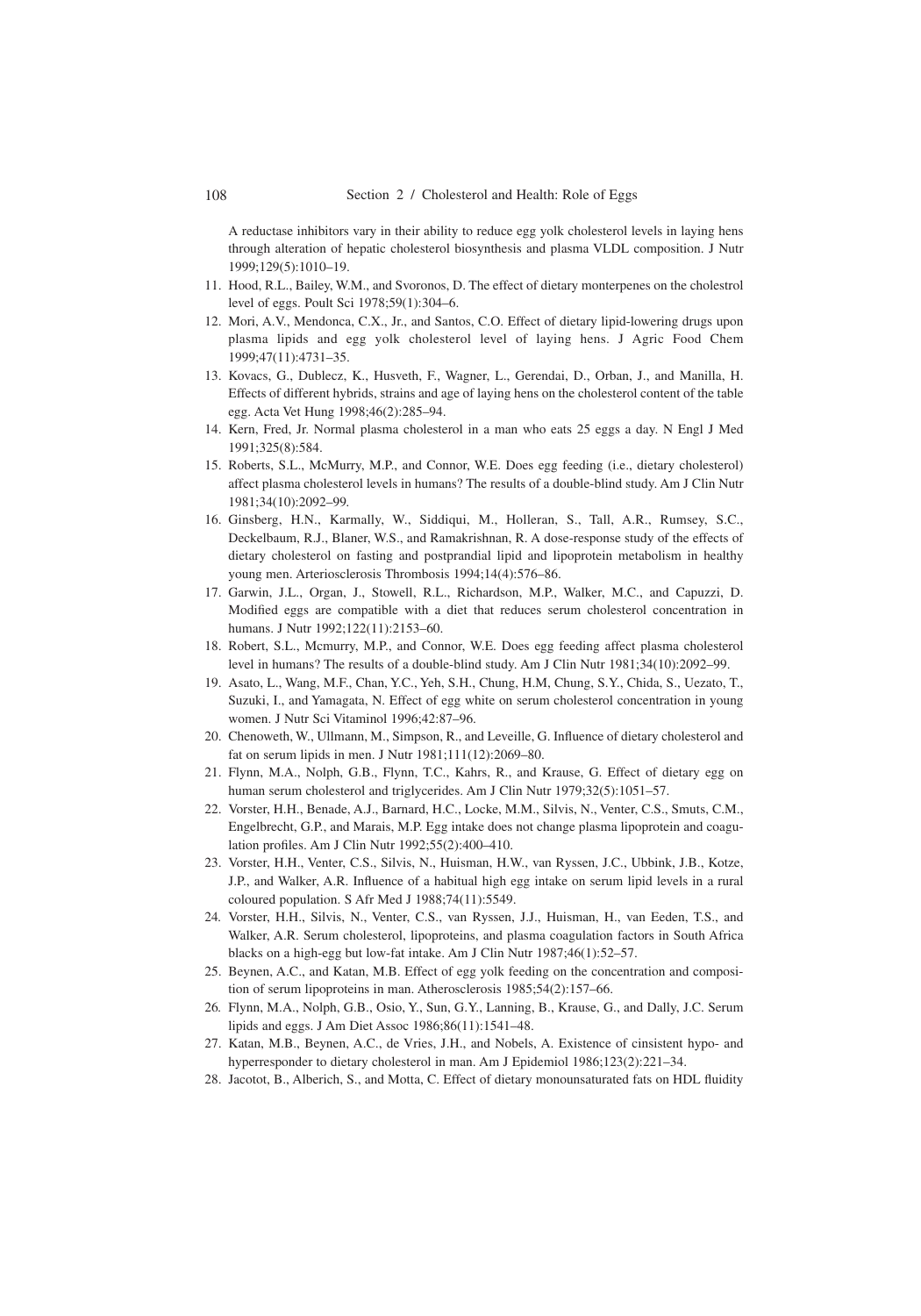10 / Effect of Dietary Eggs on Human Serum Cholesterol and Coronary Heart Disease 109

and composition. In Molecular Biology of Atherosclerosis, Halpern, M.J., ed. London: John Libbey, 1992, pp. 161–64.

- 29. Buzzard, I.C., Roberts, M.R., Driscol, D.L., and Bowering, J. Effect of dietary eggs and ascorbic acid on plasma lipid and lipoproein cholesterol levels in healthy young men. Am J Clin Nutr 1982;36(1):94–105.
- 30. Jiang, Z., and Sim, J.S. Effects of dietary n-3 fatty acid-enriched chicken eggs on plasma and tissue cholesterol and fatty acid composition of rats. Lipids 1992;27(4):279–84.
- 31. Beynen, A.C., and Meijer, G.W. Hyporesponders and hyperresponders to dietary cholesterol. In Molecular Biology of Atherosclerosis, Halpern, M.J., ed. London: John Libbey, 1992, pp. 459–64.
- 32. Kovanen, P.T., Brown, M.S., Basu, S.K., Bilheimer, D.W., and Goldstein, J.L. Saturation and suppression of hepatic lipoprotein receptors: a mechanism for the hypercholesterolemia of cholesterol-fed rabbits. Proc Natl Acad Sci USA 1981;78(3):1396–1400.
- 33. Fielding, C.J., Castro, G.R., Donner, C., Fielding, P.E., and Reaven, G.M. Distribution of apolipoprotein E in the plasma of insulin-dependent and noninsulin-dependent diabetics and its relation to cholesterol net transport. J Lipid Res 1986;27(10):1052–61.
- 34. Venkatesan, S., Imrie, H., Read, S., and Halliday, D. Apo C subclasses from non-insulindependent diabetic patients—a quantitative comparison with control subjects. Biochem Soc Trans 1995;23(2):278S.
- 35. Dawber, T.R., Nickerson, R.J., Brand, F.N., and Pool, J. Eggs, serum cholesterol, and coronary heart disease. Am J Clin Nutr 1982;36(4):617–25.
- 36. Cliff, W.J. Experiments on animal and human populations. Coronaries Cholesterol. London: Chapman and Hall, 1989, pp. 55–74.
- 37. Schoefl, G.I. Coronary atherosclerosis: alternative theories of pathogenesis. Coronaries Cholesterol. London: Chapman and Hall: 1989, pp. 26–40.
- 38. Hansson, G.K., Holm, J., and Jonasson, L. Detection of activated T lymphocytes in the human atherosclerotic plaque. Am J Pathol 1989;135(1):169–75.
- 39. Frostegard, J., Ulfgren, A.K., Nyberg, P., Hedin, U., Swedenborg, J., Andersson, U., and Hansson, G.K. Cytokine expression in advanced human atherosclerotic plaques: dominance of pro-inflammatory (Th1) and macrophage-stimulating cytokines. Atherosclerosis 1999;145(1):33–43.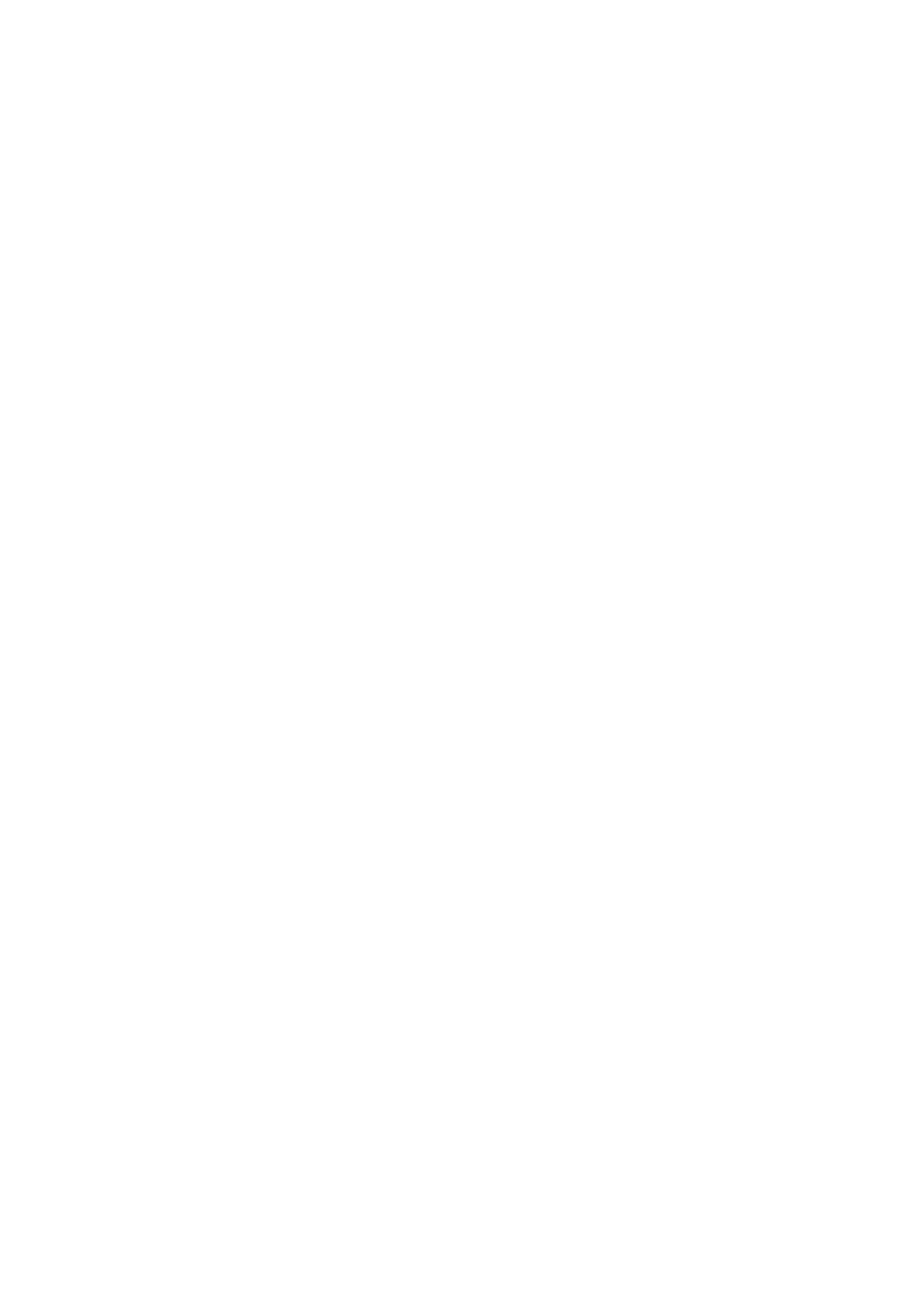# **11**

### **Eggs and Saturated Fats: Role in Atherosclerosis as Shown by Animal Models**

**Thomas A. Wilson and Robert J. Nicolosi**

#### **INTRODUCTION**

Many different animal models have been used to study the effects of dietary saturated fat on lipoprotein concentrations and the development of atherosclerosis. Although, in general, the animal data support observations in humans, they should be interpreted cautiously because (1) certain animal species have lipoprotein profiles during the normal and hypercholesterolemic states that are dissimilar to those of humans, (2) many studies used either no dietary cholesterol or pharmacologic doses, which can significantly influence the size of the fatty acid effect, (3) some diet treatments used variable energy densities, (4) more than one dietary component was varied in a study, and (5) the saturated vegetable oil or fat was substituted for an unsaturated vegetable oil or fat instead of a neutral control.

Animal data for the effects of individual fatty acids on plasma LDL-C concentrations and metabolism and, thus, the development of atherosclerosis are sparse. The evidence suggests that caproic acid (6:0), caprylic acid (8:0), and capric acid (10:0) are neutral with respect to their LDL-C–raising properties and their ability to modulate LDL metabolism. Lauric acid (12:0), myristic acid (14:0), and palmitic acid (16:0) are approximately equivalent in their LDL-C–raising potential by reducing hepatic LDL receptor activity and increasing the LDL-C production rate, apparently via modulation of sterol Oacyltransferase activity. Stearic acid (18:0) appears to be neutral in its LDL-C–raising potential and how it affects LDL metabolism.

For many years, diet-induced hypercholesterolemia as a result of consumption of saturated fat and/or cholesterol feeding was considered an equivalent risk factor for cardiovascular disease. Although in the last several years more emphasis has been given to saturated fat consumption as a result of the greater incremental increase in plasma cholesterol, there are many who continue to argue that dietary cholesterol has an independent effect on atherosclerosis. The epidemiological studies of Stamler and Shekelle<sup>1</sup> and Shekelle and Stamler<sup>2</sup> have often been used to suggest that dietary cholesterol increases the risk for atherosclerosis beyond its plasma LDL-C–raising effects, though to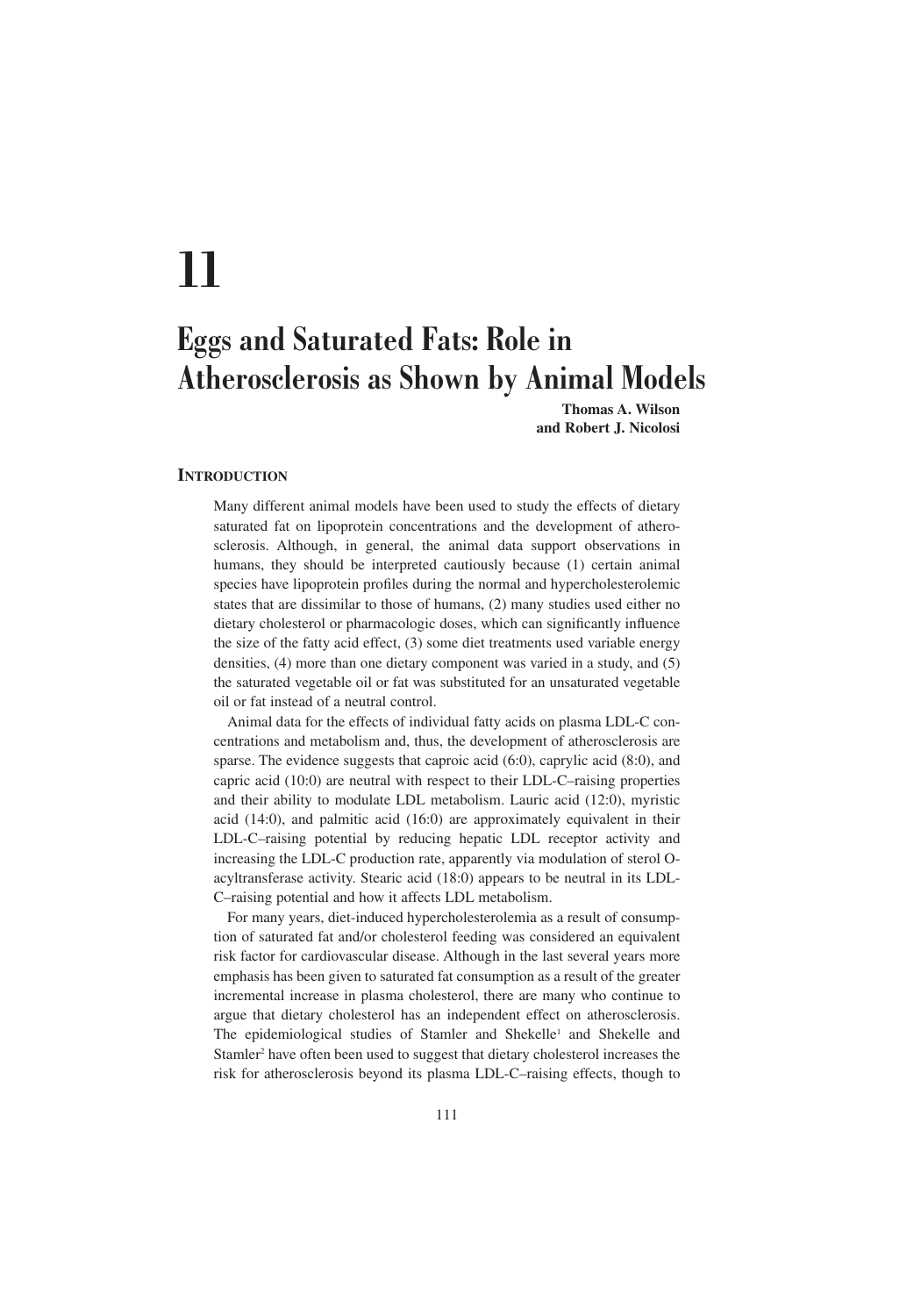this day the mechanism remains unknown. Although these studies are epidemiological in nature, they are often overinterpreted.

Numerous recent studies have described the effects of saturated fat and individual saturated fatty acids on plasma total and lipoprotein cholesterol concentrations in animal models (for review, see Spady et al.3 ). In contrast, the few recent experimental animal studies that examined the effects of saturated fat on atherosclerosis are not readily available, and virtually no data exists on the influences of individual fatty acids on the atherogenic process. However, one review article summarized several studies conducted nearly four decades ago to test whether different fatty acids added to a cholesterol-enriched diet influenced the incidence and extent of atherosclerosis in hypercholesterolemic rabbits.4

While animal studies have shown a clear relationship between saturated fat consumption and atherosclerosis, the association of cholesterol consumption alone with atherosclerosis is less clear because many studies included saturated fat along with the dietary cholesterol and/or fed pharmacological doses of dietary cholesterol.

#### **STEPS IN THE DEVELOPMENT OF ATHEROSCLEROSIS**

The role of hypercholesterolemia in the development of atherosclerosis as described in the following section represents a synthesis of information derived from the reviews by Ross,<sup>5</sup> Steinberg et al.,<sup>6</sup> and Nicolosi and Stucchi.<sup>7</sup> Elevated serum cholesterol levels associated with the uptake by arteries of atherogenic lipoproteins such as LDL, very low-density lipoprotein (VLDL) remnants, and /or β-VLDL appear to be a necessary prerequisite for initiating atherogenesis (Fig. 11.1). The enhanced uptake of these atherogenic lipoproteins may be associated with nonspecific endothelial dysfunction or with endothelial injury resulting from risk factors such as hypertension, smoking, or diabetes. If endothelial dysfunction exists, once these lipoproteins move into the subintimal space, their residence time may be extended by their interaction with proteoglycan substances that make up the connective tissue matrix of the blood vessel wall and bind avidly to apo B–containing lipoproteins such as LDL and VLDL remnants. This increase in the residence time of these lipoproteins provides a greater opportunity for oxidative modification of LDL. Oxidative LDL acts as a chemoattractant, causing more monocytes to adhere to and penetrate the endothelium. In the presence of endothelial dysfunction, there is increased adhesion of monocytes to the endothelial and movement into the subendothelial space, where they are converted to macrophages. Macrophages, having receptors for modified LDL, can take up more of the modified LDL, forming many intracellular cholesterol ester–laden lipid droplets, ultimately resulting in conversion of the macrophage into a foam cell. The foam cells, engorged with oxidized lipid and apoproteins, may lyse, releasing their content into the extracellular space. This oxidized material is cytotoxic and causes further endothelial injury.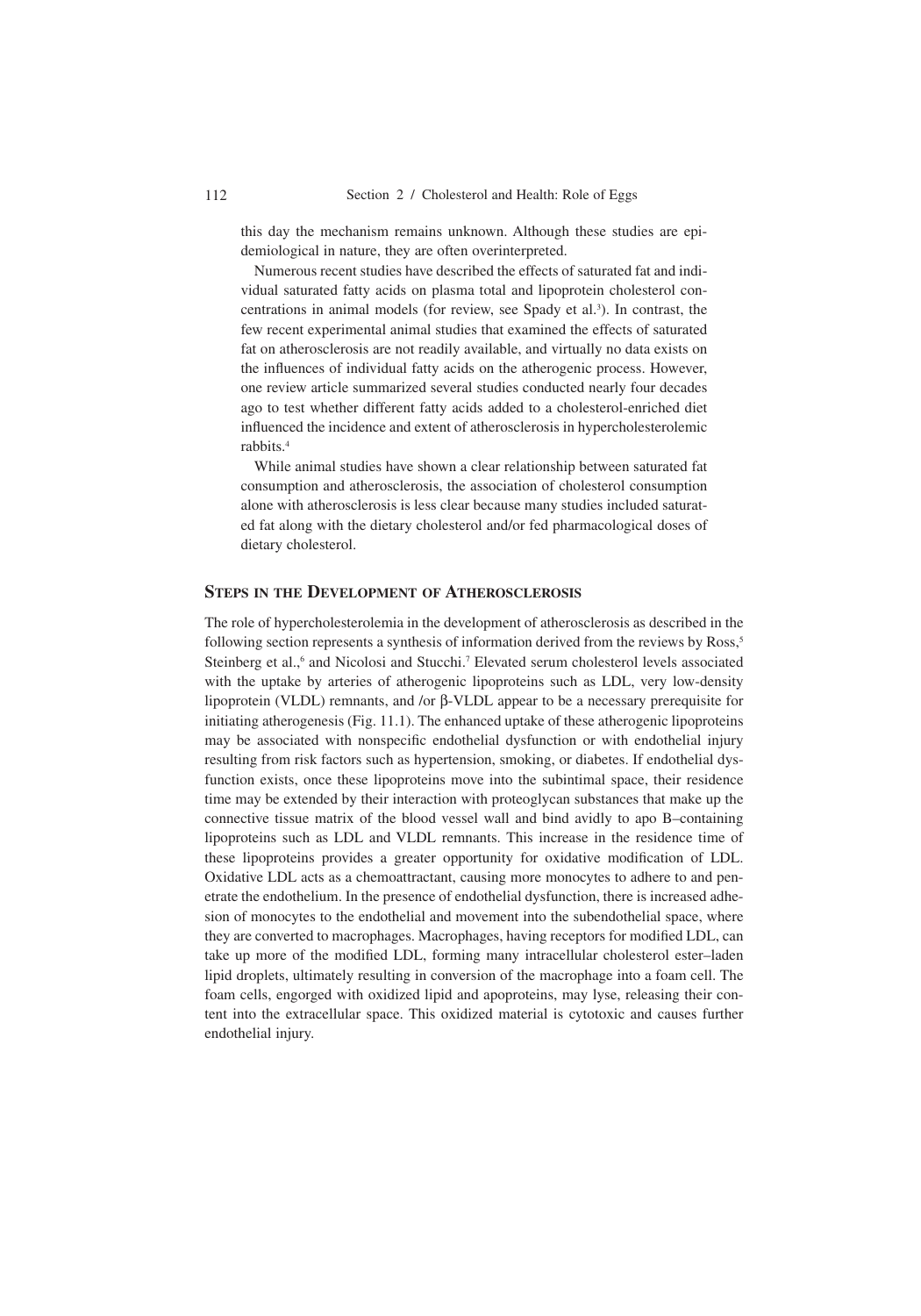



113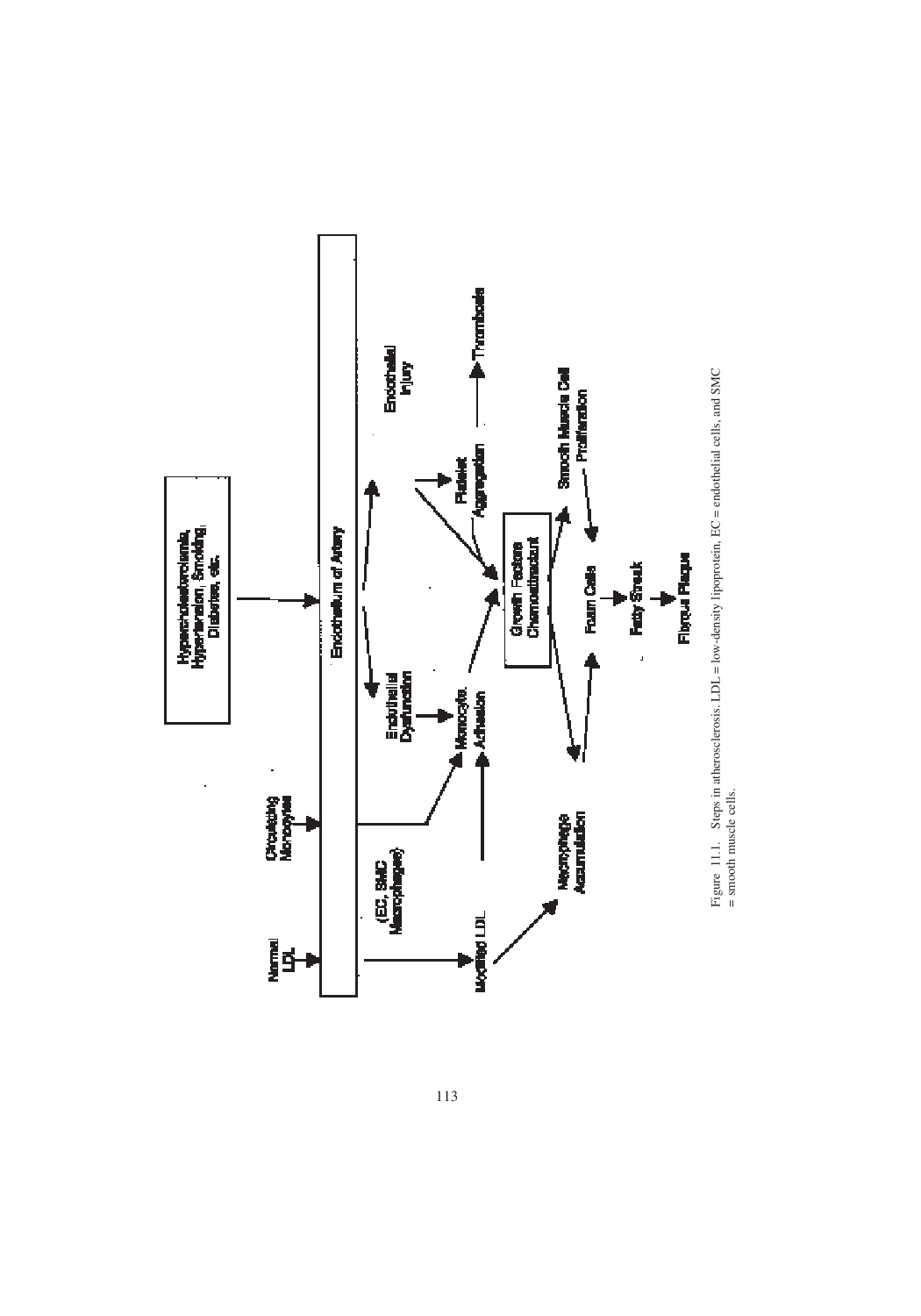#### **STUDIES OF ATHEROSCLEROSIS IN NONHUMAN PRIMATES**

Nonhuman primates represent an ideal animal model for human atherosclerosis. They develop arterial lesions, which resemble those seen in human beings, and often respond to lipidemic stimulus with the production of lipoproteins resembling those seen in humans. The disadvantages are that nonhuman primates are expensive to purchase and maintain and they are often difficult to handle. Nevertheless, there has been considerable activity in this area of research. The extent of the research effort is a function of consistent availability, and there are now some locally based breeding colonies that assure a reliable, steady supply and that allow for testing of genetic characteristics through selective breeding.

#### *Cebus Monkeys* **(Cebus albifrons)**

Wissler et al.<sup>8</sup> fed cebus monkeys diets containing 0.5 percent cholesterol and 25 percent butterfat, coconut oil, or corn oil. Aortas from all the coconut oil–fed monkeys contained lesions compared with a 75 percent and 0 percent incidence for the butterfat– and corn oil–fed monkeys, respectively.

#### *Rhesus Monkeys* **(Macaca mulatta)**

Almost a half-century ago, Mann and Andrus<sup>9</sup> found that when adult rhesus monkeys were fed a diet high in fat and cholesterol for almost 4 years, they exhibited extensive atherosclerosis of the aorta and all its major branches. The diet was based on dried egg yolk (45 percent) plus 5 percent added cholesterol (providing 6.5 g cholesterol per 100 g diet) and 10 percent corn oil as fat. After 10 months of feeding, serum cholesterol had risen to 1200 mg/dl (31 mM/l) and remained elevated for the duration of the study. The serum ßlipoproteins  $(S_f 12-20)$  were also grossly elevated. The vascular lesions were similar to those seen in human atherosclerosis. In a study with monkeys fed high concentrations of dietary cholesterol (2 percent) and butter, peanut oil, or corn oil (25 percent), less atherosclerosis was found in the monkeys fed corn oil.<sup>10</sup>

#### *Cynomolgus Monkeys* **(Macaca fascicularis)**

The cynomolgus monkey exhibits naturally occurring atherosclerotic lesions.11 These lesions are present in the aortic arch as well as in the thoracic and abdominal aorta. Dietinduced atherosclerosis in this species was observed by Armstrong,<sup>12</sup> Kramsch and Hollander,<sup>13</sup> and Malinow et al.<sup>14</sup> among others. Wagner et al.<sup>15</sup> found that compared with rhesus monkeys, aortic lesions in cynomolgus monkeys show greater intimal thickening, more extracellular lipid, a greater fibrogenic response, and higher mineral content. Bond et al.16 also observed myocardial infarctions in cynomolgus monkeys fed a diet containing 25 percent lard and 0.5 percent cholesterol.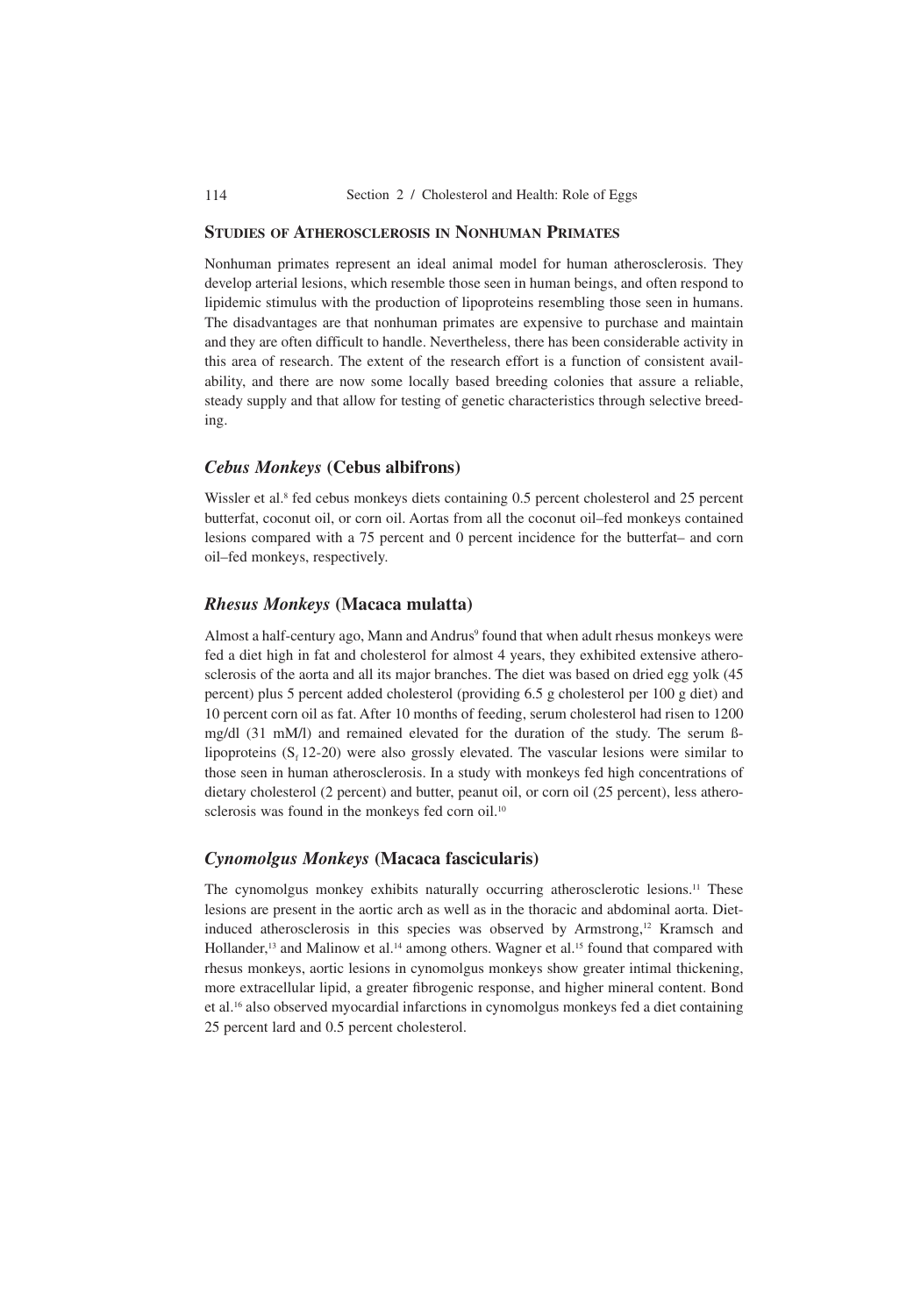#### *African Green (Vervet) Monkeys* **(Circopithecus aethrops)**

The aortic lesions and lipoprotein changes elicited by diet in the African green monkey model resemble those seen in man.<sup>17-19</sup> There is an expanding literature regarding diet and atherosclerosis in the vervet. Much of the data regarding effects of dietary fat on cholesterolemia and atherosclerosis have been accumulated by Rudel and his coworkers. $20-23$ They fed vervet monkeys an atherogenic diet (0.8 mg/kcal cholesterol and 40 cal percent as saturated fat) for 11 weeks and then divided them into groups of roughly equal plasma cholesterol and saturated, monounsaturated, or polyunsaturated fat (35 cal percent). There were two phases to the study, one in which monkeys were fed fat mixtures and the other in which they were fed individual fats. Total plasma cholesterol levels were maintained on the saturated fat and fell when the monkeys were fed either mono- or polyunsaturated fat. The relative percentages of LDL- and HDL-cholesterol (high-density lipoprotein–cholesterol) were generally the same on either the mono- or polyunsaturated fat diets with LDL- /HDL-cholesterol ratios between 2.4 and 3.96. In monkeys fed the mixture providing polyunsaturated fat, the LDL/HDL ratio rose to 3.23 (suggesting a drop in HDL-cholesterol levels), whereas in monkeys fed the oleic acid–rich safflower oil it fell to 1.32 (suggesting a fall in the percentage of LDL and a substantial rise in percentage of HDL).<sup>20</sup> Another experiment<sup>21</sup> showed that fish oil, fed for  $2.5-3$  years, led to lower plasma cholesterol levels than did lard,  $231 \pm 37$  mg/dl ( $5.97 \pm 0.96$  mM/l) compared with  $360 \pm 44$ mg/dl  $(9.31 \pm 1.14 \text{ mM/l})$ . Aortic atherosclerosis was significantly less severe in the monkeys given fish oil. Subsequent studies showed that feeding polyunsaturated fat from an early age reduced risk for coronary artery atherosclerosis.<sup>22,23</sup>

A study using African green monkeys also supports the atherogenicity of saturated fat.<sup>24</sup> From birth to the age of 5 years, monkeys were fed diets containing 40 percent of energy as fat as either lard (saturated fat) or safflower oil (polyunsaturated fat) with 191 ng cholesterol/J (0.8 mg/kcal). The animals fed the polyunsaturated fat had coronary intimal lesions one-fourth the size of the lesions in animals fed the saturated fat. In addition, the abdominal aorta of the group fed saturated fat contained more sterol clefts and free cholesterol, suggesting more complicated lesions. A similar study in African green monkeys fed 40 percent of energy as fat with 22 percent of energy from the n-3 polyunsaturated fat menhaden oil or from the saturated fat lard with 191 ng cholesterol/J (0.8 mg/kcal) confirmed the atherogenicity of saturated fat.<sup>25</sup> Monkeys fed the diet containing saturated fat for up to 36 months had significantly more coronary artery disease (CAD) and more atherosclerosis in the thoracic aorta and common carotid arteries than did monkeys fed the polyunsaturated fat.

#### *Baboons* **(Papio ursinus)**

There is considerable literature about the effects of diet on blood cholesterol and lipoprotein metabolism in baboons; however, there is relatively little information concerning diet and atherosclerosis development. Gillman and Gilbert<sup>26</sup> published a study of 59 female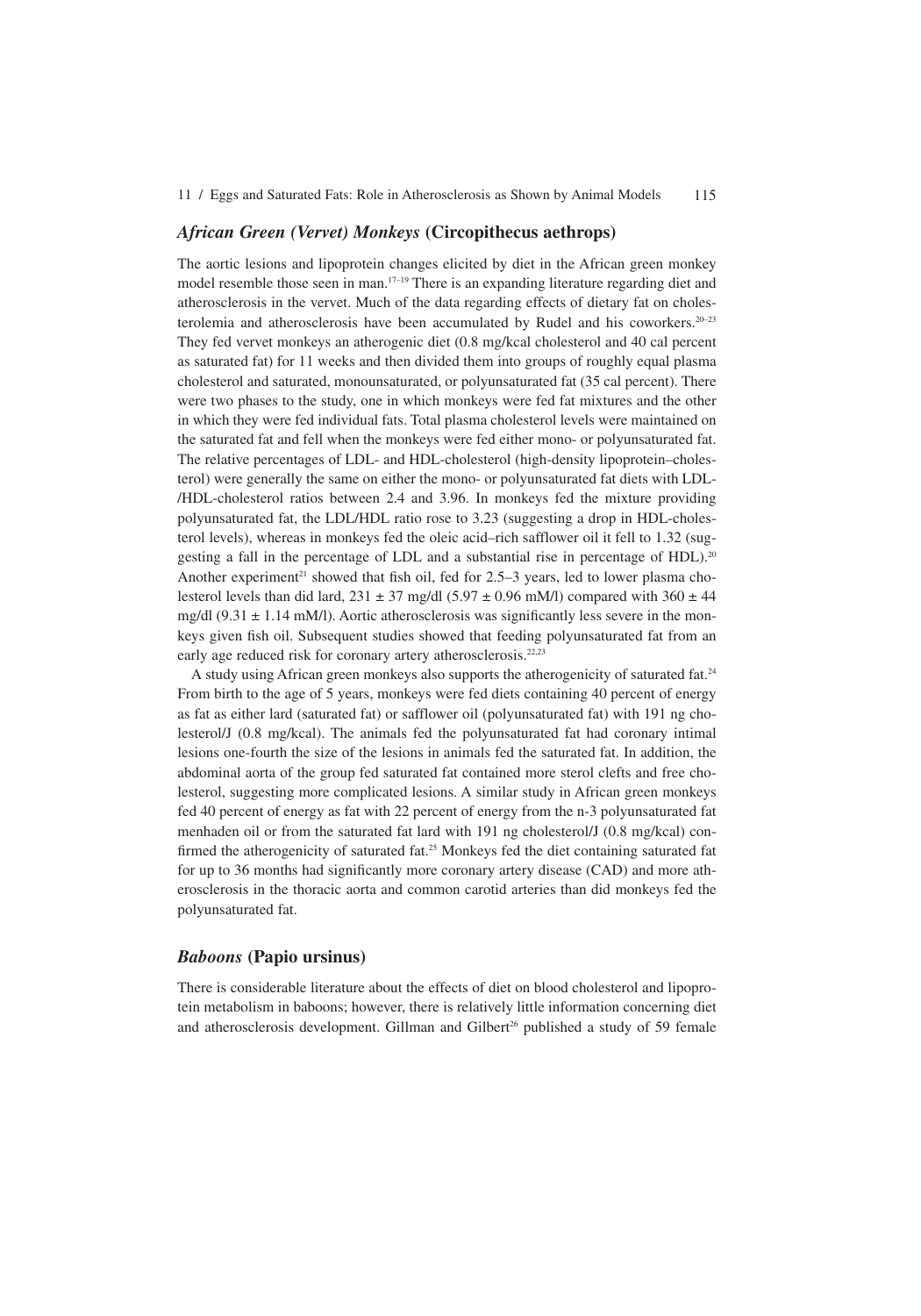and 26 male baboons (*Papio ursinus*) aged between 3 and 15 years subsisting on a diet low in cholesterol. From their study they concluded (1) a one to one relationship does not exist between level of dietary fat and serum lipids or between serum lipids and atherosclerosis, (2) accumulation of aortic fat is not necessarily dependent on blood lipids but appears to be secondary to alterations in the aortic tissue that favor binding fat and calcium, and (3) the functional and structural integrity of the intima and media are determined not only by their intrinsic properties but also by factors arising beyond the vascular tree.

McGill, Jr., et al.<sup>27</sup> examined the arteries of 163 free-ranging Kenyan baboons and found that about 75 percent of the adults exhibited some degree of fatty streaking in the aorta. The amount of streaking increased with age. Strong and McGill, Jr.,<sup>28</sup> fed baboons highcholesterol diets for 2 years. Serum cholesterol increased moderately, and there were some fatty streaks but no advanced lesions. A 4-year experiment in which a diet high in fat and cholesterol was fed<sup>29</sup> led to moderate cholesterolemia, but on necropsy, the principal lesion was still only a fatty streak. Cholesterol-fed baboons exhibited a positive relationship between aortic fatty streaks and elevated serum levels of LDL- and VLDL-cholesterol. There was also a negative relationship between HDL-cholesterol levels and aortic fatty streaks.<sup>30</sup>

In many of these studies, fat was fed along with high concentrations of cholesterol, making it difficult to identify relative contributions of the different dietary fats to atherogenesis. However, in one study in which squirrel and cebus monkeys were fed the saturated fat coconut oil but no dietary cholesterol, elevated plasma cholesterol concentrations were associated in squirrel monkeys with significant atherosclerosis compared with monkeys fed corn oil.31 Similarly, cynomolgus monkeys fed 41 percent of energy as fat (butter, olive and corn oil) with 0.1 percent cholesterol had significantly more atherosclerosis than did monkeys fed a diet in which butter was replaced with peanut oil.<sup>32</sup>

The foregoing studies suggest that primate models of atherosclerosis are variable and can be influenced by diet and stress. A major aim of human studies is to effect regression of pre-established lesions. Regression of atherosclerosis in primates has been reviewed by Stary33 and Malinow.34 Reversion of primates from an atherogenic diet to one low in fat and cholesterol will lead to diminution of lesion severity in rhesus and cynomolgus monkeys. Wagner et al.<sup>35</sup> fed rhesus monkeys an atherogenic diet for 19 months. Twelve animals were necropsied at 19 months to provide baseline data. The remaining 36 monkeys were fed diets designed to maintain their plasma cholesterol levels at about 200 or 300 mg/dl for an additional 48 months. More cholesterol was lost from arteries of monkeys maintained at 200 mg/dl than those kept at 300 mg/dl. Eggen et al.<sup>36</sup> have shown that preestablished lesions in rhesus monkeys can regress even when fed a diet free of cholesterol but high in saturated fat for 30 or 52 weeks. Vesselinovitch et al.<sup>37</sup> have demonstrated that rhesus monkeys fed a prudent diet exhibit about 70 percent fewer aortic lesions than those fed an atherogenic diet for 14 months and 77 percent fewer lesions than monkeys fed the same diet for 48 months. The primate model is useful for the study of both progression and regression of atherosclerosis, and it is closer to humans than the other available models.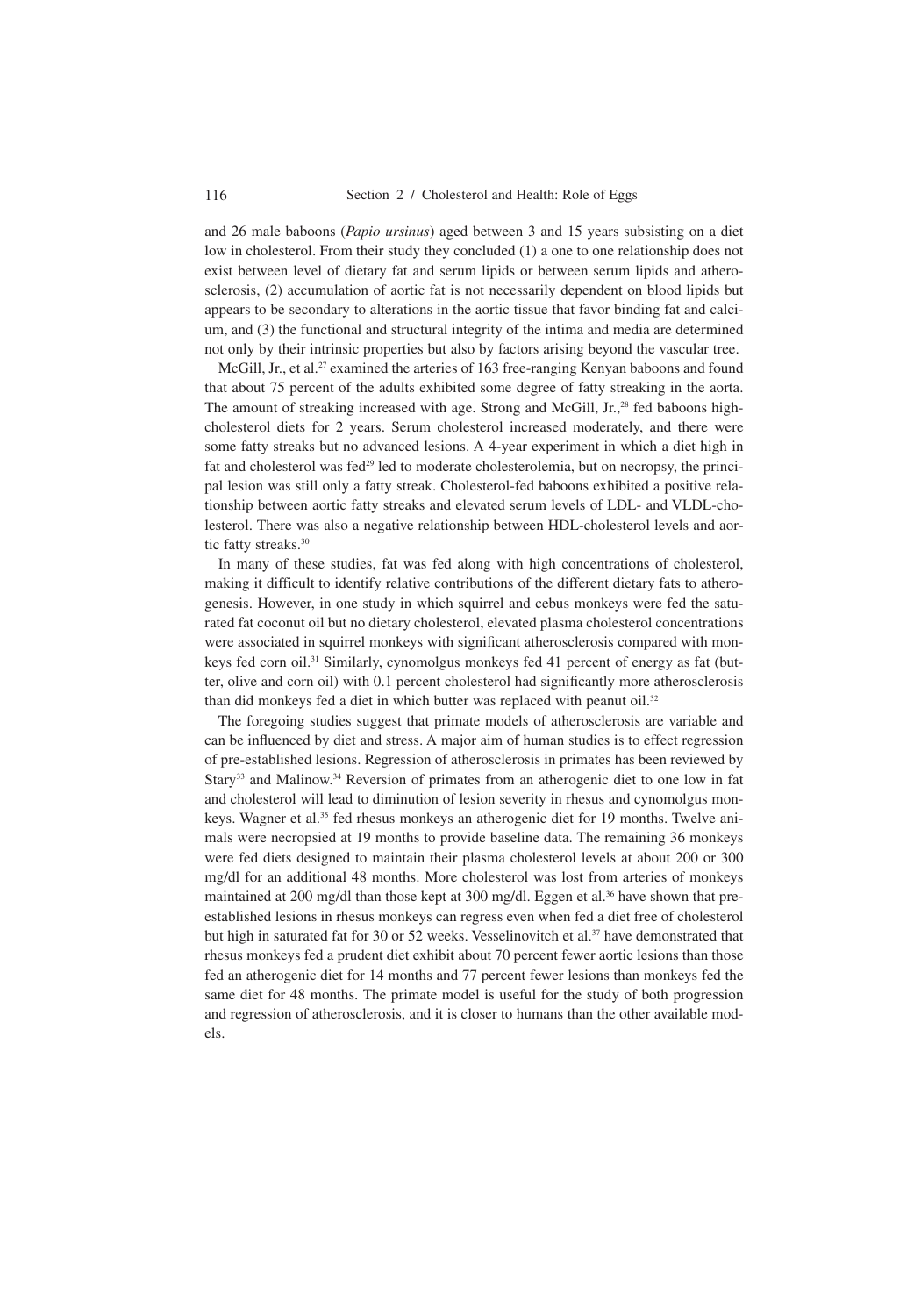#### **STUDIES OF ATHEROSCLEROSIS IN RODENTS**

In rodent studies, the effect of feeding saturated fat is often evaluated in animals fed high concentrations of cholesterol, which makes identifying the specific fat effects impossible.

#### *Hamsters*

In one study, hamsters were fed coconut oil along with high concentrations of dietary cholesterol (3 percent), which prevented assessing different dietary fat effects on atherosclerosis.38 However, in other studies, this same saturated fat was shown to produce early atherosclerosis at more typical concentrations of dietary cholesterol.<sup>39,40</sup> Recently in a study conducted in our laboratory,<sup>41</sup> golden Syrian hamsters were fed diets containing various levels of dietary coconut oil (saturated fat) or cholesterol and 10 percent cocoa butter (neutral fat) for 10 weeks. When the data were compared based on similar plasma LDL-C, the hamsters fed the cholesterol-containing diets had significantly less early atherosclerosis compared with the animals fed the coconut oil-containing diets, at lower plasma LDL-C levels (<1.3 mmol/l). However, at higher plasma LDL-C (>1.9 mmol/l), the hamsters fed the cholesterol-containing diets had early atherosclerosis significantly more often than hamsters fed the coconut oil–containing diets.

In a recent study,<sup>42</sup> hamsters were fed a diet containing 20 percent total fat and 0.12 percent cholesterol where the different test diets contained either 8:0, 14:0, *cis*-18:1, or *trans*-18:1 at approximately 50 percent of the total fat. While plasma LDL-C concentrations were significantly higher in the 14:0 diet only, formation of early atherosclerotic lesions was greater in both the 14:0 and 8:0 diets compared with the other diets.

#### *Rabbits*

For rabbits with comparable serum cholesterol concentrations, a diet containing cholesterol and methyl stearate was more atherogenic than diets containing methyl oleate or methyl linoleate.43 A study on the effects of naturally occurring fats on pre-established atheroma in rabbits fed 2 percent cholesterol and either 5 percent corn oil or coconut oil found that corn oil retarded the progression of lesions relative to coconut oil.<sup>44</sup> In another series of investigations examining the effects of fat saturation on atherosclerosis in rabbits with comparable serum cholesterol concentrations, palm oil feeding resulted in more atherogenesis than did cocoa butter feeding, but both produced more severe lesions than did corn oil treatment.45 In a similar experiment with rabbits, palm oil was found to be as atherogenic as coconut oil, and cocoa butter was more atherogenic than corn oil but less than coconut and palm oils.<sup>46</sup> This raised the question of whether 12:0, 14:0, 16:0, and 18:0 affect atherogenicity differently.

To address this question, for several weeks rabbits were fed corn oil or corn oil in which the triacylglycerol structure was interesterified with 12:0, 14:0, 16:0, and 18:0, and athero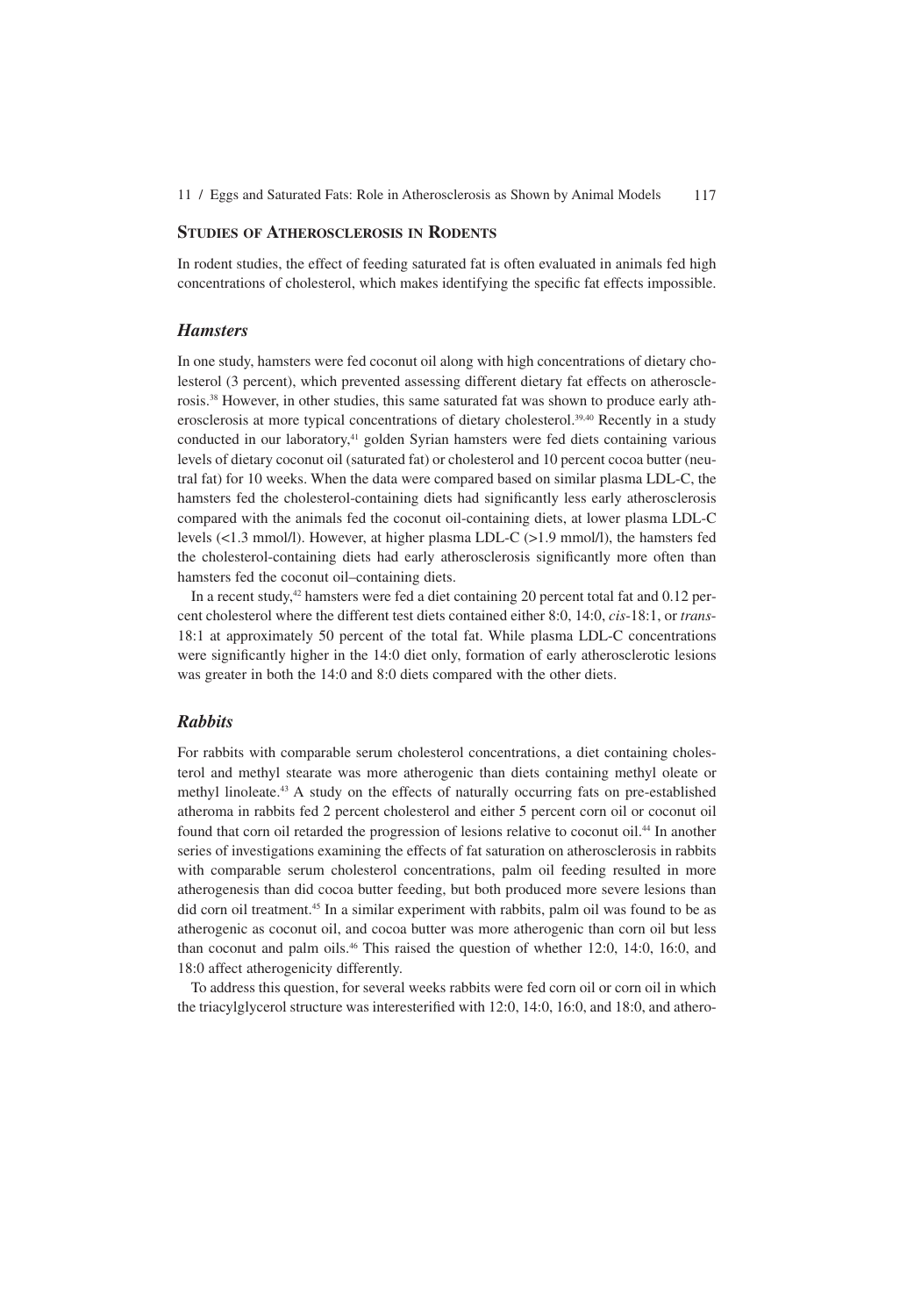genesis was then evaluated. A measure of the atherogenic index revealed that 12:0-, 14:0-, and 16:0-enriched diets produced more atherosclerosis than did the 18:0-enriched diet, but that all were higher than the index for the control corn oil diet.<sup>47</sup> In swine fed butter or two different concentrations of corn oil for 12 weeks, the reductions in serum cholesterol concentrations for both corn oil treatment groups relative to butter were accompanied by rather striking decreases in atherogenesis.48

#### *Apo E–Knockout Mice*

Apolipoprotein E3-Leiden (APO) transgenic mice develop hyperlipidemia and are highly susceptible to diet-induced atherosclerosis. The progression and histopathology of lesions in this animal model show similar features to those observed in humans and other species, including fatty streaks, necrotic cores, and fibrous caps.<sup>49–51</sup>

Calleja et al.<sup>52</sup> investigated the effect of palm, coconut, olive, and sunflower oils (10 percent wt/wt) without the addition of cholesterol for 10 weeks on the development of atherosclerosis in apo E–knockout mice. None of the diets induced changes in plasma cholesterol concentrations, whereas plasma triglycerides were uniformly reduced in all diet groups. Some diets caused significant reductions in the size of atherosclerotic lesions in males and others in females; males responded most to sunflower oil and females to palm and olive oils.

In another study,53 apo E-knockout mice were fed a diet containing 15 percent cocoa butter, 0.5 percent cholate, and 1 percent cholesterol for 12 months. After 12 months on the diet, lesions in the aortic arch showed calcification and lesions with a fibrous cap were observed at both the right and left carotid artery bifurcations. Moreover, 5 of 12 mice showed calcifications in their coronary arteries. Groot et al.<sup>54</sup> investigated APOE\*3 Leiden mice fed a high–saturated fat/high-cholesterol/0.5 percent cholate diet for 6 months. They observed 5 to 10 times greater lesion areas in transgenic mice compared with nontransgenic mice.

### **EGGS AND CHOLESTEROL CONSUMPTION AND ATHEROSCLEROSIS IN ANIMAL MODELS**

In the majority of animal studies that examined the influence of eggs/egg yolk consumption on plasma cholesterol levels and the development of atherosclerosis, eggs were used for the single purpose of being a dietary source of cholesterol to produce a hypercholesterolemic state in the animal model. However, a few studies did examine the direct effect of feeding eggs/egg yolk on plasma cholesterol levels.

In a study conducted by Srilatha et al.,<sup>55</sup> healthy, nonobese, young rabbits developed hypercholesterolemia following daily intake of fresh egg yolk for 8 weeks. On a quantitative basis, this diet had a profound effect on serum cholesterol level, which rose to 15 or 30 times the baseline value depending on whether the test group consumed the yolk content of one or two eggs during the study. In another study,<sup>56</sup> the feeding of powdered ver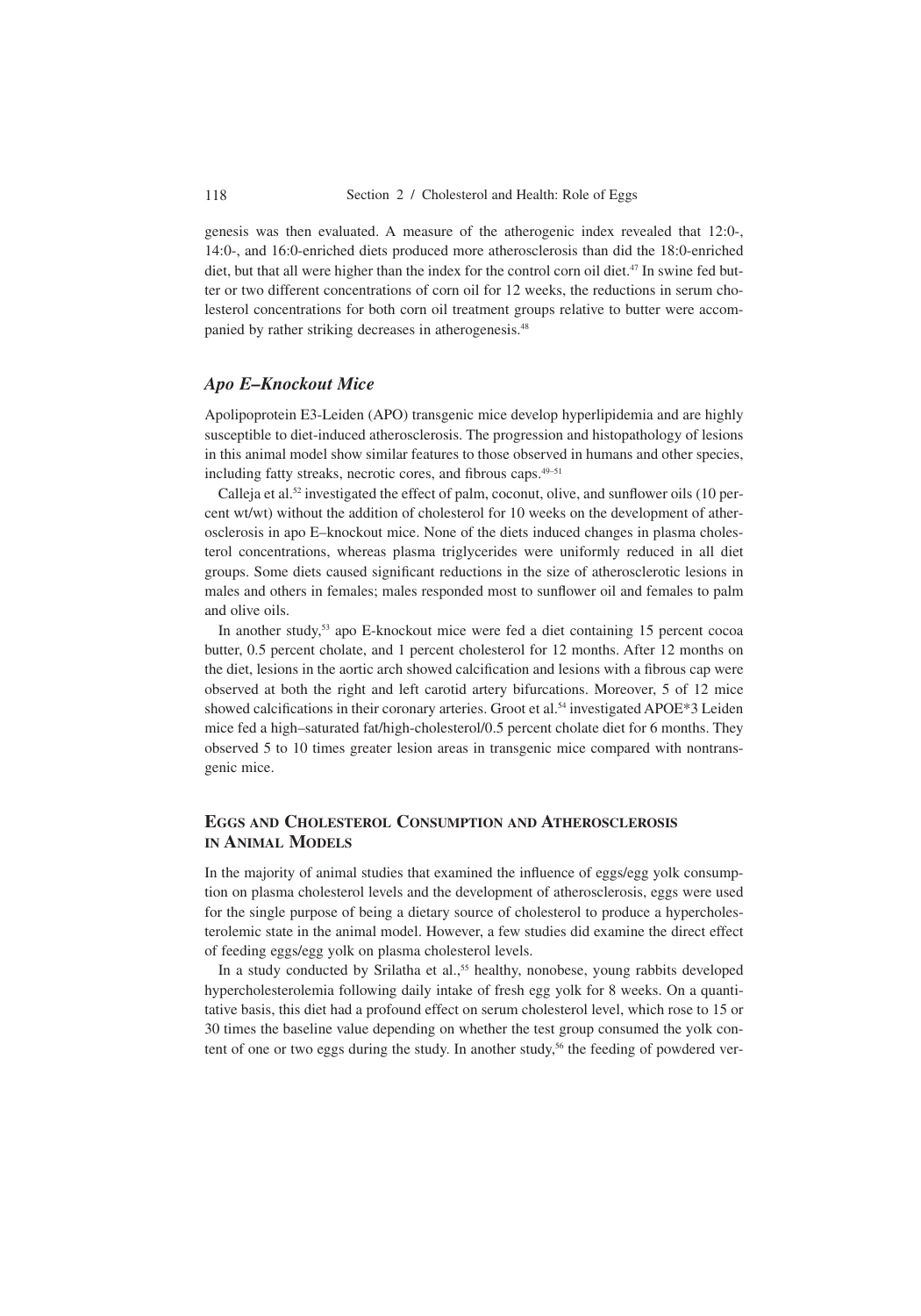sus fresh egg yolks to young male chickens up to 30 and 43 weeks of age, respectively, produced approximately the same increase in plasma cholesterol, liver fat, and liver cholesterol when compared with the feeding of a soybean-based cholesterol-free diet. Also, aortic atherosclerosis, however, was found to be more severe in a group of birds fed fresh egg yolks than in those fed powdered egg or the cholesterol-free diet.<sup>56</sup>

However, when consuming eggs or egg yolks, dietary cholesterol is not the only nutrient that is consumed. Other possible cholesterol-lowering nutrients, such as lecithin, are found in sufficient quantities in eggs. O'Brien and Corrigan<sup>57</sup> compared the influence on plasma and tissue lipids of dietary soybean and egg lecithins, which have contrasting fatty acid compositions, in hypercholesterolemic guinea pigs. Among the most noteworthy observations were the 49 percent decrease in total plasma cholesterol of animals fed 7.5 percent soybean lecithin without decreasing HDL-C and the 177 percent increase in plasma HDL-C of the animals fed 7.5 percent egg lecithin without a significant increase in total cholesterol compared with control-fed animals.<sup>57</sup>

#### **CONCLUSION**

There are substantial data related to the hypercholesterolemic properties of animal fat and vegetable oils that contain high amounts of saturated fatty acids. Early studies conducted mostly in rabbits but also pigs and monkeys indicate that diet-induced hypercholesterolemia is associated with atherosclerosis. These studies suggest that, in general, the atherogenicity is comparable for animal fat and vegetable oils enriched in 12:0, 14:0, and 16:0, and the atherogenicity of these is greater than that of fats enriched in 18:0. The data relating specific fatty acids to atherosclerosis are sparse, and although the relative effects of 12:0, 14:0, and 16:0 appear to be similar collectively (and probably individually), they are more atherogenic than 18:0. Additional studies are needed to clarify the cholesterolemic and atherogenic effects of the individual saturated fatty acids.

While consumption of eggs, particularly egg yolks, has become a concern for most people because of their dietary cholesterol, there are many other nutrients that may have other beneficial health effects for humans. Most recent is the development of chicken eggs that have been naturally incorporated with omega-3 polyunsaturated fatty acids through the chickens' diet.

#### **ACKNOWLEDGMENT**

The authors wish to thanks Susan Ralls for manuscript preparation.

### **REFERENCES**

- 1. Stamler, J., and Shekelle, R. Dietary cholesterol and human coronary heart disease. Arch Pathol Lab Med 1988;112:1032.
- 2. Shekelle, R. and Stamler, J. Dietary cholesterol and ischaemic heart disease. Lancet 1989;1:1177.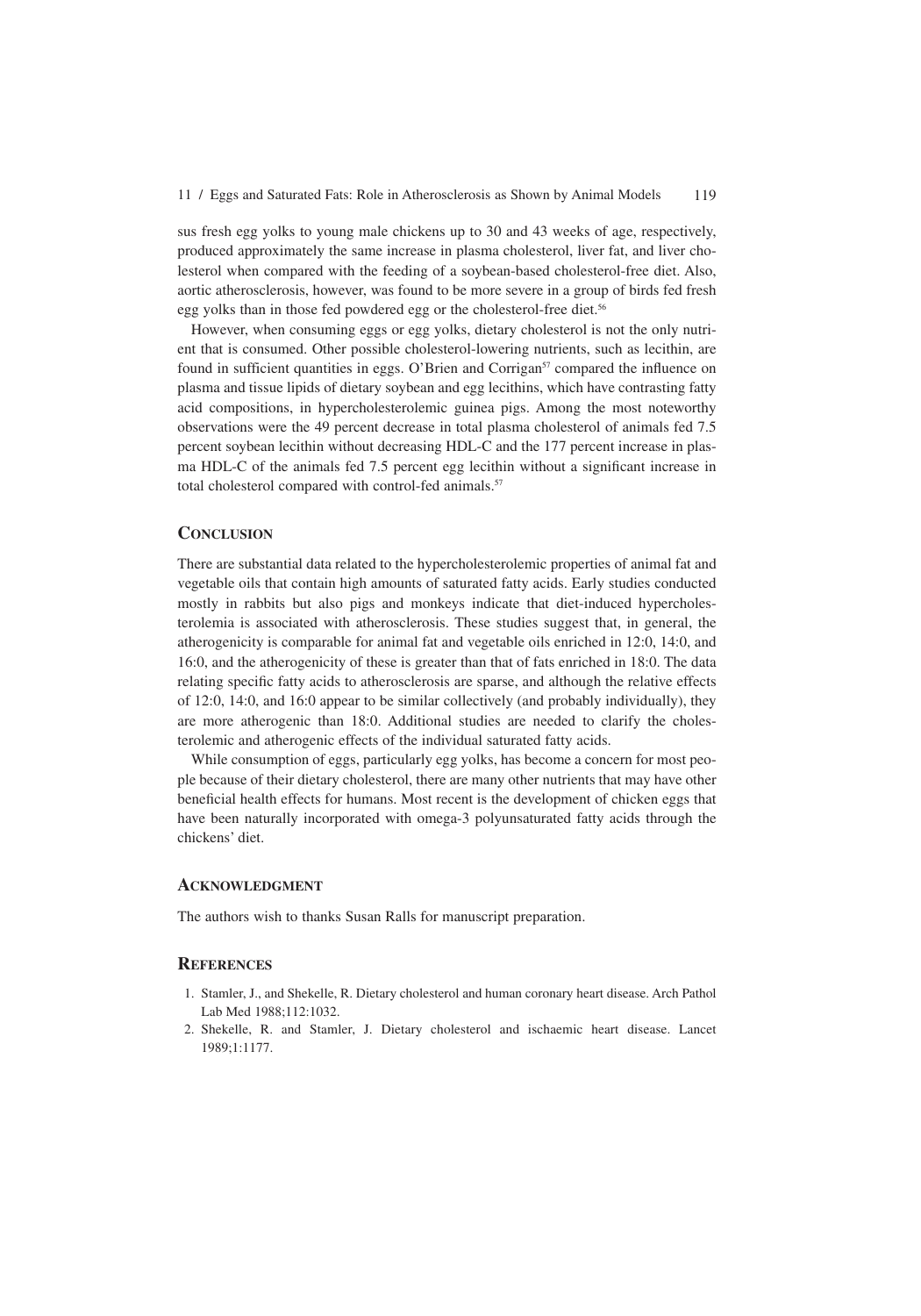- 3. Spady, D.K., Woollett, L.A., and Dietschy, J.M. Regulation of plasma LDL-cholesterol levels by dietary cholesterol and fatty acids. Annu Rev Nutr 1993;13:355.
- 4. Kritchevsky, D. Role of cholesterol vehicle in experimental atherosclerosis. Am J Clin Nutr 1970;23:1105.
- 5. Ross, R. The pathogenesis of atherosclerosis—an update. N Engl J Med 1986;314:488.
- 6. Steinberg, D., Parthasarathy, S., Carew, T.E., Khoo, J.C., and Witztum, J.L. Modifications of low-density lipoprotein that increase its atherogenicity. N Engl J Med 1989;320:915.
- 7. Nicolosi, R.J., and Stucchi, A.F. n-3 Fatty acids and atherosclerosis. Curr Opin Lipidol  $1990 \cdot 1.442$
- 8. Wissler, R.W., Frazier, L.E., Hughes, R.H., and Rasmussen, R.A. Atherogenesis in the cebus monkey I. A comparison of three food fats under controlled dietary conditions. Arch Pathol 1962;74:312.
- 9. Mann, G.V., and Andrus, S.B. Xanthomatosis and atherosclerosis produced by diet in an adult rhesus monkey. J Lab Clin Med 1956;48:533.
- 10. Vesselinovitch, D., Getz, G.S., Hughes, R.H., and Wissler, R.W. Atherosclerosis in the rhesus monkey fed three food fats. Atherosclerosis 1974;20:303.
- 11. Pathap, K. Spontaneous aortic lesions in wild adult Malaysian long-tailed monkeys (*Macaca irus*). J Pathol 1973;110:135.
- 12. Armstrong, M.L. Atherosclerosis in rhesus and cynomolgus monkeys. Primates Med 1976;9:16.
- 13. Kramsch, D., and Hollander, W. Occlusive atherosclerotic disease of the coronary arteries in monkeys (*Macaca irus*) induced by diet. Exp Mol Pathol 1968;9:1.
- 14. Malinow, M.R., et al. A model for therapeutic interventions on established coronary atherosclerosis in a non-human primate. Adv Exp Med Biol 1976;67:3.
- 15. Wagner, W.D., St. Clair, R.W., and Clarkson, T.B. Angiochemical and tissue cholesterol changes in *Macaca fascicularis* fed an atherogenic diet for three years. Exp Mol Pathol 1978;28:140.
- 16. Bond, M.G., et al. Myocardial infarction in a large colony of non-human primates with coronary artery atherosclerosis. Am J Pathol 1980;101:675.
- 17. Clarkson, T.B. Arteriosclerosis of African green and stump-tailed macaque monkeys. In Atherosclerosis III, Achettler, G., and Weizel, A., eds. New York: Springer-Verlag, 1974, p. 291.
- 18. Bullock, B.C., et al. Comparative primate atherosclerosis I. Tissue cholesterol concentrations and pathologic anatomy. Exp Mol Pathol 1975;22:151.
- 19. Wagner, W.D., and Clarkson, T.B. Comparative primate atherosclerosis II. A biochemical study of lipids, calcium and collagen in atherosclerotic arteries. Exp Mol Pathol 1975;23:96.
- 20. Rudel, L.L., Haines, J.L., and Sawyer, J.K. Effects on plasma lipoproteins of monounsaturated, saturated, and polyunsaturated fatty acids in the diet of African green monkeys. J Lipid Res 1990;31:1873.
- 21. Parker, J.S., et al. Effects of dietary fish oil on coronary artery and aortic atherosclerosis in African green monkeys. Arteriosclerosis 1990;10;1102.
- 22. Wolfe, M.S., et al. Childhood consumption of dietary polyunsaturated fat lowers risk for coronary artery atherosclerosis in African green monkeys. Arterioscler Thromb 1993;13:863.
- 23. Rudel, L.L., Parks, J.S., and Sawyer, J.K. Compared with dietary monounsaturated and saturated fat, polyunsaturated fat protects African green monkeys from coronary artery atherosclerosis. Arterioscler Thromb Vasc Biol 1995;15:2101.
- 24. Wolfe, M.S., et al. Dietary polyunsaturated fat decreases coronary artery atherosclerosis in a pediatric-aged population of African green monkeys. Arterioscler Thromb 1994;14:587.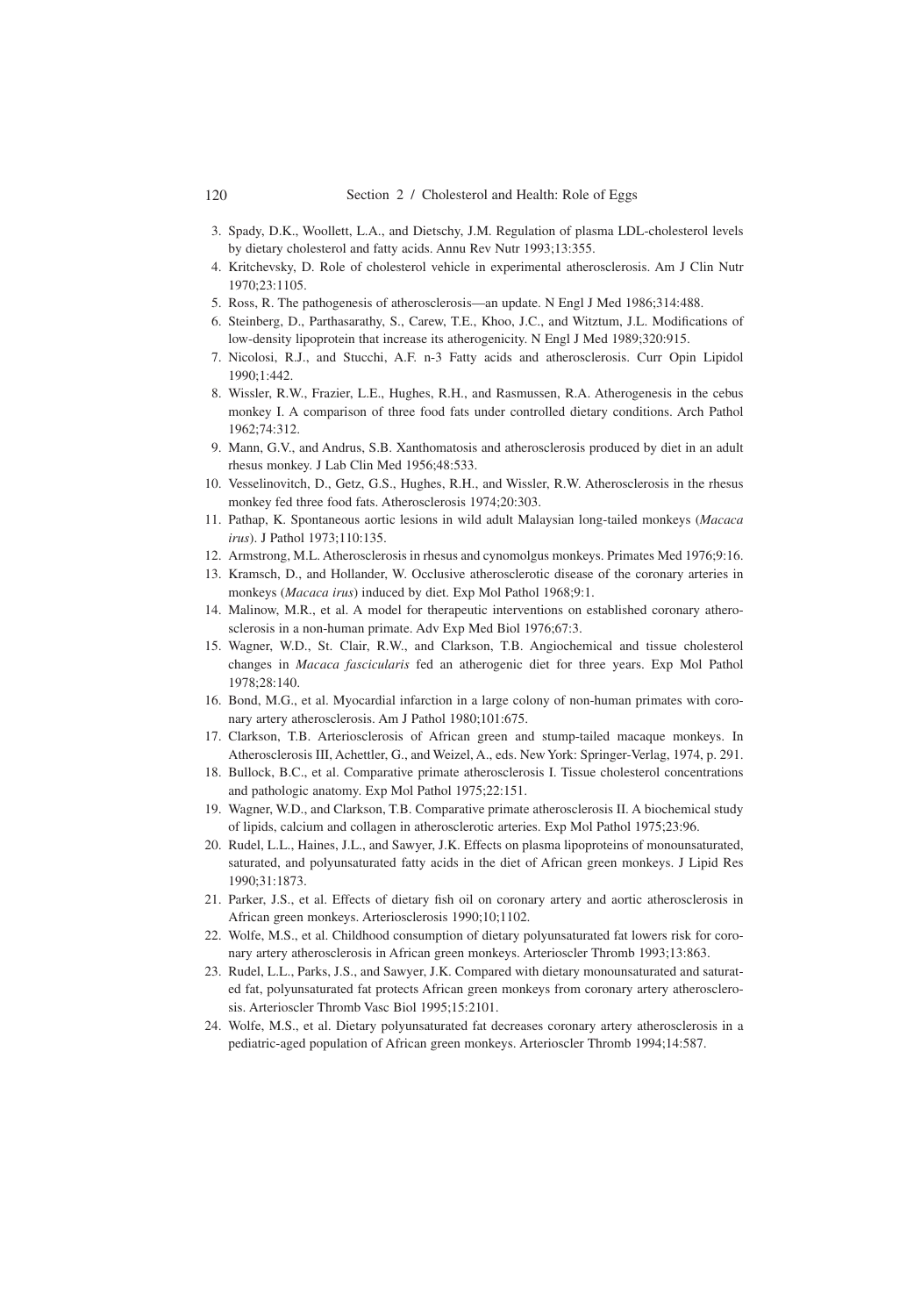- 25. Parks, J.S., et al. Effect of dietary fish oil on coronary artery and aortic atherosclerosis in African green monkeys, Atherosclerosis 1990;10:1102.
- 26. Gillman, J., and Gilbert, C. Atheroslerosis in the baboon (*Papio ursinus*). Its pathogenesis and etiology. Exp Med Surg 1957;15:181.
- 27. McGill, H.C., Jr., et al. Arterial lesions in the Kenya baboon. Circ Res 1960;8:670.
- 28. Strong, J.P., and McGill, H.C., Jr. Diet and experimental atherosclerosis in baboons. Am J Pathol 1967;50:669.
- 29. Strong, J.P., Eggen, D.A., and Jirge, S.K. Atherosclerotic lesions produced in baboons by feeding an atherogenic diet for four years. Exp Mol Pathol 1976;24:320.
- 30. McGill, H.C., Jr., et al. Relationship of lipoprotein cholesterol concentrations to experimental atherosclerosis in baboons. Arteriosclerosis 1981;1:3.
- 31. Nicolosi, R.J., et al. Diet and lipoprotein influence on primate atherosclerosis. Proc Soc Exp Biol Med 1977;156:1.
- 32. Anderson, L.M., Hayes, K.C., and Nicolosi, R.J. Peanut oil reduces diet-induced atherosclerosis in cynomolgus monkeys. Arteriosclerosis 1986;6:465.
- 33. Stary, H.C. Regression of atherosclerosis in primates. Virchows Arch Pathol Anat Histol 1979;383:117.
- 34. Malinow, M.R. Atherosclerosis. Regression in non-human primates. Circ Res 1980;46:311.
- 35. Wagner, W.D., et al. A study of atherosclerosis regression in *Macaca mulatta*. Am J Pathol 1980;100:633.
- 36. Eggen, D.A., et al. Regression of experimental atherosclerotic lesions in rhesus monkeys consuming a high saturated fat diet. Arteriosclerosis 1987;7:125.
- 37. Vesselinovitch, D., Wissler, R.W., and Schaffner, T.J. Quantitation of lesions during progression and regression of atherosclerosis in rhesus monkeys. In Nutrition and Heart Disease, Naito, H.K., ed. New York: SP Medical and Scientific Books, 1982, p. 121.
- 38. Nistor, A., et al. The hyperlipidemic hamster as a model of experimental atherosclerosis. Atherosclerosis 1987;68:159.
- 39. Kowala, M.C., et al. Doxazosin and cholestyramine similarly decrease fatty streak formation in the aortic arch of hyperlipidemic hamsters. Atherosclerosis 1991;91:35.
- 40. Foxall, T.L., et al. Dose-response effects of doxazosin on plasma lipids and aortic fatty streak formation in the hypercholesterolemic hamster model. Am J Pathol 1992;140:1357.
- 41. Winchester, L., et al. Does saturated fat have a greater influence on the development of atherosclerosis than cholesterol. J Am Coll Nutr 1999;18:553.
- 42. Nicolosi, R.J., et al. Effects of specific fatty acids (8:0, 14:0, *cis*-18:1, *trans*-18:1) on plasma lipoproteins, early atherogenic potential, and LDL oxidative properties in the hamster. J Lipid Res 1998;39:1972.
- 43. Kritchevsky, D., et al. Effect of cholesterol vehicle in experimental atherosclerosis. Am J Physiol 1954;178:30.
- 44. Kritchevsky, D., and Tepper, S.A. Effect of coconut oil on pre-established atheroma in rabbits. Naturwissenschaften 1964;51:313.
- 45. Kritchevsky, D., and Tepper, S.A. Cholesterol vehicle in experimental atherosclerosis. VII. Influence of naturally occurring saturated fatty acids. Med Pharmacol Exp 1965;12:315.
- 46. Kritchevsky, D. Cholesterol vehicle in experimental atherosclerosis. Acad Med N J Bull 1966;12:157.
- 47. Kritchevsky, D., and Tepper, S.A. Cholesterol vehicle in experimental atherosclerosis. X. Influence of specific occurring saturated fatty acids. Exp Mol Pathol 1967:394.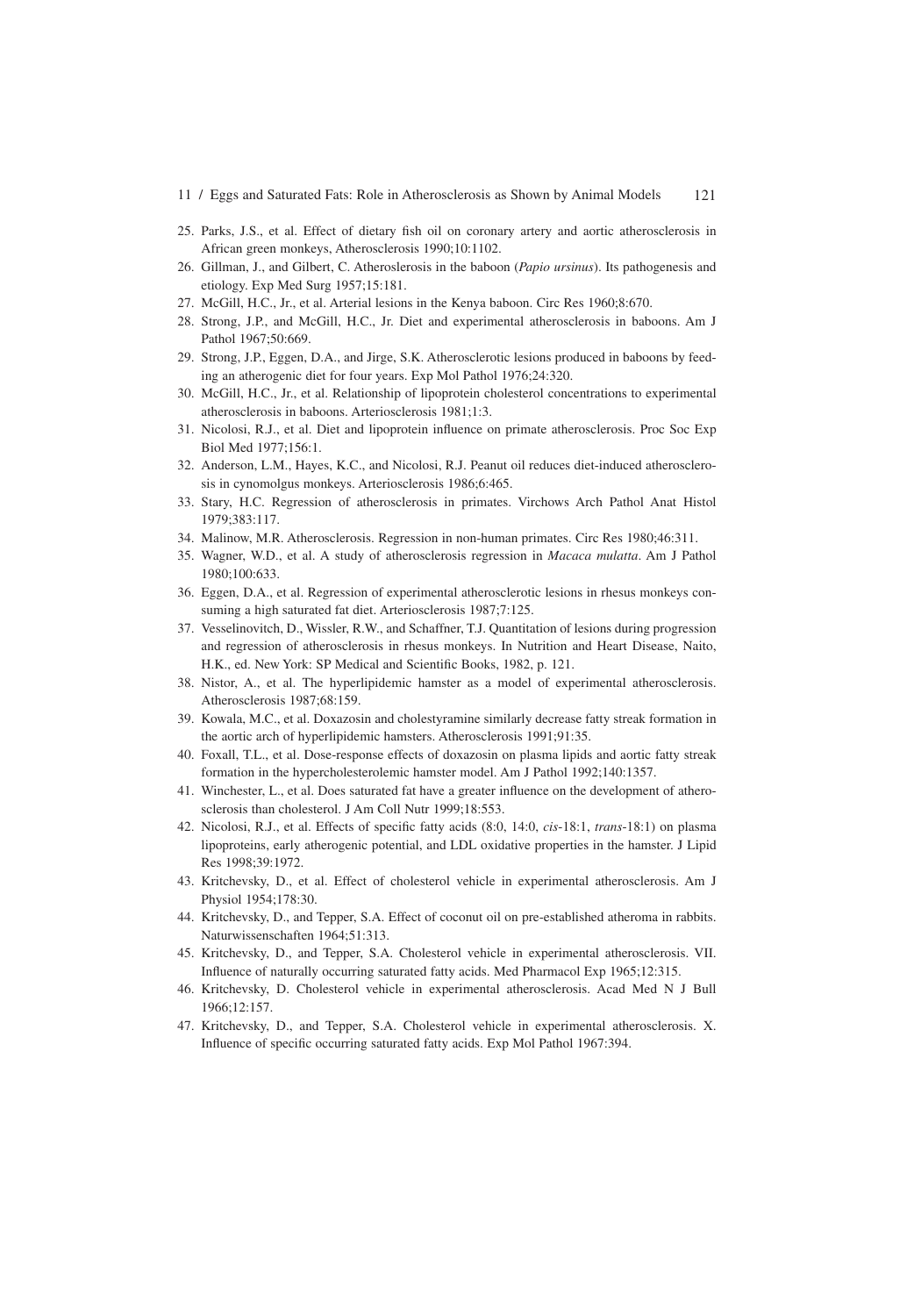- 48. Kim, D.N., et al. Hypo-atherogenic effect of dietary corn oil exceeds hypo-cholesterolemic effect in swine. Atherosclerosis 1984;52:101.
- 49. Zhang, S.H., et al. Spontaneous hypercholesterolemia and arterial lesion in mice lacking apolipoprotein E. Science 1992;258:468.
- 50. Nakashima, Y., et al. Apo E-deficient mice develop lesions of all phases of atherosclerosis throughout the atrial tree. Arterioscler Thromb 1994;14:133.
- 51. Reddick, R.L., Zhang, S.H., and Maeda, N. Atherosclerosis in mice lacking apo E. Evaluation of lesional development and progression. Arterioscler Thromb 1994;14:141.
- 52. Calleja, L., et al. Low-cholesterol and high-fat diets reduce atherosclerotic lesion development in apo E-knockout mice. Arterioscler Thromb Vasc Biol 1999;19:2368.
- 53. Lutgens, E., et al. Atherosclerosis in APOE\*3-Leiden transgenic mice. From proliferative to atheromatous stage. Circulation 1999;99:276.
- 54. Groot, P.H., et al. Quantitative assessment of aortic atherosclerosis in APOE\*3 Leiden transgenic mice and its relationship to serum cholesterol exposure. Arterioscler Thromb Vasc Biol 1996;16:926.
- 55. Srilatha, B., Adaikan, P.G., and Aulkumaran, S. Effects of feeding egg yolk on the serum lipid levels in rabbits. Methods Find Exp Clin Pharmacol 1997;19:489.
- 56. Griminger, P., and Fisher, H. The effect of dried and fresh eggs on plasma cholesterol and atherosclerosis in chickens. Poult Sci 1986;65:979.
- 57. O'Brien, S.C., and Corrigan, S.M. The influence of dietary soybean and egg lecithins on lipid responses in cholesterol-fed guinea pigs. Lipids 1988;23:647.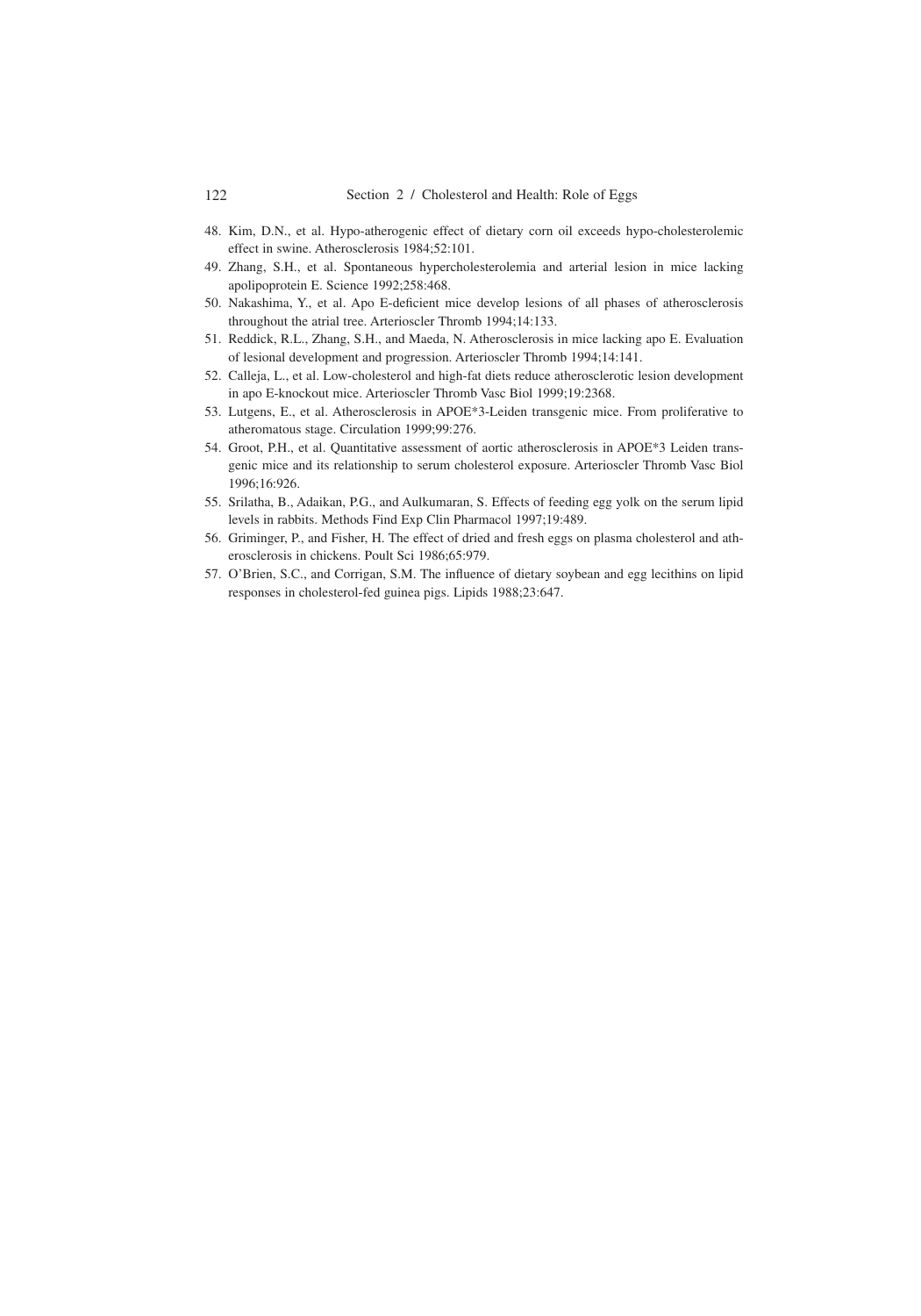# **12**

## **Health Effects of Docosahexanoic Acid (DHA)–Enriched Eggs**

**Jin Zhang and Ronald R. Watson**

#### **INTRODUCTION**

Docosahexanoic acid (DHA, 22:5 n-3), one of the major n-3 long-chain polyunsaturated fatty acids (LCPUFAs), is essential for the growth and functional development of the brain in infants as well as for maintenance of normal brain function in adults. The inclusion of plentiful DHA in the diet improves learning ability, whereas deficiencies of DHA are associated with deficits in learning. DHA is good for the eyes and helpful in recovery from certain visual dysfunctions. The visual acuity of healthy, full-term, formulafed infants is increased when their formula includes DHA. DHA also has a positive effect on diseases such as heart disease, thrombosis, and atherosclerosis.

Humans obtain DHA primarily from their diets because they are capable of synthesizing only small amounts of DHA.<sup>1</sup> Therefore, researchers have explored a variety of food supplements. This chapter discusses how DHAenriched eggs promote health. The nutritional manipulation of the diets of laying hens to include sources of n-3 fatty acids (FAs) promotes the deposition of these nutrients into egg yolk.<sup>2</sup> Therefore, DHA-rich eggs may provide an exciting alternative food source for enhancing consumer intake of these healthful FAs.

#### **INTERACTIONS BETWEEN POLYUNSATURATED FATTY ACIDS (PUFAS)**

Fat is an essential component of the human diet. The essential fatty acids are the critical components of fat. Essential fatty acids include linoleic acid (LA) and its n-6 derivative, arachidonic acid (AA). More recently, the vital role of  $α$ -linolenic acid ( $α$ -LNA) and its n-3 derivative, DHA, has been recognized.<sup>1</sup> The active components in both series are the longer-chain acids such as AA and DHA. These are produced by desaturation and elongation or obtained from the diet. A high ratio of LA to α-LNA causes a depletion of the longer-chain n-3 fatty acids (FAs), including DHA, by competing for the enzymes necessary for desaturation and elongation.<sup>3</sup>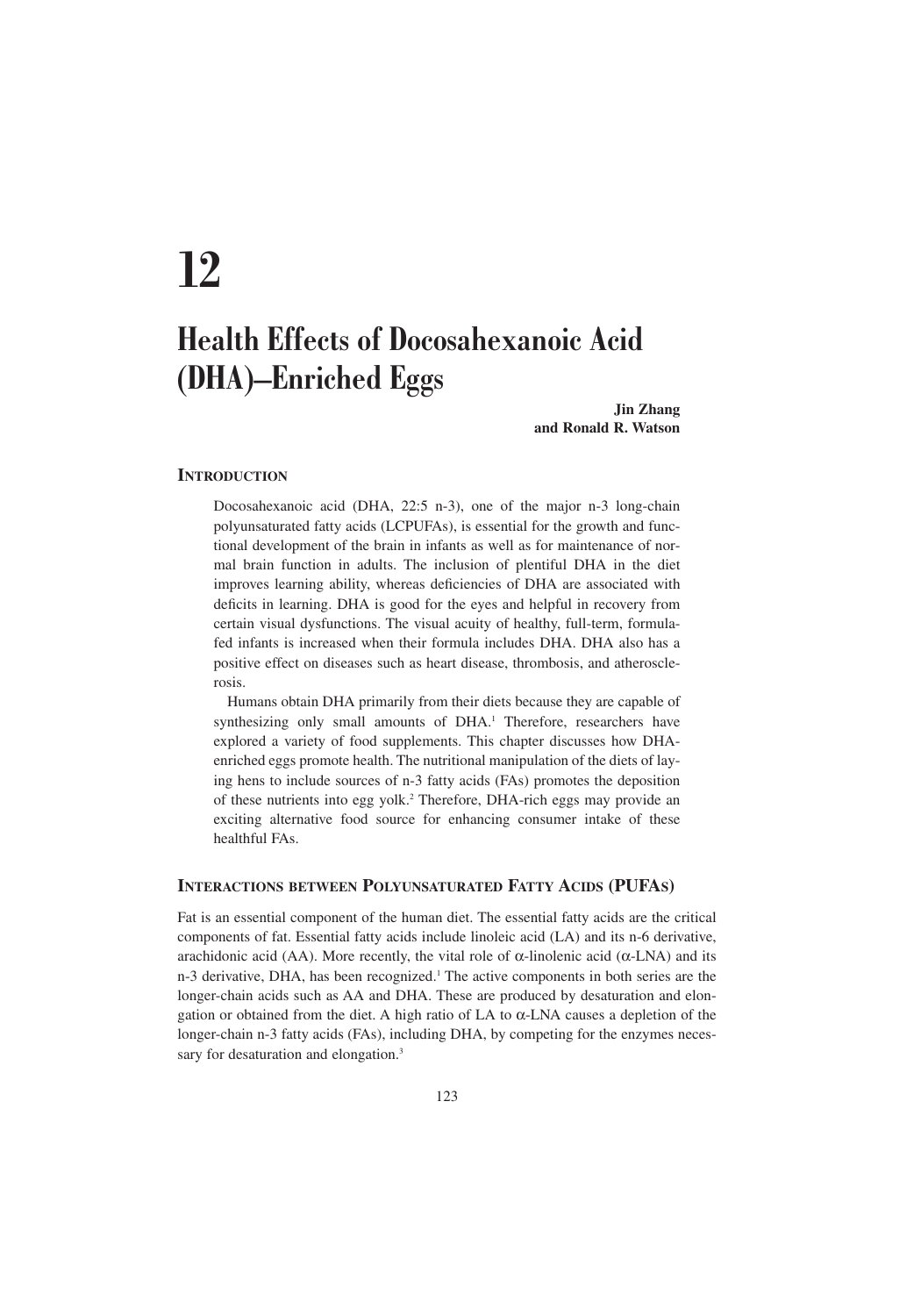Humans originally consumed a diet rich in the n-3 FAs and low in saturated FAs because wild and free-range food animals have much higher contents of n-3 FAs than do present-day commercial livestock. The dietary supply of FAs previously contained a 1:1 ratio of n-6 to n-3 PUFAs.<sup>1</sup> The present ratio in the United States is greater than 10:1, causing a deficiency of the n-3 FAs. An increased intake of LA and an elevated ratio of n-6 to n-3 FA is a major risk factor for Western-type cancers, thrombosis diseases, apoplexy, and allergic hypersensitivity.<sup>1</sup> The World Health Organization is now recommending a ratio of between 3:1 and 4:1 for n-6 to n-3 FAs, an increase of the n-3 FAs portion in the human diet. As we know, dietary α-LNA can be metabolically converted to DHA; however, the enzymes involved in this conversion are common to the pathway for the elongation and desaturation of LA, and competition with n-6 FAs will reduce the amount of α-LNA converted (Fig. 12.1).3,4



Figure 12.1. Interactions among polyunsaturated fatty acids. Modified from Reference 3.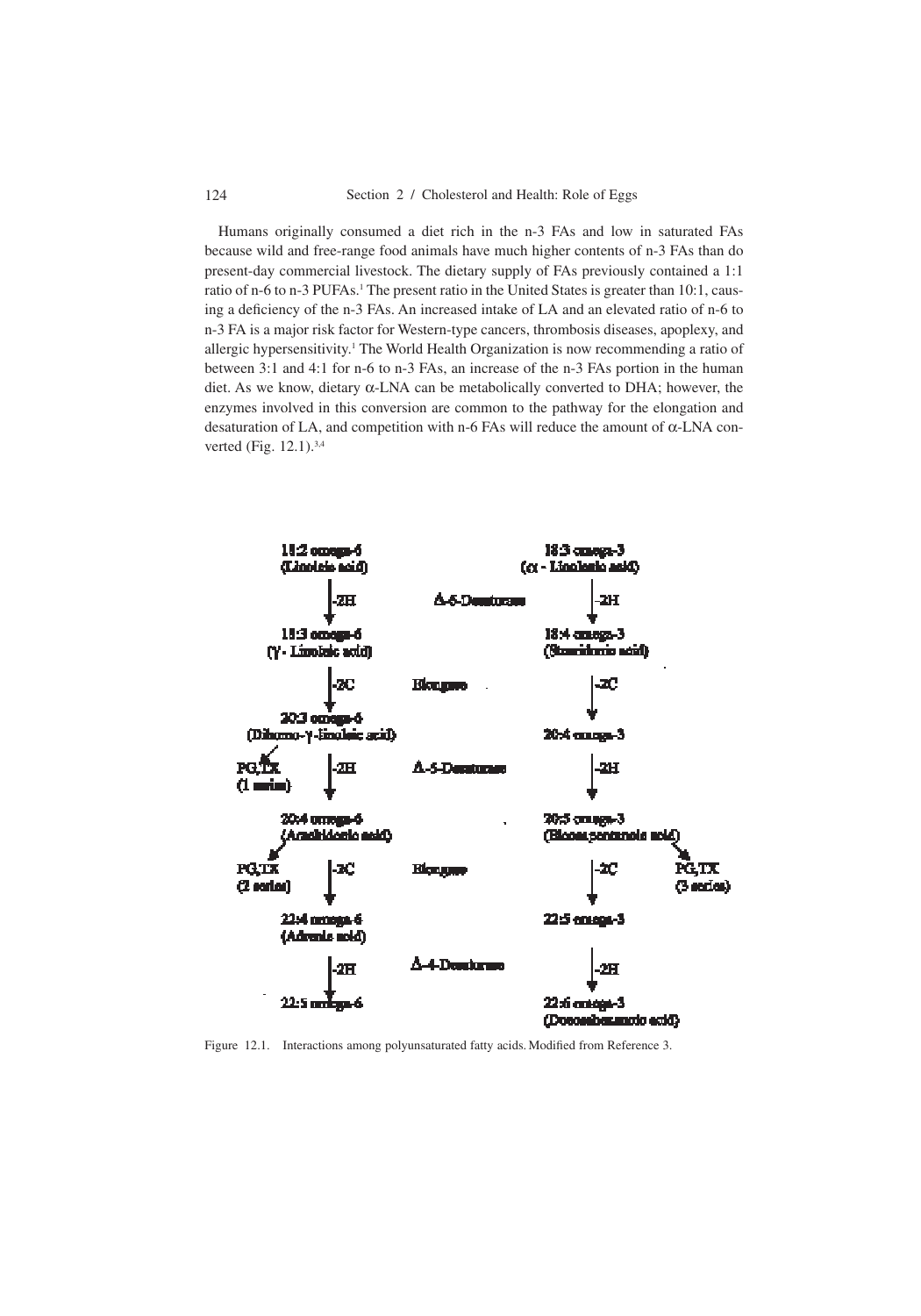#### **FOOD SOURCES OF DHA**

DHA is more prevalent in fatty fish (salmon, tuna, and mackerel) than in meat and eggs. DHA is usually present in human milk instead of in infant formula.<sup>1</sup> Eicosapentanoic acid (EPA), another long-chain n-3 fatty acid, also exists in fatty fish. However, fish is not consumed regularly or in large quantities in many Western countries.<sup>5</sup> In the United Kingdom and the United States, daily average intakes of DHA and EPA are extremely small, and a dietary insufficiency of n-3 PUFAs is likely to occur.

Fish oil is currently the primary dietary source of EPA and DHA, which is associated with reduced cardiovascular diseases. However, fish oil consumption is still very limited due to availability and cost.<sup>6,18</sup> Various sources of DHA have been developed for human DHA intake. Poultry meat is often an important source of these n-3 PUFAs in the United States because fishmeal may be added to poultry diets.<sup>5</sup>

Other forms of DHA are now being developed. It is well-known that the composition of the fatty acids in egg yolk can be altered.<sup>5</sup> Eggs enriched with DHA are on the market in several countries. Woobang Science Company, Ltd., is now producing Edison 300TM eggs, containing at least 300 mg DHA per 100 g of egg, in Korea. This company provided a feed supplement for laying hens containing fish oil, flaxseed, and a mixture that stimulates the conversion of n-3 PUFAs to DHA.<sup>6</sup> Experiments were also conducted to investigate the usefulness of a natural golden marine algae (MA) as a poultry ration supplement for the production of shell eggs rich in n-3 FAs.<sup>7</sup> A fermentation production technology for *Schizochytrium* was developed that utilized inexpensive nutrients and achieved high culture densities, short production cycles, and very high concentrations of DHA in the algae. DHA-enriched eggs were produced by feeding dried *Schizochytrium* fermentation products to laying hens (Table 12.1).<sup>8,9</sup> Because eggs can be made into so many products, eggs enriched with DHA by feeding hens a microalgal feed source provide consumers with a wider variety of food sources containing DHA than does fish oil or flaxseed.<sup>10</sup> Research on the DHA enrichment of eggs and their effects on humans as they consumed these eggs and egg products has been conducted in several areas.

#### **HEALTH BENEFITS OF DHA**

### *Nervous System in Infants*

The brain is 60 percent structural lipid, which universally uses AA (20:4n-6) and DHA (22:6n-3) for growth, function, and integrity.11 Experimental evidence in animals has demonstrated that the effect of essential fatty acid deficiency during early brain development is deleterious and permanent. The risk of neurodevelopment disorder is highest in the very low birth weight babies. Babies born with low birth weight or prematurely are most likely to have been born to mothers who were inadequately nourished, and the babies tend to be born with AA and DHA deficits. Because brain development disorders can be permanent, proper provision should be made to protect the AA and DHA status of both term and preterm infants to ensure optimum conditions for the development of membrane-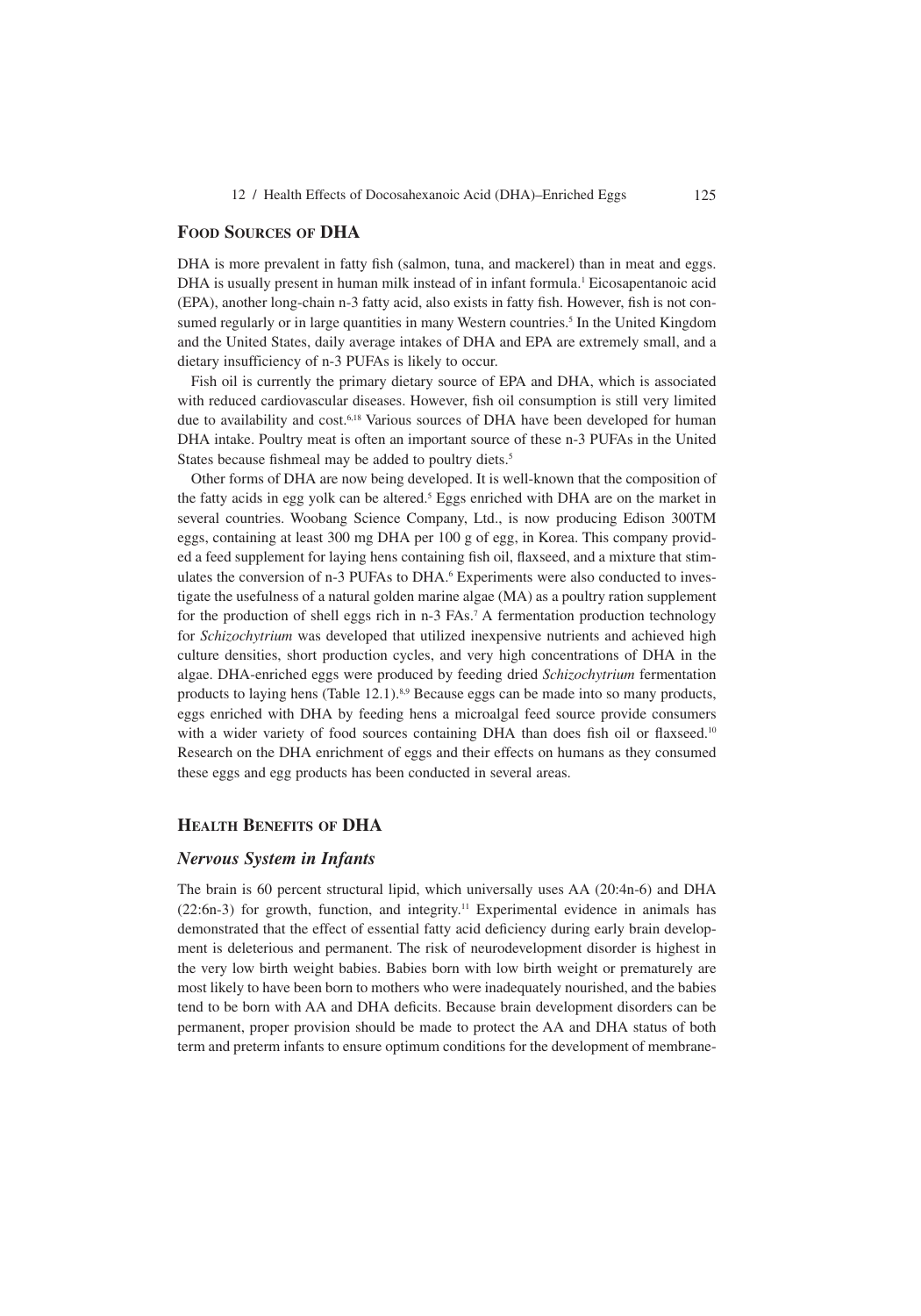126 Section 2 / Cholesterol and Health: Role of Eggs

| Lipids                      | Market egg | DHA egg |
|-----------------------------|------------|---------|
| Saturated fatty acids       |            |         |
| C14:0                       | 34         | 50      |
| C16:0                       | 2,226      | 2,310   |
| C18:0                       | 784        | 790     |
| C20:0                       | 10         | <10     |
| C22:0                       | 12         | <10     |
| Monounsaturated fatty acids |            |         |
| C14:1                       | 8          | <10     |
| C16:1                       | 298        | 300     |
| C18:1                       | 3,473      | 3,530   |
| C20:1                       | 28         | 20      |
| C22:1                       | 3          | <10     |
| Polyunsaturated fatty acids |            |         |
| $C18:2 n-6$                 | 1,148      | 1,100   |
| $C18:3 n-3$                 | 33         | 150     |
| $C20:4n-6$                  | 142        | 100     |
| $C22:6 n-3$                 | 37         | 270     |
| Cholesterol                 | 425        | 455     |

Table 12.1. Lipid components in DHA-enriched eggs laying hens

*Source.* Modified from Reference 9.

a Significantly different content between market and DHA eggs.

rich systems such as the brain and the nervous and vascular systems. Another evidence of DHA physiological function in nervous tissue membrane is that the concentration of DHA in the membranes of the retina and brain is very high and the deficiency of DHA results in loss of visual acuity in monkeys and human infants.4

DHA plays an important role in the maintenance of normal neural functions, a role that n-6 FAs cannot fill. The outgrowth of neurites induced by nerve growth factor is promoted by DHA. Part of the unique function of DHA in the nervous system seems to relate to the synthesis of phospholipids (PLs) for the membranes needed for neurite elongation.<sup>1</sup> During fetal development, DHA can be preferentially transported across the placenta into the fetal circulation to match the requirement of fetal growth, especially in the brain and vascular systems.12 DHA deficits may lead to deficits in learning ability because DHA is involved in cell signaling. DHA is the predominant structural FA in the brain's gray matter and retinal tissues in humans and other mammals.1 Infant brain growth requires the formation of large amounts of neural membrane. Synaptic membranes are especially rich in two LCPUFAs: DHA and AA. Potential sources of LCPUFA for supplementation include fish oils and egg lipids. In animal studies dietary shortages of both DHA and its precursor α-LNA have resulted in reduced levels of DHA in the brain and adverse effects on early brain development (e.g., visual deficits in a primate model and altered learning behaviors in a rat model).<sup>13</sup>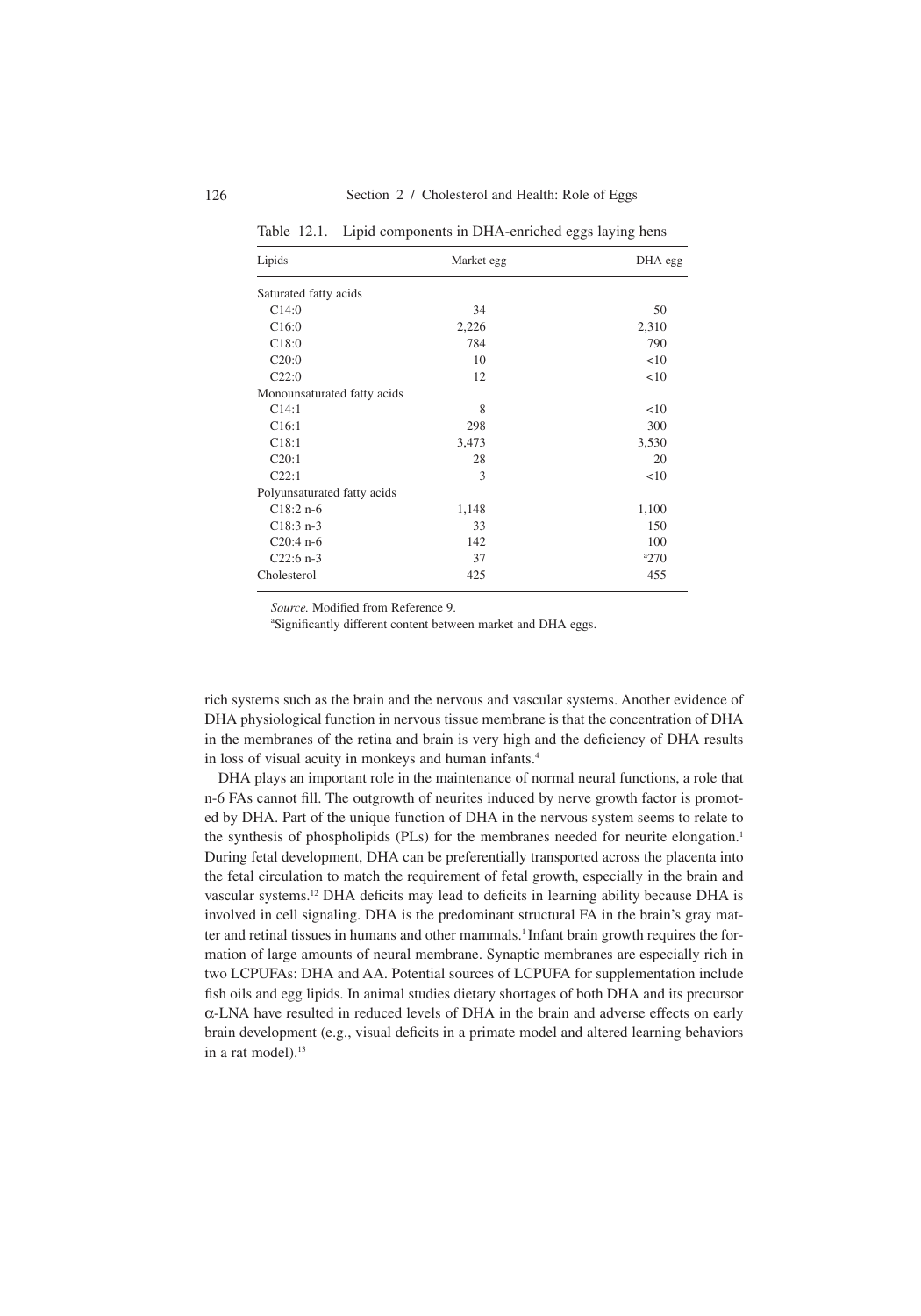Many independent studies indicate that the mental development and visual acuity of infants are positively affected by breast-feeding and that breast-fed infants have higher levels of DHA in the brain tissues and enhanced mental ability later in life when compared with those fed infant formula not containing DHA.<sup>1</sup> A study was done to determine whether DHA supplementation of breast-feeding mothers increases the DHA contents of breast milk and infant plasma PLs. Breast-feeding women were randomly assigned to three DHA-supplementation groups (170–260 mg/d) and a control group.<sup>14</sup> Group 1 ( $n =$ 6) consumed an algae-produced high-DHA triacylglycerol; group 2  $(n = 6)$  consumed high-DHA eggs; group 3 ( $n = 6$ ) consumed a high-DHA, low-EPA marine oil; and group  $4 (n = 6)$  received no supplementation. Correlations between the DHA contents of maternal plasma and breast milk and of milk and infant PLs were significant. Breast milk and maternal and infant PL 22:5n-6 concentrations were lowest in group 2. DHA supplementation increases the plasma and breast milk DHA concentrations of lactating women, resulting in higher PL DHA concentrations in infants. There were significant correlations between the contents of all long-chain (containing >18 carbons) n-3 and n-6 polyunsaturated fatty acids in maternal plasma phospholipids and the contents of these fatty acids in milk. The correlation between maternal plasma phospholipid DHA and milk DHA was particularly strong. Similar, although weaker, correlations were observed between the contents of these fatty acids in milk and those in infant plasma phospholipids.

Since DHA is not available in most infant formulas, supplementing could be an alternative source of DHA. For example, eggs laid from Greek chickens (called Greek eggs) contain more DHA (22:6 n-3) and less LA (18:2 n-6) and LNA (18:3 n-3) than do eggs from hens fed fish meal or flaxseed. Two to 3 g of Greek egg yolk may provide an adequate amount of DHA and AA for a preterm neonate.<sup>15</sup> With proper manipulation of the hens' diets, eggs could be produced with FA composition similar to that of Greek eggs as a source of DHA to supplement infant formula.

#### *Cardio-Protective Effects*

The leading cause of death in Western countries is cardiovascular disease.16 The increase in deaths due to coronary heart disease in these countries has been blamed on the increased consumption of saturated fats. The American Heart Association estimates that 57 million Americans have cardiovascular disease, causing 954,000 deaths annually and costing \$259 billion per year. Many billions of dollars are spent annually on developing drugs. Although drugs such as cholestyramine and clolibrate are effective in reducing triglycerides and LDL-cholesterol and increasing HDL-cholesterol, they have significant side effects. Better nutrition with plenty of long-chain n-3 FAs, especially DHA, can produce the same lipid changes and positive effects with no side effects and much less expense.

Epidemiological studies have shown a strong correlation between fish consumption and reduction in sudden death from myocardial infarction. The reduction is approximately 50 percent with 200 mg per day of DHA from fish. DHA is the principal active component in fish for cardiovascular protection.<sup>17</sup> DHA supplements increase the HDL-/LDL-choles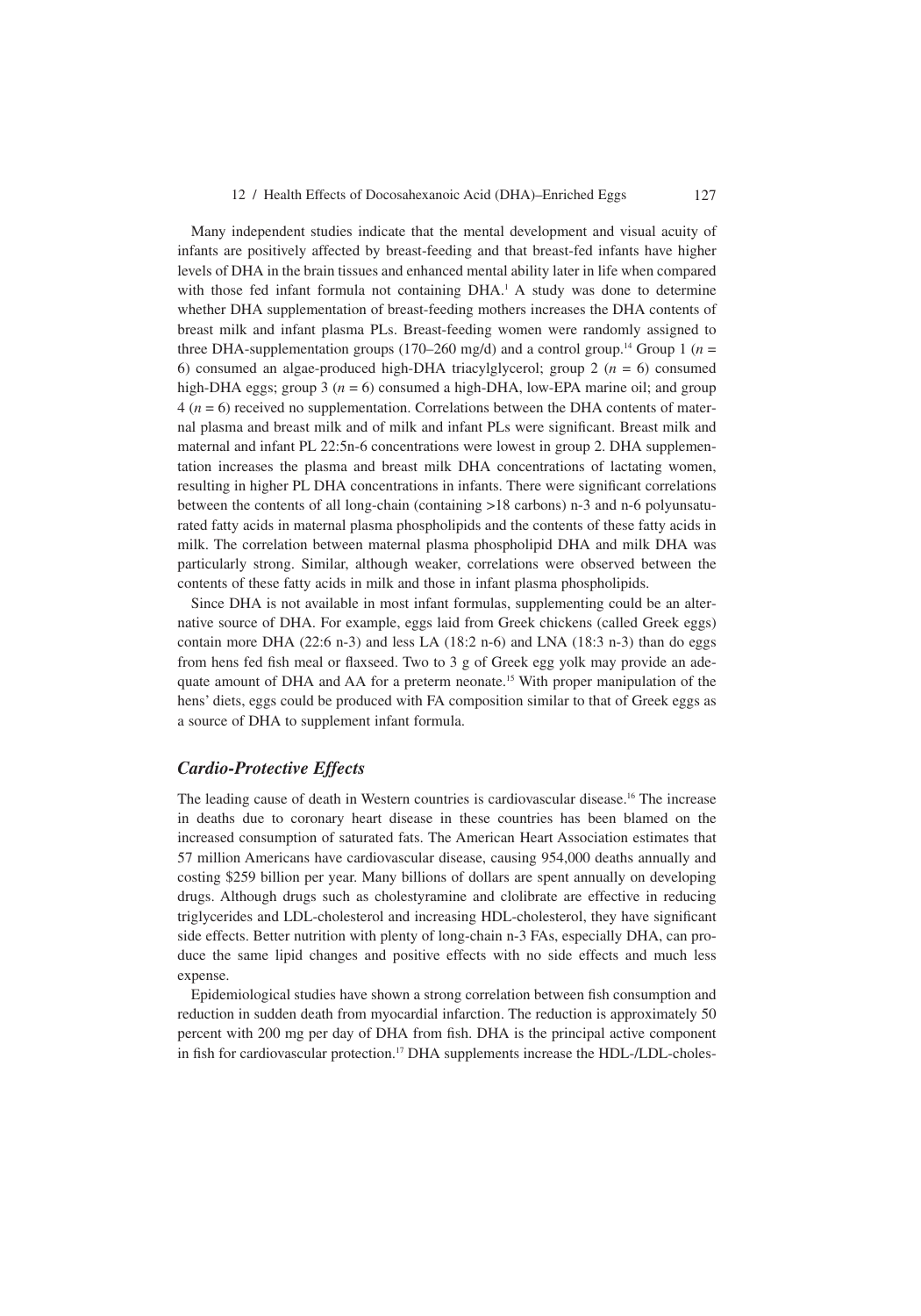terol ratio and decrease the total cholesterol/HDL ratio, suggesting a decreased risk for coronary artery disease. Even an intake of only 2.9 g of EPA and DHA per month was associated with a 30 percent reduced risk. Blood samples taken after 16 and 22 weeks from fasting subjects showed significant increases in EPA, DHA, and total n-3 PUFAs in subjects consuming enriched eggs compared with controls.<sup>5</sup> Serum triglyceride concentrations in human subjects consuming the n-3 fatty acids EPA plus DHA are consistently reduced, and platelet n-3 fatty acids consistently increased.<sup>4</sup> In addition, the ratio of n-6 to n-3 PUFAs in plasma was significantly reduced from 12.2:1 to 6.5–7.7:1 in subjects consuming enriched eggs compared with controls (Table 12.2). Consumption of only one enriched egg daily can contribute substantially to the recommended daily intake of n-3 PUFAs. Moderate lowering of plasma triglyceride concentrations was observed in human subjects consuming eggs enriched in EPA and DHA from hens fed fish oil. Feeding hens ground flaxseed has produced eggs high in  $\alpha$ -LNA. Although less pronounced than for  $\alpha$ -LNA, the DHA concentration is also significantly increased in these eggs.<sup>4</sup>

Platelet function and blood coagulation play important roles in coronary artery disease. Flaxseed oil decreased collagen-induced platelet aggregation and thromboxane production.4 Both platelets from human subjects consuming DHA and human platelets incubated in vitro with DHA exhibited depressed platelet reactivity. Excessive platelet aggregation can lead to arterial thrombosis, while n-3 FAs are associated with reduced platelet aggregations as well as the risk of coronary heart disease. The accumulation of DHA PLs, as observed for modified-egg consumers, provided some added health benefits in addition to its role in neuronal functioning. Additionally, EPA can inhibit the aggregation of blood platelets, an important factor in reducing the incidence of cardiovascular disease. DHA can also fulfill this function through retroconversion to EPA. The intermediate compound in this process is docosapentanoic acid (DPA). <sup>5</sup>

On the other hand, in the pathogenesis of atherosclerosis, vascular smooth muscle cell growth is an important component. These cells have the potential to proliferate and accumulate lipids. Cyclins and cyclin-dependent kinases control progression through the eukaryotic cell cycle and thus the proliferation of cells. DHA and EPA inhibit DNA synthesis through G1 cyclins, cyclin-dependent kinase inhibitor (p27), and stop the progression from the G1 to the S phase. By this mechanism, DHA and EPA inhibit the proliferation of vascular smooth muscle cells.<sup>1</sup>

#### **CONCLUSION**

Eggs are not only widely accepted as cheap and complete nutritional packages but also can now be used to meet a substantial part of the recommended dietary intake of n-3 PUFAs because the ratio of n-6 to n-3 FAs can be properly balanced by ingesting specialized hen eggs. Attempts have been made to produce eggs that are rich in DHA; such eggs have been shown to not raise cholesterol and lower the ratio of n-6 to n-3 (Table 12.1). Upon consumption of DHA-enriched eggs, serum and platelet lipid alterations have been associated with a reduced risk of myocardial infarction and thrombosis. People on a Western diet may also improve their cardiovascular risk factors by consuming DHA-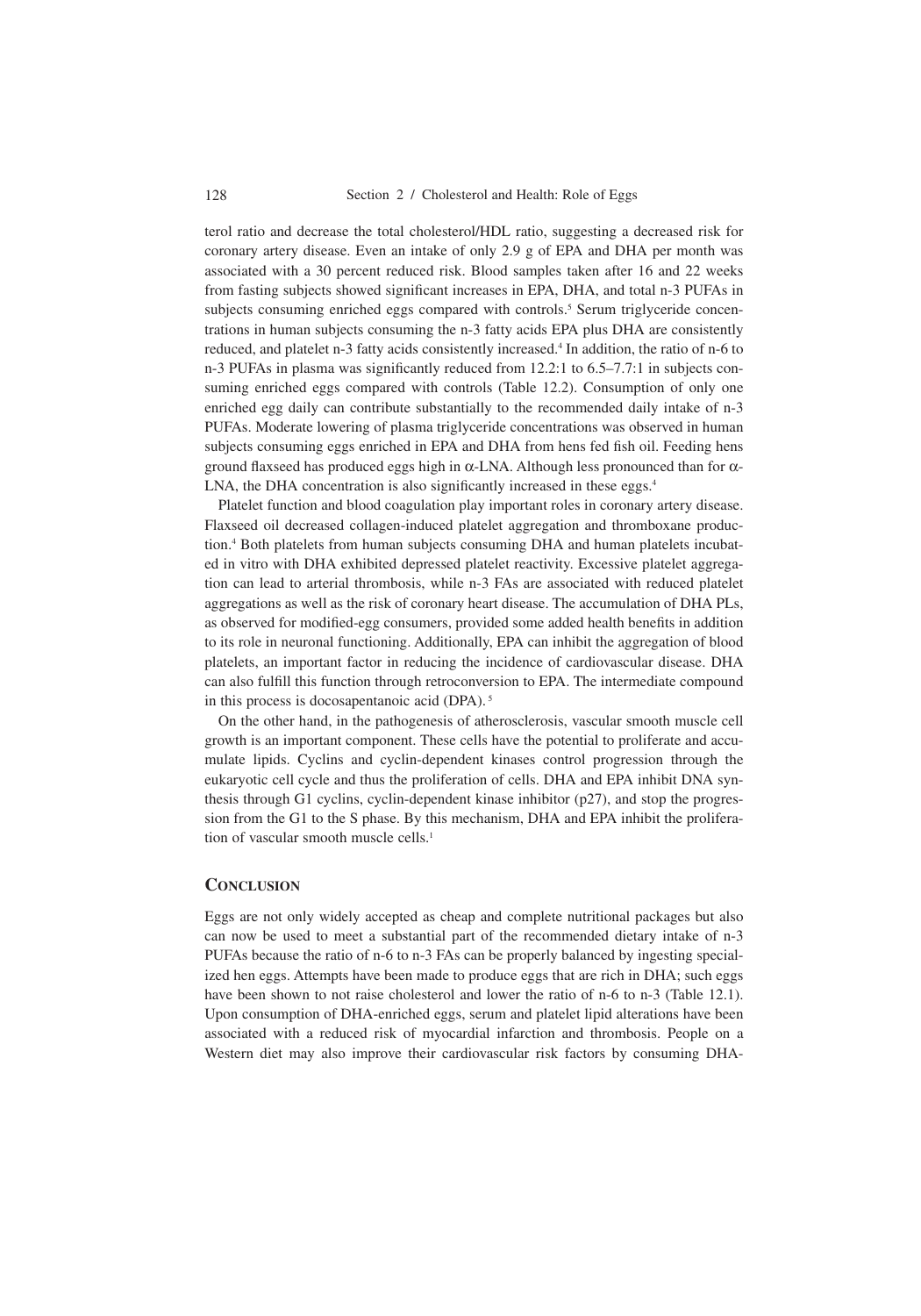12 / Health Effects of Docosahexanoic Acid (DHA)–Enriched Eggs 129

|                            | Amount of flax in diet of hen   |                        |                        |  |  |
|----------------------------|---------------------------------|------------------------|------------------------|--|--|
| Fatty acid                 | $0\%$                           | 10%                    | 20%                    |  |  |
|                            | (% by wt. of total fatty acids) |                        |                        |  |  |
| 16:0                       | $23.3 \pm 0.5$                  | $22.5 \pm 0.3$         | $21.0 \pm 0.4$         |  |  |
| 16:1                       | $2.1 \pm 0.2$                   | $2.4 \pm 0.3$          | $3.0 \pm 0.3$          |  |  |
| 18:0                       | $7.8 \pm 0.1$                   | $8.1 \pm 0.1$          | $6.3 \pm 0.8$          |  |  |
| 18:1                       | $40.8 \pm 0.9$                  | $39.4 \pm 0.6$         | $36.5 \pm 1.2$         |  |  |
| $18:2n-6$                  | $16.8 \pm 1.1$                  | $15.2 \pm 0.4$         | $16.3 \pm 0.5$         |  |  |
| $18:3n-6$ ( $\alpha$ -LNA) | $0.5 \pm 0.04$                  | $5.5 \pm 0.4$          | $10.7 \pm 0.4$         |  |  |
| $20:4n-6$                  | $2.2 \pm 0.16$                  | $1.1 \pm 0.1$          | $0.9 \pm 0.06$         |  |  |
| 20:5n-3 (EPA)              | $0.1 \pm 0.05$                  | $0.2 \pm 0.05$         | $0.2 \pm 0.03$         |  |  |
| $22:4n-6$                  | $0.4 \pm 0.07$                  | $0.3 \pm 0.02$         | $0.2 \pm 0.04$         |  |  |
| 22:5n-3 (DPA)              | $0.2 \pm 0.05$                  | $0.3 \pm 0.03$         | $0.4 \pm 0.1$          |  |  |
| $22:6n-3$ (DHA)            | $1.0 \pm 0.05$                  | $^{\rm a}1.7 \pm 0.08$ | $a_{1.8} \pm 0.08$     |  |  |
| <b>Saturates</b>           | $32.3 \pm 0.5$                  | $31.7 \pm 0.3$         | $28.2 \pm 0.7$         |  |  |
| $\Sigma$ Monounsaturates   | $43.8 \pm 0.7$                  | $42.4 \pm 0.5$         | $4.0 \pm 1.2$          |  |  |
| $\Sigma$ Polyunsaturates   | $23.9 \pm 1.2$                  | $25.9 \pm 0.6$         | $31.8 \pm 0.9$         |  |  |
| $\Sigma$ n-6 PUFAs         | $21.4 \pm 1.1$                  | $17.7 \pm 0.4$         | $18.2 \pm 0.6$         |  |  |
| $\Sigma$ n-3 PUFAs         | $2.4 \pm 0.2$                   | $8.2 \pm 0.4$          | $13.5 \pm 0.5$         |  |  |
| Ratio of n-6 to n-3        | $9.3 \pm 0.7$                   | $a_{2,2} \pm 0.1$      | $^{\circ}1.4 \pm 0.05$ |  |  |

Table 12.2. Fatty acid composition of lipid in control and modified eggs

*Source:* Modified from Reference 4.

*Note.* α-LNA = α-linolenic acid, EPA = eicosapentanoic acid, DPA = docosapentanoic acid, DHA = docosahexanoic acid, and PUFA = polyunsaturated fatty acid.

<sup>a</sup>Significantly different from 0% treatment group,  $p < 0.05$ .

enriched foods. DHA from egg yolk and from mother's milk is very helpful to the infant brain and vascular system development as well as visual acuity.

Although the FA composition of hen eggs can be changed by dietary means, eggs with significant amounts of n-3 PUFAs frequently have an unusual flavor.<sup>18</sup> This can be overcome by using a mixture of commercially available chemical antioxidants and vitamin E.4 Making the egg flavor as normal as possible is very important if people are going to accept these eggs as food rather than as "medicine."

However, due to the complexity of fatty acids' interactions, sufficient availability of both n-3 and n-6 LCPUFAs, rather than n-3 alone, is required for optimal structural and functional development in infants.<sup>13</sup> Inclusion of 0.2–0.3 percent DHA ensures maximal DHA accretion in the retina of newborn piglets, but cosupplementation with AA is necessary (1) to achieve the same status of blood lipids as that which results from maternal feeding and (2) to prevent any possible imbalance between n-6 and n-3 FAs.<sup>19</sup> One issue that has not been resolved is the origin of DHA and AA for infant neural development.<sup>20</sup> Hence, additional study should be undertaken on whether infants should be dependent on dietary sources before adopting routine use of LCPUFA. Another question concerns the quantity of supplement. In a previous study, $4$  we found that eggs are obtained with DHA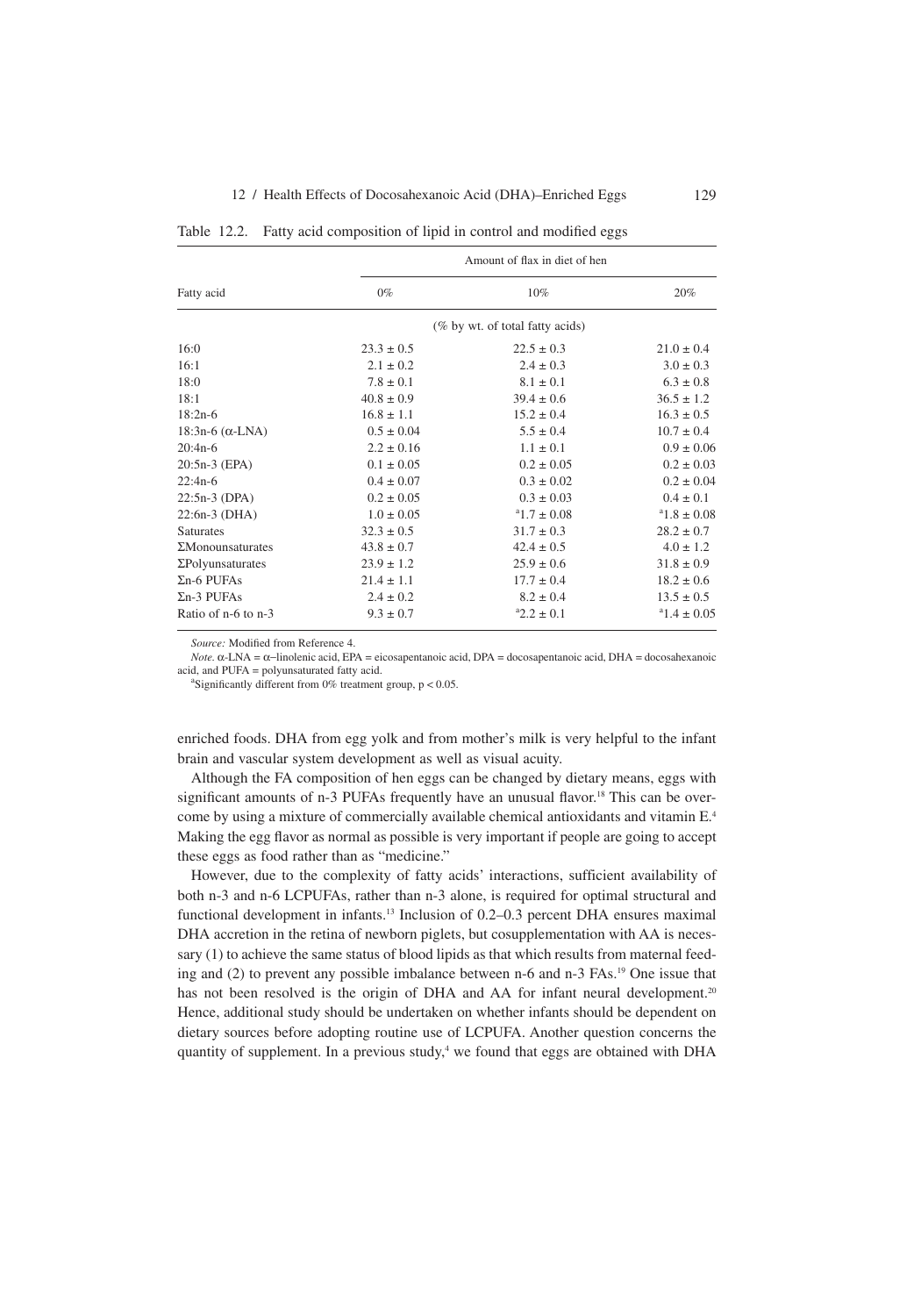of 81 and 87 mg/egg by feeding hens diets containing 10 and 20 percent ground flaxseed, which resulted in no significantly different DHA composition between the 10 and 20 percent flax groups (Table 12.2). This result leads to the question of why the concentration change of DHA eggs is not linear to the amount of flax added. It is possible that eggs may have a saturation curve for the maximum absorption of DHA from diet, which might be related to the metabolism of DHA in chickens. Further study needs to be done in order to determine the most efficient quantity of supplementation and to obtain an optimum n-6 to n-3 ratio as well.

### **REFERENCES**

- 1. Horrocks, L.A., and Yeo, Y.K. Health benefits of docosahexanoic acid. Pharmacol Res 1999;40:211–25.
- 2. Van Elswyk, M.E. Comparison of n-3 fatty acid sources in laying hen rations for improvement of whole egg nutritional quality: a review. Br J Nutr 1997;78(suppl. 1):S61–S69.
- 3. Macrae, R., Robinson, R.K., and Sadler, M.J. Fatty acids. In Encyclopaedia of Food Science, Food Technology, and Nutrition, vol. 3. London; San Diego: Academic Press, 1993, pp. 1741–59.
- 4. Ferrier, L.K., Caston, L.J., Leeson, S., Squires, J., Weaver, B.J., and Holub, B.J. Alpha-linolenic acid– and docosahexanoic acid–enriched eggs from hens fed flaxseed: influence on blood lipids and platelet phospholipid fatty acids in humans. Am J Clin Nutr 1995;62:81–86.
- 5. Farrell, D.J. Enrichment of hen eggs with n-3 long-chain fatty acids and evaluation of enriched eggs in humans*.* Am J Clin Nutr 1996;68:538–44.
- 6. Horrocks, L.A., and Yeo, Y.K. Docosahexanoic acid-enriched foods: production and effects on blood lipids. Lipids 1999;34(suppl.):S313.
- 7. Herber, S.M., and Van Elswyk, M.E. Dietary marine algae promote efficient deposition of n-3 fatty acids for the production of enriched shell eggs. Poult Sci 1996;75:1501–7.
- 8. Barclay, W., Abril, R., Abril, P., Weaver, C., and Ashford, A. Production of docosahexanoic acid from microalgae and its benefits for use in animal feed. World Rev Nutr Diet 1998;83:61–76.
- 9. William, B. World Rev Nutr Diet 1998;83:61–76.
- 10. Abril, R., and Barclay, W. Production of docosahexanoic acid-enriched poultry eggs and meat using an algae-based feed ingredient. World Rev Nutr Diet 1998;83:77–88.
- 11. Crawford, M.A. The role of essential fatty acids in neural development: implications for perinatal nutrition. Am J Clin Nutr 1993;57:703S–709S.
- 12. Crawford, M.A. Placental delivery of arachidonic and docosahexanoic acids: implications for the lipid nutrition of preterm infants. Am J Clin Nutr 2000;71:275–84.
- 13. Goustard-Langelier, B., Guesnet, P., Durand, G., Antoine, J.M., and Alessandri, J.M. n-3 and n-6 fatty acid enrichment by dietary fish oil and phospholipid sources in brain cortical areas and nonneural tissues of formula-fed piglets. Lipids 1999;34:5–16.
- 14. Jensen, C.L., Maude, M., Anderson, R.E., and Heird, W.C. Effect of docosahexanoic acid supplementation of lactating women on the fatty acid composition of breast milk lipids and maternal and infant plasma phospholipids. Am J Clin Nutr 2000;71(suppl.):292S–299S.
- 15. Simopoulos, A.P., and Salem, N., Jr. Egg yolk as a source of long-chain polyunsaturated fatty acids in infant feeding. Am J Clin Nutr 1992;55:411–14.
- 16. Nair, S.D., Leitch, J.W., Falconer, J., and Garg, M.L. Prevention of cardiac arrhythmia by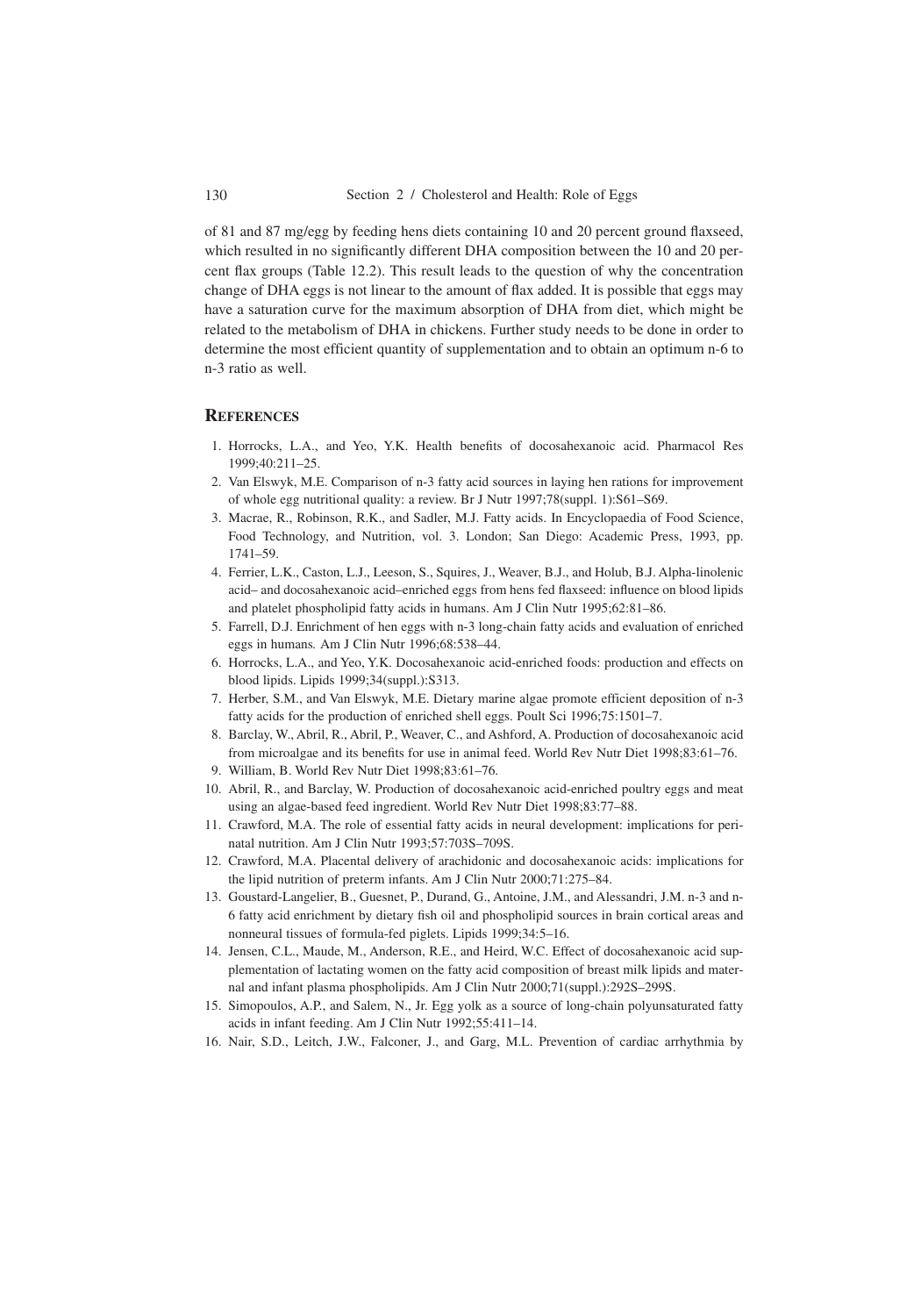dietary (n-3) polyunsaturated fatty acids and their mechanism of action. J Nutr 1997;127:383–93.

- 17. McLennana, P., Howea, P., Abeywardenaa, M., Mugglib, R., Raederstorffb, D., Manoa, M., Raynera, T., and Heada, R. The cardiovascular protective role of docosahexanoic acid. Eur J Pharmacol 1996;300:83–89.
- 18. Jiang, Z., and Sim, J.S. Fatty acid modification of yolk lipids and cholesterol lowering eggs. In Egg Uses and Processing Technologies: New Developments, Sim J.S., and Nakai S., eds. Oxon, UK: CAB International, 1994, pp. 349–61.
- 19. Alessandri, J.M., Goustard, B., Guesnet, P., and Durand, G. Docosahexanoic acid concentrations in retinal phospholipids of piglets fed an infant formula enriched with long-chain polyunsaturated fatty acids: effects of egg phospholipids and fish oils with different ratios of eicosapentanoic acid to docosahexanoic acid. Am J Clin Nutr 1998;67:377–85.
- 20. Scott, D.T., Janowsky, J.S., Carroll, R.E., Taylor, J.A., Auestad, N., and Montalto, M.B. Formula supplementation with long-chain polyunsaturated fatty acids: are there developmental benefits? Pediatrics 1998;102:e59.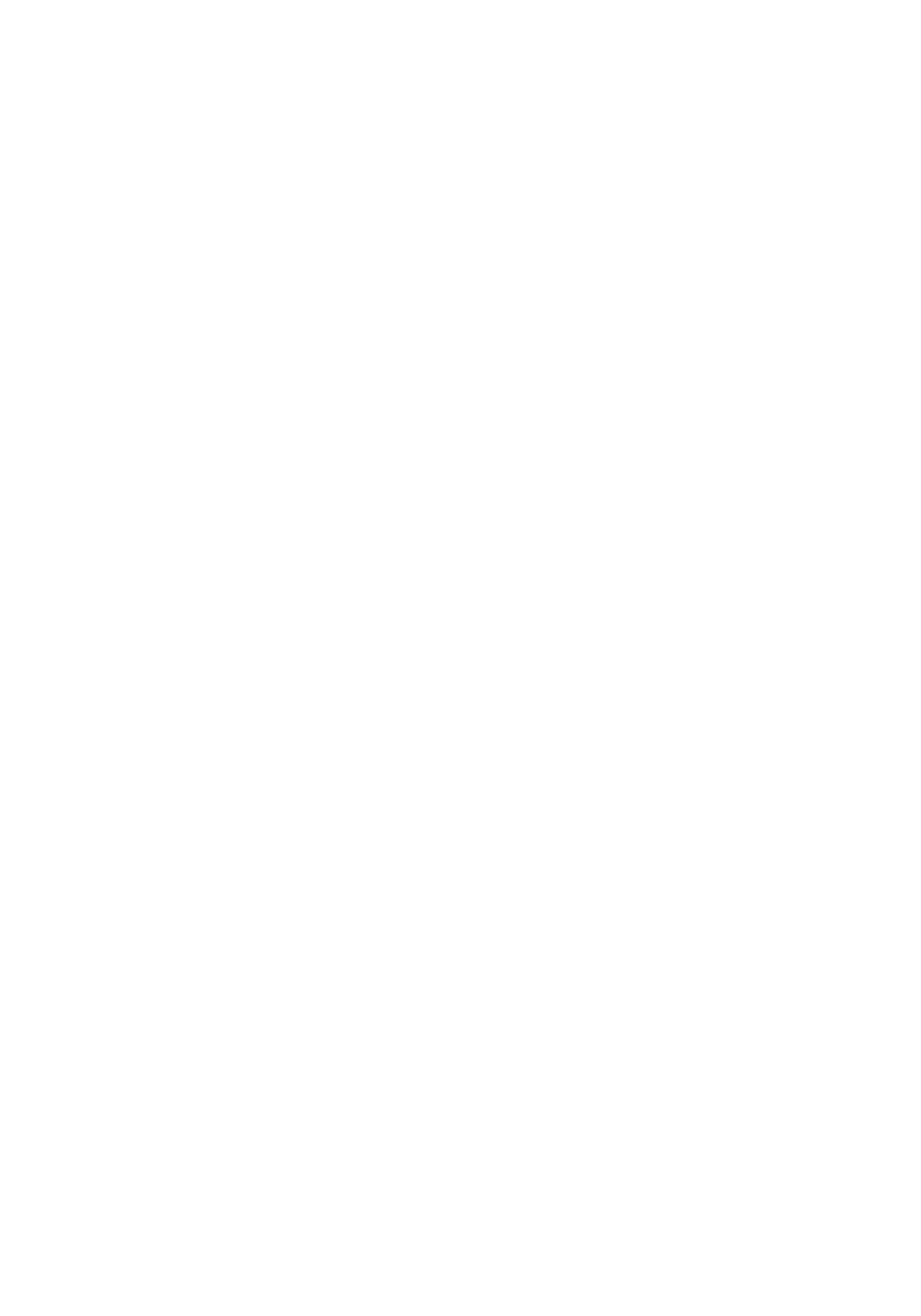# **13**

# **The Correlation between Cholesterol Oxidation Products and Eggs**

**Jennifer J. Ravia and Ronald R. Watson**

### **INTRODUCTION**

Cholesterol has remained the nemesis of coronary heart disease (CHD) and atheroschlerosis for many years. Research has shown, however, that dietary cholesterol is not as potent to serum cholesterol as once thought. While the debate over dietary cholesterol ebbs and flows, oxysterols have become the center of a new debate. Oxysterols include lipid peroxidation products as well as cholesterol oxidation products. Because the cholesterol content of eggs is higher than the lipid content, the cholesterol oxidation products are of more importance. Cholesterol oxidation products include the following:

7α-hydrocholesterol 7β-hydrocholesterol 7-ketocholesterol cholestanetriol epoxycholesterol 26-hydroxycholesterol 25-hydroxycholesterol

Cholesterol oxidation products (COPs) result from the auto-oxidation of cholesterol in vitro or the metabolic products of cholesterol in vivo. Although foods that provide abundant amounts of cholesterol usually also contain COPs, there is no direct link between cholesterol disappearance and COP creation.9 The creation of COPs in high amounts is proportional to determining factors such as light exposure, heat application, and storage time. It is now believed that COPs may elevate the risk of heart disease by contributing to atherogenicity and cytotoxicity (cell death). While it is primarily accepted that dietary cholesterol does not directly influence atherosclerosis, COPs are believed to be involved. However, the exact concentration of ingested COPs that could lead to health complications remains unknown.<sup>4</sup>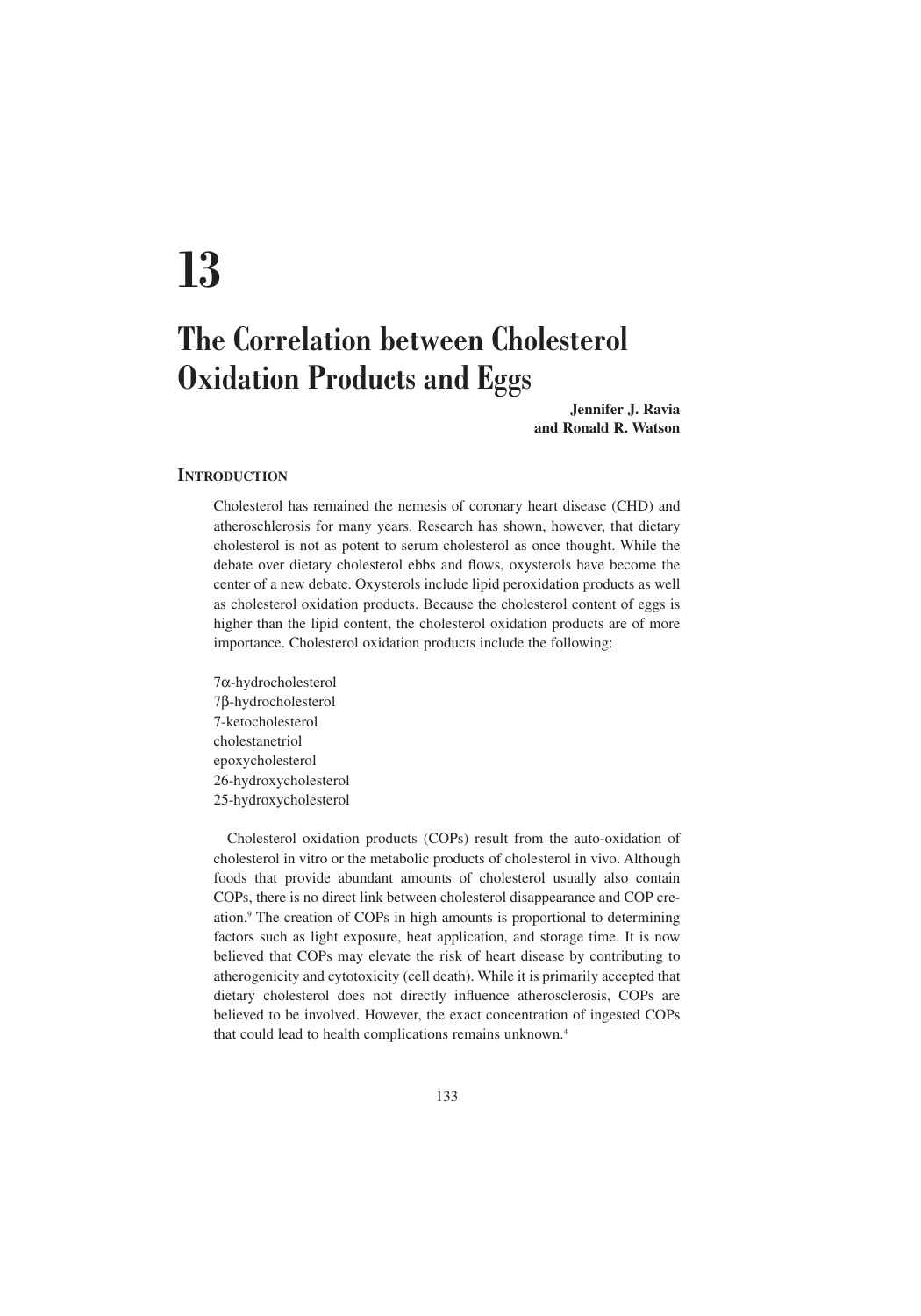## **HEALTH RISKS ASSOCIATED WITH COPS**

COPs are now being suspected of causing a number of cellular and cardiovascular health problems. Factors that support this claim include the ability of COPs to inhibit sterol biosynthesis, cause membrane dysfunction, and increase cellular calcium leading to cell death.4 The COP known as 25-hydroxycholesterol has been shown to cause damage to the wall of the aorta, thus beginning the atherosclerotic process.<sup>9</sup> Other COPs have the ability to inhibit the activity of HMG-CoA reductase. A decrease in the activity of this enzyme has the effect of disallowing cholesterol biosynthesis by the body. Cholesterol is needed for the structure and rigidity to be maintained within the plasma membrane. With a decrease in cholesterol, COPs can take the place of the cholesterol in the membrane but cannot provide the membranous support offered by cholesterol. This substitution can lead to cytotoxic problems<sup>9</sup> within the membranes of cells and eventually lead to cell death. Cytosolic and free calcium, although not affected by cholesterol, are influenced by COPs. Both cytosolic and free calcium are increased after COP exposure. Increases in intracellular calcium are known to cause cells to autodestruct. Therefore, by a similar mechanism, high levels of COPs may also lead to autodestruction.<sup>6</sup>

# **FACTORS INVOLVED IN COP FORMATION**

Powdered eggs have been found to be particularly high in COPs.<sup>1</sup> Egg powder as a food ingredient has become increasingly popular for use in pastas and baked goods. Because of this, eggs (fresh and powdered) and foods that contain powdered eggs have been the focus of much COP research. The parameters of packaging, heating, irradiation, and storage provide a wide range of COP concentrations in egg yolk powder.<sup>2</sup> Spray-dried egg yolk powders were found to contain a significantly higher COP concentration at room temperature than at refrigeration temperature.2 Pasta made with dried eggs has been shown to have significant levels of COPs. Pasta drying methods include heating at 70–90°C for 10 or more hours. These conditions allow for COP formation, and it has been shown that manufacturing does significantly influence COP formation. COP formation may be controlled by monitoring time and temperature during drying.<sup>1</sup> The actual drying process can also have a substantial effect on the amount of COPs formed. Drying via direct heating with gas produces more COPs than drying via indirect heating with electric heat.<sup>3</sup> This difference was also noted after several months of storage but began to decline after the third month. Free radicals formed during the drying process known as NOx (nitric oxide and nitrite) were present in the air of the gas drying environment but not in that of the electric. When NOx was added to the electric heating environment, COP formation increased.<sup>3</sup> It can be deduced that the higher concentration of COPs in the gas-heated drying method can be attributed to NOx formation during that heating process. While storage has the effect of raising COP concentration within certain foods, irradiation has been shown to have a greater effect of COP formation.<sup>9</sup> This difference may be due to the fact that most storage occurs without light exposure.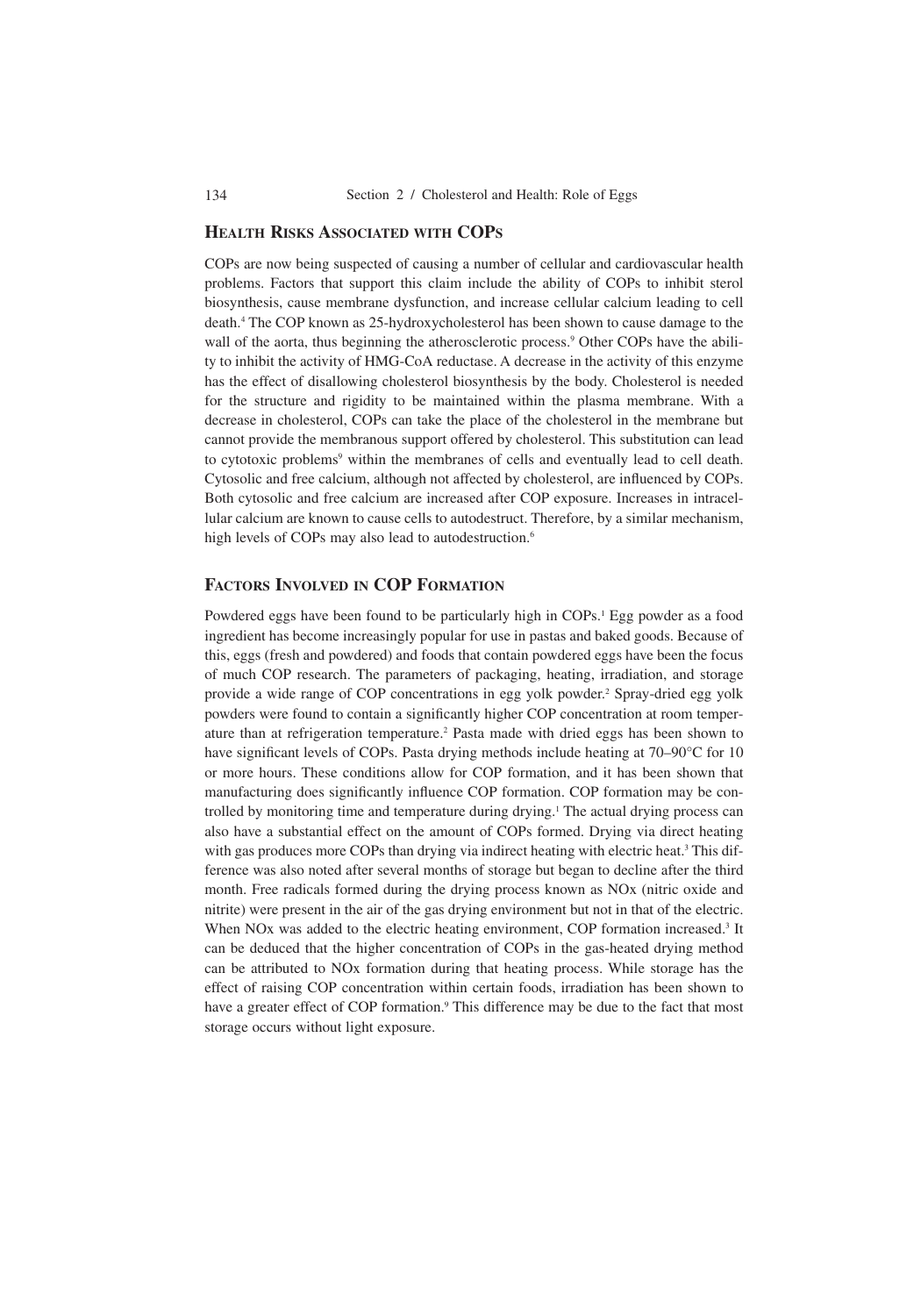# **CHOLESTEROL OXIDATION PRODUCTS IN THE SERUM**

Because of their high cholesterol content, eggs have been avoided in an effort to ward off CHD. Both COPs and lipid peroxidation products are present in eggs and other dehydrated foods, but whether or not these compounds can be absorbed by the body is the focus of some recent research. Foods shown to be high in COP concentration were fed in large amounts to a group of people. The relative amounts of COPs in the blood of these individuals were tested prior to administration and postprandial. A definite rise in blood concentration of COPs was observed, but some discrepancy exists in determining how long serum levels remain elevated.<sup>7</sup> The time interval of serum COP elevation may be important in determining the risk of atherogenecity associated with COPs. The highest COP concentration in the blood occured 24 hours after the meal and remained stable for another 24 hours.7 Also of some interest is the COP route of travel after being absorbed. When a particular COP was labeled and traced throughout the human body, it was found that COPs can travel in serum bound to albumin or lipoproteins as opposed to cholesterol, which is transferred primarily by lipoproteins.<sup>8</sup> Thus, COP transport was shown to thrive in both regular serum as well as serum that is deficient in lipoproteins. COPs are more polar in nature than cholesterol, which may explain their affinity for albumin when lipoproteins are either unavailable or not present in usable quantities. Moreover, COP concentration was markedly greater in lipoprotein deficient serum with or without albumin present.<sup>8</sup> This leads to the conclusion that COPs are more mobile in the body than is cholesterol and thus have more opportunity to cause damage.

# **POLYUNSATURATED FATTY ACIDS**

The intermingling of free oxygen and the double bond in cholesterol leave cholesterol vulnerable to oxidation. It has been suggested that the byproduct of polyunsaturated fatty acid (PUFA) oxidation is needed for the initiation of oxidation of cholesterol.<sup>9</sup> This is supported by the notion that PUFAs are likely to be present in large amounts in foods that contain cholesterol. For example, eggs contain a large amount of oleic and linoleic fatty acids. Furthermore, there is an increased risk of cholesterol oxidation via lipid peroxidation either by natural occurring PUFAs or by eggs coming from hens that ate a PUFA-supplemented diet. PUFA damage appears to worsen as degrees of "unsaturation" and chain length increase.<sup>5</sup> Saturated triglycerides as well as long-chain monounsaturated fatty acid (MUFA) yield little or no cholesterol oxides. The peroxy radicals stemming from these PUFAs may be responsible for the attack on cholesterol that yields the COPs. COP formation is enhanced both by the amount of PUFAs in a food as well as the presence of transition metals, such as iron, that can promote oxysterol formation.<sup>9</sup>

# **CHOLESTEROL OXIDATION PRODUCTS AND FOOD**

Because COP concentration in the blood can be influenced by dietary factors, it is important to analyze the COP concentration within the diet. Dehydrated foods such as heat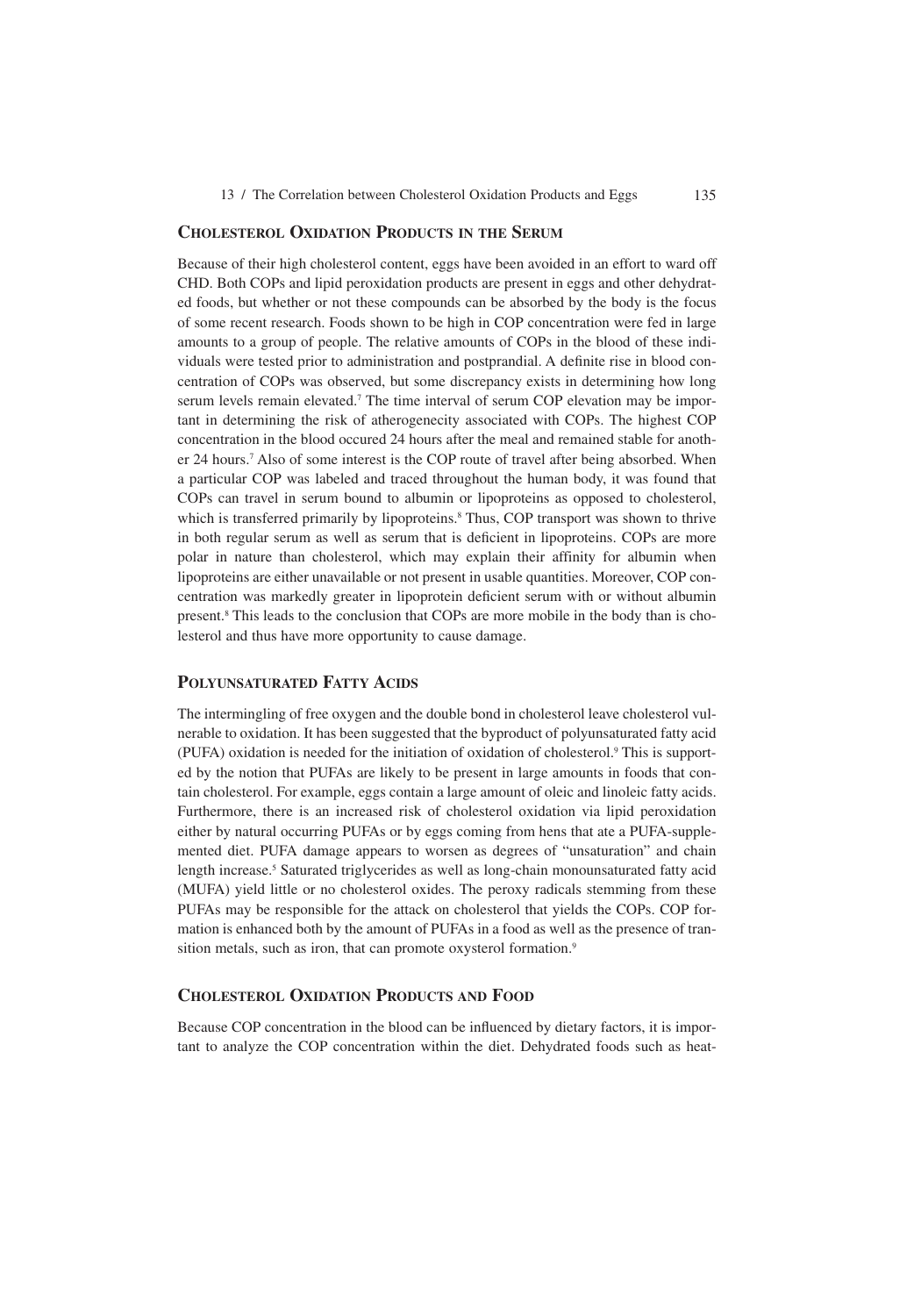dried egg yolk powder contain more COPs than fresh foods in general, and fresh eggs do not contain COPs in any more than a trace amount. Zunin et al. reported that when fresh eggs were frozen and stored, no COPs were formed. Baked biscuits and snacks made with egg powder yielded more COP formation than the same foods made with fresh eggs.<sup>4</sup> Water as an ingredient or byproduct of heating in foods seems to inhibit cholesterol oxidation. Foods that exhibit the most surface area tend to have higher levels of COPs. This partially explains the large concentrations of COPs found in powdered eggs.4 COPs do not usually all show up in one product. Most likely different foods contain different COPs.

#### **THE EFFECTS OF ANTIOXIDANT ADMINISTRATION**

Zunin et al. proposed that naturally occurring caretenoids in eggs inhibit COP formation by competing for free radicals.<sup>1</sup> When antioxidants were added to the eggs being dried in a gas-heated environment, there was no significant effect on COP formation. Egg powders from  $\alpha$ -tocopherol–supplemented hens had a lower concentration of COPs after heating and during storage. As storage time increased, available  $\alpha$ -tocopherol decreased. Though vitamin E appears to be able to decrease the formation of COPs, it has not been shown to prevent cytotoxicity in cells from existing COPs.6 Studies have shown that vitamin E failed to protect cells from the induced cytotoxic effects of some of the more potent COPs. Vitamin E has been shown to protect against atherosclerotic damage by acting as a preventative antioxidant. However, in the event that COPs have already initiated damage, such as taking over a cell membrane, the time period for preventative maintenance may have expired, leaving vitamin E without the ability to decrease COP concentrations.

# **CONCLUSION**

Although cholesterol oxidation products have been shown to be absorbed and cause damage within the body, the COP concentration necessary to initiate the damage remains unknown. While fresh foods containing cholesterol have only trace amounts of COPs, foods that have been dehydrated, exposed to light, or stored contain a much higher percentage of COPs. Eggs have been the focus of many studies due to their extensive use in the food industry and high initial amounts of intact cholesterol. Though eggs have numerous health benefits, the presence of COPs could be a disadvantage. This cannot be determined until further research has demonstrated exactly what range of COPs causes harmful effects within the body. Further research is also needed to illustrate the COP concentration differences among foods. Results of research in this nature could provide evidence of the degree of potential damage by eggs as compared with other cholesterol-rich foods. Research has shown no significant evidence of any substances having the ability to halt or hinder COP formation. If COPs are actually found to cause illness, more studies will be needed to search for a substance, antioxidant or otherwise, that has the ability to decrease COP formation. Cholesterol oxidation products have the potential to perform harm within the body, and although it has been shown that COP concentrations are higher in eggs than in most foods, the concentration necessary to threaten health remains unknown.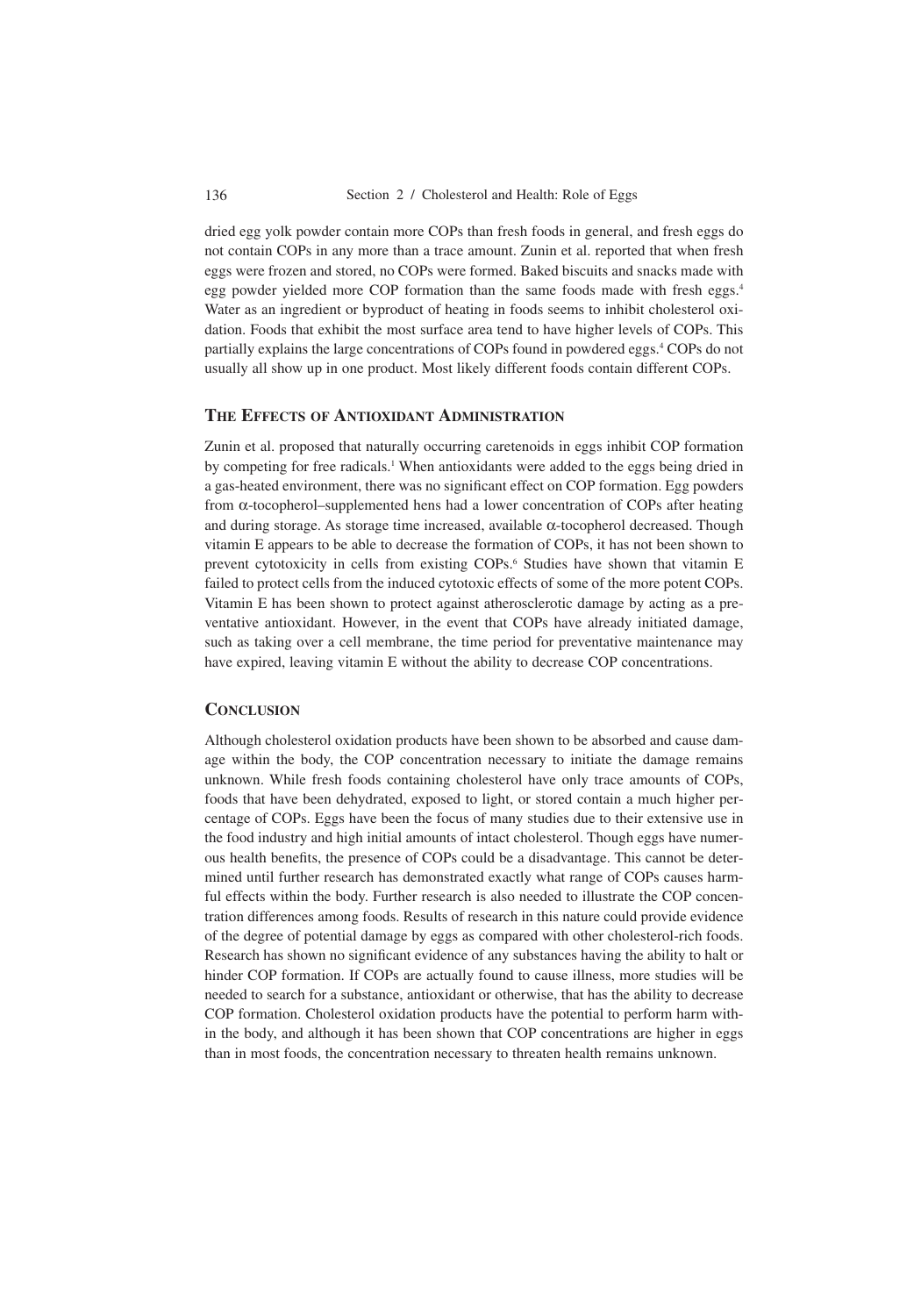## **REFERENCES**

- 1. Zunin, P., Evangelisti, C., Calcagno, C., and Tiscornia, E. Cholesterol oxidation in dried egg pasta: detecting 7-ketocholesterol content. Cereal Chem 1996;73:691–94.
- 2. Ahn, D.U., Lee, J.I., Jo, C., and Sell, J.L. Analysis of cholesterol oxides in egg yolk and turkey meat. Poult Sci 1999;78:1060–64.
- 3. Lai, S., Gray, I., Buckley, D.J., and Kelly, P.M. Influence of free radicals and other factors on formation of cholesterol oxidation products in spray-dried whole egg. J Agric Food Chem 1995;43:1127–31.
- 4. Zunin, P., Evangelisti, F., Caboni, M.F., Penazzi, G., Lercker, G., and Tiscornia, E. Cholesterol oxidation in baked foods containing fresh and powdered eggs. J Food Sci 1995;60:913–17.
- 5. Li, S.X., Cherian, G., and Sim, J.S. Cholesterol oxidation in egg yolk powder during storage and heating as affected by dietary oils and tocopherol. J Food Sci 1996;61:721–25.
- 6. Zhou, Q., Wasowicz, E., and Kummerow, F. Failure of vitamin E to protect cultured human arterial smooth muscle cells against oxysterol induced cytotoxicity. J Am Coll Nutr 1995;14:169–75.
- 7. Emanuel, H.A., Hassel, C.A., Addis, P.B., Bergman, S.D., and Zavoral, J.H. Plasma cholesterol oxidation products (oxysterols) in human subjects fed a meal rich in oxysterols. J Food Sci 1991;56:843–47.
- 8. Lin, C.Y., and Morel, D.W. Distribution of oxysterols in human serum: characterization of 25 hydroxycholesterol association with serum albumin. Nutr Biochem 1995;6:618–25.
- 9. Paniangvait, P., King, A.J., Jones, A.D., and German, B.G. Cholesterol oxides in foods of animal origin. J Food Sci 1995;60:1159–73.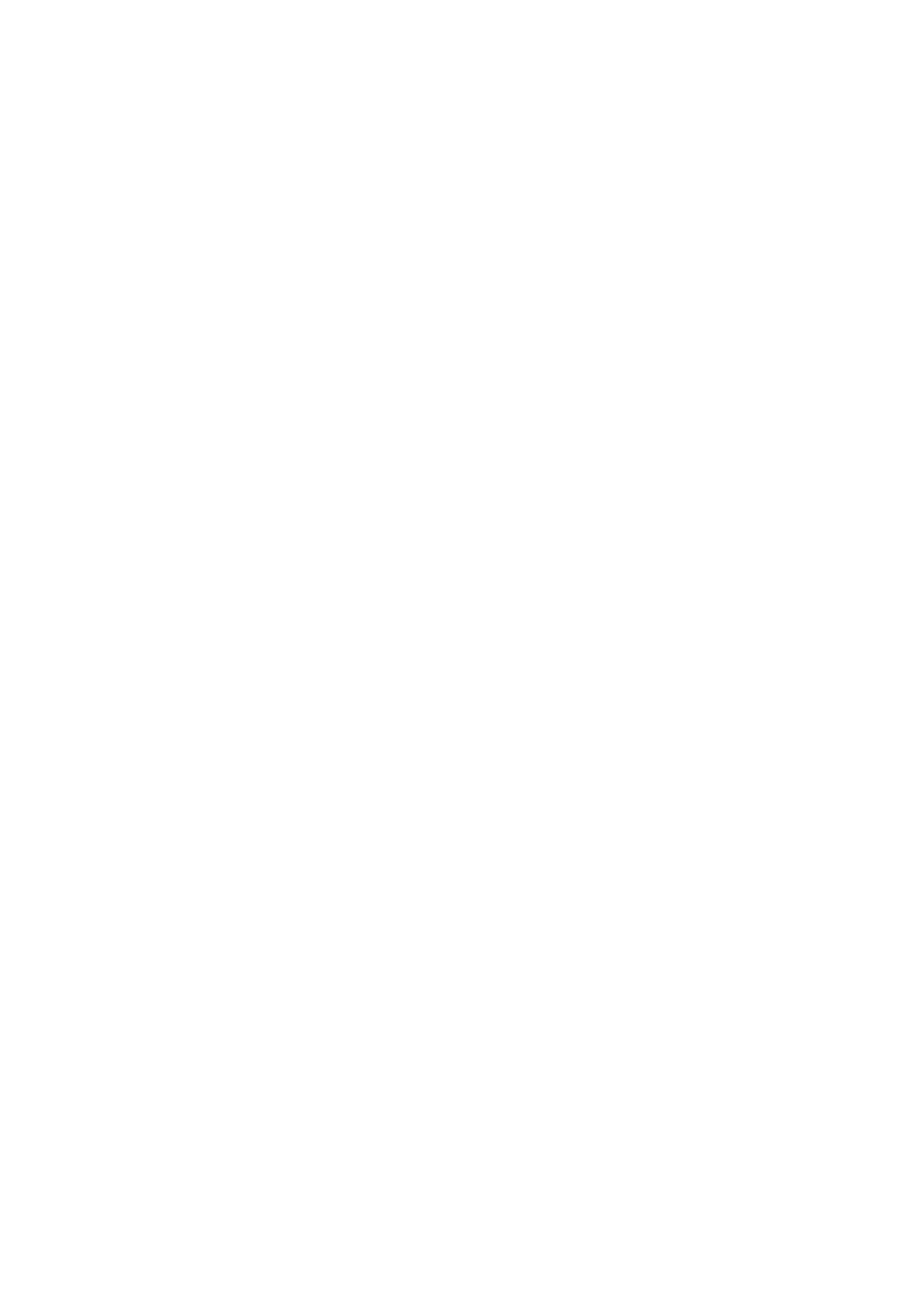# **Section 3**

**Eggs and Disease: Health Promotion**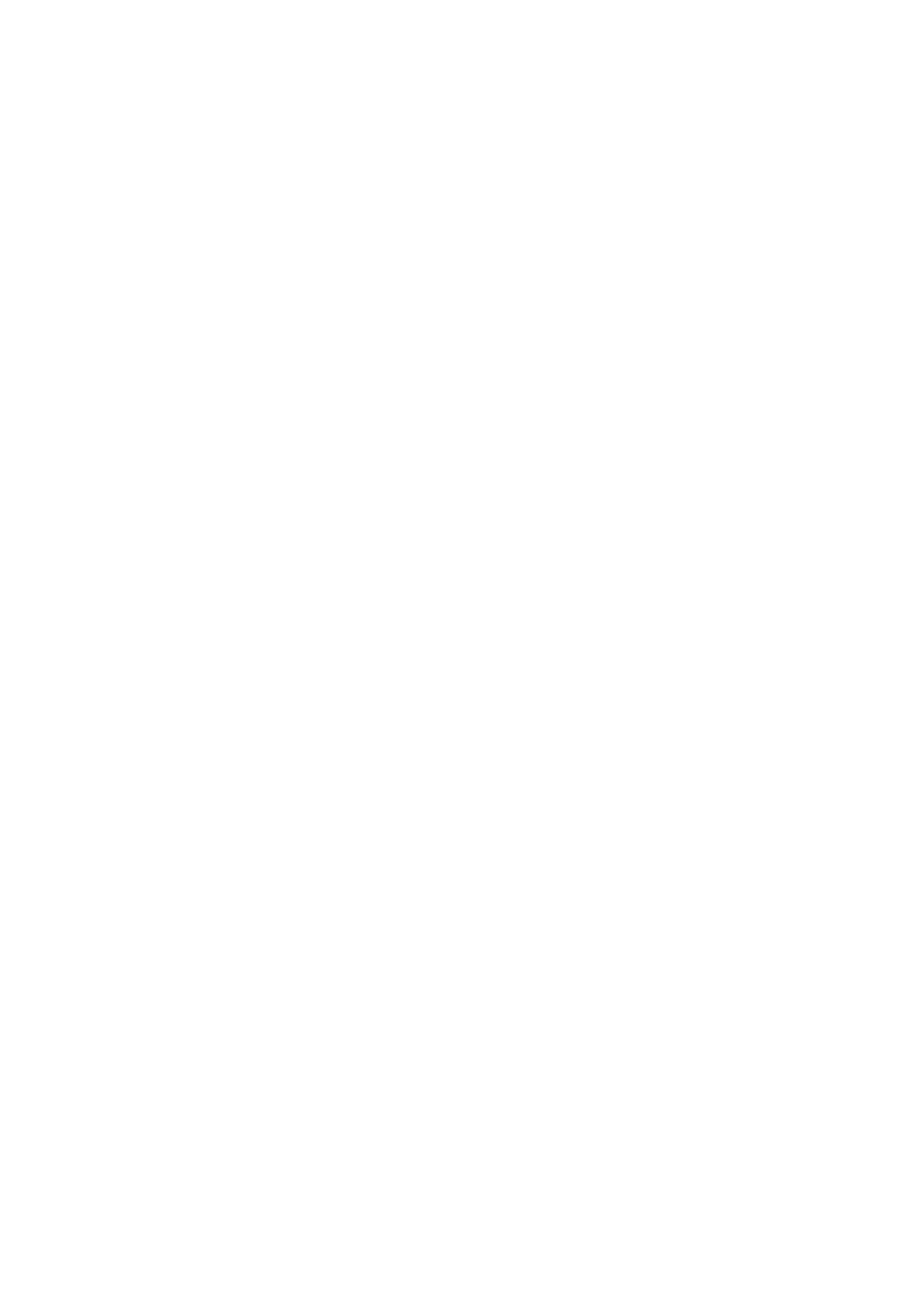# **14**

# **Whole Eggs: The Magic Bullet?**

**H.L. "Sam" Queen**

*mág•ic búl•let, "something that cures or remedies without causing harmful side effects."*

# **WHOLE EGGS: THE MAGIC BULLET?**

Consider for a moment the following hypothetical event. Someone hands you the magic bullet for heart disease, which is then injected into a dear family member who has high cholesterol and grossly narrowed arteries. This magic bullet would enable your loved one to overcome the heart- and life-threatening consequences of such a scenario, with relatively little effort, low cost, and no unpleasant side effects. What if that magic bullet was actually (gasp!) an egg?

Whole eggs have long been maligned as a cause of high serum cholesterol and heart disease, mostly because they contain substantial amounts of fat and cholesterol. Strangely, this attitude has been taken by health authorities without ever studying whole eggs directly. Recommendations to limit daily consumption were initially based on cholesterol content and epidemiological evidence, such as Ancel Keys' Seven Country Study.1 Over the next 30 or so years this impression was supported by a continuous deluge of animal and human studies, which heart authorities contended was indisputable evidence of cause and effect.<sup>2</sup> So certain were authorities that the cause of heart disease had been found that they formed the National Cholesterol Education Program (NCEP), fully expecting (through education) to eradicate heart disease by the year 2000. Well, 2000 has come and gone, fewer eggs are being consumed as planned, but the problem remains just about as it was.

Looking back, nearly all of the early egg studies had serious flaws. They were primarily performed in metabolic wards and cages—settings that were far removed from the free living conditions experienced by most people and animals. Adding to the unnatural design, the test diets generally consisted of dried egg products rich in oxidized cholesterol rather than whole eggs that were free of oxidized products. So the outcome, while convincing to many scientists, fell far short of typifying the conditions under which eggs are normally consumed by people.

Recent studies that you'll read about throughout this book have lightened the charge against eggs. Nevertheless, the strength and weight of past evidence continues to discourage researchers from proposing a direct clinical trial of whole eggs. Adding to the resist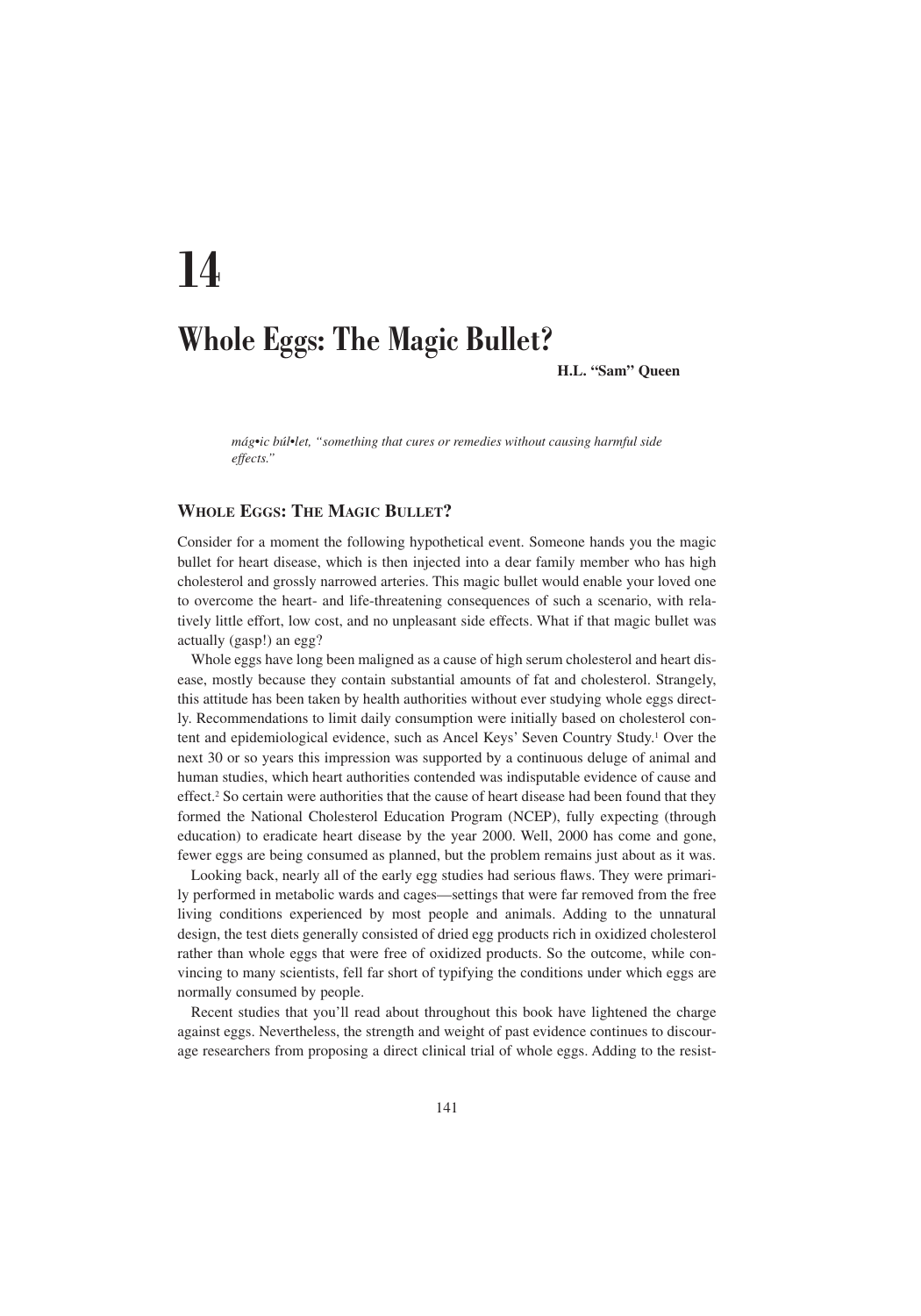ance, institutional review boards generally take the attitude that feeding whole eggs to people would be cruel and inhumane, given the "facts." So scientists who wish to examine the relationship of eggs and heart disease have taken to evaluating long-term heart and diet patterns of free-living individuals. They compare the cardiovascular endpoints of people who eat eggs against endpoints of those who eat few to no eggs per day.

Two such examinations in which this has been done are the Nurses Health Study<sup>3</sup> (involving more than 80,000 female subjects) and the Health Professionals Study4 (involving more than 40,000 male subjects). To the general dismay of those who have advocated fewer eggs per day, no definitive link could be made between whole egg consumption patterns, higher serum cholesterol, and heart attack risk. Other major studies have resulted in similar conclusions (see chap. 8). This lack of support for past recommendations has prompted the new conclusion that eggs are neither a risk factor nor a cause of heart attack.

With the recent overturning of the past indictment of whole eggs, the lever needed to lobby for a direct, clinical trial is now in place, just waiting for someone to apply the pressure. For those who are still concerned about safety, it is suggested they review the data of cohorts within the previously mentioned studies and compare the people who ate the most eggs with those who ate the least. Since the bottom line shows no difference in heart disease risk among egg eaters and non–egg eaters, it is logical that cohorts will be found within each group that fared far better and far worse. The differences are likely to be accounted for not just by the number or frequency of eggs eaten but by the differences in genetics and the accompanying diet and lifestyle choices. Understanding the differences may make all the difference in determining whether you think of eggs as the problem or the magic bullet.

# **SEARCHING FOR THAT MAGIC BULLET: WOULD WE RECOGNIZE IT IF WE SAW IT?**

Let's consider our hypothetical event in which you've received a magic bullet for your loved one. If the potion lived up to its claim, what immediate change would you expect in serum cholesterol level and appearance and makeup of arterial lesions? Indeed, an immediate physical change would be seen in the lesions. Whether the change was immediately for the better would be debatable.

The change seen in serum cholesterol would be less debatable. You would, of course, see a rise in serum cholesterol, since it would be exiting the lesion and entering the bloodstream. Although this initial rise would logically be a sign of success, researchers and clinicians have never regarded any rise in cholesterol as a good thing. A rise in cholesterol from any challenge—even the magic bullet—would be regarded by them as a bad thing. Given this flawed perception, it is possible (and likely) that science has stumbled onto the magic bullet many times without realizing it.

Supposing again that eggs were the magic bullet, what changes in serum cholesterol would you expect over an extended period when eggs were consumed by free-living people who began with a slight baseline elevation? Logic tells us that serum cholesterol would rise even more, especially at first, as the bloodstream is at the confluence of cholesterol entering via the diet and cholesterol that's being released from the material that makes up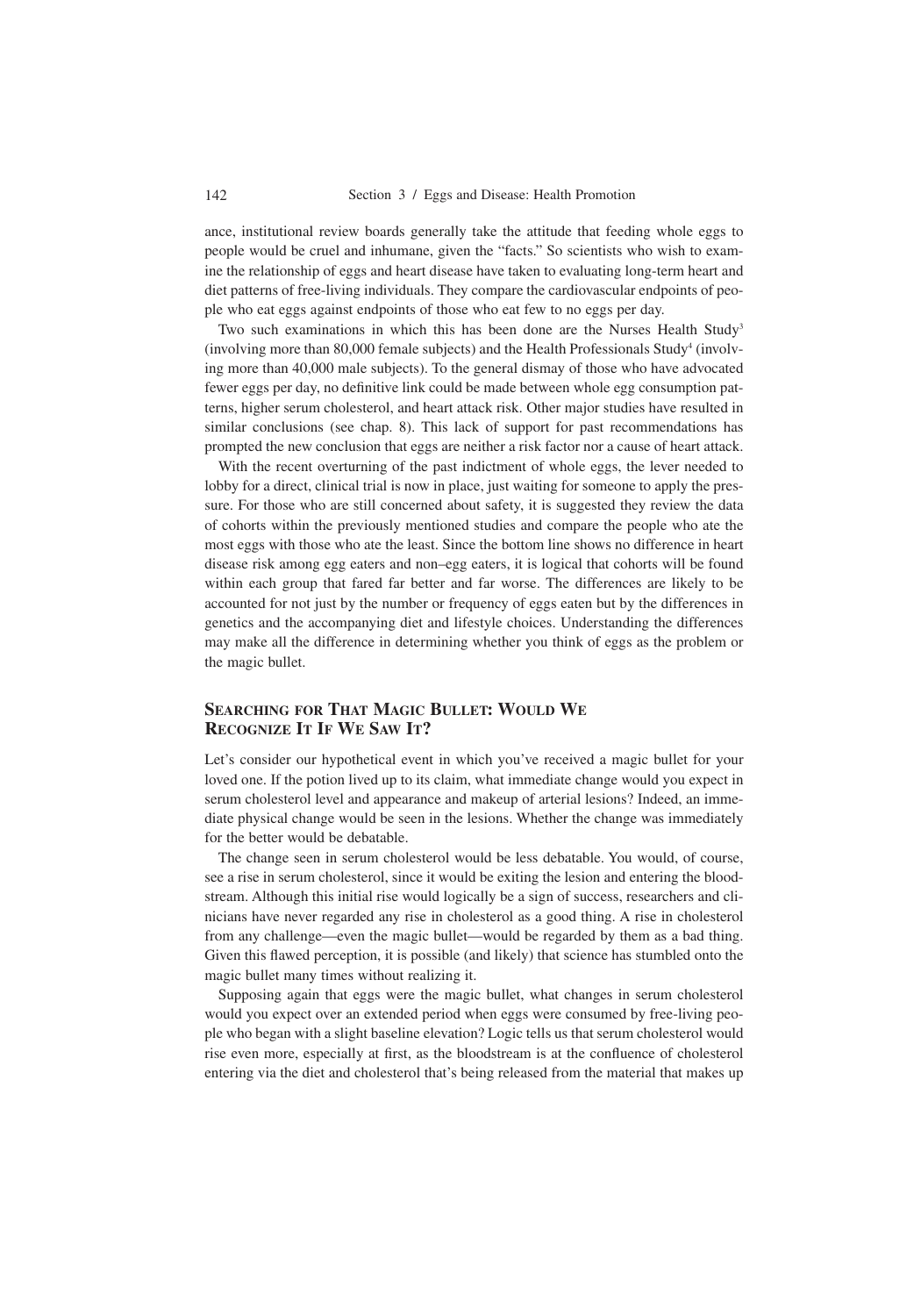arterial lesions. However, as the lesions regressed in size and severity due to this magic bullet, and as the excess cholesterol got redistributed, the serum level would later return to baseline or below.

To evaluate the possibility that eggs may bring about a cholesterol curve that mimics the magic bullet effect, a stair-step study of free-living people was carried out in the late 1970s by Elliott,<sup>5</sup> who looked first at the combined effect of egg feeding on serum cholesterol and LCAT (the enzyme responsible for esterification, which packs more cholesterol into high-density lipoprotein [HDL] than might otherwise occur). The study, involving an isocaloric substitution of four eggs per day, was carried out for 12 weeks in 15 test subjects who served as their own controls, 12 of whom completed the study. Beginning with the 5th week, the test subjects added a daily supplement of  $2 \text{ g}$  of vitamin C to the egg regimen. On the 9th week the test subjects added regular exercise to the vitamin C and egg regimen. Too, since cholesterol can only exit the body through the intestinal tract, only those people who reported having two or more bowel movements per day were chosen for the study. To assist in keeping cholesterol and bile from being reabsorbed, a high-fiber diet was also required, and all participants agreed to adjust calories and exercise so as to maintain a constant body weight throughout the study period.

Total serum cholesterol rose at first in all participants, as anticipated, in response to the increase in egg consumption. By week 12 the cholesterol level had subsided in all but one person to a level that was either equal to or less than the baseline reading. In the lone exception, serum cholesterol went up and stayed up and was accompanied by failure of the LCAT enzyme to respond (rise). This scenario was indeed consistent with what you might expect from administering any hypothetical magic bullet under similar diet and lifestyle circumstances. Yet, because the study involved whole eggs, because it produced a rise in serum cholesterol early in the study as experts anticipated, because it involved so few people, and perhaps because it failed to get reported in a key heart journal, the findings were not considered remarkable. Nevertheless, the study offers a model of the changes you might expect in serum cholesterol in response to any magic bullet that uses cholesterol to fight cholesterol.

A second common flaw in searching for the magic bullet comes from the fact that science tends to look at data from the disease perspective while ignoring the health perspective. An example is the discovery of a specialized protein that brought about the need for this discussion and that is largely responsible for the magic bullet effect of eggs, *apoprotein E* (apo E).

#### **APOPROTEIN E**

Let's begin with a little background. Apoproteins comprise the major protein components of all lipoproteins. A search in 1963 for the cause of abetalipoproteinemia (an unusual condition characterized by a very low total serum cholesterol and neurological symptoms) revealed that there are five major apoproteins, known today as apo A, B, C, D, and  $E^6$  All five are in short supply in that condition, which suggested that a deficiency of these proteins is not a good thing. Further work soon revealed that apoproteins perform the following basic functions: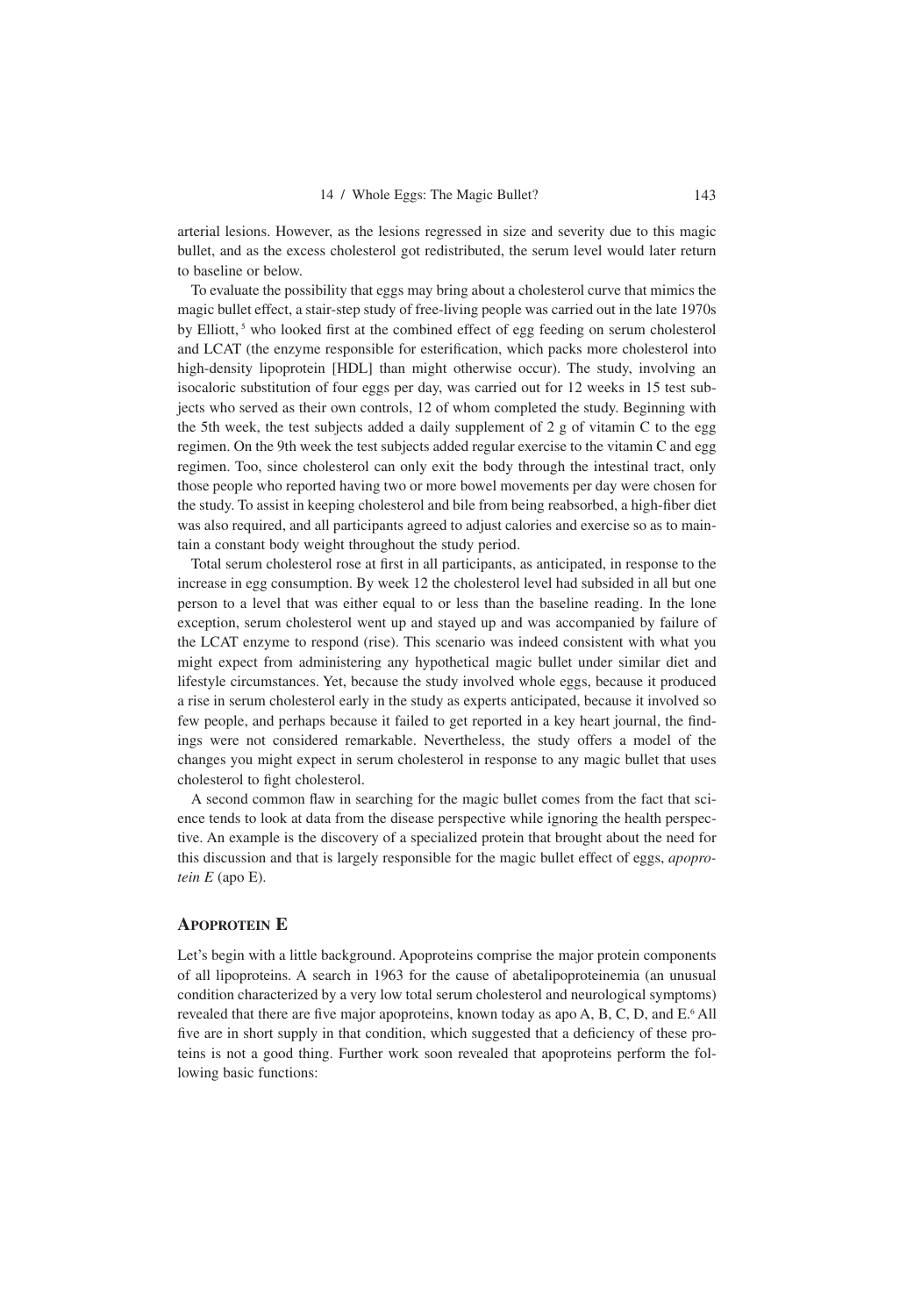- 1. They assist in the maturation process of lipoproteins.
- 2. They serve as cofactors for the enzymes that promote lipid metabolism (i.e., lipoprotein lipase and LCAT) by providing a suitable lipid interface upon which the enzymes can work.
- 3. They participate in the cell-to-cell distribution and redistribution of cholesterol, thereby serving as precursors for steroid production.
- 4. They play a significant role in escorting cholesterol not just through, but out of, the body.

Apo E is fundamental to the mechanism by which eggs, given the right circumstances, may impart a magic bullet effect. Apo E is associated with very low-density lipoprotein (VLDL) and two unique HDL particles (HDL1 and HDLc), which are not normally included in routine HDL testing. The two particles contain far more cholesterol than is contained in the HDL that's normally measured. The usual testing procedure, performed by the heparin/manganese precipitin method, measures only the cholesterol attributed to HDL2 + HDL3. The cholesterol measured in HDL1 and HDLc (derived mostly from eating eggs and butter) shows up in the total cholesterol reading.

This difference is *quite* significant, as HDL1 and HDLc are perhaps the most important particles for redistributing cholesterol collected from areas of high concentration for delivery to where it is either needed or excreted. This *reverse cholesterol transport* system begins with apo A, which is responsible for picking up cholesterol from areas of high concentration and loading it aboard HDL3 and HDL2. Once aboard, the LCAT enzyme esterifies the cholesterol so that it can be tightly packed and stored in the triglyceride-rich core. HDL's tightly packed cholesterol load can then be delivered either to the liver for excretion or redistributed to areas where cholesterol is needed. This latter benefit, which is sometimes seen as a means by which the arterial intima accumulates too much cholesterol, can largely be attributed to apo E, the key apoprotein of egg-induced HDL.

Early studies of apo E by the research team of Dr. Robert Mahley at the Gladstone Foundation in San Francisco revealed that diets high in eggs and other cholesterol sources brought about a rise in serum cholesterol in the majority of his subjects.7 While the cholesterol response was initially looked upon with suspicion, it was nevertheless found to be due to a rise in a cholesterol-rich HDL particle that differed from the usual HDL. Apo E accounted for the altered HDL particle and served a potentially helpful role in disposing of the additional cholesterol load.<sup>8</sup> As a ligand, or binding agent, it tended to target receptors prevalent in the brain, the nervous system, steroid-producing glands, and the liver's catabolic pool.<sup>9</sup>

Upon seeing this reality, it became clear how apo E was designed to work together with apo A to our benefit. The process has been extensively explained, $10$  but it largely occurs in this way: Apo A picks up cholesterol from areas of high cholesterol concentration, after which apo E docks with certain tissues so that the cholesterol load can be delivered to where it is needed or to where the excess can be excreted (where cholesterol is delivered to the liver's catabolic pool).<sup>11</sup>

When apo E was first discovered and understood, the health benefit credited to it seemed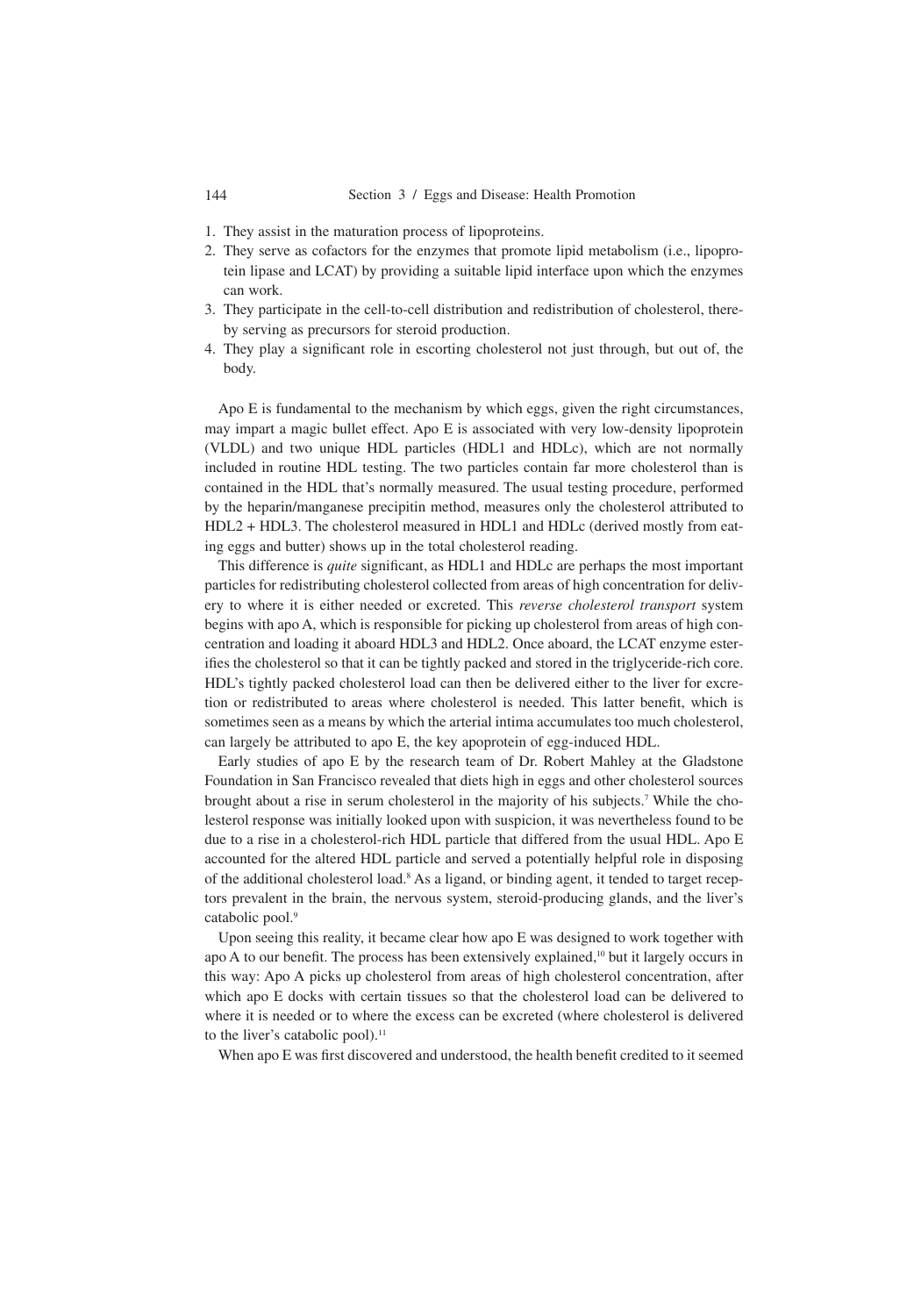sufficiently clear, enough that by the mid-1980s many credible scientists saw it as playing a positive role in the reversal of atherosclerosis.<sup>12</sup> It was at this point that the health perspective got replaced by a disease perspective, due mostly to the fact that the receptors for the so-called bad cholesterol of low-density lipoprotein (LDL) tended to also show affinity for cholesterol delivered by apo E. Since arterial disease was being associated with oxidized LDL, then apo E was lumped under the same "bad" label. Being disease oriented, authorities then turned their focus totally away from the health-promoting function of apo E and toward the bad. Rather than acknowledging that 80 percent of people benefited from apo E, doctors warned that it raised the risk for developing type III hyperlipoproteinemia (a rare condition) and risked making type II and type IV hyperlipoproteinemia worse (even more rare). From that point forward, without being shown due respect for their benefits, eggs and apo E were considered either bad or suspect.

While Mahley's research team could not control how authorities used its findings, it nevertheless continued to look at the potential benefit from apo E in areas other than heart health. For starters, the researchers were impressed with the fact that the sciatic nerve of a rat had the propensity to mend itself when severed and that the mending process was accompanied by a massive accumulation of cholesterol at the site of injury. Quite naturally, they and other apo E enthusiasts began wondering what role cholesterol played in the mending process of nerves and if apo E might be responsible for directing cholesterol to the injured site. Mahley's team had, after all, just revealed that the macrophages that emerged following injury were a primary endogenous source of apo E.

Research into the process of nerve repair and remyelination revealed that apo E from macrophages that arises following injury serves to sequester the axon debris along with membrane cholesterol, fatty acids, and other lipids.<sup>13</sup> The sequestered cholesterol is then metabolized to pregnenolone and progesterone, just as it is in the gonads and the adrenal glands, which provide the steroidal effect needed to regenerate and remyelinate the nerve. Among neurologists, this finding was big stuff, as it suggested that remyelination and repair of human nerves might be possible by learning how to express apo E to its maximum. To answer this question, Mahley's research team pointed to earlier work where the team had shown that the addition of four to six eggs per day to the diet of six healthy men and women volunteers had brought about a six-fold increase in the expression of apo E. This finding caused apo E researchers to conclude two important points:

- 1. Apo E is highly active in the redistribution of cholesterol.
- 2. Adding four to six eggs per day to the diet increases the activity of apo E up to six-fold and thereby improves the mechanism by which nerves are repaired and myelin is regenerated. (Fig. 14.1 lists some factors other than eggs involved in apo E biosynthesis.)

The health benefits that can be credited to the redistribution process extend far beyond rebuilding and remyelinating nerves. Here is one example of which I have intimate knowledge.

In the early 1970s, I worked in a large clinical laboratory, performing bicarbonate determinations with the historically important Van Slyke Apparatus. The Van Slyke Apparatus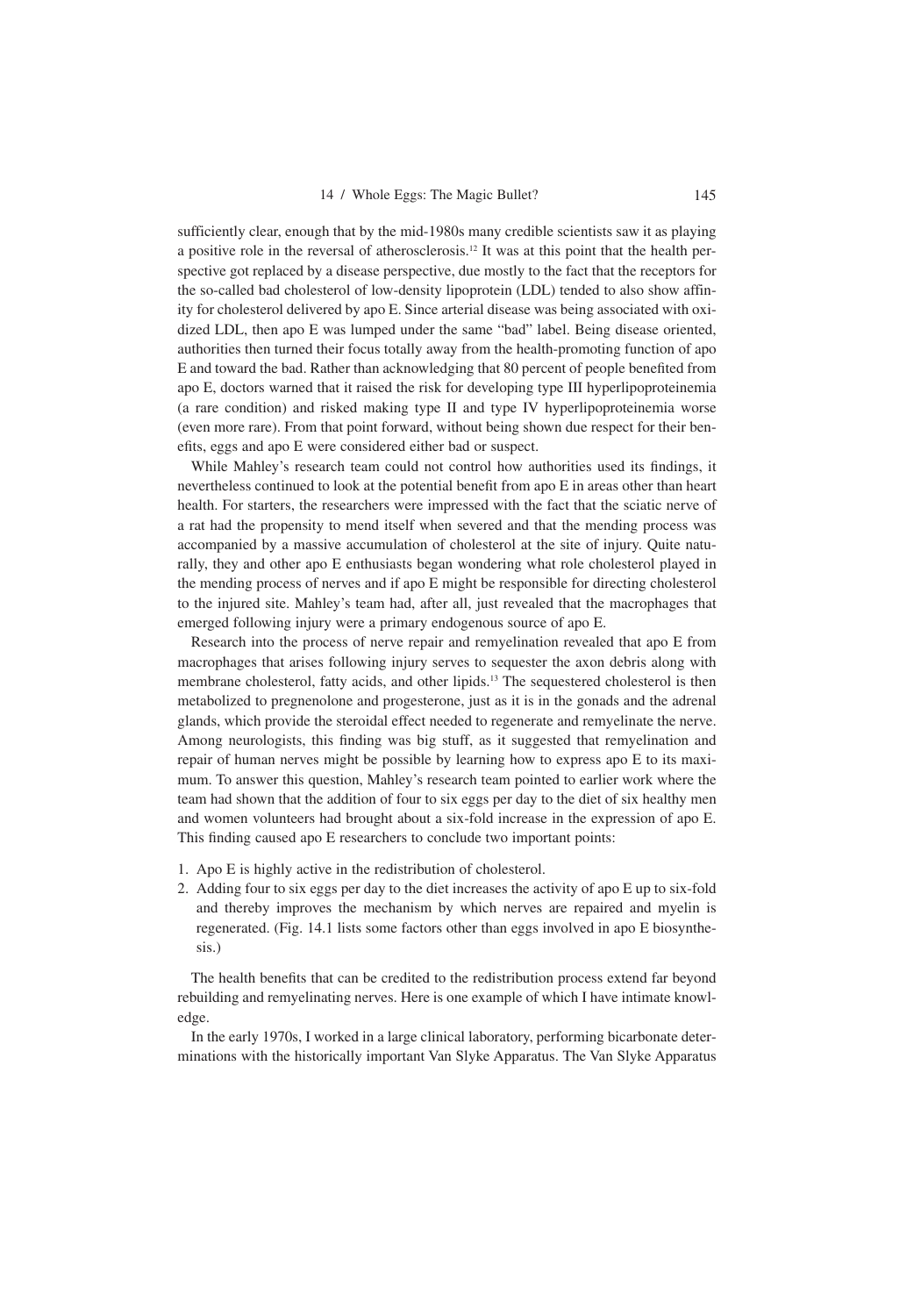# **Apo E Biosynthesis**

Apo E biosynthesis is stimulated by thyroid hormone.<sup>1</sup> By the same token, receptors for apo E serve to facilitate thyroid hormone uptake into a variety of tissues.<sup>2</sup> Thus, thyroid activity may serve as a marker of apo E activity. A low level may negatively influence the production of apo E. Based on this observation, researchers confirmed that the level of insulin is not only related inversely to thyroid function but also to apo E biosynthesis.3 Not surprising, then, a diet based on sugar and white flour will stunt apo E output, while (as Mahley's group had demonstrated) a diet based on eggs and butter tends to stimulate production of apo E the most.

Apo E is also synthesized by the liver and macrophages following ingestion of a fatty, sterol-rich meal and during the healthy acute inflammatory response. Conversely, either a fat-free diet or chronic inflammation (or both) tends to depress the total output of apo E.4

Figure 14.1. Biosynthesis.

 $\overline{\phantom{a}}$   $\overline{\phantom{a}}$   $\overline{\phantom{a}}$   $\overline{\phantom{a}}$   $\overline{\phantom{a}}$   $\overline{\phantom{a}}$   $\overline{\phantom{a}}$   $\overline{\phantom{a}}$   $\overline{\phantom{a}}$   $\overline{\phantom{a}}$   $\overline{\phantom{a}}$   $\overline{\phantom{a}}$   $\overline{\phantom{a}}$   $\overline{\phantom{a}}$   $\overline{\phantom{a}}$   $\overline{\phantom{a}}$   $\overline{\phantom{a}}$   $\overline{\phantom{a}}$   $\overline{\$ 

<sup>1.</sup> Vandanbrouck, Y., et al., The modulation of apolipoprotein E gene expression by 3, 3'-5-triiodothyronine in HepG2 cells occurs at transcriptional and post-transcriptional levels, Eur J Biochem, September 1, 1994;224(2):463–71.

<sup>2.</sup> Benvenga, S., Cahnmann, H.J., and Robbins, J., Characterization of thyroid hormone binding to apolipoprotein-E: localization of the binding site in the exon 3-coded domain, Endocrinol, September 1993;133(3):1300–5.

<sup>3.</sup> Ogbonna, G., Theriault, A., and Adeli, K., Hormonal regulation of human apolipoprotein E gene expression in HepG2 cells, Int J Biochem, May 1993;25(5):635–40.

<sup>4.</sup> Werb, Z., et al., The cell and molecular biology of apolipoprotein E synthesis by microphages, Ciba Found Symp 1986;118:155–71.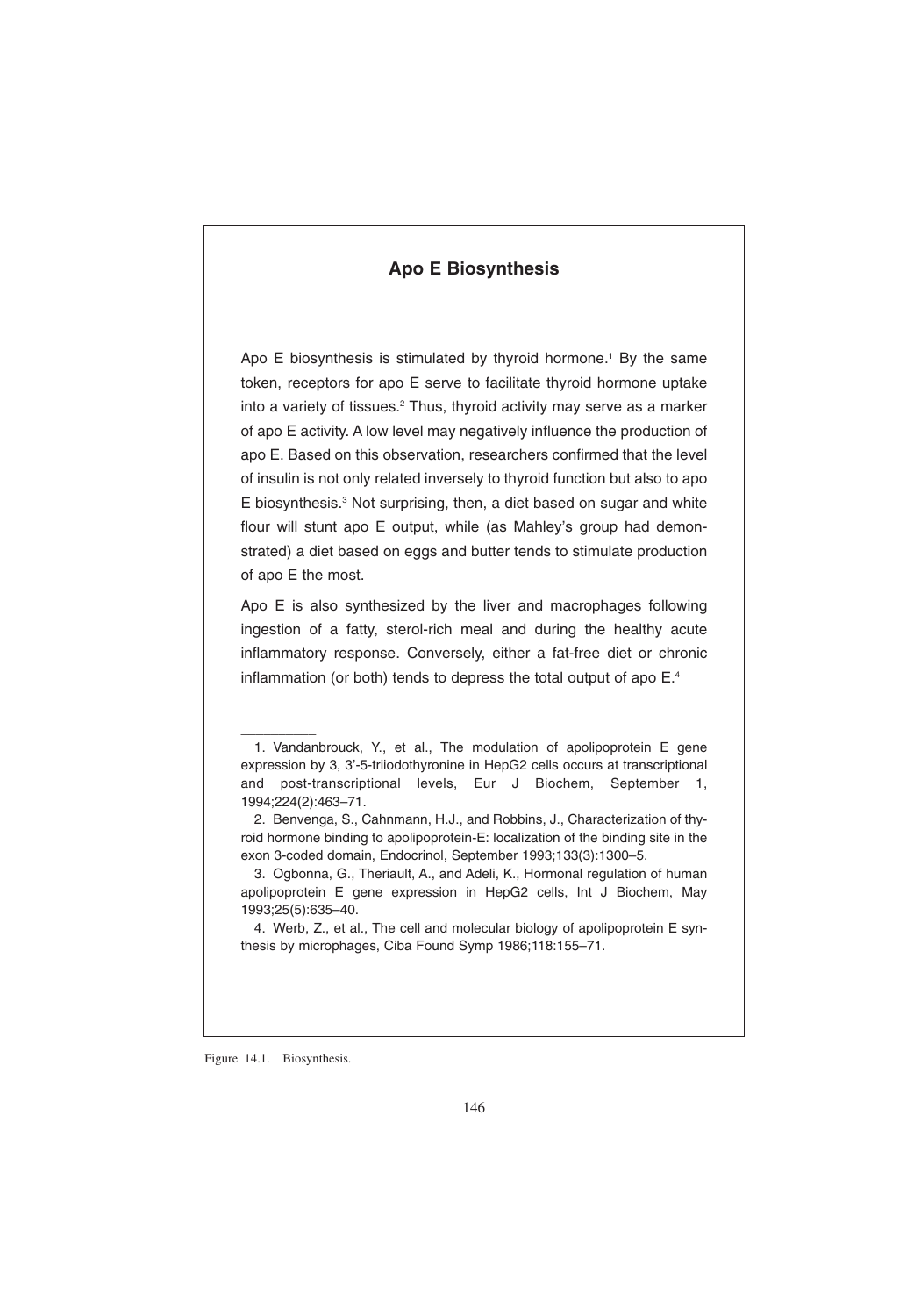held about 600 ml liquid mercury in a "closed" system. In the normal process of using the apparatus, laboratory workers were exposed to mercury vapors and liquid mercury that spilled from leaky stopcocks. After far too many technologists had either died or become seriously ill, OSHA came to the aid of the laboratory staff by requiring that the Van Slyke be used thereafter only under a vented hood. Today, it is seldom used at all.

As for me, I suffered from brain stem deterioration due to significant chronic exposure to mercury and was not expected to live. My recovery was credited largely to the practice of eating six eggs per day, also including a regimen of daily aerobic exercise, good bowel function, a high fiber diet, and supplementation with an ultramegadose vitamin C, based on the knowledge I'd gained from what others have researched. In retrospect, I believe my recovery can most accurately be credited to apo E stimulated by the regular consumption of eggs. In contrast, people with this condition who do not eat eggs generally fail to survive.

Some other established health benefits are the building of steroid hormones and the making of bile. In the process, the shuttlelike mechanism credited to apoproteins allows heavy metals to be picked up and removed from metal-sensitive brain and nerve cells. For those brave souls who can bring themselves to accept the reality that a rise in cholesterol can be useful, the benefit comes from the redistribution of cholesterol from areas of excess to areas of need. Just such a scenario is what you would expect in anyone who had been given a magic bullet not only for cholesterol-laden arteries but also for nerves affected by toxic pesticides and metals.

The desired outcome, however, would not likely be seen in someone who failed to follow the rules for good cholesterol turnover:

- 1. Consume sufficient vitamin C each day to complete the synthesis of bile.
- 2. Engage in regular exercise.
- 3. Eat a high-fiber diet.
- 4. Have 2 or more formed bowel movements per day.

We consider this "earning the right to eat eggs."

## **ALL PEOPLE DO NOT RECEIVE EQUAL BENEFIT FROM APO E OR EGGS**

Although we come from the same conceptual design, we are all different. This difference, which is clearly reflected in genetics, also results from factors that are mostly under our control, such as diet, lifestyle, stress response, choice of profession, and environmental exposures. Collectively, these and differences that may not be so obvious help explain the mechanism by which eggs can be beneficial to some people but not to others. Of greatest consideration, however, especially where apo E is involved, is genetics.

Genetics plays a major role as to whether you can expect to receive the magic bullet effect from eating eggs without additional special effort. It also goes a long way toward determining if you will be more or less susceptible to coronary artery disease (CAD) or Alzheimer's disease, which tend to occur together (although arterial disease often kills a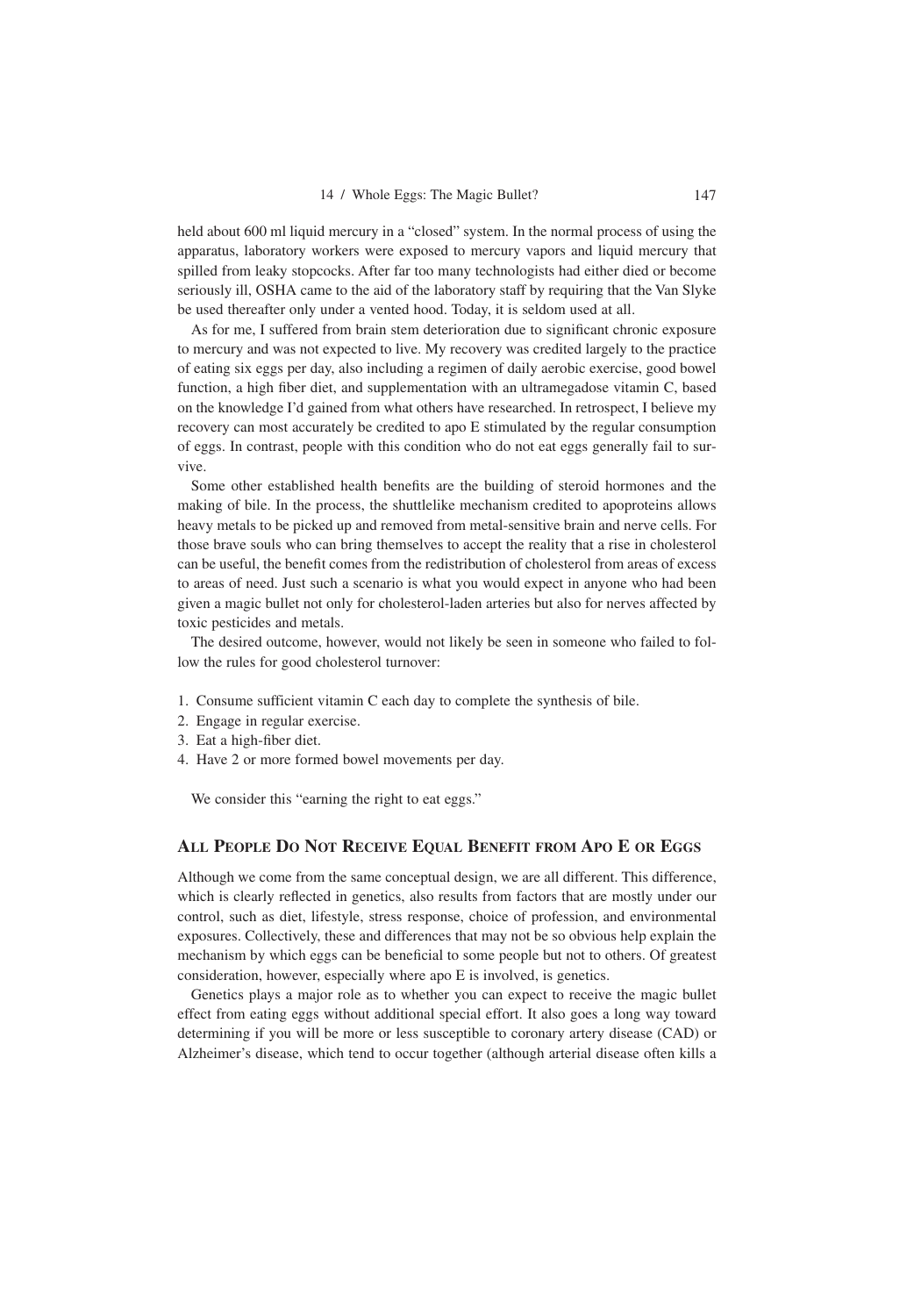person before the Alzheimer aspect can manifest).14 Apo E can play a protective role, and a deficiency leads to the most severe cases of arterial disease. Yet, as others have pointed out, an increase may lead to both arterial disease and Alzheimer's disease.15 To help unravel the mystery for how the latter might happen, and how you might respond in a positive way to offset unfavorable genetics and outcomes, the following discussion is offered.

#### **UNDERSTANDING THE APO E/EGG CONNECTION**

Eggs stimulate apo E activity in accordance with your inherited phenotype, and it is the genes that make up the phenotype that determine the good or bad outcome from eating eggs. Genetically, the genes for apo E appear as either apo E-2, E-3, or E-4. Each person inherits two copies of the gene, one from each parent, resulting in six possible phenotypes:

- apo E-2/2 • apo E-2/3 • apo E-2/4 • apo E-3/3 • apo E-3/4
- apo E-4/4

People who are most likely to derive the magic bullet effect are those with either the apo E-2/3 or 3/3 phenotypes. The following discussion provides background information needed to develop a plan so that every person can experience the magic bullet effect if he or she is willing to work at it.

# *Apo E-2*

Some combination of genes involving apo E-2 is found in about 10–13 percent of the population and tends to offer the most protection against Alzheimer's but less protection against arterial disease. Yet even that risk is small. About 1 in 1,000 people who carry the E-2/2 phenotype develops a risk to arterial disease from type III hyperlipoproteinemia (due to reduced affinity for binding to receptors in the liver). A second cohort of people with apo E-2/2 tends to have a great risk for infection, angina, and high blood pressure and thus may have a higher risk for arterial disease.

# *Apo E-3*

The apo E-3 gene, positioned in three of the six phenotypes, apo E-3/2, E-3/3, and E-3/4, is the ancestral allele isoform that most people have, which helps protect against arterial disease as well as Alzheimer's disease. Nearly 80 percent of people have inherited at least one gene of apo E-3 from their two parents, and it is this 80 percent of the population that can benefit most from eating eggs. Again, however, the tendency by authorities has been to impose restrictions on all egg eaters rather than to look at how to improve the health of that 20 percent of the population who carry the health-sensitive apo E-2 and E-4 isoforms.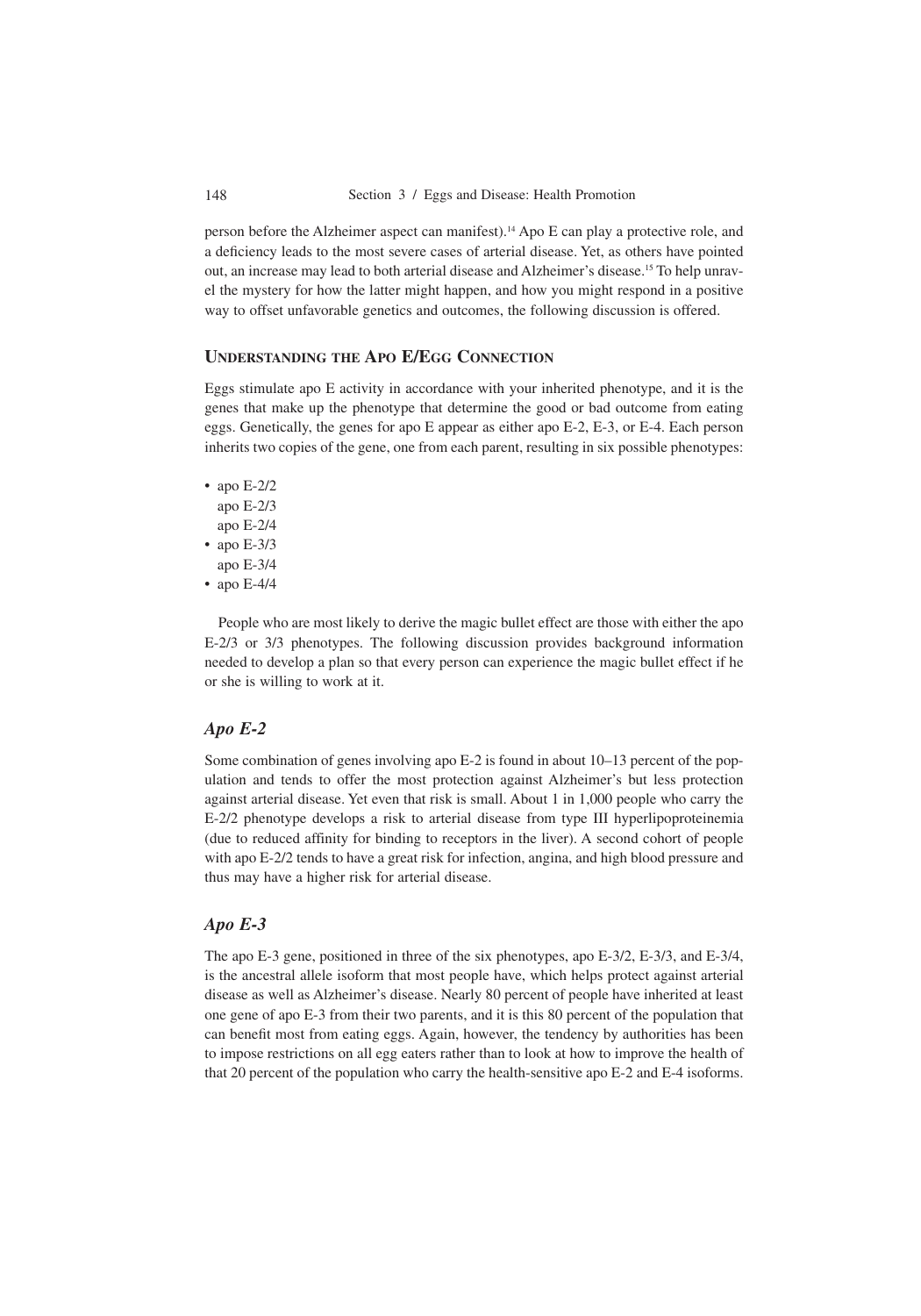# *Apo E-4*

The apo E-4 gene, existing in one of three combinations (either E-4/4, E-2/4, or E-3/4), predisposes people to Alzheimer's disease and CAD. Although not everyone who has these phenotypes gets Alzheimer's or CAD, 95 percent of Alzheimer's people carry at least 1 allele for E-4.<sup>16</sup> With regard to treatment, the standard drug used to treat Alzheimer's disease works best on people who are free of the apo E-4 allele.

Apo E-4 also predisposes people to atherosclerosis and to a variety of hyperlipidemias, including the potentially fatal type II hyperlipoproteinemia, which is generally a more serious condition in those people who carry an apo E-4 gene from each parent and who express the apo E-4/4 phenotype. To assess the total heart disease contribution of apo E-4, regardless of the lipid phenotype, a group of Italian researchers looked at 106 young European adults who had a history of myocardial infarction.<sup>17</sup> True to form, the presence of one or more apo E-4 alleles demonstrated (with a 95 percent confidence interval) a strong independent predictor of adverse events, with each allele raising the risk for heart attack (in people over age 65) by a factor of 2.84. A similar relationship could be found in a study of the people of Saudi Arabia.<sup>18</sup>

Looking further at the general contribution of apo E isoforms to arterial disease, researchers have recently demonstrated—using CT scans—that in people bearing apo E-4 there is a far greater extent of coronary artery calcification than in people who carry other apo E alleles.19

Apo E-4 may further contribute to a rise in coronary events and CAD severity through producing more free radicals than its apo E counterparts.20 Oxidized LDL, for instance, is more prevalent in people who carry one or more apo E-4 alleles than in other people. The excess free radicals generated by apo E-4 can be accounted for by the excesses of nitric oxide produced by the arginine substrate and from failure to bind with and extract heavy metals due to lack of cysteine. (See Table 14.1 for a description of the amino acid differences in apo E.)

The amino acid differences in the various apo E isoforms give some hints as to why some phenotypes are more and less protective than others. Knowing these differences may also help in developing a strategy for improving the outcome of eating eggs no matter what the person's apo E phenotype.

| Apoprotein | Cysteine | Arginine | Alzheimer's risk    | CAD risk            |
|------------|----------|----------|---------------------|---------------------|
| apo $E-2$  |          |          | <b>Lowest Risk</b>  | Average Risk        |
| apo $E-3$  |          |          | Average Risk        | <b>Lowest Risk</b>  |
| apo $E-4$  |          |          | <b>Highest Risk</b> | <b>Highest Risk</b> |

Table 14.1. Amino acid differences among the three Apo E isoforms and their relationship to Alzheimer's disease and coronary artery disease (CAD) risk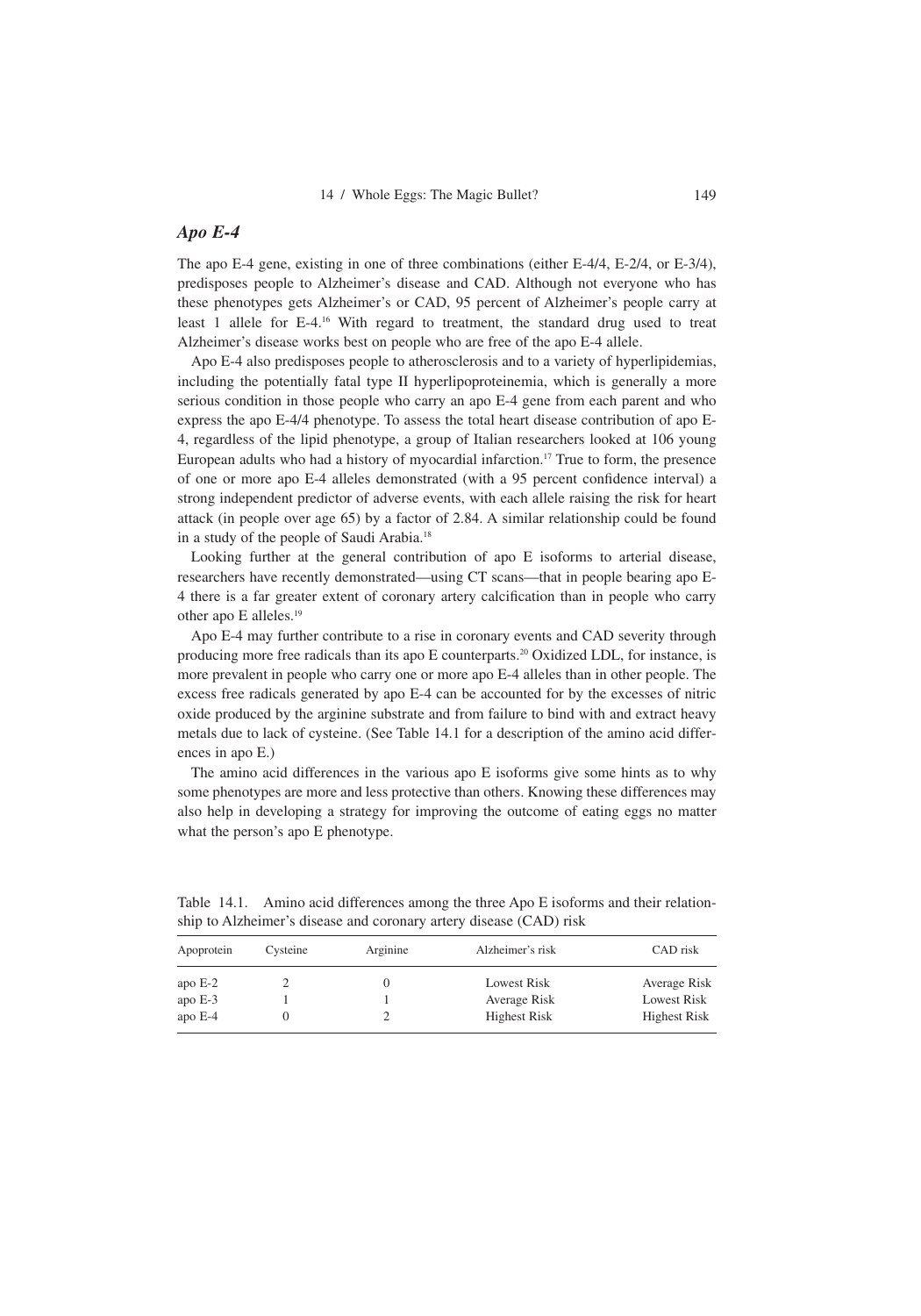#### Problems with E-4

Degeneration of cells of the nerves, brain, and arteries tend to occur most readily with an apo E-4/4 phenotype. This can largely be explained by the substitution of arginine for cysteine on codon 112 and 158 that characterize the various apo E phenotypes.21 (Codons are bases located on a strand of DNA that direct the incorporation of a specific amino acid into a polypeptide chain.) Cysteine, directed by codon 112 in the apo E-2 and apo E-3 alleles, is characterized by the conspicuous presence of a terminal <sup>−</sup> SH group that allows it to latch onto a heavy metal or pesticide during its interchange with the target tissue.23 (Thiols bearing the <sup>−</sup> SH group bind to portions of any compound that is deficient in electrons—making them good conjugates of heavy metals and pesticides.) In contrast, apo E-4 is absent of cysteine and thereby lacks the necessary <sup>−</sup> SH group to latch onto heavy metals and select pesticides. So wherever heavy metals or pesticides are causing damage—such as in the brain, the nerves, the adrenal glands, or the arteries—the cysteine portion of apo E present in egg-induced HDL serves to remove the metal and protect the tissue site. The substitution of arginine for cysteine in apo E-4 allows heavy metals to do damage where they might otherwise be neutralized and extracted from affected tissues.

Arginine, directed by codon 158 on apo E-4 and E-3, provides its own beneficial role by serving as substrate for nitric oxide (NO), an acidic free radical that serves both as an antibacterial and as a smooth muscle relaxant needed to control blood pressure and prevent spasms of the arteries and other NO-sensitive tissues. However, when arginine is present in excess, such as would most likely occur in someone who was homozygous for apo E-4, and accompanied by an excess of the enzyme that induces its synthesis (iNOS), NO becomes a liability rather than a benefit due to excessive acidity and free radical output. So the differences in amino acid content of the various apo E isoforms help to account for why the cysteine-rich apo E-2 and E-3 isoforms are more protective against brain metals and why arginine-rich apo E-4 might raise the risk for Alzheimer's, lower the risk for metal toxicity, cause early-onset arterial disease, and result in a higher risk for brain damage following a stroke (where acidity becomes the determinant of damage). Reactive oxygen species (ROS), for instance, are known to be produced in greater quantity in an acidic environment than in a more alkaline environment**. 24**

From this relationship it is reasonable that people with E-4, lacking the metal-binding cysteine, are the people who may want to limit egg consumption until a health program can be tailored to fit their needs. Otherwise, these are the people who react first to lowlevel exposure to toxic metals and who tend to develop Alzheimer's disease where heavy metals become a precipitating factor. In this scenario there is no cysteine to bind with mercury and other heavy metals. The buildup of brain acidity from the NO intensifies both the metal's reactivity and the brain's susceptibility to damage. In addition, because of the weakened interactions of apo E-4 for tau-protein (which helps prevent Alzheimer's disease by regulating the stability of microtubulin), apo E-4 further promotes Alzheimer's disease by destabilizing the microtubulin.

Apo E-2, being heavily endowed with the sulfhydryl-rich cysteine, binds readily with heavy metals but (lacking the arginine substrate) fails to produce sufficient NO production to help fight infection and to allow for proper smooth muscle relaxation. The lack of NO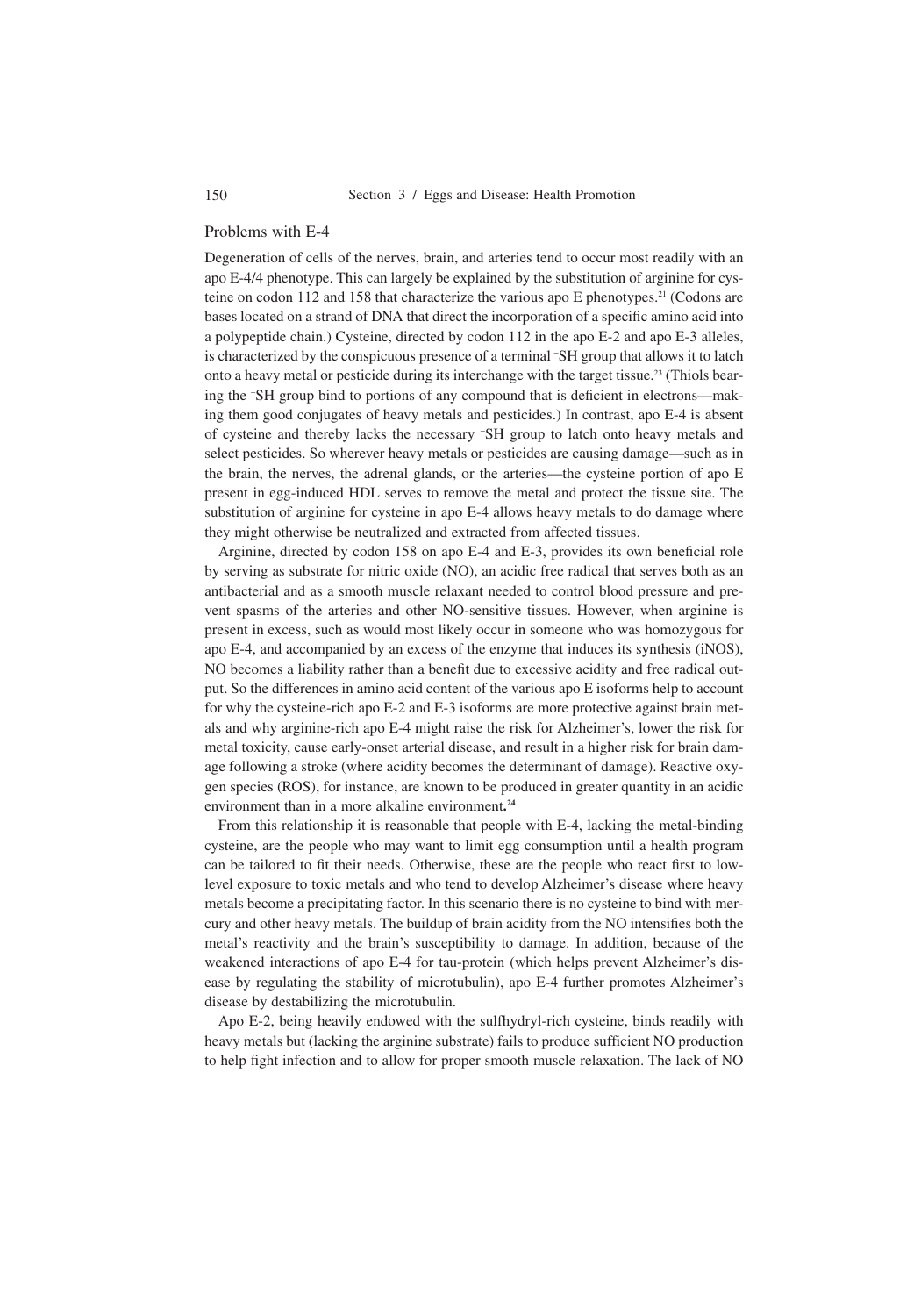may also fail to stimulate sufficient lipase needed to metabolize triglyceride fats, which may largely account for the heightened risk for glucose intolerance seen in people who express the apo E-2/2 phenotype and who consume eggs in quantity. For these people to receive the magic bullet effect, they need to have a program tailored for them.

Apo E-3, carrying one molecule each of both cysteine and arginine, tends to produce the best overall protection against a variety of health conditions where cysteine and arginine may play a role.

Apo E-4, as stated earlier, offers no protection against heavy metals, which have been implicated as an initiating factor not only in Alzheimer's and CAD but also in many toxicities and other diseases as well. Fortunately, it occurs in only 3–10 percent of the population. Yet people who carry one or more apo E-4 alleles account for more than 70 percent of the people with Alzheimer's, making it a very high risk factor.25,26,27 While apo E-2/4 and apo E-3/4 slightly raise the risk of Alzheimer's, people with E-4/4 are at the highest risk, especially after experiencing a head injury. This makes sense since apo E activity is known to rise in response to macrophages that naturally accompany nerve and brain injuries. While the purpose is to restore health to the injured site, the increase in apo E activity in people who express arginine-rich apo E-4 results in an excess of NO. The acidic nature of NO causes a serious drop in the threshold for when the "tangles" of microtubulin familiar to Alzheimer's patients become evident.

# *For People Who Express the Apo E-2/2, E-2/4, E-3/4, or E-4/4 Phenotype, What Chance Do They Have of Experiencing the Magic Bullet Effect?*

For those lucky ones who've inherited E-2/3 or E-3/3, they have the best chance to experience the magic bullet effect. People in the other groups will have more difficulty. Supplementation will improve their odds.

While this question begs for a quick and easy answer, the research in this area is lacking. Yet the facts suggest that a strategy can be implemented with some anticipated success. If you have inherited E-2/2, E-2/4, E-3/4, or E-4/4, the following steps might be considered to improve outcome.

#### Apo E-2/2

Focus on foods that are rich in arginine, which is lacking with this phenotype and is necessary to provide NO. You might also consider supplementing with arginine in accordance with the following conservative dosage schedule of 500 mg at bedtime for a 150-pound person.

# Apo E-2/4, E-3/4, and E-4/4

Focus on foods that are rich in glutathione, such as asparagus, lamb, veal, parsley, and avocado.29 Otherwise, you might consider supplementing L-glutathione in accordance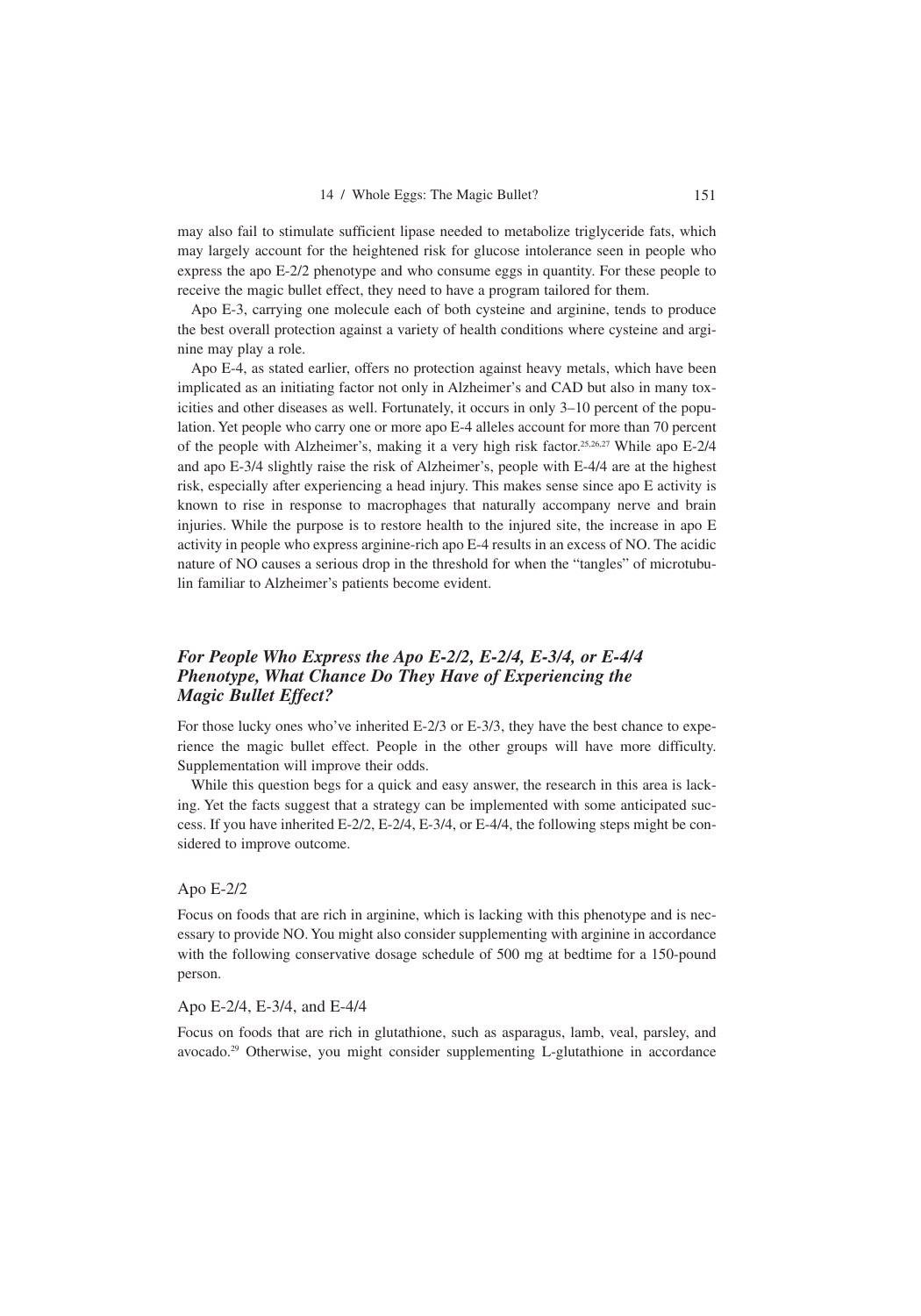with the dosage schedule of 300 mg per day for a 150-pound person, per egg per day. (Glutathione is safer than supplementing with cysteine because cysteine given as an amino acid may be neurotoxic.) Some intestinal absorption occurs, but maximum absorption occurs in the oral cavity across oral mucosa.28 Thus, you might mix glutathione powder in water and drink it slowly.

#### **CONCLUSION**

While the average person may have difficulty altering their long-held perceptions, whole eggs, by stimulating a rise in apo E activity, possess the potential for serving as the magic bullet for not only preventing heart disease but also reversing it. The outcome, however, whether good or bad, depends first and foremost on whether the person has earned the right to eat eggs. If this person is not following the basic steps required for good cholesterol turnover, then he or she certainly hasn't earned the right and is not likely to get the magic bullet effect no matter his or her apo E phenotype. This person should probably limit egg intake to no more than one per day.

For those who comply with the rules for good cholesterol turnover as outlined in the Elliott study, the clinician might then award them with a prescription to test for both an apo E phenotype and an apo E activity level. With this data in hand and a cohort of highly cooperative test subjects, a pilot study could then be conducted with relative safety regarding the effects on the arteries of a free-living group of men and women expressing either the apo E-2/3 or E-3/3 phenotype who volunteer to eat whole eggs daily and in quantity. They would predictably experience the magic bullet effect.

There are other caveats that might be considered before doing any study that could skew results. At the Institute for Health Realities, for instance, we do a very extensive blood analysis before our health coach team offers any advice because there are so many other factors that need to be addressed if health is the ultimate goal. If this is done, the information provided in this chapter begs for a second study of people who bear either the apo E-2/2, E-2/4, E-3/4, or E-4/4 phenotype, who would predictably have difficulty in experiencing the magic bullet effect. The findings would help determine just how many eggs they can eat safely and to what extent that they too can participate in gaining the benefits.

For the person with the apo E-2/2 phenotype, who has difficulty metabolizing fatty acids due to reduced lipase activity, the research team might make certain beforehand that he or she qualifies as per the requirements for apo E biosynthesis (see Figure 14.1) and perhaps even supplement with the lipase enzyme. Having screened the subjects adequately, researchers might further supplement their program with a nominal daily dosage of arginine for the purpose of supplying the missing nitric oxide.

For the person bearing an apo E-4 phenotype the project could be expanded to include supplementation with reduced L-glutathione to provide a readily functional source of intracellular, sulfhydryl binding.

It seems logical, given the evidence, that whole eggs offer the perfect magic bullet not only for unclogging arteries and handling the infections that often associate with arterial lesions but also for removing heavy metals from the brain and nervous system, for reducing the risk for Alzheimer's disease, and for reducing smooth muscle spasms in people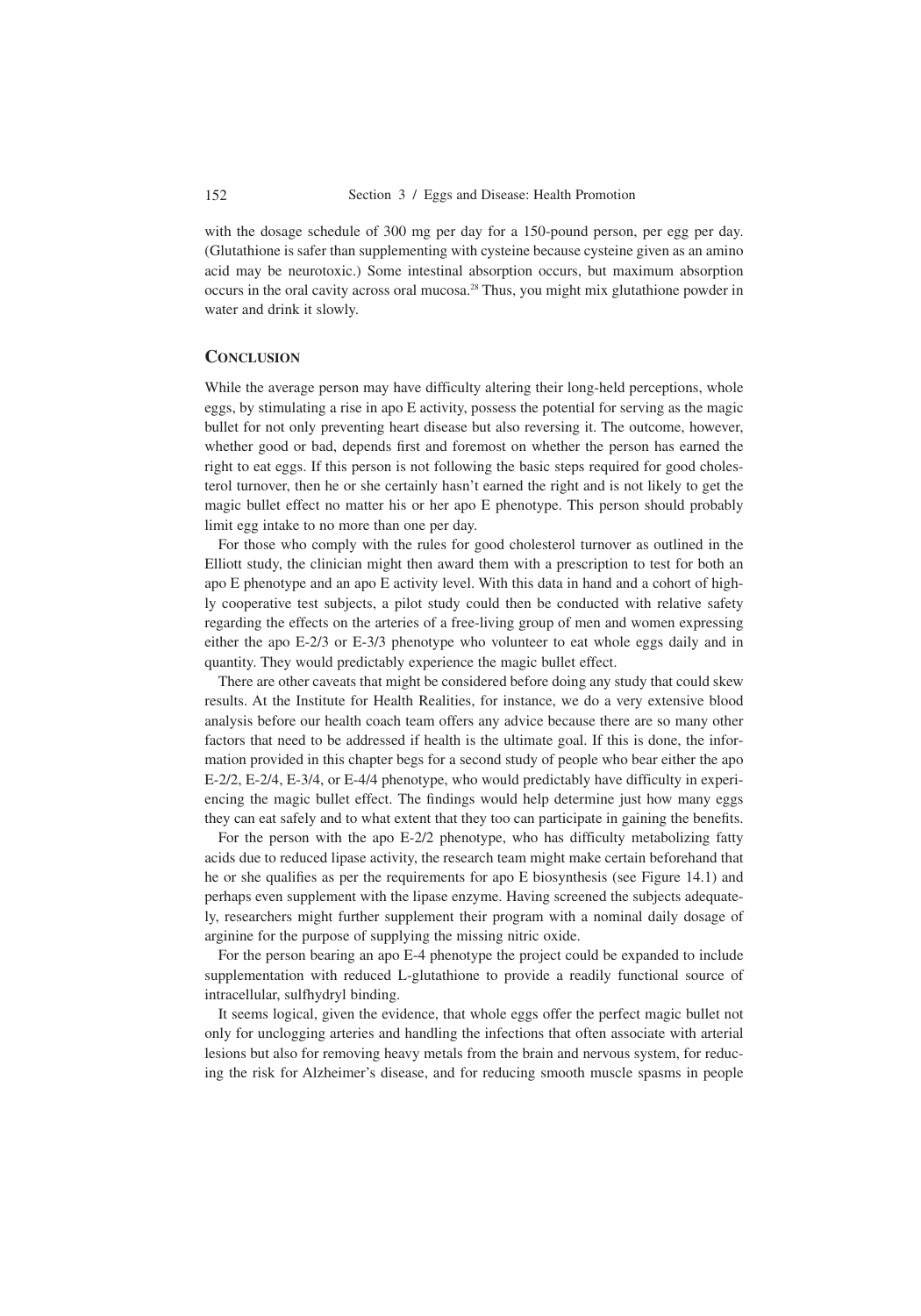with angina and high blood pressure. Even people with the most troublesome apo E phenotypes can benefit. The key to this level of success from eating whole eggs, however, would largely rest on the relationship between the health care provider, whose role it is to test and advise, and the person who seeks the magic bullet, whose role it is to work diligently toward earning the right to eat them.

#### **DEDICATION**

This chapter is dedicated to three people who have played an important role in our understanding of egg nutrition.

- H.B. Wallace, my mentor and close friend who pioneered the egg industry and who now administers the Wallace Research Foundation.
- The late Blanton Smith of Nashville, Tennessee, who bravely and openly placed a full page ad in the Wall Street Journal stating, "There is no scientific evidence, whatsoever, that eating eggs increases your risk to heart disease." While a retraction to the statement was forced in a U.S. district court, I was impressed that those who testified to the contrary could never prove that the statement was wrong.
- Fred Kummerow, Ph.D., of the Burnside Research Laboratory, University of Illinois, Urbana/Champaign, who provided the initial key testimony on behalf of eggs in the now famous Egg Trial and who continues to look at the many causal factors in heart disease.

#### **REFERENCES**

- 1. Keys, A., ed. Coronary heart disease in seven countries. Circulation 1970;4(Suppl. I):  $I = 2.11$ .
- 2. Lipid Research Clinics (LRC) Program. The LRC Coronary Primary Prevention Trial Results: II. The relationship of reduction in incidence of coronary heart disease to cholesterol lowering. JAMA 1984;251:365–74.
- 3. Hu, F.B., Stampfer, M.J., Manson, J.E., Rimm, E., Colditz, G.A., Rosner, B.A., Hennekens, C.H. and Willett, W.C. Dietary fat intake and the risk of coronary heart disease in women. NEJM 1997;337:1491–99.
- 4. Ascherio, A., Rimm, E.B., Giovanucci, E.L., Spiegelman, D., Stampfer, M.J., and Willett, W.C.. Dietary fat and risk of coronary heart disease in men: cohort follow up study in the United States. BMJ 1996;313:84–90.
- 5. Elliott, H.C. Lecithin-cholesterol acyltransferase (LCAT) response to dietary cholesterol loading. Clin Chem 1978;24: 2068.
- 6. Levy, R.I. Cholesterol, lipoproteins, apoproteins, and heart disease: Present status and future prospects. Clin Chem 1981;27(5):653–62.
- 7. Mahley, R.W., et al. Alterations in human high density lipoproteins, with or without increased plasma-cholesterol, induced by diets high in cholesterol. Lancet, Oct. 14, 1978;2:807–9.
- 8. Mahley, R.W. Atherogenic hyperlipoproteinemia. The cellular and molecular biology of plasma lipoproteins altered by dietary fat and cholesterol. Med Clin N Am 1982;66(2):375–402.
- 9. Elshourbagy, N.A., Liao, W.S., Mahley, R.W., and Taylor, J.M. Apo-E mRNA is abundant in the brain and adrenals as well as in the liver, and is present in other peripheral tissues of rats and marmosets. Proc Natl Acad Sci, Jan. 1985;82:203–7.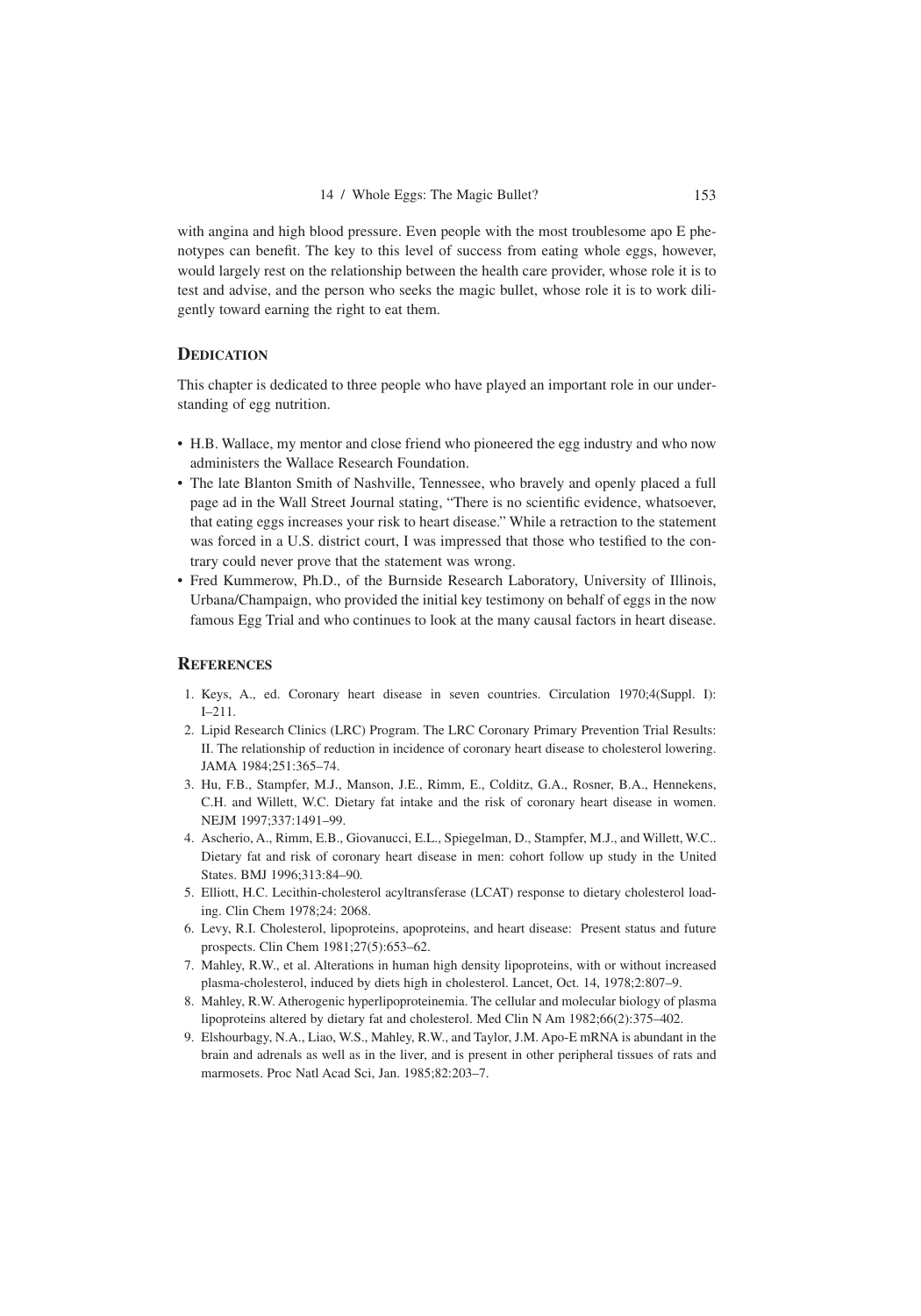- 10. Queen, H.L. Reversing chemical- or neurotoxin-induced damage to the brain and nervous system. Health Talk, Sept. 1990;9(2):9–16.
- 11. Koo, C., Innerarity, T.L., and Mahley, R.W. Obligatory role of cholesterol and apoprotein E in the formation of large cholesterol-enriched and receptor-active HDL. J Bio Chem, 1985;260(22):11934–43.
- 12. Getz, G.S., Mazzone, T., Soltys, P., and Bates, S.R. Atherosclerosis and apoprotein E. An enigmatic relationship, Arch Pathol Lab Med, 1988;112(10):1048–55.
- 13. Boyles, J.K., Zoellner, C.D., Anderson, L.J., Kosik, L.M., Pitas, R.E., Weisgraber, K.H., Hui, D.Y., Mahley, R.W., Gebicke-Haerter, P.J. Ignatius, M.J., and Shooter, E.M. A role for apo E, apo-A-1, and LDL receptors in cholesterol transport during regeneration and remyelination of the rat sciatic nerve, J Clin Invest, 1989;83:1015–31.
- 14. Hofman, A., Ott, A., Breteler, M.M.B., Boots, M.L., Stooter, A.J.C., van Harskamp, F., van Druign, C.N., von Broeckhoven, C., and Arobbee, D.E. Atherosclerosis, apolipoprotein E, and prevalence of dementia and Alzheimer's disease in the Rotterdam Study. Lancet, Jan. 18, 1997;349:151–54.
- 15. Larkin, L., Moffett, R.J., and Teague, B. Regulation of apolipoprotein E production in macrophages. Int J Mol Med, 2000;6:253–58.
- 16. Roses, A.D. Apolipoprotein E and Alzheimer's disease. The tip of the susceptibility iceberg. Ann NY Acad Sci, Nov. 30, 1998;855:738–43.
- 17. Broscic, E., Bergerone, S., Gagnor, A., Colajanni, E., Matullo, G., Scaglione, L., Cassader, M., Gaschino, G., Di Leo, M., Brusca, A., Pagano, G.F., Piazza, A., and Trevi, G.P. Acute MI in young adults: prognostic role of apo E and other parameters at medium-term follow-up. Am Heart J, 2000;139:979–84.
- 18. Dzimiri, N., Meyer, B.F., Hussain, S.S., Basco, C., Afrane, B., and Halees, Z. Relevance of apo E polymorphism for CAD in the Saudi population, Arch Pathol and Lab Med, 1999;123:1241–45.
- 19. Kardia, S.L., Haviland, M.B., Ferrell, R.E., and Sing, C.F. The relationship between risk factor levels and presence of coronary artery calcification (CAC) is dependent on apo E genotype. Arterio Thromb and Vascular Biol, 1999;19:427–35.
- 20. Sparks, D.L. CAD, hypertension, apo E, and cholesterol: a link to Alzheimer's disease, Ann NY Acad Sci, 1997;826:128–46.
- 21. Brouwer, D.A., Jammison, P.T., and Cower, S.L. Clinical chemistry of common apoprotein E isoforms, J Chromatogr B Biomed Appl, 1996;678(1):23–41.
- 22. Weisgraber, K.H. Apolipoprotein E distribution among human plasma lipoproteins: role of the cysteine-arginine interchange at residue 112. J Lipid Res, 1990;31(8):1503–11.
- 23. Wu, M.L., Somjen, G.G., and Tombaugh, G.C. Mechanism of hydrogen peroxide and hydroxyl free radical-induced intracellular acidification in cultured rat cardiac myoblasts, Circ Res, 1996;78:564–72.
- 24. Smith, J.D. Apolipoprotein E4: an allele associated with many diseases. Ann Med, 2000;32:118–27.
- 25. Poirer, J., Davigno, J., Bouthillier, D., Kogan, S., Bertrand, P., and Gauthier, S. Lancet 342: 1993;697–9.
- 26. Saunders, A.M., Strittmatter, W.J., Schmechel, O., and St. George-Hyslop, P.H. Neurol 1993;43:1467–72.
- 27. Aw, T.Y., Jones, E., and Bates, T.J. Oral glutathione increases tissue glutathione in vivo, Chem Biol Interactions 1991;80:89–97.
- 28. Hunjan, M.K., and Evered, D.F. Absorption of glutathione from the gastrointestinal tract, Biochim Biophys Acta 1985;815:184–88.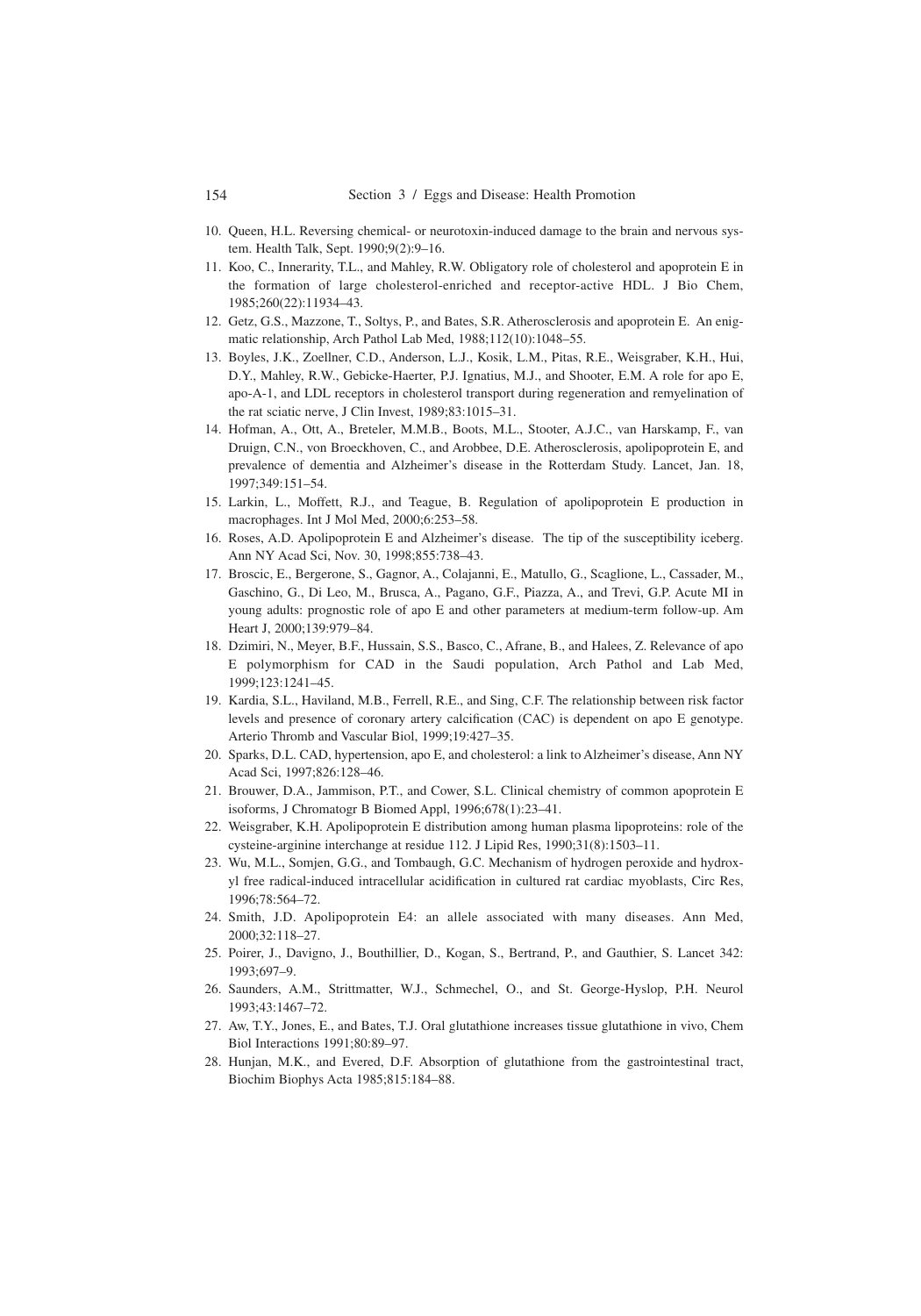# **15**

# **Enriched Eggs for Human Consumption and the and Feeding Pattern of Layers**

**Carola García, Sergio Cornejo, and Cecilia Albala**

Demographic and social changes have produced an increase in life expectancy and a shift in deaths from children to adults. Currently, the main causes of death are cardiovascular diseases, cancer, injuries, and congenital and metabolic conditions.<sup>1</sup> The high incidence of these diseases is related to malnutrition and sedentary and stressful lifestyles.<sup>2</sup> The rate of death attributable to ischemic heart disease has become the number one cause of adult death in the world, accounting for 7,200,000 deaths in 1997.<sup>3</sup>

As a consequence of urbanization, work becoming industrialized, and other factors, food habits have evolved to the consumption of highly refined, nutritionally concentrated products, increased levels of fat intake and saturated fatty acids, low intake of n-3 fatty acids, and other practices that hinder health. In developed countries, deaths due to ischemic heart disease have decreased from 51 percent in 1985 to 46 percent in 1997 due to a growing concern about the relationship between ischemic heart disease and nutrition, while in developing countries such deaths have increased from 16 to 24 percent, respectively.3 All of these dietary practices are inherent to affluent, developed societies, which favor consumption of animal products (mainly red meats and milk products) that are a clear sign of "status."

When the United States is compared with east Asian Pacific developed societies like Japan, whose population lives under similar environmental and economic conditions, deaths from coronary heart disease in the United States and other developed Western countries exhibit a higher age adjusted rate (106.5/100,000 in the United States versus 30/100,000 in Japan, 1997).4 Studies concerning dietary practices that can explain these epidemiological profiles in both societies show that the main sources of animal protein in typical east Asian diets are marine products like fish and seafood; terrestrial animals like cattle, pigs, and poultry provide animal protein (and fat) in the West.

In 1998, average per capita fish and seafood intakes were 66.5, 20.7, and 19.7 kg/year for Japan, the United States, and Europe, respectively; these figures have been virtually constant in Japan since 1978 and slightly higher in the United States and Europe. For the same period, meat per capita consumption in the United States has inceased from 106 to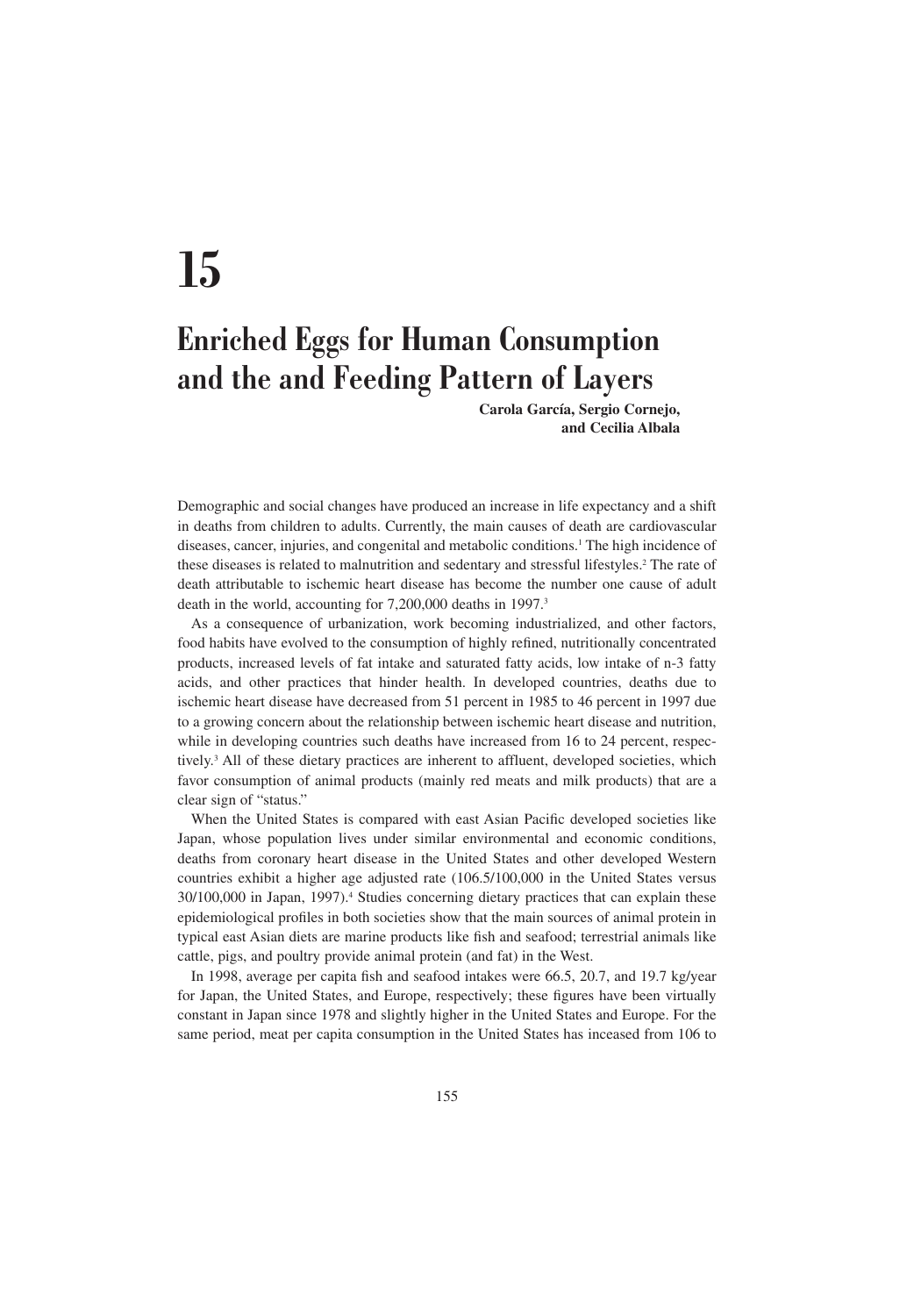122 kg/year, decreased from 76 to 72 kg/year in Europe, and increased from 28 to 42 kg/year in Japan.<sup>5</sup>

The reasons for the low fish and seafood consumption in Western societies are multicausal and lay in historical cultural patterns, reinforced by modern lifestyle; as such, these patterns are difficult to modify, at least in the short term.

As a consequence of the growing concern of consumers about risk factors for chronic diseases (including the cholesterol content of eggs and its possible adverse effects on health<sup>6</sup>), per capita egg consumption in the United States has decreased in the last decades: 290 to 235 eggs/year in 1970 and 1998, respectively. In the United Kingdom these figures were 275 and 225, respectively.<sup>5</sup> A similar trend has been observed in many other parts of the world, except for a few Asian and African countries whose intakes have been historically very low.

The avian industry is one of the most successful examples of the proper application of scientific and technological knowledge to improve the efficiency of animal production. Thirty years ago, under initial intensive industrial conditions of production, a broiler chicken took about 70 days to reach its market weight (1.4 and 1.8 kg for female and male chickens, respectively) with a feed conversion rate of 2.4 to 2.6 kg feed/kg live weight gain produced. Currently, it takes just 35 to 42 days and 1.8 to 1.9 kg feed for similar indexes of production. Similarly, eggs were produced with about 3.1 to 3.4 kg feed/kg egg and presently are produced with values ranging between 1.95 to 2.45; moreover, these products present better market and organoleptic characteristics, a greater diversity of alternatives for commercialization, relatively lower production costs per unit, and lower prices for consumers.

Eggs contain an almost ideal amino acid profile and significant levels of other nutrients like fat, vitamins, and minerals (Table 15.1); eggs can be produced under many management conditions ranging from simple domestic henhouses to highly industrialized laying enterprises that can lodge flocks of thousands of hens; eggs can be used in many culinary preparations and can be stored with just the common and ordinary precautions of refrigeration accorded to any fresh animal food, especially in relation to basic biosecurity rules. These characteristics make them an ideal source of nutrients, particularly for populations whose animal protein consumption is low because of the high prices of meat and milk products. Furthermore, it can be hypothesized that the phospholipids (PLs) that eggs contain may minimize the deleterious effects of cholesterol consumption. Moreover, the highly polyunsaturated fatty acid (PUFAs) esterified in those PLs are responsible for the decrease in the endogenous cholesterol synthesis under normal metabolic conditions.<sup>7-9</sup> In spite of this, nutritional and some genetic research efforts to decrease the cholesterol content of the egg have not been very successful, so we have to live with this characteristic inherent in a food of the highest biological value for the population.<sup>10</sup>

Fish, seafood, and their derivates exhibit a typical profile of fatty acids (FAs) in their fat: long-chain PUFAs of the n-3 series ranging from 18 to 22 atoms of carbon, mainly eicosapentanoic acid (EPA, C20:5 n-3), docosapentanoic acid (DPA, C22:5 n-3), and docosahexanoic acid (DHA, C22:6 n-3), comprise up to 30 percent of their fat's FAs; about 25 percent correspond to monounsaturated fatty acids (MUFAs), and the remaining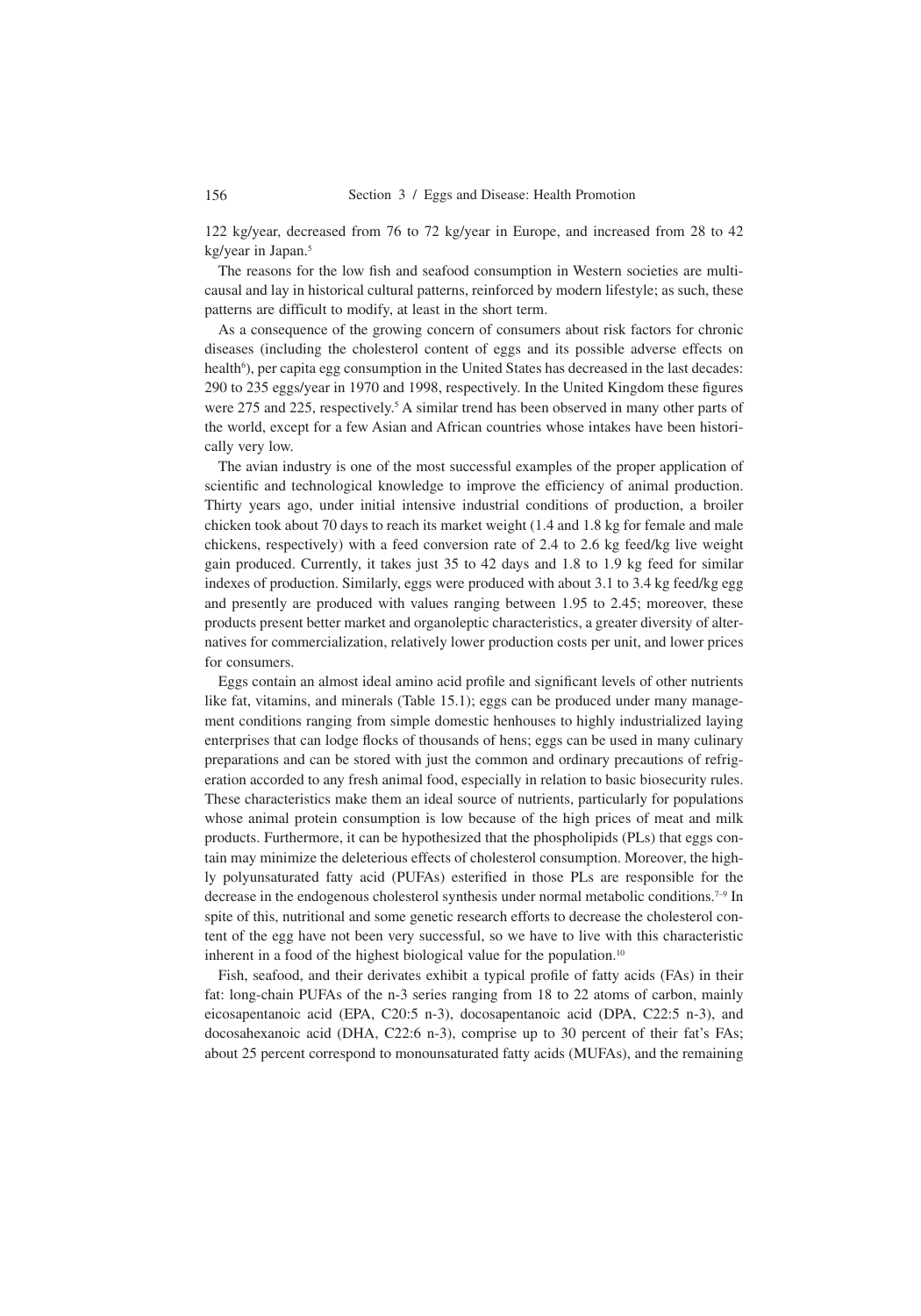15 / Enriched Eggs for Human Consumption and the Feeding Pattern of Layers 157

| Total weight     |          |                 | Energy                                                    | Water            |                 | Fat               | Protein                 | Cholesterol      |
|------------------|----------|-----------------|-----------------------------------------------------------|------------------|-----------------|-------------------|-------------------------|------------------|
| 17 g             |          |                 | 61 kcal                                                   | 8.3 g            |                 | 5.2 g             | 2.8 <sub>g</sub>        | $0.3$ g          |
|                  |          |                 | <b>Fatty acids</b> (weight and percentage of fat content) |                  |                 |                   |                         |                  |
| Saturated        |          |                 | Monounsaturated                                           |                  |                 |                   | Polyunsaturated         | Cholesterol      |
| $1.6$ g $(30.8)$ |          |                 | $2.0$ g $(38.5)$                                          |                  |                 |                   | $0.7$ g $(13.5)$        | $218$ mg         |
| <b>Minerals</b>  |          |                 |                                                           |                  |                 |                   |                         |                  |
| Ca               |          | P               | Na                                                        | K                | Μg              | Fe                | Zn<br>Cu                | Mn               |
| $23 \text{ mg}$  |          | $83 \text{ mg}$ | 7 <sub>mg</sub>                                           | 16 <sub>mg</sub> | 2 <sub>mg</sub> | 0.6 <sub>mg</sub> | $0.53$ mg<br>$0.004$ mg | $0.012$ mg       |
| <b>Vitamins</b>  |          |                 |                                                           |                  |                 |                   |                         |                  |
| A                | C        | $B_1$           | B <sub>2</sub>                                            | Niacin           | $B_6$           | $B_{12}$          | Folic acid              | Pantothenic acid |
| 331 IU           | $\Omega$ | $0.03$ mg       | $0.11$ mg                                                 | $\mathbf{0}$     | $0.07$ mg       | $0.53$ mcg        | $25 \text{ mcg}$        | $0.65$ mg        |

Table 15.1. Nutritional composition of yolk of large egg

*Source.* Reference 14.

FAs are saturated (SFAs) (Table 15.2).<sup>11-12</sup> This profile gives their fats polyunsaturation indexes higher than those of other animal fats (0.9 to 1.5 versus 0.04 for lamb fat to 0.7 for the fat of chickens fed corn-based diets) and makes them foodstuffs with unique functional and nutritional properties.13 Fish oils and fish meal lipids have high digestibilities and energy values in all animals tested and have been proved very succesful ingredients for enhancing growth and production indexes in all types of farm animals.<sup>12</sup> Some vegetable oils, like flaxseed oil, cottonseed oil, sunflower oil, canola oil, and others, exhibit very high polyunsaturation indexes and also contain  $n-3$  FAs,  $14$  but in a lesser quantity than the marine lipids (Table 15.3).

PUFAs are essential nutrients. They are important components of cellular membranes and exert outstanding roles in many biological functions, as in the platelet aggregation mechanisms, the function of receptors of neurotransmitters and insulin, and the immune system of all known animals. n-3 FAs and their relationship with n-6 FAs have been extensively studied in avian experiments. Almost all of the studies concluded that these nutrients exert a beneficial influence upon the humoral and cellular immunity of the birds by different mechanisms: in some cases decreasing the cytotoxicity of some eicosanoids normally produced, in other cases increasing the mitotic rate of specialized cell populations related to the production of specific antibodies, and in many cases modulating the balance of enzyme pathways that control prostaglandins, tromboxanes, and leukotrienes.15–18

All the functions listed here depend on the proper relationship between the n-6 and n-3 series of FAs, as well as their chain length.<sup>19</sup> It is estimated that a balanced diet with respect to the supply of n-6:n-3 FAs must present a ratio of 4:1 to 5:1. Relationships of higher magnitude may imply a serious deficiency of the long-chain PUFAs of the n-3 series. Metabolically, the biochemical transformations within the three families of FAs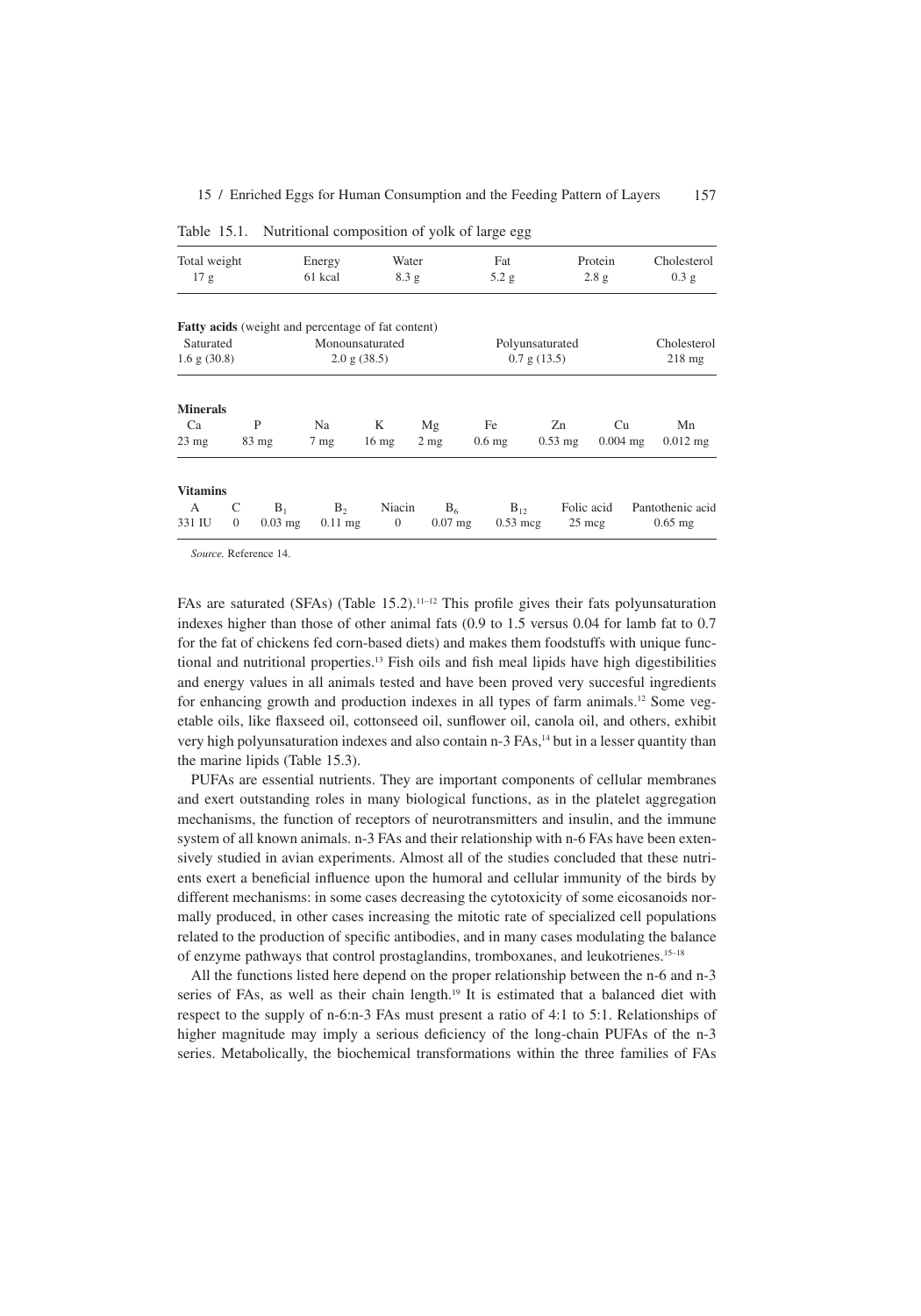|            |                      | Iodine<br>values | <b>SFA</b><br>(%) | <b>MUFA</b><br>$(\%)$<br>$C20:1 + C22:1$ | <b>PUFA</b><br>$(\%)$<br>$(EPA + DHA)$ |
|------------|----------------------|------------------|-------------------|------------------------------------------|----------------------------------------|
| Body oils  | Herring (Atlantic)   | 125              | 19                | 35                                       | 14                                     |
|            | Capelin              | 125              | 18                | 36                                       | 11                                     |
|            | Redfish              | 125              | 21                | 36                                       | 9                                      |
|            | Herring (Pacific)    | 140              | 34                | 10                                       | 7                                      |
|            | Sand launce          | 140              | 24                | 27                                       | 17                                     |
|            | Mackerel             | 150              | 27                | 38                                       | 15                                     |
|            | Salmon (Pacific)     | 150              | 36                | 17                                       | 19                                     |
|            | Sardine              | 160              | 30                | 8                                        | 24                                     |
|            | Menhaden             | 162              | 32                | $\overline{2}$                           | 20                                     |
|            | Anchovy              | 181              | 30                | 3                                        | 26                                     |
|            | Pilchard             | 185              | 28                | 5                                        | 26                                     |
| Liver oils | Cod (Atlantic)       | 165              | 21                | 13                                       | 24                                     |
|            | Pollock (Alaska)     | 160              | 18                | 30                                       | 17                                     |
|            | Squid (Pacific)      | 180              | 21                | 17                                       | 28                                     |
| Other      | Salmon egg (Pacific) | 210              | $i^2$             | $i$ ?                                    | 38                                     |
|            | Seal (Atlantic)      | 150              | 14                | 17                                       | 14                                     |

Table 15.2. Iodine values, weight percentage of saturated fatty acids, monounsaturated fatty acids and EPA + DHA of some major marine oils

*Source.* References 11 and 12.

*Note.* SFA = saturated fatty acid; MUFA = monounsaturated fatty acid; PUFA = polyunsaturated fatty acid; EPA = eicosapentanoic acid; DHA = docosahexanoic acid.

|                             | <b>SFA</b><br>$(\%)$ | <b>MUFA</b><br>$(\%)$ | <b>PUFA</b><br>$(\%)$ | PUFA:SFA |
|-----------------------------|----------------------|-----------------------|-----------------------|----------|
| Herring oil                 | 21.4                 | 56.4                  | 15.7                  | 0.73     |
| Menhaden oil (hydrogenated) | 88.6                 | 0.0                   | 0.0                   |          |
| Salmon oil                  | 14.3                 | 29.3                  | 40.0                  | 2.790    |
| Sardine oil                 | 30.0                 | 33.6                  | 32.1                  | 1.070    |
| Canola oil                  | 7.1                  | 58.6                  | 29.3                  | 41.300   |
| Coconut oil                 | 86.4                 | 5.7                   | 2.1                   | 0.024    |
| Corn oil                    | 12.9                 | 24.3                  | 58.6                  | 4.540    |
| Cottonseed oil              | 25.7                 | 17.9                  | 52.1                  | 2.030    |
| Olive oil                   | 13.6                 | 73.6                  | 8.6                   | 0.630    |
| Palm kernel oil             | 6.9                  | 5.2                   | 1.3                   | 0.190    |
| Peanut oil                  | 17.7                 | 46.4                  | 32.1                  | 1.810    |
| Safflower oil               | 9.3                  | 12.1                  | 74.3                  | 7.990    |
| Soybean oil                 | 15.0                 | 42.9                  | 37.9                  | 2.530    |
| Sunflower oil               | 10.0                 | 19.3                  | 65.7                  | 6.570    |
|                             |                      |                       |                       |          |

Table 15.3. Composition of some fish and vegetable oils (%)

*Source.* Reference 14.

*Note.* SFA = saturated fatty acid; MUFA = monounsaturated fatty acid; PUFA = polyunsaturated fatty acid.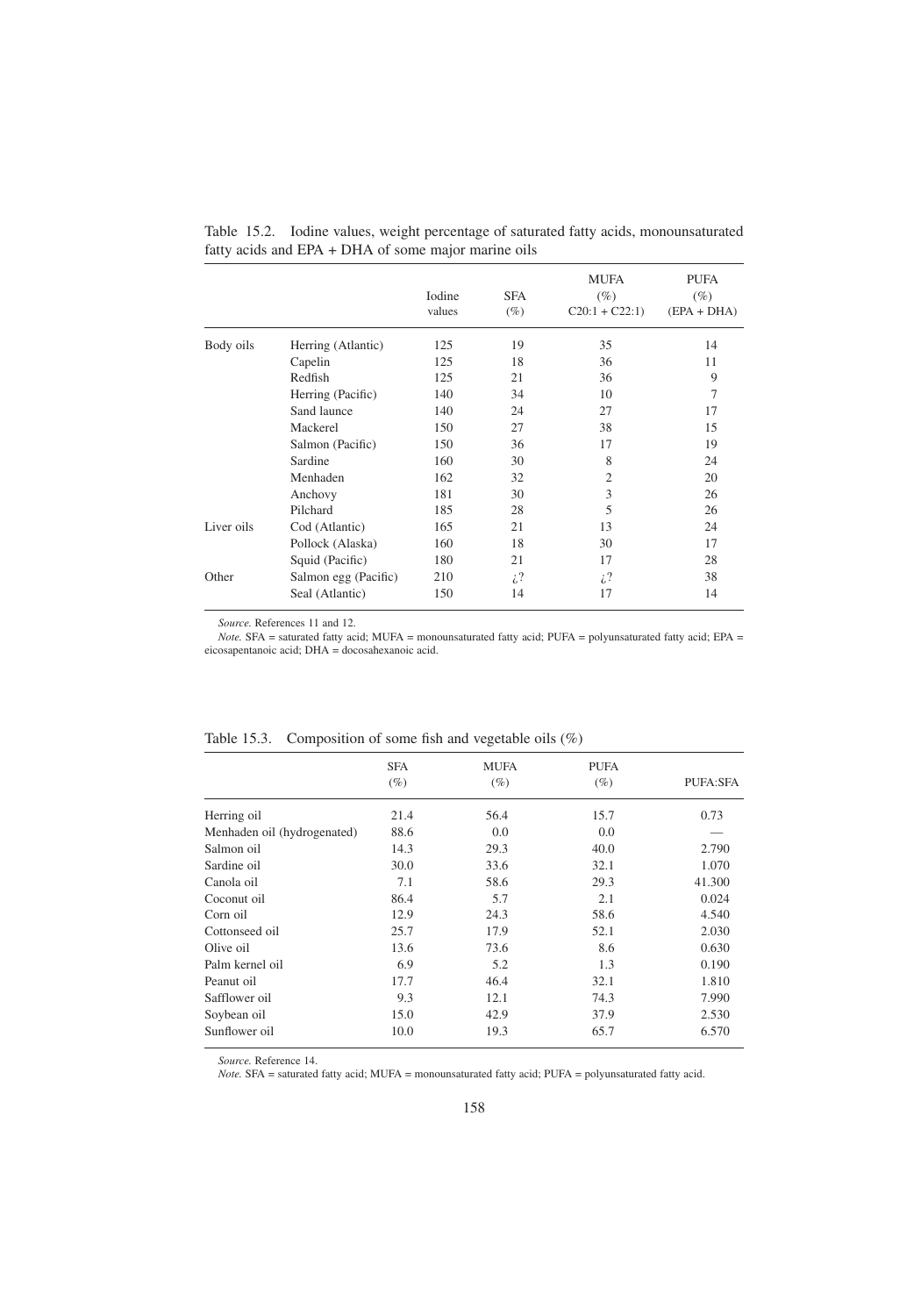(n-3, n-6, and n-9) depend on the mutual competition that these FAs exert upon the Δ-6 and Δ-5 desaturase enzymes, resulting in the importance of an appropriate relationship between the FA series in the fats and oils consumed.<sup>20</sup>

Marine fats and oils, due to their long-chain PUFA content, have important cardio-protective effects by being able to lower low-density lipoprotein (LDL) cholesterol, promote vasodilation, and inhibit platelet aggregation.21 This association was virtually demonstrated when the relation of eskimo diets (high in marine FAs) and low rates of cardiovascular diseases was reported.<sup>22</sup>

As already discussed, many people in Western societies are reluctant to increase their consumption of fish and other marine products and prefer those foods that contain terrestrial animal meat, eggs, and refined carbohydrates. Consequently, an interesting strategy has been developed in the last 20 years: those "desired" foodstuffs have been enriched with "desirable" nutrients to increase the consumption of the nutrients without altering deeply rooted food habits that, despite the efforts that have already been made, will not be modified without much more education.

The products of nonruminant species (meat, eggs, and milk) very closely reflect their feeding pattern of fat and amino acids. This condition is a useful tool for the development of the following strategy: if nonruminant species are fed "desirable" nutrients, the "desired" products can be obtained for human use.

Nutrition can influence many of the quality characteristics of eggs, such as their size and the proportion of their main constituents: yolk and albumen. Dietary changes have little effect on the overall composition of albumen and yolk in terms of dry matter content and amino acid composition; however, micronutrient and FA composition can be modified.<sup>23</sup>

Recently, these changes have taken a new significance in relation to human health, particularly in the area of n-3  $FAs<sup>23</sup>$  and the modification of the lipid profile of egg yolk by dietary manipulations has been studied by many authors that have established that enriched eggs would be a source of FAs with beneficial health effects;<sup>24-30</sup> currently, there are market eggs enriched with n-3 FAs—both from marine and vegetable sources—in Europe, the United States, and South America, mainly in Brazil and Chile.

Corn, milo, barley, and oats are the major coarse grains used for feeding poultry, mainly for energy supply in the diets. Occasionally surplus or frost-damaged wheat is sufficiently low priced to compete with the coarse cereals used for poultry feeds. In some areas of the world, broken rice is a low-cost energy source. Some cereal byproducts like those resulting from dry and wet milling of corn (hominy feed, corn bran, corn germ cake, and corn germ meal), those from the milling process of wheat (wheat bran, wheat middlings, wheat shorts, etc.), and screenings (the residual material obtained in the process of cleaning grain and seeds) are also used in hens' diets.

Soybean meal, corn gluten meal, cottonseed meal, and peanut meal represent the major plant protein supplements used in poultry feeds. Other plant protein supplements used in hens' diets are decorticated safflower seed meal, sesame meal, sunflower seed meal, rapeseed meal, linseed meal, and coconut oil meal.

Protein sources derived from animal products have been prized for many years for animal feeding. Fish meal, meat meal, and tankage and poultry industry byproducts have been used in hen diets.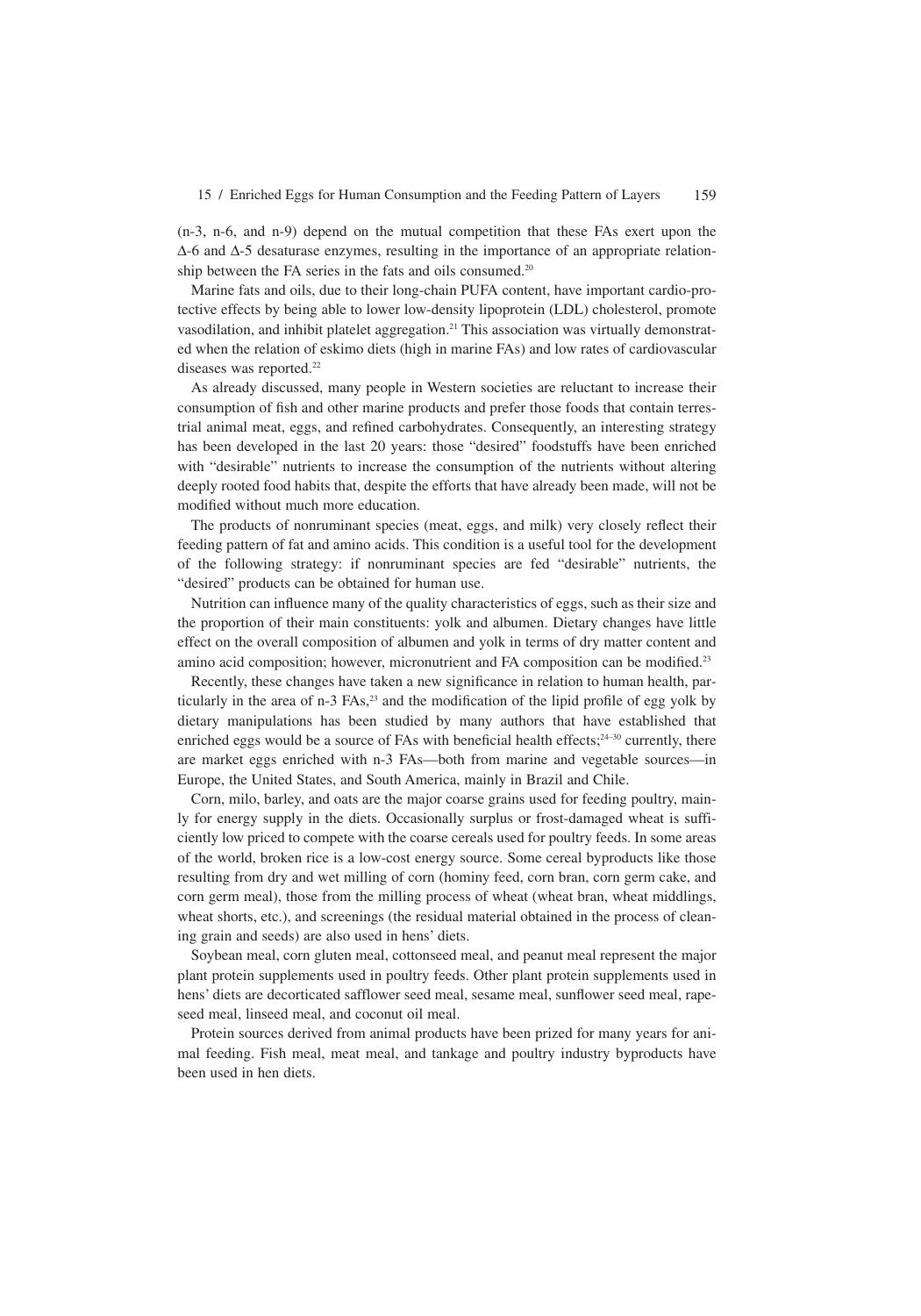The most concentrated sources of energy used in poultry feeding are fats and oils that are available from the meat-processing industry, from byproducts of the manufacture of soaps and refining of vegetable oils, or vegetable or fish oils themselves. For a long time these materials were included in hen diets only for energetic purposes because of their high energy concentration and the desirable qualities that they add to feeds (less dustiness and improved palatability). Because there is more concern about the quality of fats, their fatty acid composition, and the beneficial effects that they can transfer to other animal products, they must be defined to enable prediction of the nutritional value of any particular product.

Some products resulting from fermentation of various grains have been used in poultry diets; examples of these products are dried or irradiated yeasts from the brewing or distilling industry. Other byproducts, such as molasses, result from the sugar industry based on cane or beet; they are a cheap source of carbohydrates and can be used in up to 4–5 percent of diets because of their high mineral content.

Research to modify the lipid profile of yolk fat has been focused on the utilization of both vegetable and marine souces of FAs, the single n-3 FA, and, to a lesser extent, marine algae. Such modifications, directed essentially to increasing n-3 FAs, began with the incorporation of fish oils and meals. The frequent appearance of undesirable organoleptic characters led to the development of alternative diet integration approaches (utilizing, for example, marine algae–based feed integrations and microencapsulation) and to the reconsideration of the use of plant  $\alpha$ -linolenic acid ( $\alpha$ -LNA, C:3, n-3) sources such as flax, colza, and soy in layers' feeding.

The production of eggs requires the deposition of large amounts of yolk lipids, mostly during the days prior to ovulation. Yolk lipids and proteins are synthesized in the liver under the influence of estrogen and progesterone and are transferred through the blood to the ovarian follicles. Lipids in the yolk are of two main types: lipoproteins (LPs) and vitellogenins (VGs). In the chicken, LPs contribute about 95 percent of the yolk lipids. The liver packages and secretes triglycerides (TGs) and phospholipids (PLs) in a special yolktargeted VLDL (VLDLy), which has unique structural and biochemical properties for targeting it to the ovary. VLDLy is half the size of normal VLDL and has apolipoprotein VLDL II on its surface, making it a poor substrate for lipoprotein lipase. Consequently, the TGs in VLDLy are not well used by skeletal muscle or adipose tissue. Its small size permits it to pass through the granulosa basal lamina of the ovarian follicle and bind to the apolipoprotein B receptor of the oolemma. It is endocytosed intact to form the yolk. The sievinglike action of the ovarian-follicle basal lamina prevents the uptake of portomicrons arriving from the diet. This combination of follicular ultrastructure and VLDLy size allows dietary fat to be modified by the liver prior to inclusion into the yolk of eggs, permitting better control of yolk lipid characteristics by the female.18 This hepatic modification is not complete, however, and yolk lipid composition still reflects that of the diet, especially in content of PUFAs.<sup>31</sup>

Hargis et al.<sup>30</sup> studied the effect of a standard laying hen diet enriched with 3 percent menhaden oil, versus an isocaloric control diet with no added fat, on the lipid profile of shell egg yolk. Menhaden oil did not affect any productive parameter, total yolk fat, or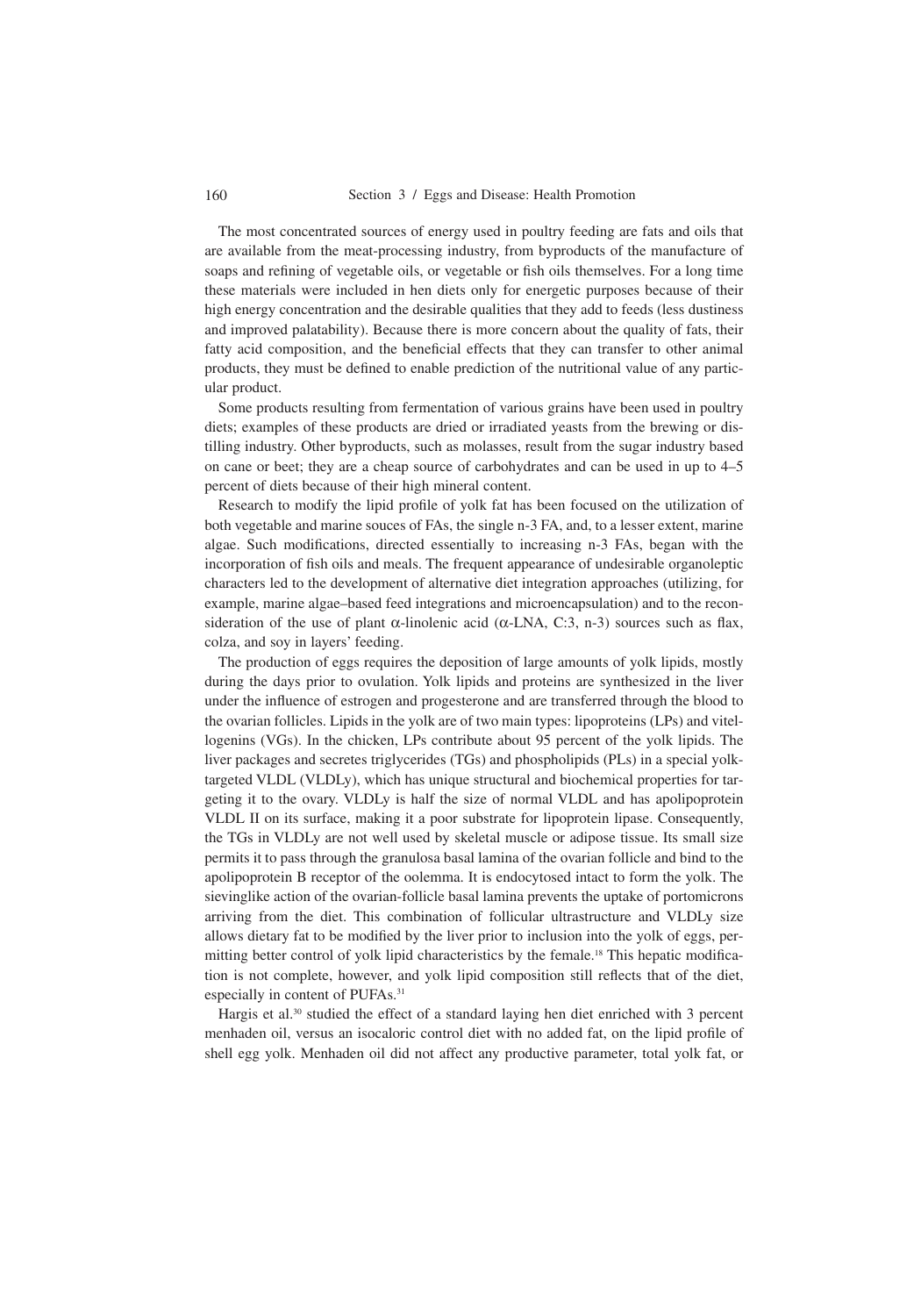yolk cholesterol contents. However, yolk contents of n-6 and n-3 FAs were influenced by the diet. Arachidonic acid (AA, C20:4, n-6) decreased and eicosapentanoic acid (EPA) increased after 1 week with the menhaden diet, and 1 and 2 weeks later linoleic acid (LA, C:18:2, n-6) and DHA acid increased respectively. These changes resulted in a decrease in the ratio of n-6 to n-3 FAs from 18 to 3 for eggs from hens fed the control and experimental diets respectively.

García and Albala<sup>32</sup> analyzed eggs from hens fed marine (fish meal) and vegetable (soy meal) sources of FAs. Their results showed that eggs from hens fed marine products, an ordinary practice in Chile where fish meal is relatively cheap and is used on average in 3–4 percent of layers' diets, contain significantly less cholesterol (0.92 versus 1.29 g/100 g yolk) and fewer TGs and PLs than those of hens fed only vegetable feeds. Even though there were no significant differences in the total proportions of SFAs, MUFAs, and PUFAs in the yolk, n-3 FAs—mainly EPA and DHA—were significantly higher (1.7 and 4 times, respectively) and n-6 were 30 percent lower in the eggs of hens fed marine products (Table 15.4).

Grashorn and Steinhilber<sup>33</sup> studied the effect of different n-6:n-3 relations in the diets of hens. These relations were obtained by means of the addition of fats with different fatty acid compositions to a basal diet to make a diet with 17 percent crude protein and 11.6 MJ metabolizable energy/kg. The fats used were mixtures of soybean oil, linseed oil, rapeseed oil, sunflower oil and /or fish oil at a level of fat addition of 2.5 percent. The n-6:n-3 relations studied were 10:1, 5:1, 3:1, 1:1, 1:3, and 1:5. In the yolks the percentage of total n-3 FAs increased with increasing levels of n-3 in the diets, and the relation between n-6 and n-3 decreased, corresponding quite well to the relations in the diets. Nevertheless, it seems to be hardly possible to increase n-3 FAs over the proportion 3:1 because there may exist a threshold for the accumulation of n-3 in the yolks. This may be due to the relation between LA and  $\alpha$ -LA in the diets used. Even in the diet with the highest amount of n-3 FAs, the proportion of LA is higher by the factor 1.5 than the proportion of  $\alpha$ -LA. This

| Fatty acids in yolk lipids | Feeding pattern of hens based on |                         |  |  |
|----------------------------|----------------------------------|-------------------------|--|--|
| (g/100 g)                  | Marine products                  | Vegetable products      |  |  |
| Saturated                  | $43.26 \pm 1.11$                 | $43.80 \pm 2.15$        |  |  |
| Monounsaturated            | $31.67 \pm 2.13$                 | $32.23 \pm 1.08$        |  |  |
| Polyunsaturated            | $23.07 \pm 1.82$                 | $22.98 \pm 2.88$        |  |  |
| Total n-3                  | $7.13 \pm 0.83^{\circ}$          | $1.77 \pm 0.55^{\rm b}$ |  |  |
| $C20:5 n-3 (EPA)$          | $0.57 \pm 0.25^{\circ}$          | $0.33 \pm 0.02^b$       |  |  |
| $C22:6 n-3 (DHA)$          | $5.96 \pm 0.59$ <sup>a</sup>     | $1.40 \pm 0.44^b$       |  |  |
| Total n-6                  | $15.71 \pm 2.51^{\circ}$         | $20.88 \pm 2.32^b$      |  |  |

Table 15.4. Lipid profile of egg yolk and its relation to the feeding pattern of hens

*Source.* Reference 32.

*Note.* EPA = eicosapentanoic acid; DHA = docosahexanoic acid.

<sup>a</sup>Significantly different from saturated ( $P < 0.05$ ).

<sup>b</sup>Significantly different from marine product fed  $(P < 0.05)$ .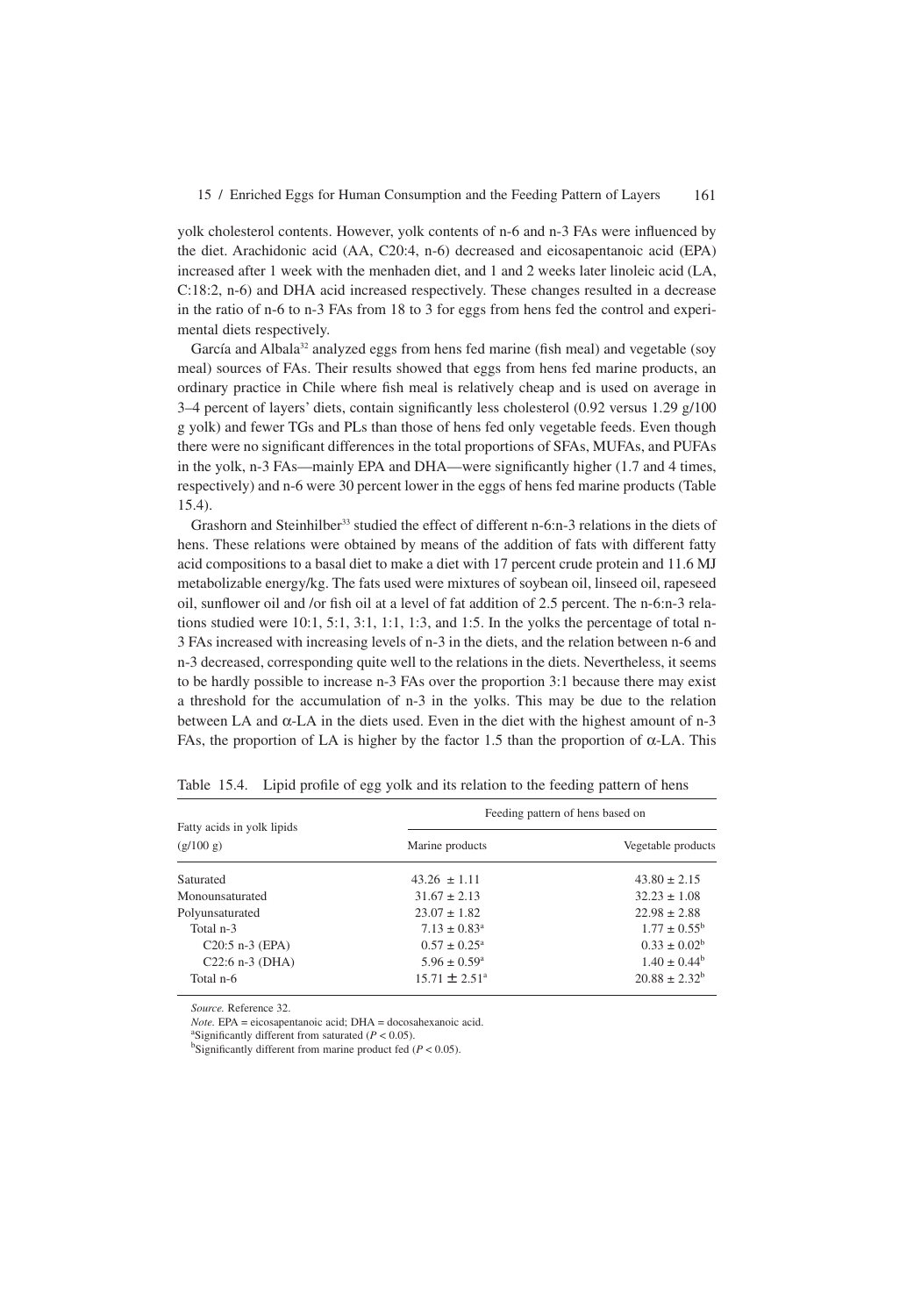means the n-6 pathway is favored in the metabolism of the hen, limiting the transformation of LA to EPA and DHA. Therefore, the proportion of LA is 4.4 times higher in yolks than the proportion of α-LA. In general, the use of linseed oil in the diet will result in higher proportions of n-3 FAs in the yolks than the use of fish oil due to linseed oil's higher content of n-3 FAs. TBAR values were very low, so the oxidative processes may still be of no importance; probably the content of α-tocopherol in the yolk was high enough to compensate for oxidative processes. These authors suggested that a distinct enrichment of eggs with EPA and DHA and/or other n-3 FAs may only be achieved by using pure FAs instead of oils.

Other authors have used mixtures of cereals varying in their FA composition to modify the yolk lipid profile; Kaminska,<sup>34</sup> used different mixtures of maize, barley, dehulled oats, wheat, and fish meal. These mixtures had varying levels of LA. Including 20–40 percent dehulled oats in the diet decreased the content of MUFAs and elevated the content of PUFAs. Eggs from hens fed diets in which maize was fortified with 20–40 percent of dehulled oats contained more LA than eggs from hens fed other diets. The increased content of LA acompanying an increased proportion of dietary oats was reported previously by other authors.35 Feeding oats, especially barley, caused a highly significant increase in α-LA and DHA compared with maize. The highest level of DHA was found when a barley-wheat diet was supplemented with 2 percent fish meal. The addition of fish meal decreased PUFA n-6 and increased PUFA n-3. Inclusion of 30 percent barley in the diet caused the n-6:n-3 ratio to decrease very significantly. This ratio (5.11:1) is close to the ideal ratio suggested by Sincler, quoted by Farrell.<sup>36</sup> The narrowest ratio  $(4.69:1)$  was achieved after supplementing the barley-wheat diet with fish meal.

Evans et al.<sup>37</sup> studied the effect of the addition of a vegetable source of fat by means of 2.5 percent cottonseed oil to the diet of laying hens; their results showed that there were no changes in yolk VLDL and LDL and the fatty acid composition of those lipid fractions did not differ from those of the control group. Lipids of all the different LPs isolated from egg yolk contained more stearic and less oleic and palmitoleic acids than did those of control hens. The increased content of stearic acid increased the density of the lipoproteins so that a larger proportion of the LPs were in the LDL and a smaller portion in the VLDL fractions of yolk lipids.

The effect of the addition of saturated and unsaturated FAs and cholesterol to the diet of laying hens was studied by Sim and Bragg.<sup>38</sup> The sources of fat used were 8 percent hydrogenated coconut oil or safflower oil with or without either cholesterol or soysterols or both. Both cholesterol and soysterol decreased oleic acid and decreased palmitic and/or stearic acid of the yolk. These changes were significantly greater upon feeding of cholesterol than soysterol. However, when both sterols were added simultaneously, the effect decreased greatly.

Mixtures of steam-pelleted barley and full-fat canola seed at different proportions (80:20; 70:30; 60:40; 50:50) in pullet diets were evaluated.39 These mixtures were used at the 40 percent dietary level in isonitrogenous, isocaloric diets. Yolk color index and contents of LA, α-LA, and DHA increased linearly as full-fat canola seed content of the diets increased, suggesting that this source of n-3 FAs may provide an alternative for the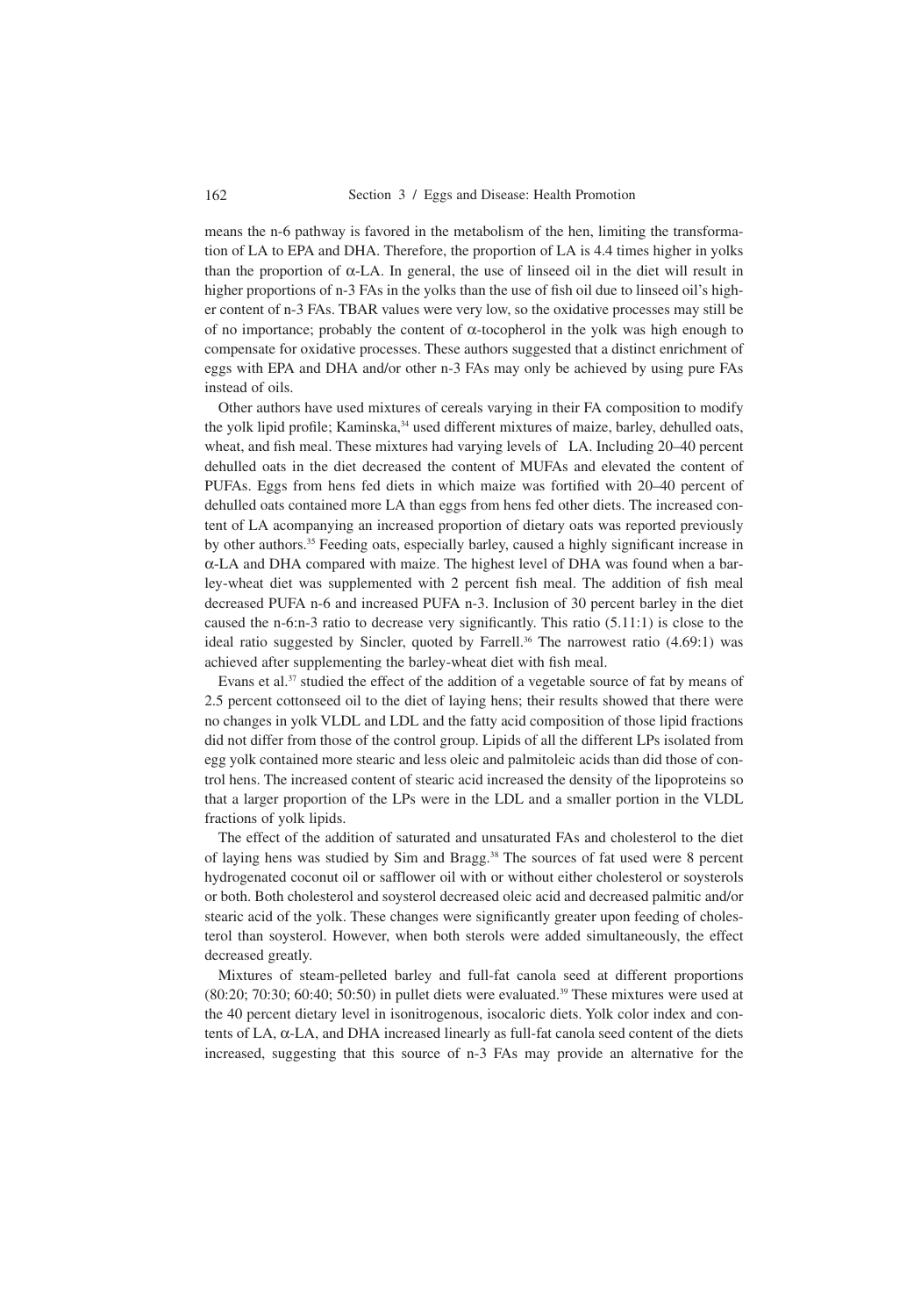enrichment of shell eggs with these healthful nutrient components.

Results by Ferrier et al.<sup>29</sup> showed that feeding diets containing 0, 10, or 20 percent flaxseed to Leghorn pullets provided a marked progressive increase in n-3 yolk FAs. The n-3 acids were α-LA (28, 261, and 527 mg/egg, respectively) and DHA (51, 81, and 87 mg/egg, respectively). These authors, after a clinical trial with male volunteers, reported that the inclusion of flaxseed in the diets of laying hens, and its correlate in the eggs produced, represents an important nutritional source of n-3 FAs.

Jiang et al.<sup>40</sup> fed hens diets high in oleic acid (OA, C18:1, n-9),  $\alpha$ -LA, or LA prepared by incorporation of high-oleic sunflower seed, full-fat flax seed, or regular high-LA sunflower seed, respectively, to study the effects of dietary fats on the FA profile of major lipid classes of poultry eggs. After 3 weeks of feeding, the FA composition of yolk total lipids, TGs, phosphatidylcholine (PC), and phosphatidylethanolamine (PE) were measured by gas chromatography. Dietary treatments had no effects on yolk total lipid content. Feeding high-OA sunflower seed increased yolk OA by 17 percent, and this change affected only the TGs. The increases of yolk LA and AA upon high-LA sunflower seed were distributed evenly among TGs and PC with moderate effect on the PE fraction. The enrichment of LA in eggs from the flax regime was mainly in TGs. The longer-chain FAs, such as EPA, DPA, and DHA, were deposited exclusively in PLs, particularly in PE. The contents of the longer-chain n-3 FAs in PE were three to seven times those in PC, indicating a preferential incorporation in that phospholipid fraction.

Ground and whole flaxseed at levels of 5 or 15 percent were used by Aymond<sup>41</sup> to enrich egg yolk fat with n-3 FAs; the author compared the lipid profile and yolk oxidation quality with those of eggs enriched by means of 1.5 percent menhaden oil. All the treatments increased n-3 FA content in the yolk (α-LA, EPA, and DHA for flaxseed and EPA and DHA for menhaden oil), but at the 15 percent flaxseed level, the increase in n-3 FAs was higher when the seed was ground than when the whole seed was used. The oxidative quality of the yolk lipids wasn't affected by the incorporation of the n-3 saturated FAs as reflected by the determination of TBAR.

Collins<sup>42</sup> investigated whether pearl millet, when substituted for corn in laying hen diets, would enrich egg yolks with n-3 FAs. Diets were isoenergetic and isocalorically formulated with corn, equal amounts of corn and pearl millet, and pearl millet as grain sources. The substitution of pearl millet for corn decreased the ratio of n-6 to n-3 FAs (13.1:1; 10.1:1; and 8.3:1 respectively), showing clearly that pearl millet inclusion produces eggs significantly enriched in n-3 FAs.

In another study, the addition of 3 percent  $\alpha$ -LA to the diet of hens increased the amount of n-3 FAs of the yolk by 6.5 percent—70 percent as  $\alpha$ -LA, 20 to 25 percent as DHA, and the remaining 5 to 10 percent as DPA.<sup>43</sup>

Some authors have studied the supplementation of hen diets with α-tocopherol in order to prevent oxidation of unsatutated FAs when these FAs are increased to enrich eggs. These authors reported that the content of  $\alpha$ -tocopherol in eggs increases in a dosedependent manner. $44-46$  Galobart et al. $47$  studied the effect of the addition of increasing levels of α-tocopheryl acetate to a basal diet containing 5 percent linseed oil (65 percent PUFAs, 34.3 percent n-3) and how it affects storage stability. Their results showed that the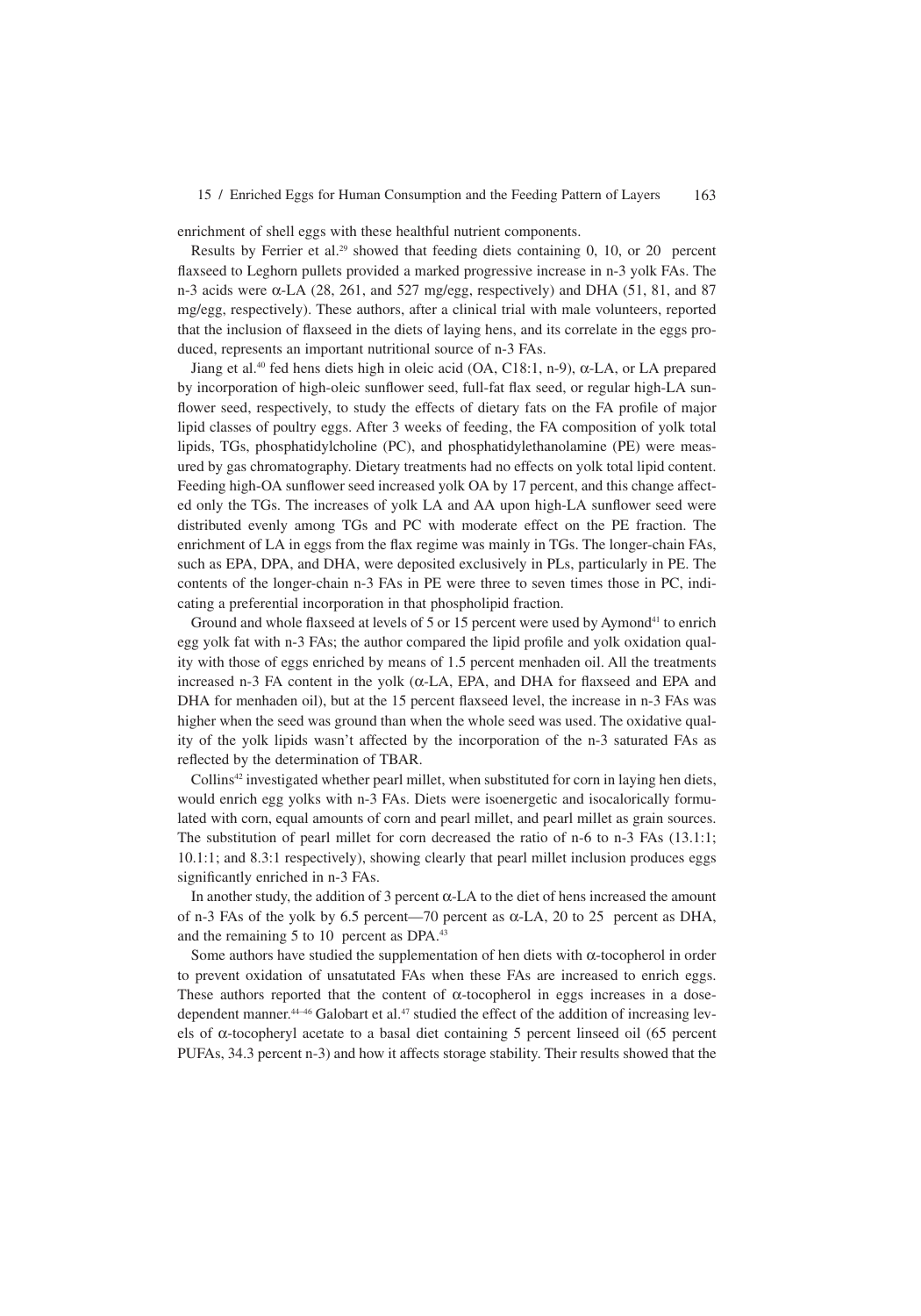vitamin E content of eggs decreases with processing and storage time; thus, the level required in hens' diets should be adjusted depending not only on the fatty acid composition of the eggs but also on the conditions of processing and conditions and time of storage.

These same authors<sup>48</sup> investigated the effect of vitamin E and canthaxanthin and their relation with n-3 or n-6 FA supplementation. They found that n-3 FA–enriched eggs are more susceptible to oxidation than those enriched with n-6 FAs and that the addition of 200 ppm of vitamin E reduces the oxidation induced by the spray-drying process, but supplementation with 5 ppm of canthaxanthin had no significant effect as an antioxidant.

The enrichment of eggs with a vegetable fatty acid blend, linseed oil, and fish oil supplemented with crushed and spray-dried aplanospores of the green micro alga *Hematococcus pluvialis* to provide 0.2 or 4 mg of astaxanthin per kg feed was studied by Elwinger and Inborr.49 The deposition rates of carotenoids and astaxanthin in the egg yolk were 14 and 10 percent, respectively. Peroxide values of the feed containing linseed oil without added algal meal tended to be elevated, whereas addition of algal meal to the diets decreased the peroxide value. The anisidine value of egg yolks followed the same pattern, indicating antioxidant activity of the algal meal. The content of n-3 FAs was highest in eggs from hens fed linseed oil. The content of EPA plus DHA was calculated to be 223, 106, and 85 mg per egg in eggs from hens fed fish oil, linseed oil, and vegetable fatty acid blend, respectively. Stored eggs from hens fed fish oil were categorized as having a "stronger egg taste" by a taste panel. Otherwise there were no remarkable gastronomic differences, either in fresh or in stored eggs, due to fat or astaxanthin supplementation.

An experiment carried out by Mozzon et al.<sup>50</sup> was aimed at the evaluation of the efficiency of the transfer of n-3 PUFAs (EPA and DHA) to the eggs of hens given diets integrated with these components. The integrators utilized were made up of an appropriate mixture of fats from different sources, supplied as microspheres obtained through a technology analogous to spray-drying. Fish oils represented the source of n-3 FAs: their mixing with silica and fractionated palm oil appeared to allow a proportional decrease in the microsphere structure of the surface-exposed PUFAs. This, together with the addition of appropriate concentrations of tocopherols, allowed sufficient antioxidant protection of PUFAs, preventing oxidation and consequently preventing health problems and the appearance of negative organoleptic characters in the final product. The total amount of PUFAs in the eggs was higher than that of a control group. Regarding the individual PUFA content, enriched eggs containing EPA—not present in control nonenriched eggs—had higher content of DHA and DPA and lower content of AA.

The "enrichment" strategy already commented on, with marine oils or meals, overcomes the "fishy" taste or smell transmitted to the enriched products. This condition has been evaluated in different experiments carried out by submitting the different avian products obtained (eggs and meats) to sensorial evaluations made by trained panels of experts. In general, when the marine sources of lipids did not exceed 5–8 percent of the diets, the different panelists could not distinguish between egg types.<sup>9,51–52</sup>

Fish taste doesn't seem to be a problem when fish FAs are used to enrich eggs, provid-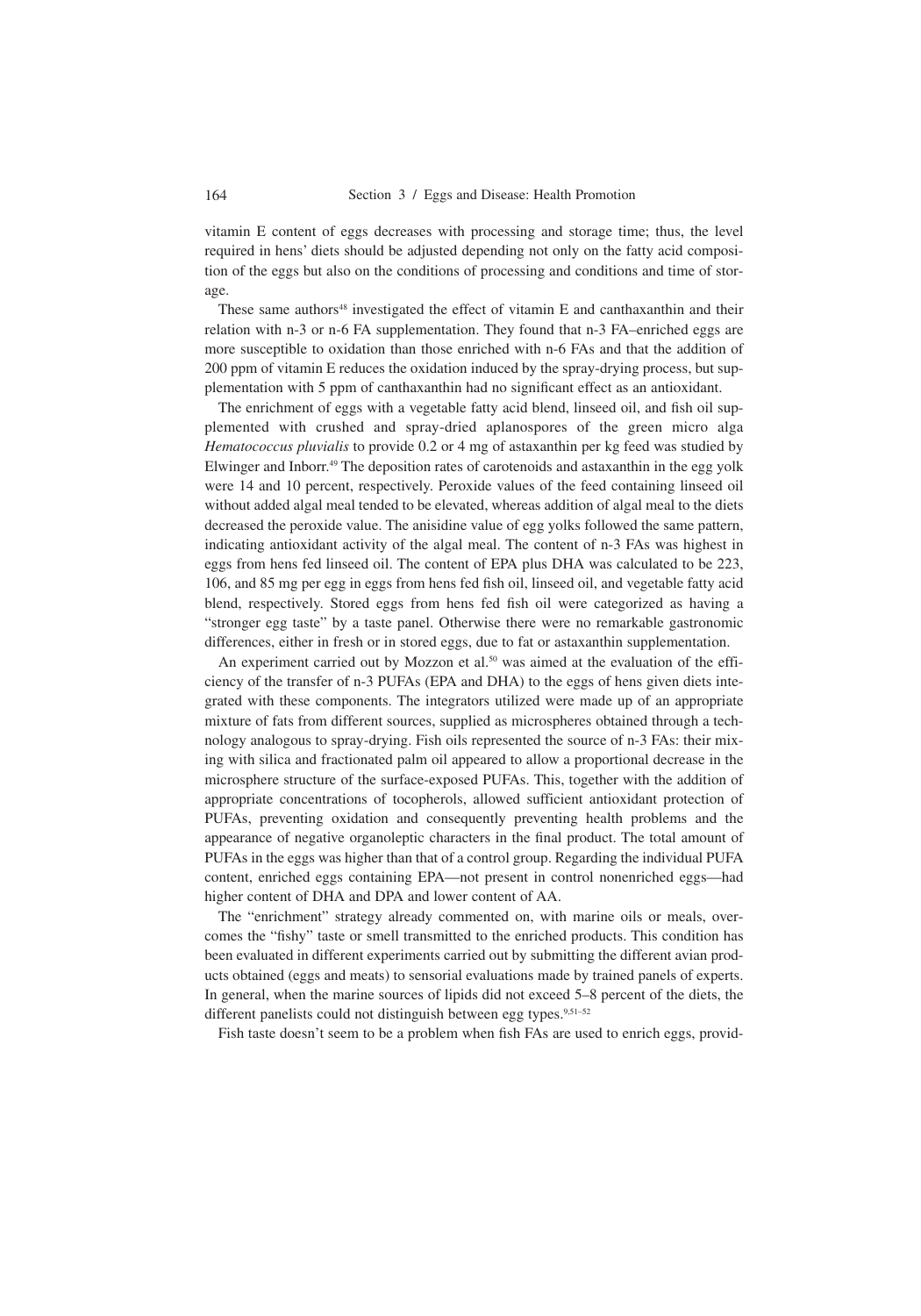ing that all the technological processes involved in the production of marine meals and oils have been adequately controlled and that the eggs are conveniently stored and commercialized within a reasonable time. When other sources of FAs are used, mainly from vegetable oil seeds, this "fishy taste" problem is absent.

Dried-fermented algae can contain over 7 percent DHA in naturally encapsulated form. Herber<sup>53</sup> investigated the use of a natural golden marine algae in laying hen diets to incorporate n-3 FAs into yolk lipids. This algae is unique in its FA profile due to its high content of DHA and the absence of other n-3 FAs normally present in marine oils such as menhaden oil. In two experiments, conducted with different levels of incorporation of the algae and menhaden oil (compared with the typical corn-soybean diets fed to hens), the supplementation with marine products significantly increased yolk total n-3 FAs with concomitant reductions in yolk n-6 FAs. Although menhaden oil diets contained predominantly EPA, the main FA deposited was DHA. Marine algae also promoted an efficient deposition of DHA, the highest concentrations being attained when it was fed at 4.8 percent of the diet (180 mg total n-3 FAs). This data indicates that the use of this algae as a direct source of dietary n-3 FAs may be an efficient alternative to current sources of n-3 FAs for the supplementation of poultry diets for the enrichment of eggs.

Herber and Van Elswyk<sup>54</sup> utilized a microalgal product enriched with DHA as a source of n-3 FAs. The diets were supplemented at the 2.4 or 4.8 percent level. The results showed that the n-3 FA content of yolk lipids increased with the supplementation and that consumer acceptability of the eggs remained unaffected by the enrichment with n-3 FAs.

These marine algal products provide perhaps one of the most effective ways of producing n-3–enriched eggs.

The use of some crustaceans (*Mexican langostilla*) as meals in the diets of white layer hens was reported to provide an excellent way to incorporate adequate amounts—and proper proportions—of n-3 and n-6 FAs into eggs, without any adverse effect on the productivity of the hens.<sup>55</sup>

The effect of supplementation of hen diets with different products to decrease the cholesterol content of shell eggs has been studied. Beyer and Jensen<sup>56</sup> studied the effect of orotic acid in the diet on the cholesterol content of eggs. There were no effects from its addition on egg weight, yolk weight, percentage of yolk, or egg production. However, the data indicated that orotic acid is ineffective for reducing egg cholesterol levels.

The effect of supplemental niacin on laying hen performance and egg cholesterol content was investigated by Leeson et al.<sup>57</sup> Dietary niacin level had no effect on cholesterol content of eggs, even when levels as high as 1.022 mg/kg, which closely simulates therapeutic levels used for humans, were added.

Beyer and Jensen<sup>58</sup> used  $\alpha$ -ketoisocaproic acid and leucine in laying hen diets to test whether these substances at different levels could modify egg cholesterol and layer performance. They found that 0.09 percent α-ketoisocaproic acid and 0.09 percent leucine significantly reduced egg cholesterol after 4 weeks' intervention. After 8 weeks 0.27 percent α-ketoisocaproic reduced egg cholesterol significantly below controls.

Cholesterol content of eggs is difficult to manipulate by nutrition or other genetic or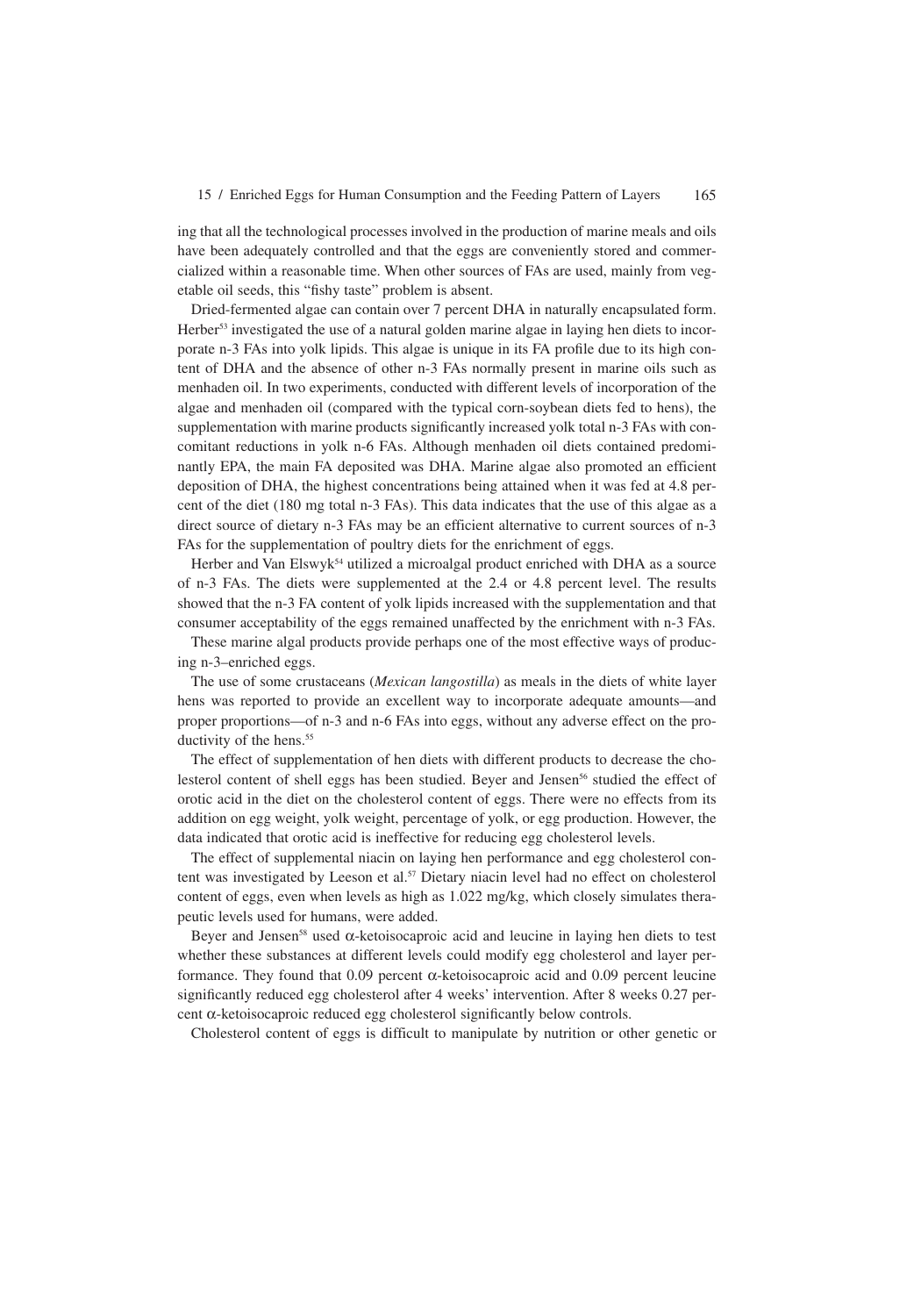pharmacological methods; it has been suggested that the hen will cease laying when egg cholesterol content is lowered below the amount necessary to sustain embryonic development.59 Clinical studies with normolipaemic individuals showed that they can eat two eggs per day<sup>60–61</sup> or up to four n-3–enriched eggs per day<sup>62</sup> as part of a moderate fat diet not exceeding 30 percent of calories from fat and 10 percent as SFAs without alteration in their lipid profiles.

Finally, it appears very clear that the nutritional enrichment of eggs is not only possible but necessary. This can be done in different ways depending on the local availability of foodstuffs and their costs. In the southern Pacific hemisphere, fish products are probably the most adequate source of n-3 FAs because they are normally available at convenient prices, whereas in other parts of the world, especially on the Atlantic coast of South America and in the northern hemisphere, cereals, oil seeds, and algae are the best resources. In the near future structured lipids with a desired chemical configuration will be widely available, and their incorporation in layer diets will most likely represent the most adequate way to enrich eggs and other foodstuffs with specific FAs.

Another fact that must be taken into account when deciding the best strategy for enrichment of eggs is the additional benefit in the birds that the egg producers have when using appropriate n-3:n-6 ratios in the layers' diets. It has already been proven that they will improve the cellular as well as the humoral immune responses of the birds. This sanitary "plus" must be taken into account when comparing the economic profit of the enrichment strategy with the direct costs of the enrichment.

Eggs have been stigmatized because of their cholesterol content; this has masked their nutritional advantages: quality protein, vitamin and mineral supplies, energetic content, and, in the case of enriched eggs, lipid profile. According to the American Dietary Guidelines, $63$  healthy people can eat up to 300 mg/day of cholesterol, so when their diets are adjusted to these nutrient recommendations, eating three to four eggs per week won't be dangerous at all; moreover, if eggs are higher in n-3 FAs and the proportion of SFAs recommended is not exceeded, they can represent a source of beneficial nutrients.

The price of enriched shell eggs will depend on the source of FAs incorporated and the technological processes needed for modification. Their cost and consumer concerns about their benefits will determine the convenience and feasibility of their production.

The enrichment of eggs may increase their market price, but once consumers are aware of their health benefits, they should be well disposed to spend more to obtain their extra advantages.

#### **REFERENCES**

- 1. Albala, C., and Vio, F. Epidemiological transition in Latin America: the case of Chile. Public Health 1995;109:431–42.
- 2. Multiple Risk Factor Intervention Trial Research Group. Risk factor changes and mortality results. Am Med Assoc 1982;248:1465–77.
- 3. Organisation Mondiale de la Santé. Rapport sur la Santé dans le Monde. Genève. La vie au 21 siècle. Une perspective pour tous. Rapport du Directeur Général, 1998.
- 4. World Health Organization. World Health Statistics Annual. 1997–1999. http://www.who.int/.
- 5. Food Agriculture Organization. United Nations. Food Balance Sheets. 2000. http://www.fao. org/.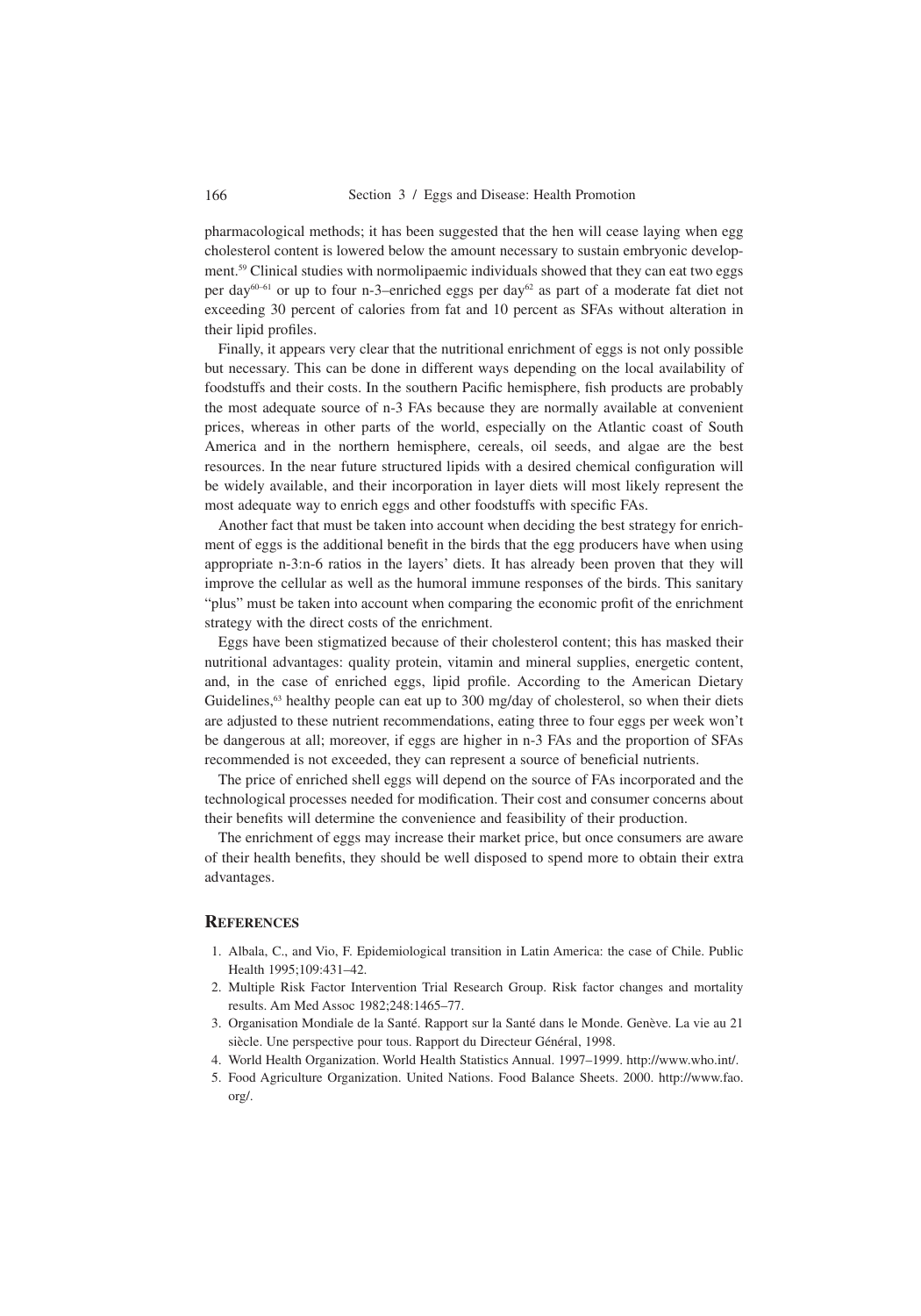- 6. Brown, D.J., and Schrader, L.F. Cholesterol information and shell egg consumption. Am J Agric Econ 1990;72:548–55.
- 7. Hargis, P.S. Modifying egg yolk cholesterol in the domestic fowl: a review. World's Poult Sci J 1988;44:17–29.
- 8. Oh, S.Y., Lin, C.H., Ryue, J., and Bell, D.E. Eggs enriched with omega-3 fatty acids as a wholesome food. J Appl Nutr 1994;46(1–2):14–25.
- 9. Leskanich, C.O., and Noble, R.C. Manipulation of n-3 polyunsaturated fatty acid composition of avian eggs and meat. World's Poult Sci Assoc 1998;53:155–83.
- 10. Whitehead, C.C. Nutrition and egg quality. In Eggs and Eggs Products Quality. Proceedings of VIII European Symposium on the Quality of Eggs and Egg Products, vol. II. Bologna, Italy, Sept. 19–23, 1999.
- 11. Ackman, R. The year of the fish oils. Oils and fats group international lecture. Chem Ind, Mar. 7, 1988.
- 12. Opstvedt, J. Fish lipids in animal nutrition. International Association of Fish Meal Manufacturers. IAFMM, N<sup>er</sup> 1985;22:1-27.
- 13. Stolpher, Bloch A., and Shils, M.E. Nutrition Facts Manual: A Quick Reference. Baltimore: Williams and Wilkins, 1996, pp. 137–42.
- 14. Bowes, Anna de Planter. Bowes and Church's Food Values of Portions Commonly Used. 17th ed. Philadelphia, New York:Lippincott, 1998.
- 15. Cook, M.E., Miller, C.C., Park, Y., and Pariza, M. Immune modulation by altered nutrient metabolism: nutritional control of immune-induced growth depression. Poult Sci 1993;72:1301—5.
- 16. Cherian, G., and Sim, J.S. Net transfer and incorporation of yolk n-3 fatty acids into developing chick embryos. Poult Sci 1993;72:98–105.
- 17. Fritsche, K., and Cassity, N. Dietary n-3 fatty acids reduce antibody-dependent cell cytotoxicity and alter eicosanoid release by chicken immune cells. Poult Sci 1992;71:1646–57.
- 18. Klasing, K.C. Lipids. In Comparative Avian Nutrition, chap. 7. Wallingford, UK: CAB International, University Press, 1998, pp 171–200.
- 19. Valenzuela, A., Sanhuesa, J., and y Garrido A. Acidos grasos poliinsaturados de cadena larga n-3: cuándo y porqué es necesaria la suplementación con estos ácidos grasos. Aceites y grasas. Junio 1999:294–99.
- 20. Valenzuela, A., and y Garrido, A. Importancia nutricional de los ácidos grasos poliinsaturados n-3 de cadena larga : el beneficio de su suplementación. Rev Chil Nutr 1998;25(3):21–29.
- 21. Uauy, R., and Valenzuela, A. Marine oils as a source of omega-3 fatty acids in the diet: how to optimize the health benefits. Prog Food Nutr Sci 1992;16:199–243.
- 22. Dyerberg, J., Bang, H.O., Stoffersen, E., Moncada, S., and Vane, J.R. Eicosapentanoic acid and prevention of thrombosis and atherosclerosis? Lancet 1978;2(8081):117–19.
- 23. Whitehead, C.C. Nutrition and egg quality. In Eggs and Eggs Products Quality, Proceedings of VIII European Symposium on the Quality of Eggs and Egg Products, vol. II. Bologna, Italy, Sept. 19–23, 1999.
- 24. Edington, J., Geekie, M., Carter, R., Benfield, L., Fisher, K., Ball, M., and Mann, J. Effect of dietary cholesterol on plasma cholesterol concentration in subjects following reduced fat, high fibre diet. Br Med J Clin Res Ed, Feb. 7, 1987;294(6568):333–36.
- 25. Edington, J., Geekie, M., Carter, R., Benfield, L., Ball, M., and Mann, J. Serum lipid response to dietary cholesterol in subjects fed a low fat, high fibre diet. Am J Clin Nutr 1989;50(1):58–62.
- 26. Oh, Sy, Ryue, J., Hsieh, C.H., and Bell, D.E. Eggs enriched in omega-3 fatty acids and alterations in lipid concentrations in plasma and lipoproteins and blood pressure. Am J Clin Nutr 1991;54(4):689–95.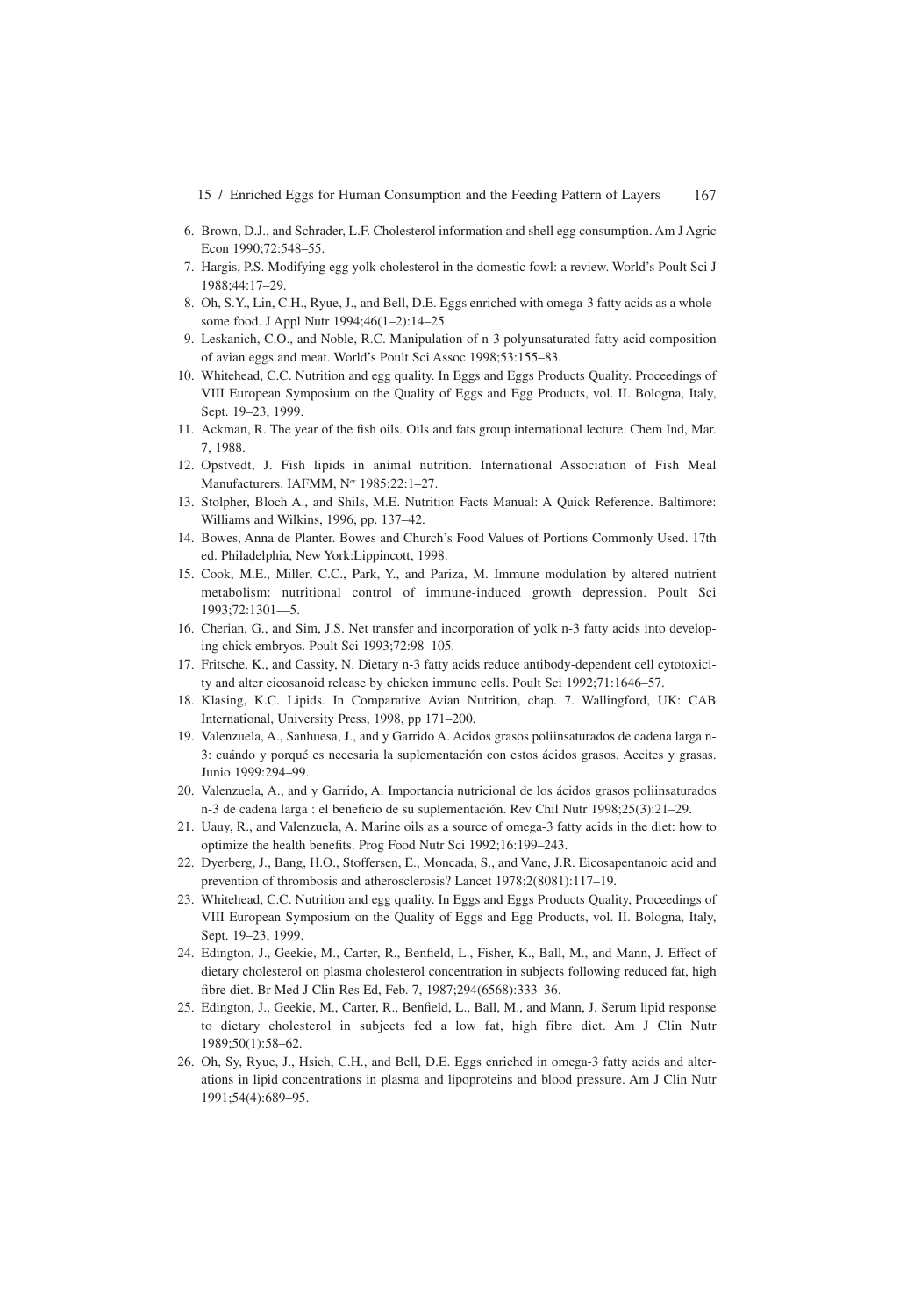- 27. Garwin, J.L., Morgan, J.M., Stowell, R.L., Richardson, M.P., Walker, M.C., and Capuzzi, D.M. Modified eggs are compatible with a diet that reduces serum cholesterol concentration in humans. J Nutr 1992;122:2153–216.
- 28. Jiang, Z., and Sim, J.S. Consumption of n-3 polyunsaturated fatty acid-enriched eggs and changes in plasma lipids of human subjects. Nutrition 1993;9(6):513–18.
- 29. Ferrier, L.K., Caston, L.J., Leeson, S., Squires, J., Weaver, B.J., and Holub, B.J. Alpha linolenic and docosahexanoic acid enriched eggs from hens fed flaxseed; influence on blood lipids and platelet phospholipid fatty acids in humans. Am J Clin Nutr 1995;62(1):81–86.
- 30. Hargis, P.S., Van Elswyk, M.E., and Hargis, B.M. Dietary modification of yolk lipid with menhaden oil. Poult Sci 1991;70(4):874–83.
- 31. Noble, R.C., Speake, B.K., Mc Cartney, R., Foggin, C.M., and Deeming, D.C. Yolk lipids and their fatty acids in the wild and captive ostrich (*Strutio camelus*). Comp Biochem Physiol–Biochem and Molec Biol 1996;113:753–56.
- 32. García, C., and Albala, C. Composición lipídica de huevos de gallinas alimentadas con productos grasos y proteicos marinos. Arch Lat Nutr 1998;48(1):71–76.
- 33. Grashorn, M.A., and Steinhilber, S. Effect of dietary fat with different relations between omega-6 and omega-3 fatty acids on egg quality. In Eggs and Eggs Products Quality, Proceedings of VIII European Symposium on the Quality of Eggs and Egg Products, vol. II. Bologna, Italy, Sept. 19–23, 1999.
- 34. Kaminska, B.Z. Fatty acid profiles of egg yolks as influenced by diets containing high levels of maize, dehulled oats or barley and fish meal supplement. In Eggs and Eggs Products Quality, Proceedings of VIII European Symposium on the Quality of Eggs and Egg Products, vol. II. Bologna, Italy, Sept. 19–23,1999.
- 35. Aimonen, E.M.J., and Uusi-Rauva, E. Replacement of barley by oats and enzyme supplementation in diets from laying hens. 2. Interior quality and chemical composition of eggs. Acta Agric Scand 1991;41:193–205.
- 36. Farrell, D.J. The problems and practicalities of producing an omega-3 fortified egg. In Eggs and Eggs Products Quality, Proceedings of VI European Symposium on the Quality of Eggs and Egg Products. Zaragoza, Sept. 25–29, 1995, pp. 351–60.
- 37. Evans, R.J., Flegal, C.J., Foerder, C.A., Bauer, D.H., and La Vigne, M. The influence of crude cottonseed oil in the feed on the blood and egg lipoproteins of laying hens. Poult Sci 1997;56(2):268–79.
- 38. Sim, J.S., and Bragg, D.B. Effect of dietary oil, cholesterol and soysterols on the lipid concentration and fatty acid composition of egg yolk, liver and serum of laying hens. Poult Sci 1978;57(2):466–72.
- 39. Nwokolo, E., and Sim, J. Barley and full-fat canola seed in layer diets. Poult Sci 1989;68(11):1485–89.
- 40. Jiang, Z.R., Ahn, D.U., and Sim, J.S. Effects of feeding flax and two types of sunflower seeds on fatty acid compositions of yolk lipid classes. Poult Sci 1991;70(12):2467–75.
- 41. Aymond, W.M. Yolk thiobarbituric acid reactive substances and n-3 fatty acids in response to whole and ground flaxseed. Poult Sci 1995;74(8):1388–94.
- 42. Collins, V.P. Pearl millet in layer hen diets enhances egg yolk n-3 fatty acids. Poult Sci 1997;76(2):326–30.
- 43. Ahn, D.U., Sunwoo, H.H., Wolfe, F.H., and Sim J.S. Effects of dietary alpha linolenic acid and strain of hen on the fatty acid composition, storage stability and flavor characteristics of chicken eggs. Poult Sci 1995;74(9):1540–47.
- 44. Whale, K.W.J., Hoppe, P.P., and McIntosh, G. Effects of storage and various intrinsic vitamin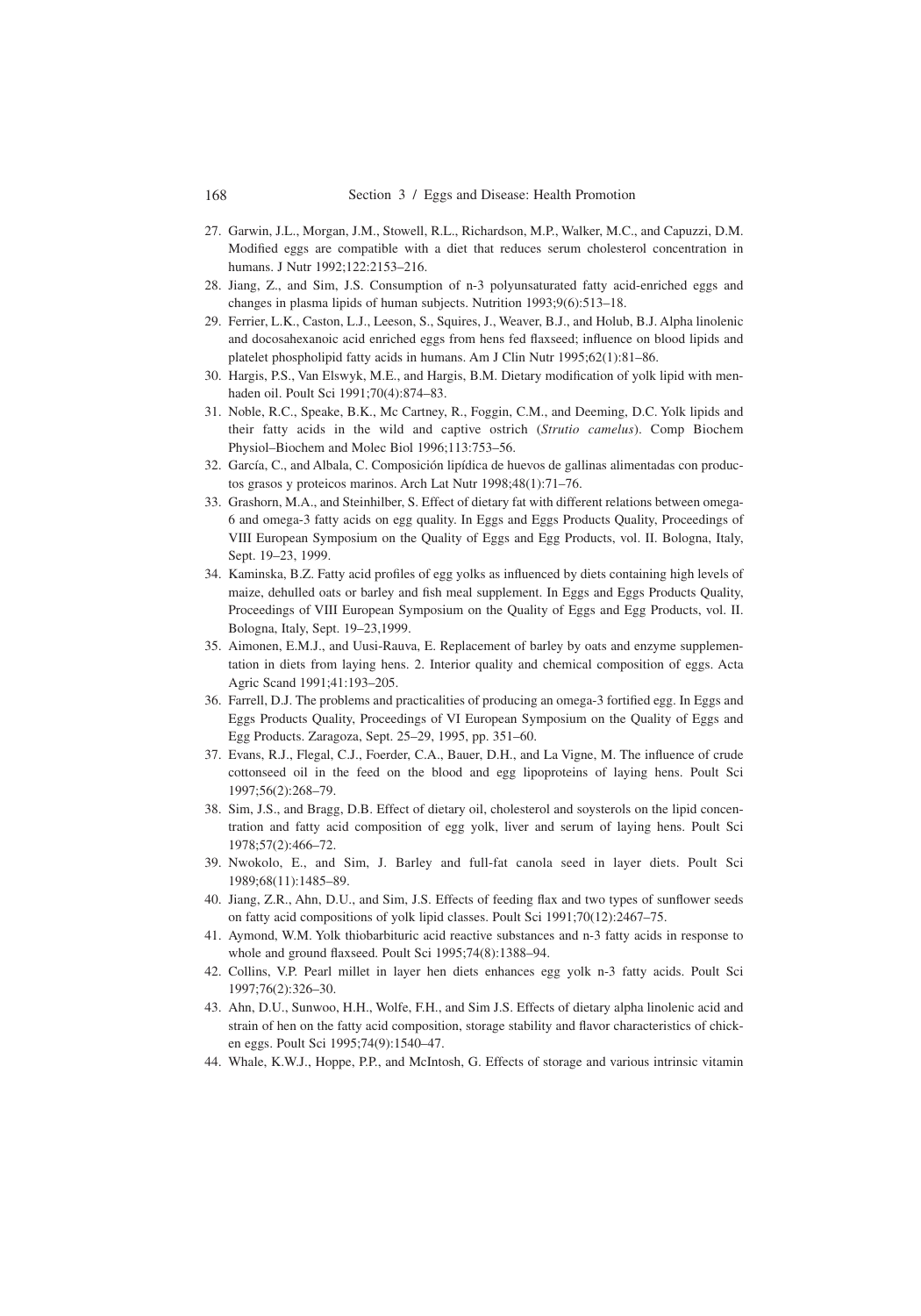E concentrations on lipid oxidation in dried egg powders. J Sci Food Agric 1993;61:463–69.

- 45. Jiang, Y.H., Ma Geachin, R.B., and Bailey, C.A. α tocopherol, β carotene and retinol enrichment of chicken eggs. Poult Sci 1994;73:1137–43.
- 46. Surai, P.F., Ionov, L.A., Kuklenko, T.V., Kostjuk, I.A., and Mac Pherson, A. Effect of supplementing the hen's diet with vitamin A on the accumulation of vitamins A and E, ascorbic acid and carotenoids in the egg yolk and in the embryonic liver. Br Poult Sci 1998;39:257–63.
- 47. Galobart, J., Barroeta, A.C., Baucells, M.D., and Guardiola, F. Vitamin E levels and lipid oxidation in n-3 fatty acids enriched eggs. In Eggs and Eggs Products Quality, Proceedings of VIII European Symposium on the Quality of Eggs and Egg Products, vol. II. Bologna, Italy, Sept. 19–23, 1999.
- 48. Galobart, J., Barroeta, A.C., Baucells, M.D., and Guardiola, F. 1999. Oxidation in fresh and spray-dried n-3 and n-6 fatty acid enriched eggs vitamin E and canthaxantin. In Eggs and Eggs Products Quality, Proceedings of VIII European Symposium on the Quality of Eggs and Egg Products, vol II. Bologna, Italy, Sept. 19–23, 1999.
- 49. Elwinger, K., and Inborr, J. 1999. Composition and taste of eggs enriched with omega-3 fatty acids and natural astaxanthin. In Eggs and Eggs Products Quality, Proceedings of VIII European Symposium on the Quality of Eggs and Egg Products, vol. II. Bologna, Italy, 1999, Sept. 19–23, 1999.
- 50. Mozzon, M., Ruggieri, S., and Frega, N. 1999. Study on the fatty acid composition of eggs produced by hens fed with n-3 fatty acid-enriched feed. In Eggs and Eggs Products Quality, Proceedings of VIII European Symposium on the Quality of Eggs and Egg Products, vol. II. Bologna, Italy, Sept. 19–23, 1999.
- 51. Farrel, D.J. 1992. The fortification of hens' eggs with omega-3 long chain fatty acids and their effect in humans. International Symposium on Nonconventional Eggs Uses and Newly Emerging Processing Technologies. Banff Springs Hotel, Banff, Alberta, Canada, Apr. 1992.
- 52. Zhin-Bin, Huang, Leibovitz, H., Lee, C.M., and Millar, R. 1990. Effect of dietary fish oil, on n-3 fatty acid levels in chicken eggs and thigh flesh. J Agric Food Chem 38:743–47.
- 53. Herber, S.M. Dietary marine algae promotes efficient deposition of n-3 fatty acids for the production of enriched shell eggs. Poult Sci 1996;75(12):1501–7.
- 54. Herber, S.M., and Van Elswyk, M.E. Dietary marine algae maintains egg consumer acceptability while enhancing yolk color. Poult Sci 1998;77(3):493–96.
- 55. Carrillo, S., Carranco, M.E., Castillo, R.M., Castro-González, M.I., Pérez-Gil, F., and Avila, E. El huevo como fuente de acidos grasos n-3 y n-6 al incorporar harina del crustáceo langostilla en raciones para ponedoras. XVI Congreso Latinoamericano de Avicultura, septiembre. Lima, Perú, 1999, pp. 338–42.
- 56. Beyer, R.S., and Jensen, L.S. Influence of orotic acid on performance, liver lipid content and egg cholesterol level of laying hens. Poult Sci 1991;70(11):2322–28.
- 57. Leeson, S., Caston, L.J., and Summers, J.D. Response of laying hens to supplemental niacin. Poult Sci 1991;70(5):1231–35.
- 58. Beyer, R.S., and Jensen, L.S. Cholesterol concentration of egg yolk and blood plasma and performance of laying hens as influenced by dietary alpha ketoisocaproic acid. Poult Sci 1992;71(1):170–72.
- 59. Hargis, P.S. Modifying egg yolk cholesterol in the domestic fowl: a review. World's Poult Sci J 1988;44:17–29.
- 60. Albala, C., García, C., Yañez, M., and Jury, G. Influencia del consumo de huevos sobre el perfil lipídico en hombres adultos sanos. Rev Chil Nutr 1996;24(2):103–13.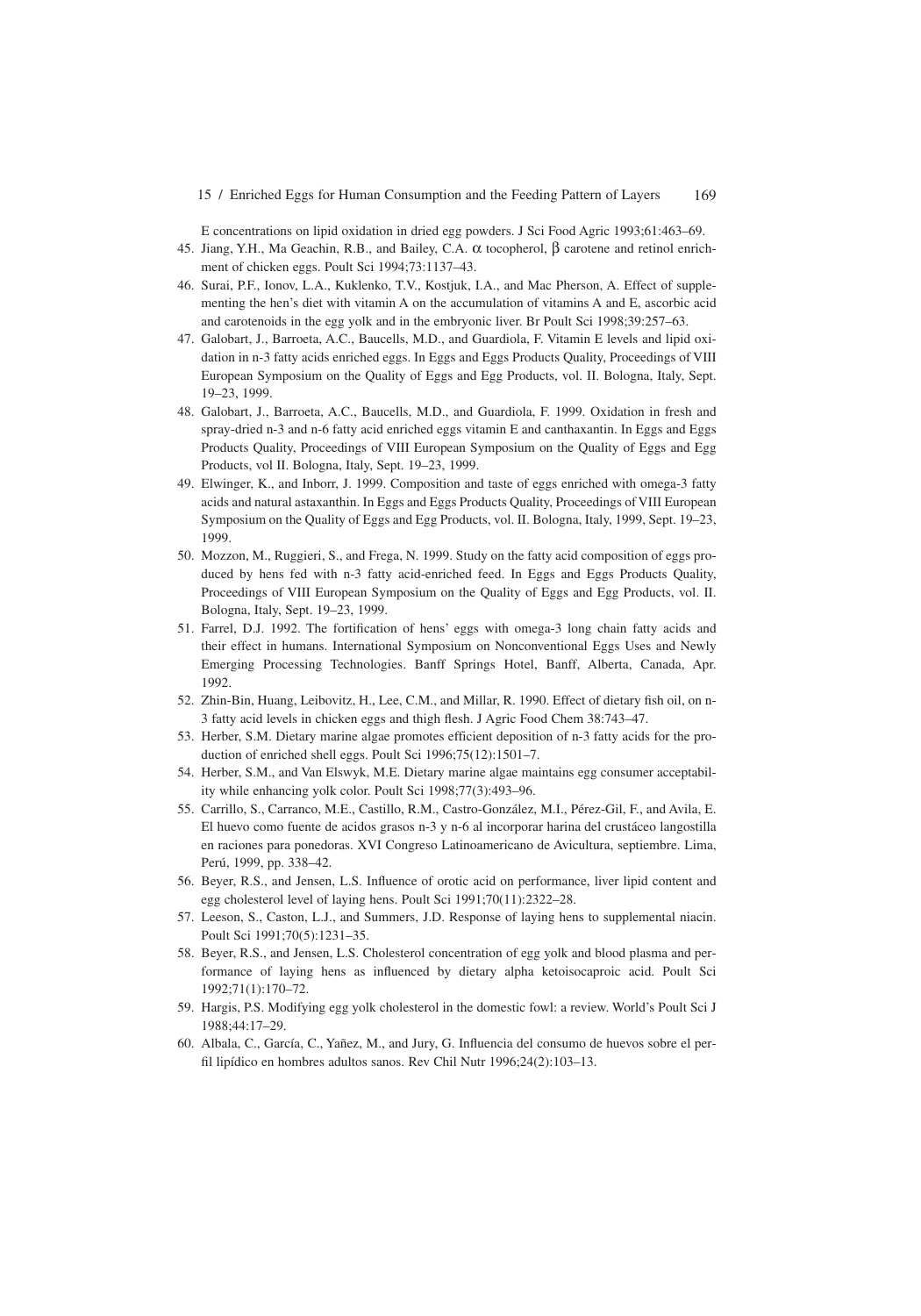- 61. Schnorr, P., Thomsen, O.O., Riis-Hansen, P., Boberg-Ans, G., Lawaetz, H., and Weeke, T. Egg consumption and high density lipoprotein cholesterol. J Intern Med 1994;235:249–51.
- 62. Oh, S.Y., Ryue, J., Hsieh, C.H., and Bell, D.E. Eggs enriched in omega-3 fatty acids and alterations in lipid concentrations in plasma and lipoproteins and blood pressure. Am J Clin Nutr 1991;54:689–95.
- 63. United States Department of Agriculture. USDA. Dietary Guidelines for Americans 2000. 5th Edition, 2000. http://www.nal.usda.gov/fnic/dga.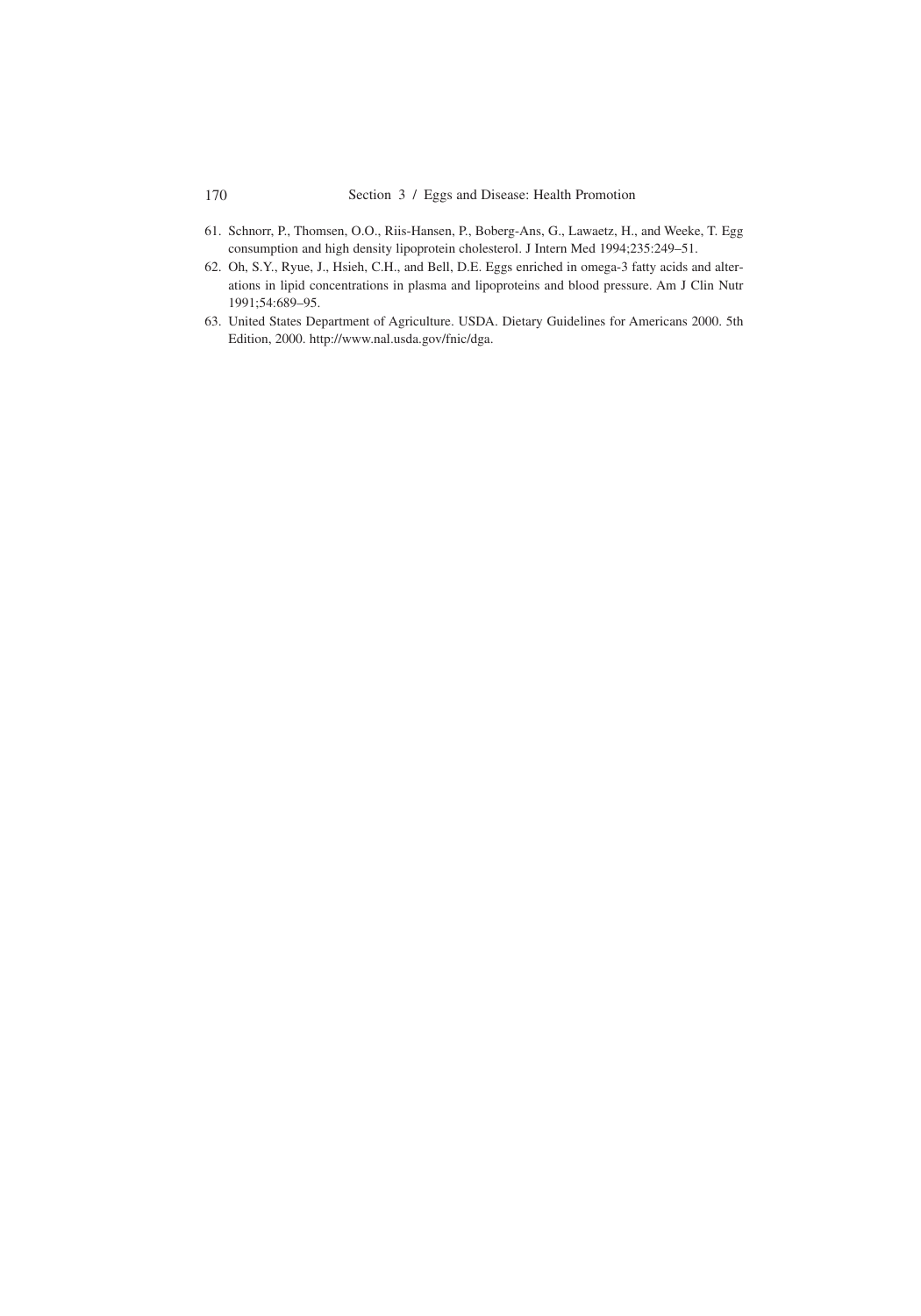# **16 Predictability of Respiratory Atopy from Egg Hypersensitivity in Children**

**Kelly Blackstock**

### **BASIC MECHANISMS OF AN ALLERGIC REACTION**

The body's ability to combat disease comes from the immune functions of the lymphatic system. Resistance to pathogens is divided into specific and nonspecific. Nonspecific resistance is made up of general mechanisms of attack directed toward a variety of foreign invaders. Specific resistance involves specialized lymphocytes recognizing a particular pathogen. This branch of immunity mediates allergic responses. Typical lymphocytes associated with specific resistance are B-cells and T-cells, although mast cells and basophils are synergists in subsequent reactivity.

Substances that elicit reactivity are called antigens. Antigens become introduced into the body through the respiratory tract or gastrointestinal tract or through contact of the integument. Initial contact of an antigen to a predisposed person will not manifest symptoms; rather, the immune system will become *sensitized*. Sensitization begins with recognition of a specific antigen by a matching B-cell. Antigen protein will be presented on the plasma membrane of the B-cell by the major histocompatibility complex (MHC). Corresponding T-cells, once bound to the MHC, will release chemicals, stimulating the Bcell to divide. The final result of B-cell division is the production of antibodies, or immunoglobins (Igs). The binding sites of the Igs will be specific for the initial antigen. Several isotopes of Igs exist, but it is IgE that is responsible for allergic hypersensitivity. Once the immune system has become sensitized, it is primed to react to a second exposure. Circulating IgEs will bind to new antigens and then to the  $F_c$  receptors of both mast cells and basophils. Following binding, mast cells and basophils are stimulated to produce histamine and prostaglandin, whose actions include promoting inflammation and other clinical allergic symptoms.

All true allergies are manifested through this mechanism. However, it should be noted that a variety of IgEs exist for the array of possible antigens. For this reason differences arise between allergies in their expression. Factors including age, gender, ethnicity, stress, and seasonal changes can affect when and if an individual will be sensitive to an antigen.2,15 For example, aeroallergens typically affect individuals later in life, while food allergens prevail in infancy.<sup>9,15</sup>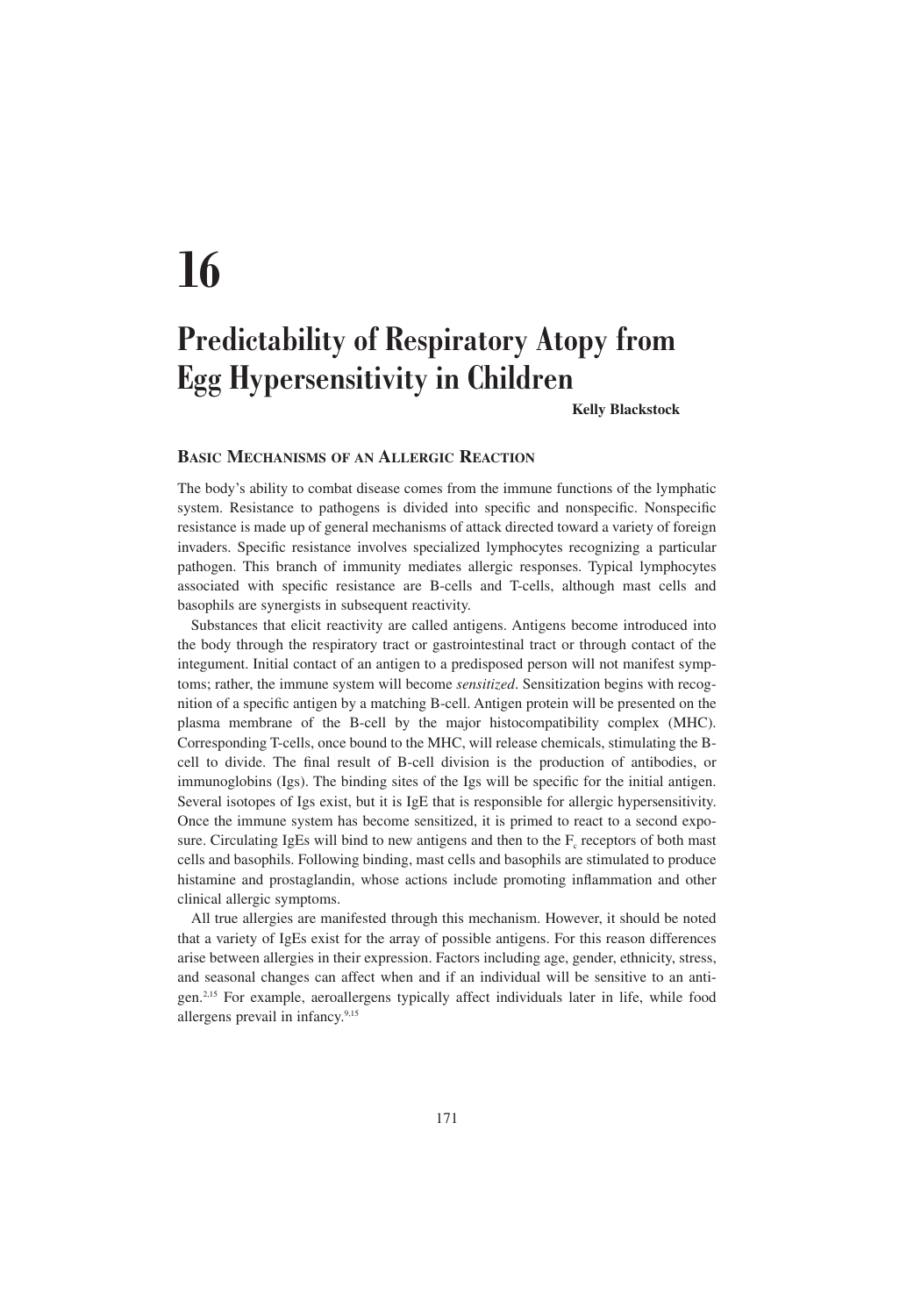#### **FOOD ALLERGY**

Food allergies are generically described as adverse reactions to food generated by an immune response. Food antigens are water-soluble, heat- and acid-stable glycoproteins with molecular weights between 15 and 60 kDa.<sup>1</sup> Their admittance to the body is through the GI tract (although studies have shown reactivity to food as aeroallergens).<sup>9</sup> For any immunologic reaction to occur, there must first be penetration of molecules through a barrier, in this case the mucosal membrane of the intestines. It has been demonstrated in studies as early as the 1930s that antigenically intact macromolecules are transmitted across the mammalian gut. Wilson and Walzer intradurally injected IgE antibodies specific for hen eggs in both adult and juvenile subjects. Upon ingestion of eggs, an average of 79.7 percent of subjects had positive reactions, proving significant intestinal absorption.<sup>16</sup>

Though antigen absorption does exist, it should be minimal, making reactivity almost nonexistent. It is the role of the mucosa, specifically a protein called secretory immunoglobin A (sIgA), to act as a barrier and prevent a majority of macromolecule absorption from occurring. Transient deficiencies in sIgA have been linked to reagenic manifestations.<sup>14</sup> Injury, inheritance, or immaturity typically causes defects in the barrier.<sup>2</sup> In the case of children, immaturity appears to be the most prominent contributor to food allergy. It is hypothesized that immature sIgA in children allows more antigenic protein to cross over, compounding any predisposition.2,15 This assumption is validated by the fact that food allergy is the most common allergen in the first years of life<sup>10,11,15</sup> and decreases in occurrence with age.

## **EGG HYPERSENSITIVITY**

Of all food allergens, egg appears to be the most common.<sup>1,9,10,12,15,17,18</sup> Egg protein, or albumen, was found to be more allergenic than the yolk.15 Albumen constituents include ovalbumin (54 percent), ovatransferrin (12 percent), and ovomucoid (11 percent). Ovomucoid is most often associated with allergic responses because of its thermostability and resistance to trypsin digestion. Severity of reaction is dependent on the individual. Minute exposure to egg protein can be mild or result in life-threatening anaphylaxis.<sup>1</sup>

Treatment of egg allergy, as with all food allergies, is a restrictive diet. Concerns do arise involving nutrient deficiencies, especially with children, but eggs are not a primary source of any one nutrient. Their exclusion, then, poses no nutritional threat.<sup>4</sup> Egg-sensitive individuals usually have greater difficulties isolating the hidden sources of eggs. Binders, emulsifiers, coagulants, and clarifying agents are just a few roles that egg components play in food preparation. For this reason eggs can be found in items as innocuous as root beer, salad dressing, soups, candy, and meat products.<sup>1,4,15</sup> In addition, cross contamination of foods during restaurant preparation is common. Cooking rarely helps because egg allergens are recognized by human serum IgE even after pasteurization.<sup>8</sup> Furthermore, many vaccines, including influenza, yellow fever, and typhus, are harvested in chick embryo tissues, posing yet another concern.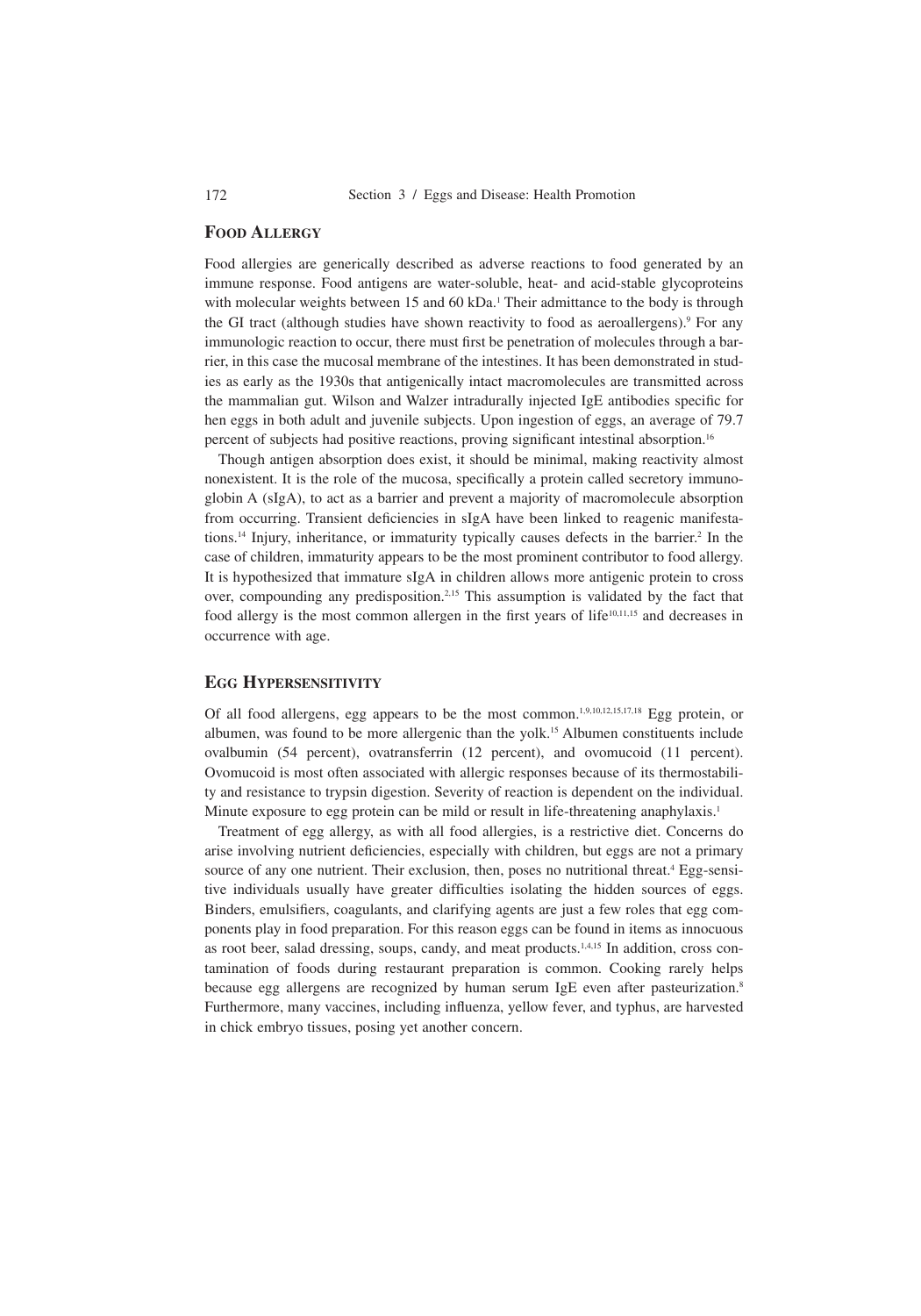#### **CONNECTION OF FOOD ALLERGY TO RESPIRATORY ATOPY**

Prevalence of atopic disorders, including atopic dermatitis, urticaria, and asthma, has been steadily rising in children.<sup>5</sup> For this reason, increasing interest has been directed toward isolating predictive measures so that primary and secondary interventions can be initiated. Though controversial, some researchers believe early sensitization to any antigen results in an increased risk of developing subsequent allergic disease.<sup>5,6,13,17</sup> Prediction, then, would be most valuable during gestation or in early infancy. Attempts at finding a prenatal marker using umbilical cord levels of total IgE, however, proved unfounded.<sup>6,10,12,17</sup> New theories have surfaced using indicator markers that develop promptly postnatally, the most common being total serum IgE and specific IgE to food antigens.

The majority of investigation into total serum IgE has been done by Kulig et al. In a recent study involving 4,082 German children, these researchers evaluated serum IgE levels in atopic versus nonatopic children annually from birth until 6 years of age. As was hypothesized, IgE percentiles were markedly higher in atopic versus nonatopic subjects  $(p < 0.001)$ . Distributions were graphed and found to overlap considerably, making a discernable division between atopic and nonatopic children impossible. The inability to discriminate between atopic and nonatopic children reflects the moderate capacity of total IgE as a reliable predictor.7 Similar findings were reported by Zeiger and Heller and again by Kulig et al.<sup>18,5</sup>

Another shift in investigation is toward the use of food allergens as predictors. IgE antibodies against inhalant allergies usually appear later in life among allergic individuals in comparison with IgE antibodies against food allergens, which appear in infancy. The apparent inverse proportionality between time of development of respiratory and food allergens might suggest a physiological link. Early theories connecting the two are predominantly circumstantial. The first hypothesized connection is that ingested allergens are found to circulate quickly to nasal mucosa, stimulating mast cells to increase airway reactivity. Also, asthma can be exacerbated by inhalation of airborne food proteins.15 The relation of reactivity could possibly indicate that IgE antibodies are not entirely specific to only one antigen, suggesting that cross-reactivity is occurring. Secondly, food-sensitized children are more prone to aeroallergens,<sup>2,5,6,10</sup> and aeroallergens are linked to atopy such as asthma.5,12 At least one study has confirmed the connection, showing children with food allergies at age 7 years to have almost two times the prevalence of both allergic rhinitis and asthma compared with those without food allergies.<sup>18</sup>

Of all food allergens studied, specific IgE to egg protein had the highest correlation to atopic disease.<sup>6,5,10,12,18</sup> Sigurs et al. showed that of 135 subjects with at least one food allergen, 46 had significant levels (0.35 kU/L) of IgE to eggs. Of those egg-sensitive individuals, 57 percent had developed aeroallergens by 2 years of age and 76 percent by 15 years of age.13 Additional studies found that not only was egg sensitivity significantly linked to atopy including asthma but also risk of development of atopic disease in those high-risk infants was at least doubled by age  $7.^{2,17}$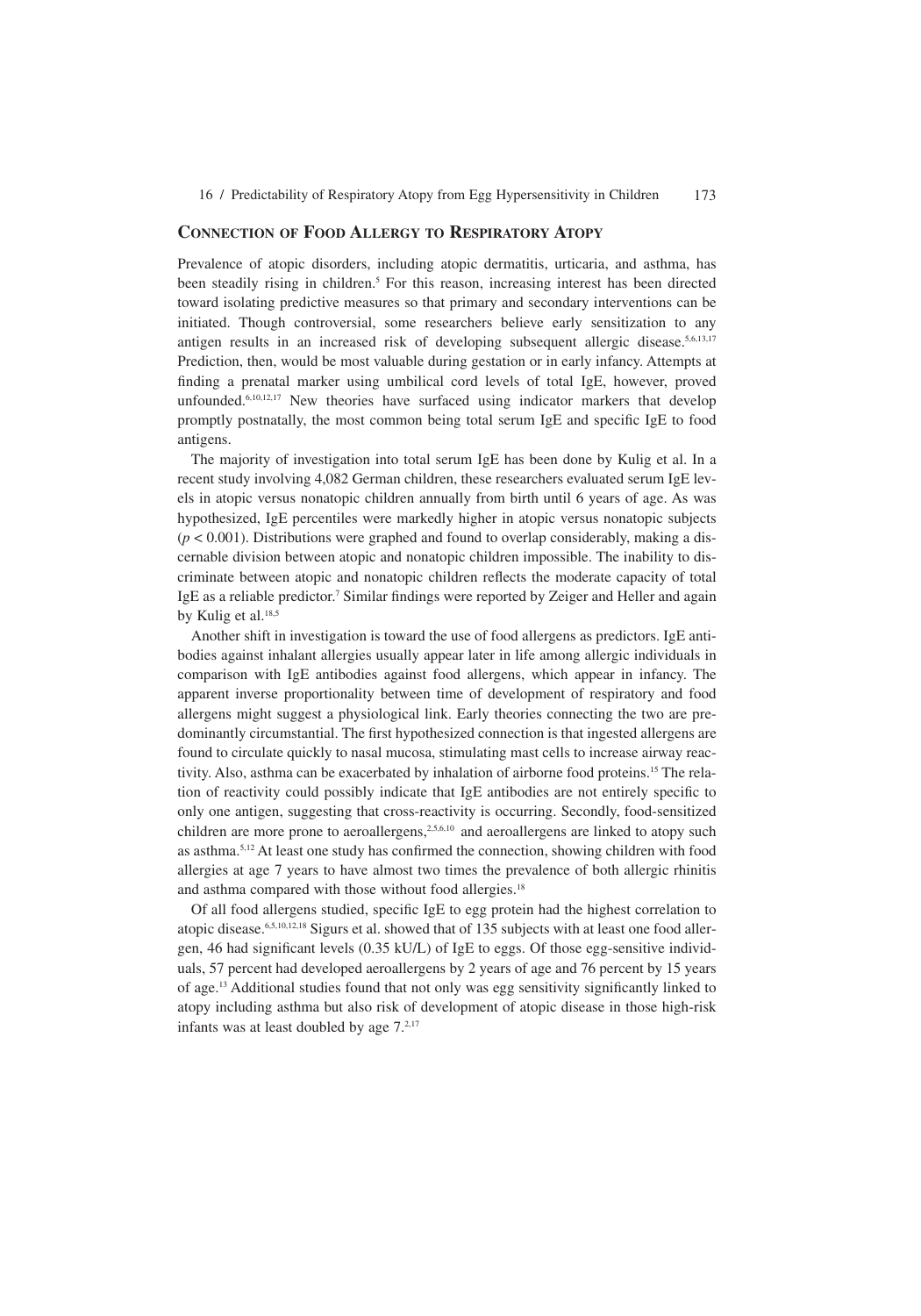Evidence regarding degree of sensitization has compounded the issue. Findings showed early sensitization leading to higher concentrations of serum IgE to egg protein.<sup>6,10</sup> Consequently, varying levels of concentration were evaluated as risk predictors. It appears that as serum levels of IgE increase so does risk. Going one step further, studies showed children with long-lasting sensitization developed allergic rhinitis and allergic asthma significantly more often than children just transiently sensitized to egg protein.  $(p < .001)$ , increasing the risk of allergic rhinitis 3.4 times and asthma 5.5 times.<sup>6</sup> However, these findings are controversial. Prophylactic procedures done by Zeiger and Heller showed no relationship of food sensitization to development of atopy.18

#### **IS EGG IGE A VALUABLE PREDICTOR?**

Correlation tied to egg IgE was high in all studies, but to be an accurate predictor, clinical sensitivity and positive predictive values (PPVs) also need to be high. In most cases use of specific IgE to eggs increased both the sensitivity and PPV;<sup>5,6,10,12</sup> however, the highest recorded sensitivity was 56 percent (Table 16.1). This means that, of all individuals that will develop atopy, the IgE egg marker will only detect 56 percent of them. The highest PPV (71 percent) still leaves a 29 percent chance of false-positives. The strength of the IgE egg marker lies in the clinical specificity, ranging from 92 to 97 percent. Unfortunately, this information is of little use to prevention.

Lack of validity for egg IgE as a predictor led some researchers to cross-examine the marker with other variables. Family history and risk profiles were evaluated most often.<sup>5,9,12,18</sup> By themselves, they too were poor predictors of atopy, but together with egg IgE, they drastically increased sensitivity and PPV. One study showed PPV rising from 37 to 70 percent, and another listed sensitivity as high as 86 percent with the inclusion of a positive family history.<sup>5,10</sup>

The appeal of using food-specific antibody to determine risks of atopic development is understandable. The tests are easy to perform and cost-effective. The greater challenge is obtaining high enough results for clinical sensitivity and PPV. As of yet, egg-specific IgE tests are not sufficient for predicting atopic disorders. Furthermore, critics contend that previously obtained results were biased, arising from homogeneous cohorts of genetically high-risk subjects. Inclusion of additional members of a more general population could warrant a decrease in predictability percentages, although of the articles that were reviewed most implemented large cohorts. Also, allergenicity was determined and compared by both skin-prick tests and radioallergosorbent test (RAST), neither of which is without limitations. Sensitization, however, is a prerequisite for development of allergic airway disease.6,5,9 Sensitized children must be regarded as high risk for subsequent development of allergic disease, a fact noted by strong correlation and relatively high sensitivity. For these reasons, the IgE egg marker for respiratory atopy should not be abandoned. Rather, further study should be implemented not only for specific egg IgE as a predictor but also to unravel the physiological mechanism that might link the two.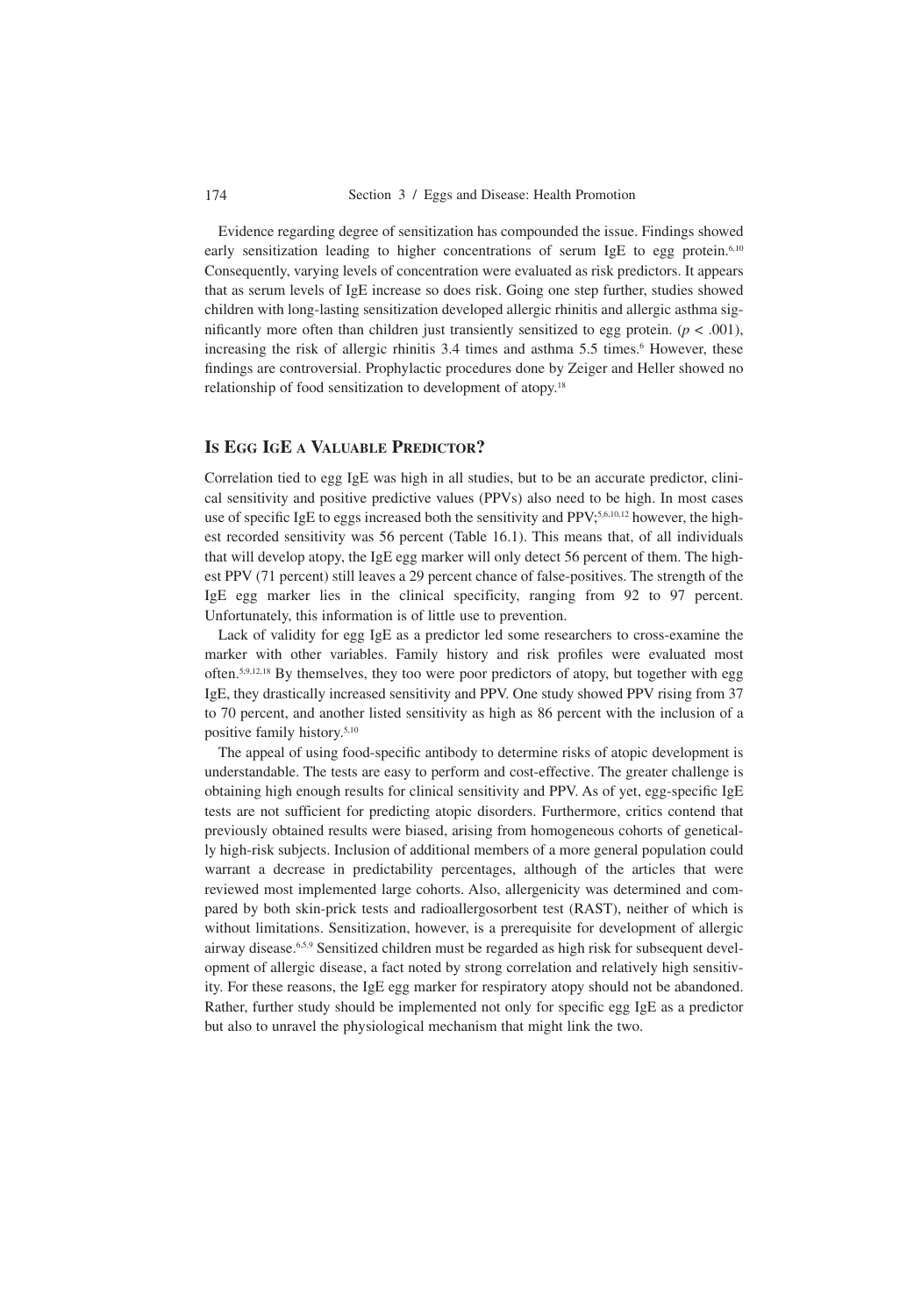16 / Predictability of Respiratory Atopy from Egg Hypersensitivity in Children 175

| Study                             | Risk factor                               | Sensitivity<br>$(\%)$ | Specificity<br>$(\%)$ | <b>PPV</b><br>(%) |
|-----------------------------------|-------------------------------------------|-----------------------|-----------------------|-------------------|
| Hattevig<br>et al. <sup>a,*</sup> | $8$ -mo<br>egg-IgE<br>$\geq$ 0.35 kU/L    | 56                    | 96                    | 63                |
| Nickel<br>et al. $b,*$            | $1 - yr$<br>$egg-IgE$<br>$\geq$ 0.35 kU/L | 20                    | 93                    | 36                |
| Zeiger and<br>$Heller^{c,*}$      | $Egg-IgE$<br>skin-prick<br>test $(1-yr)$  | 21                    | 93                    | 80                |
| Kulig<br>et al. $d,*$             | $1 - yr$<br>$egg-IgE$<br>$\geq$ 0.35 kU/L | 35                    | 94                    | 71                |

Table 16.1. Capacity of egg sensitization to predict the development of respiratory atopy

 $Note. PPV = positive predictive value.$ 

Reference 3.

b Reference 10.

c Reference 18.

d Reference 6.  $^*P < .001$ 

#### **REFERENCES**

- 1. Breneman, J.C. Handbook of Food Allergies. New York: M. Decker, 1987.
- 2. Burr, M.L., Merrett, T.G., Dunstan, F.D., and Maguire, M.J. The development of allergy in high-risk children. Clin Exp Allergy 1997;27(11):1247–53.
- 3. Hattevig, G., Kjellman, B., and Bjorksten, B. Clinical symptoms and IgE responses to common food proteins and inhalants in the first 7 years of life. Clin Allergy, Nov. 1987;17(6):571–78.
- 4. Koerner, C.B., and Hays, T.L. Food Allergy: Current Knowledge and Future Directions. Immunology and Allergy Clinics of North America, Aug. 1999;19(3):583–603.
- 5. Kulig, M., Bergman, R., Niggemann, B., Burow, G., Wahn, U., and the MAS Study Group. Prediction of sensitization to inhalant allergens in childhood: evaluating family history, atopic dermatitis and food sensitization to food allergens. Clin Exp Allergy, Nov. 1998:28(11):1397–1403.
- 6. Kulig, M., Bergman, R., Tacke, U., Wahn, U., and Guggenmoos-Holzman, I. Long-lasting sensitization to food during the first two years precedes allergic airway disease. Pediatr Allergy Immunol 1998;9:61–67.
- 7. Kulig, M., Tacke, U., Forster, J., Edenharter, G., Bergmann, R., Lau, S., Wahn, V., Zepp, F., Wahn, U., and the MAS Study Group. Serum IgE levels during the first 6 years of life. J Pediatr, Apr. 1999;134(4):453–58.
- 8. Leduc, V., Demeulemester, C., Polack, B., Guizard, C., Le Guern, L., and Peltre, G.. Immunochemical detection of egg-white antigens and allergens in meat products. Allergy 1999;54:464–72.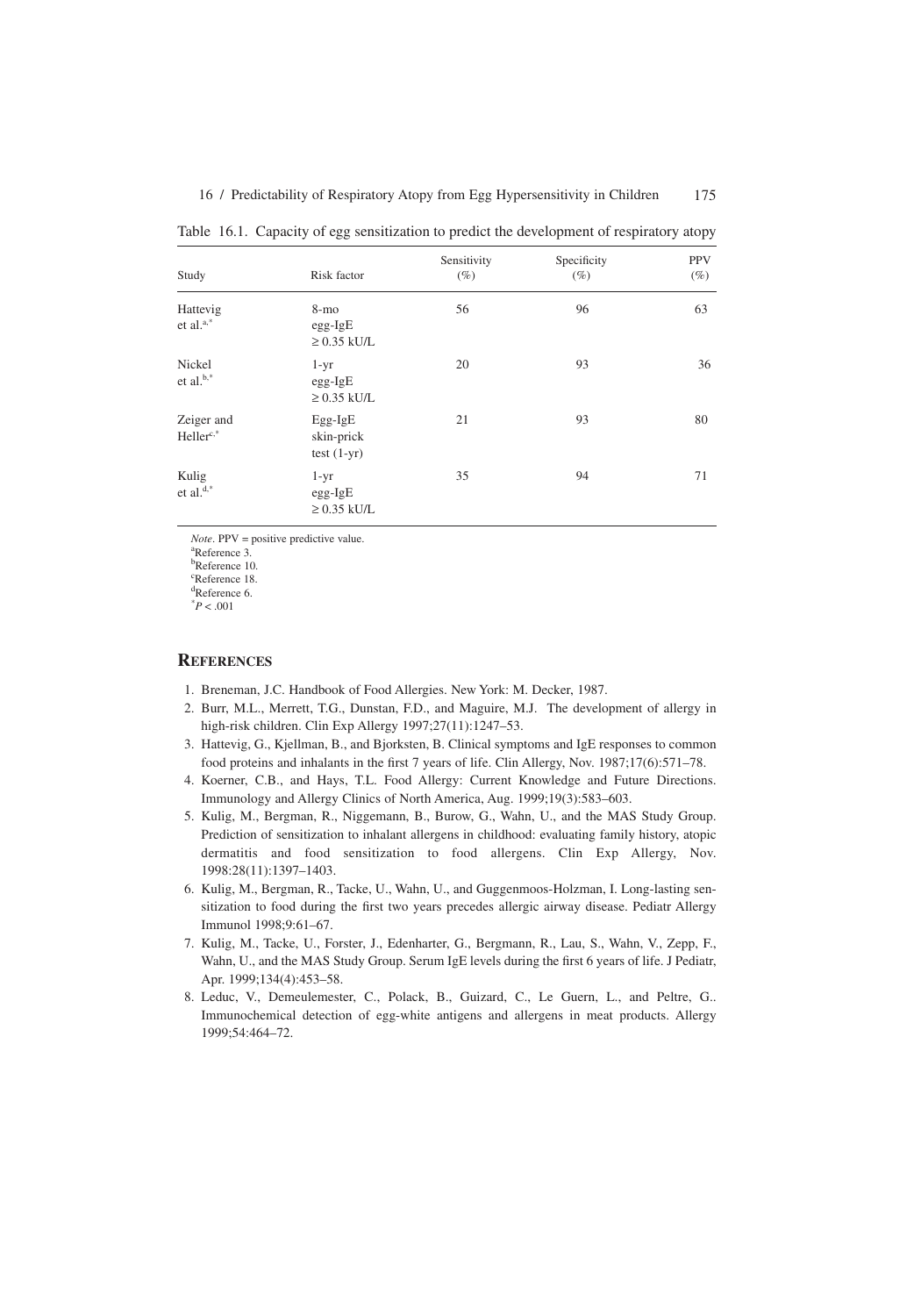- 9. Metcalfe, D., Sampson, H.A., and Simon R.A. Food Allergy: Adverse Reactions to Foods and Food Additives. Cambridge, MA: Blackwell Science, 1997.
- 10. Nickel, R., Kulig, M., Forster, J., Bergman, R., Bauer, C.P., Lau, S., Guggenmoos-Holzman, I., and Wahn U. Sensitization to hen's egg at the age of twelve months is predictive for allergic sensitization to common indoor and outdoor allergens at the age of three years. J Allergy Clin Immunol, May 1997;99(5):613–17.
- 11. Sampson, H.A. Relationship between food-specific IgE concentrations and the risk of positive food challenges in children and adolescents. J Allergy Clin Immunol 1997;100:444–51.
- 12. Sasai, K., Furukawa, S., Muto, T., Baba, M., Yabuta, K., and Fukuwatari, Y. Early detection of specific IgE antibody against house dust mite in children at risk of allergic disease. J Pediatr, June 1996;128(6):834–40.
- 13. Sigurs, N., Hattevig, G., Kjellman, B., Kjellman, N.I., Nilsson, L., and Bjorksten, B. Appearance of atopic disease in relation to serum IgE antibodies in children followed up from birth for 4 to 15 years. J Allergy Clin Immunol, Oct. 1994;94(4):757–63.
- 14. Soothill, J.F., Stokes, R., Turner, M.W., Norman, A.P., and Taylor, B. Predisposing factors and the development of reaginic allergy in infancy. Clin Allergy 1976;6:305–19.
- 15. Trevino, R.J. Food Allergy. New York: Thieme, 1997.
- 16. Wilson, S., and Walzer, M. Absorption of undigested proteins in human beings: IV. Absorption of unaltered egg protein in infants and in children. Am J Dis Child 1929;10:40–54.
- 17. Yunginger, J.W., Ahlstedt, S., Eggleston, P.A., Homburger, H.A., Nelson, H.S., Ownby, D.R., Platts-Mills, T., Sampson, H.A., Sichcer, S.H., Weinstein, A.M., Williams, P.B., Wood, R.A., and Zeiger, R.S. Quantitative IgE antibody assays in allergic diseases. J Allergy Clin Immunol, June 2000;105(6):1077–84.
- 18. Zeiger, R.S., and Heller, S. The development and prediction of atopy in high-risk children: follow-up at age seven years in a prospective randomized study of combined maternal and infant food allergen avoidance. J Allergy Clin Immunol, June 1995;95(6):1179–90.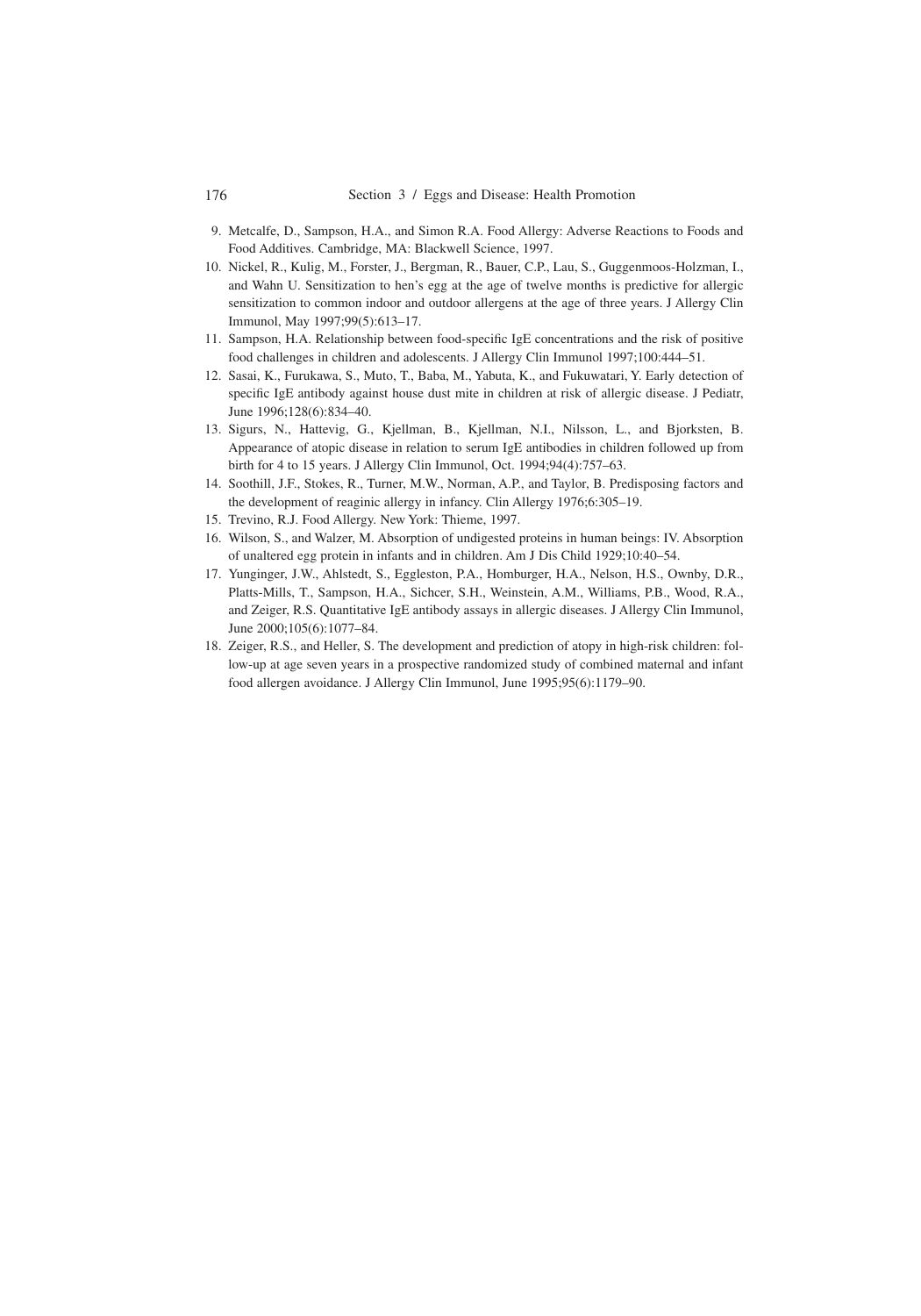# **17**

## **Effects of Cooking and Storage on the Nutritional Value of Eggs**

**Giorgio Bedogni and Nino Carlo Battistini**

#### **INTRODUCTION**

"And to this research and discovery which name more appropriate than Medicine could be given? Because this discovery was made for the health of man, for his salvation and feeding, in place of that regimen from which troubles, diseases and death were coming":1 this is how the author of *De Antica Medicina*—the most famous treatise of the *Corpus Hippocraticum*—heralds the discovery of cooking, which, in his account, marked the beginning of medicine. Even if nowadays such an assertion is considered exaggerated, there is some truth in it. Apart from making foods more digestible, cooking actually increases the availability of some minerals (e.g., iron).<sup>2</sup> However, cooking may also reduce the content of some nutrients, especially vitamins.<sup>3,4</sup> Storage is another "discovery" of humans that has substantially improved their food intake. However, storage may also produce loss of nutrients.<sup>3</sup> This chapter offers a brief critical review of the effects of cooking and storage on the nutritional value of the hen egg.

## *Eggs in Nutrition*

We start by recalling the main nutritional properties of eggs since this will allow us to better understand the effects of cooking and storage on their nutritional value. First, eggs are sources of high-quality proteins (and are in fact the standard against which the protein quality of other foods is judged). Second, eggs are rich in unsaturated fatty acids. Third, eggs are rich in cholesterol and are sources of many vitamins and minerals (Table 17.1).

#### **EFFECTS OF COOKING ON THE NUTRIENT CONTENT OF EGGS**

To explain the effects of cooking, we compared the nutrient content of raw eggs with that of boiled, fried, poached, and scrambled eggs using the data provided by the Royal Chemistry Society.6 The egg samples and the recipes employed to produce these data are described in Table 17.2.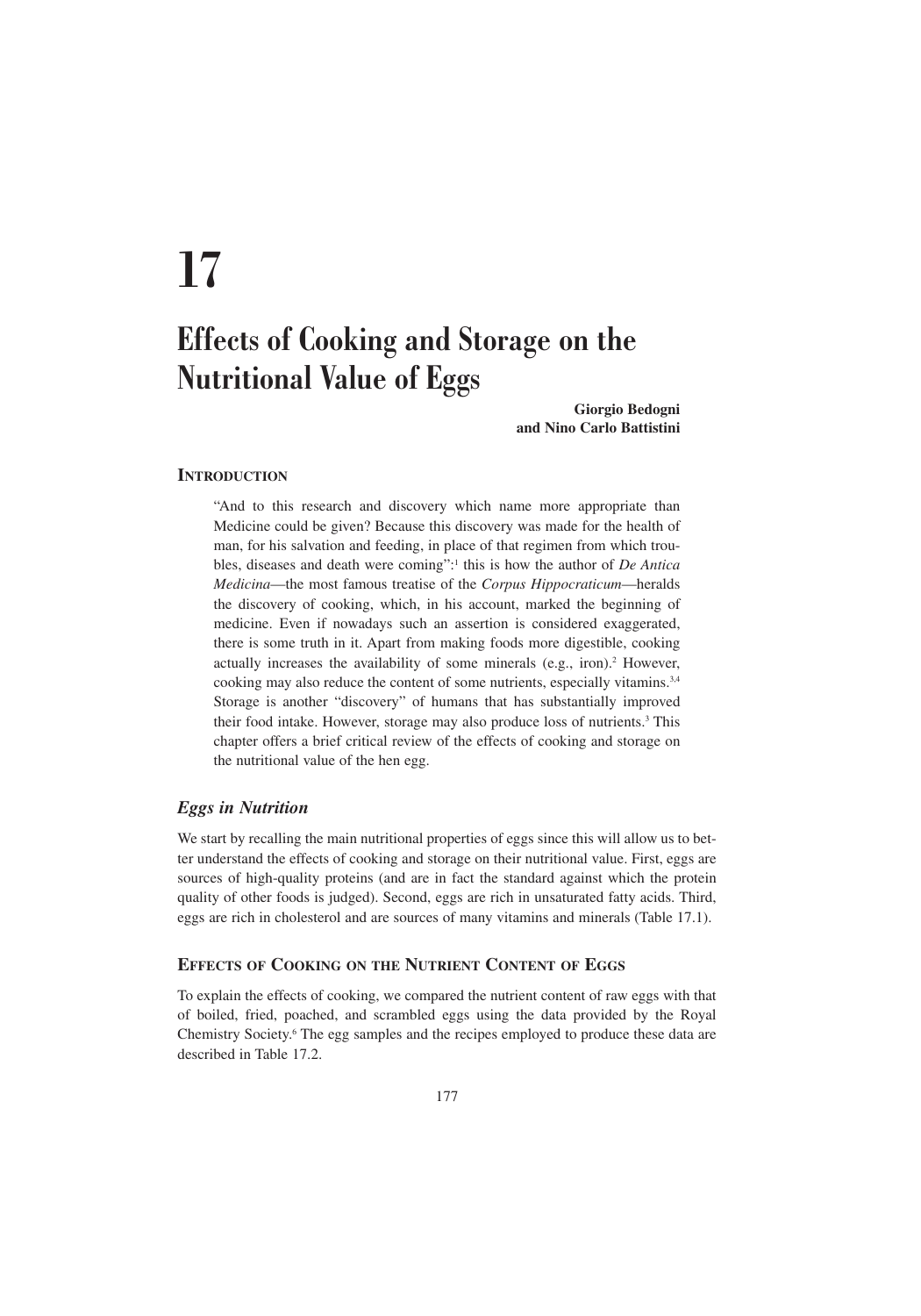Table 17.1. Contribution of a 100 g hen egg to the recommended daily allowance (RDA) of vitamins and minerals for an adult man (25–50 years)

|                        | Oty. / 100 g | RDA(%)                 |
|------------------------|--------------|------------------------|
| Vitamin $B_{12}$ (µg)  | 2.50         | 125                    |
| Biotin $(\mu g)$       | 20.00        | $20 - 67$ <sup>a</sup> |
| Panthotenic acid (mg)  | 1.77         | $25 - 44$ <sup>a</sup> |
| Iodine $(\mu g)$       | 53.00        | 35                     |
| Vitamin $D$ ( $\mu$ g) | 1.75         | 35                     |
| Riboflavin (mg)        | 0.47         | 28                     |
| Folic acid $(\mu g)$   | 50.00        | 25                     |
| Retinol $(\mu g)$      | 190.00       | 19                     |
| Iron $(mg)$            | 1.90         | 19                     |
| Phosphorus (mg)        | 200.00       | 17                     |
| Vitamin $E$ (mg)       | 1.11         | 11                     |

*Source.* Values were calculated from the egg composition provided by the Royal Chemistry Society<sup>6</sup> and the RDA for Americans.<sup>5</sup>

*Note.* Only micronutrients with a contribution > 10 percent are given.

a Variability within the recommended range.

Table 17.2. Egg samples and recipes employed to develop the egg composition tables of the Royal Chemistry Society

| Raw (whole) egg           | Analysis of battery, deep litter and free range                                                                                                                                   |
|---------------------------|-----------------------------------------------------------------------------------------------------------------------------------------------------------------------------------|
| Boiled egg                | $10$ eggs                                                                                                                                                                         |
| Fried egg (vegetable oil) | 12 eggs, shallow fried                                                                                                                                                            |
| Poached egg               | 10 eggs, no fat added                                                                                                                                                             |
| Scrambled egg (milk)      | 2 eggs, 20 g butter, 15 ml milk, $\frac{1}{2}$ level tsp. salt; melt butter in pan,<br>stir in beaten egg, milk, and seasoning. Cook over gentle heat until<br>moisture thickens. |

*Source.* Reference 6.

*Note.* Allowances were made for any water loss or fat uptake in cases where eggs were cooked with fat.

#### *Macronutrients*

Boiling and poaching have virtually no effect on eggs' macronutrient content (Table 17.3). However, both frying and scrambling substantially increase their energy value through the addition of fats. Scrambling may be responsible for a modest loss of proteins. However, the intestinal absorption of egg proteins and their accumulation in body tissues is greater for cooked than for raw eggs. For instance, Evenepoel et al*.* recently showed that 94 percent (25 g) of cooked egg proteins are assimilated as compared with 64 percent of (the same amount of) raw proteins.<sup>7</sup>

Boiling and poaching were found not to be associated with any change in lipid composition (Table 17.4), which was confirmed by previous observations.<sup>8</sup> Of course, the addition of oil for frying does increase fatty acids and that of butter is responsible for a substantial increase in saturated fatty acids in scrambled eggs.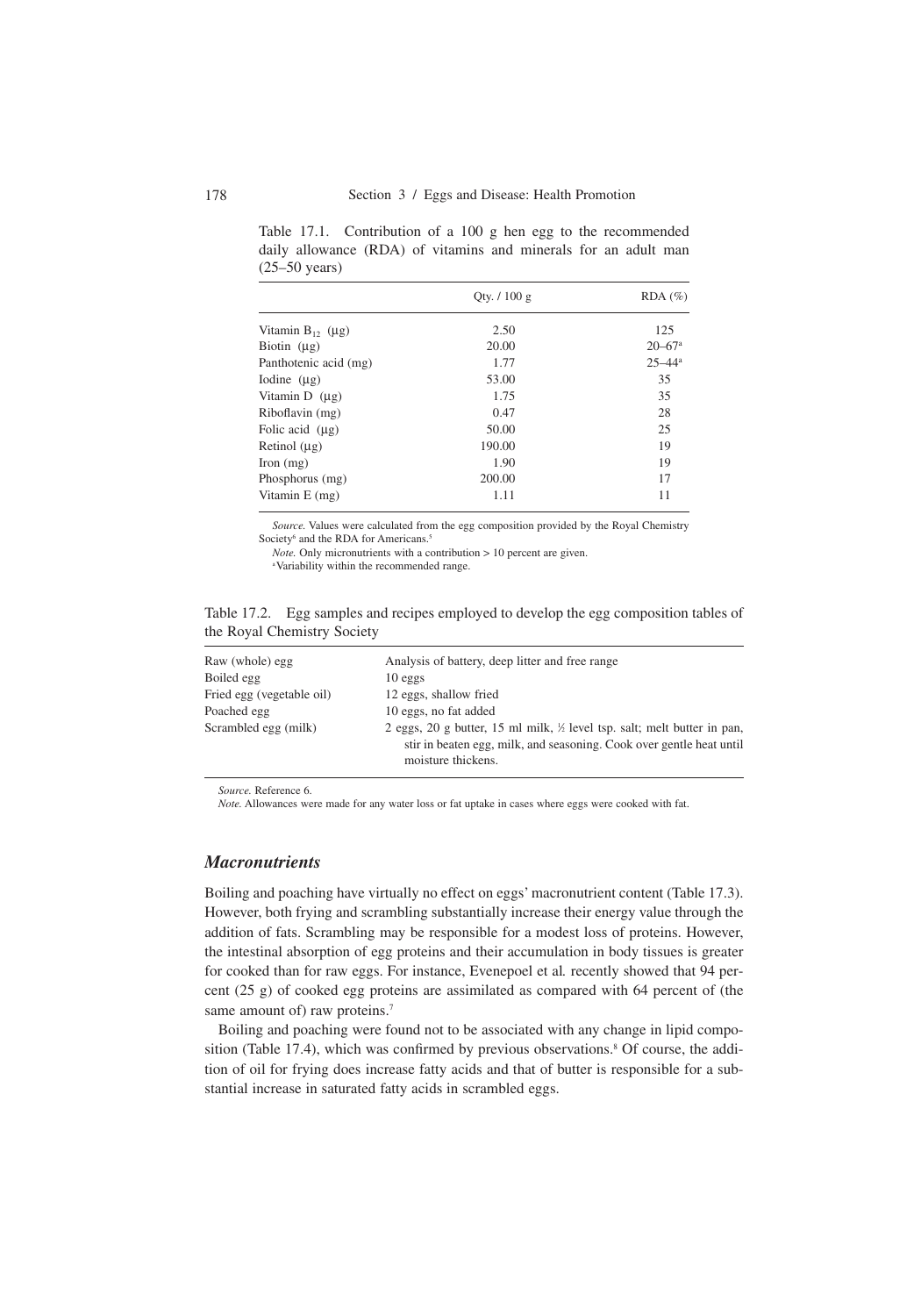## *Micronutrients*

#### Vitamins

Owing to their susceptibility to thermal degradation,<sup>9</sup> water-soluble vitamins are the micronutrients of egg most prone to loss during cooking (Table 17.5).

According to data provided by the Royal Chemistry Society, vitamin  $B_{12}$  undergoes the greatest average loss (42 percent) (Fig. 17.1), with a substantial difference, however, between scrambling (16 percent) and boiling (56 percent). Riboflavin, pantothenic acid, folic acid, thiamin, and biotin are lost in amounts between 18 and 28 percent, while pyridoxine and niacin are virtually unmodified. As noted by Everson and Souders<sup>10</sup> and reviewed by Froning,<sup>11</sup> the loss of thiamin is independent of the cooking method employed. However, contrary to what Hanning reported,<sup>11,12</sup> similar losses of riboflavin take place in scrambling and boiling. Moreover, according to these data, the susceptibility of folic acid to undergo loss appears to be lower than reputed in the past.<sup>11</sup> As far as folic acid is concerned, it should be noted that egg (yolk) folates are the most stable and bioavailable among many foods.<sup>13</sup>

Finally, the data of the Royal Chemistry Society show that among liposoluble vitamins (A, E, and D) only vitamin D undergoes a modest loss in scrambled eggs.

|                       | Raw   | Boiled<br>$(\%$ change) | Fried<br>$(\%$ change) | Poached<br>$(\%$ change) | Scrambled<br>$(\%$ change) |
|-----------------------|-------|-------------------------|------------------------|--------------------------|----------------------------|
| Proteins $(g\%)$      | 12.5  | $\Omega$                | $+9$                   |                          | $-14$                      |
| Fats $(g\%)$          | 10.8  | $\Omega$                | $+29$                  | $\theta$                 | $+109$                     |
| Carbohydrates $(g\%)$ | Tr    | Tr                      | Tr                     | Tr                       | Tr                         |
| Energy $(kJ)$         | 612.0 | $\Omega$                | $+22$                  |                          | $+67$                      |

Table 17.3. Effect of cooking on the macronutrient and energy content of eggs

*Source.* Percent changes were calculated from the data of the Royal Chemistry Society. *Note*  $\text{Tr}$  = tracks.

Table 17.4. Effect of cooking on the fatty acid profile of eggs

|                    | Raw | Boiled<br>$(\%$ change) | Fried<br>$(\%$ change) | Poached<br>$(\%$ change) | Scrambled<br>$(\%$ change) |
|--------------------|-----|-------------------------|------------------------|--------------------------|----------------------------|
| SFA $(g / 100 g)$  | 3.1 | 0                       | $+29$                  |                          | $+274$                     |
| MUFA $(g / 100 g)$ | 4.7 | 0                       | $+28$                  | $\cup$                   | $+ 53$                     |
| PUFA $(g / 100 g)$ | 1.2 | 0                       | $+25$                  |                          | $+17$                      |

*Source*. Percent changes were calculated from the data of the Royal Chemistry Society.<sup>6</sup>

*Note.* SFA = saturated fatty acid; MUFA = monounsaturated fatty acid; PUFA = polyunsaturated fatty acid.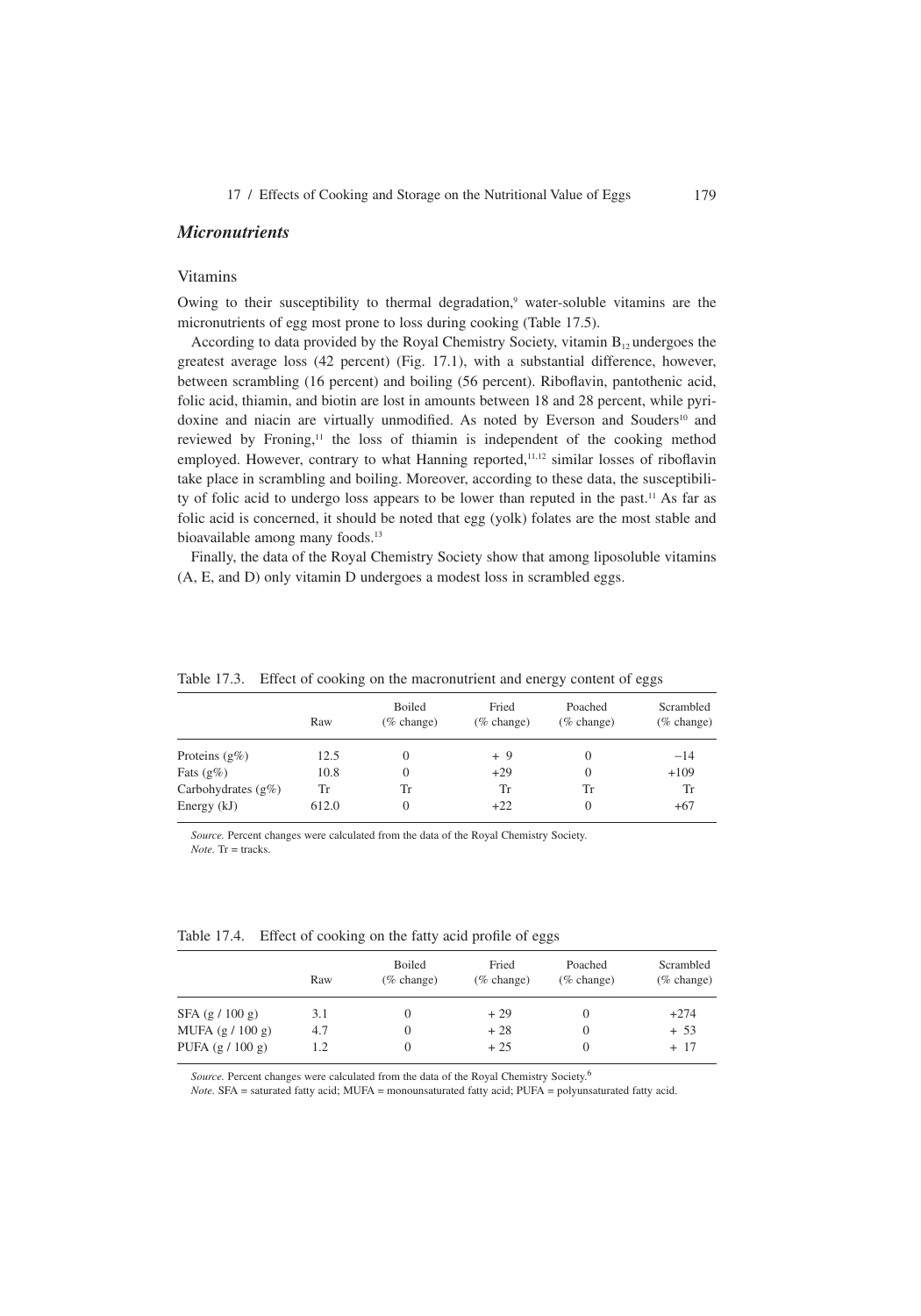Table 17.5. Effect of cooking on the vitamin content of eggs

|                                           | Raw      | Boiled<br>$(\%$ change) | Fried<br>$(\%$ change) | Poached<br>$(\%$ change) | Scrambled<br>$(\%$ change) |
|-------------------------------------------|----------|-------------------------|------------------------|--------------------------|----------------------------|
| Thiamin $(mg / 100 g)$                    | 0.09     | $-22$                   | $-22$                  | $-22$                    | $-22$                      |
| Riboflavin $(mg / 100 g)$                 | 0.47     | $-25$                   | $-34$                  | $-23$                    | $-30$                      |
| Niacin $(mg / 100 g)$                     | 0.10     | $\Omega$                | $\Omega$               | $\Omega$                 | $\Omega$                   |
| Pyridoxine $(mg / 100 g)$                 | 0.12     | $\Omega$                | $+17$                  | $\Omega$                 | $-25$                      |
| Biotin ( $\mu$ g / 100 g)                 | 20.00    | $-20$                   | $-10$                  | $-25$                    | $-17$                      |
| Pantothenic acid (mg / 100 g)             | 1.77     | $-26$                   | $-26$                  | $-26$                    | $-27$                      |
| Folic acid $(mg / 100 g)$                 | 50.00    | $-22$                   | $-20a$                 | $-10$                    | $-44$                      |
| Vitamin $B_{12}$ (µg / 100 g)             | 2.50     | $-56$                   | $-36$                  | $-60$                    | $-16$                      |
| Vitamin C $(mg / 100 g)$                  | $\Omega$ | $\Omega$                | $\Omega$               | $\Omega$                 | Tr                         |
| Vitamin A $(\mu$ g / 100 g)               | 190.00   | Tr                      | $+13$                  | $\Omega$                 | $+55$                      |
| Carotene ( $\mu$ g / 100 g) <sup>b</sup>  | Tr       | Tr                      | Tr                     | Tr                       | Tr                         |
| Vitamin D ( $\mu$ g / 100 g) <sup>c</sup> | 1.75     | $\Omega$                | $+14$                  | $0^a$                    | $-11$                      |
| Vitamin E ( $\mu$ g / 100 g)              | 1.11     | $\Omega$                | N/A                    | $\Omega$                 | $+11$                      |
|                                           |          |                         |                        |                          |                            |

*Source.* Percent changes were calculated from the data of the Royal Chemistry Society.6

 $Note.$   $Tr =$  tracks;  $N/A =$  not available.

Estimated value.

<sup>b</sup>Given as β-carotene equivalents.

Values may be higher for hens fed a supplement.



Figure 17.1. Mean losses of egg water-soluble vitamins during cooking. The graph was drawn from the data presented in Table 17.5.

## Minerals

Boiling and poaching do not affect the mineral content of eggs (Table 17.6). Many minerals undergo a modest increase in percentage as a result of frying, and the addition of salt for scrambled eggs does substantially increase the quantity of sodium and chloride. Modest losses of phosphorus, iron, copper, zinc, selenium, and iodine occur with scrambling. However, it should be noted that iron's bioavailability actually increases with cooking.<sup>14</sup>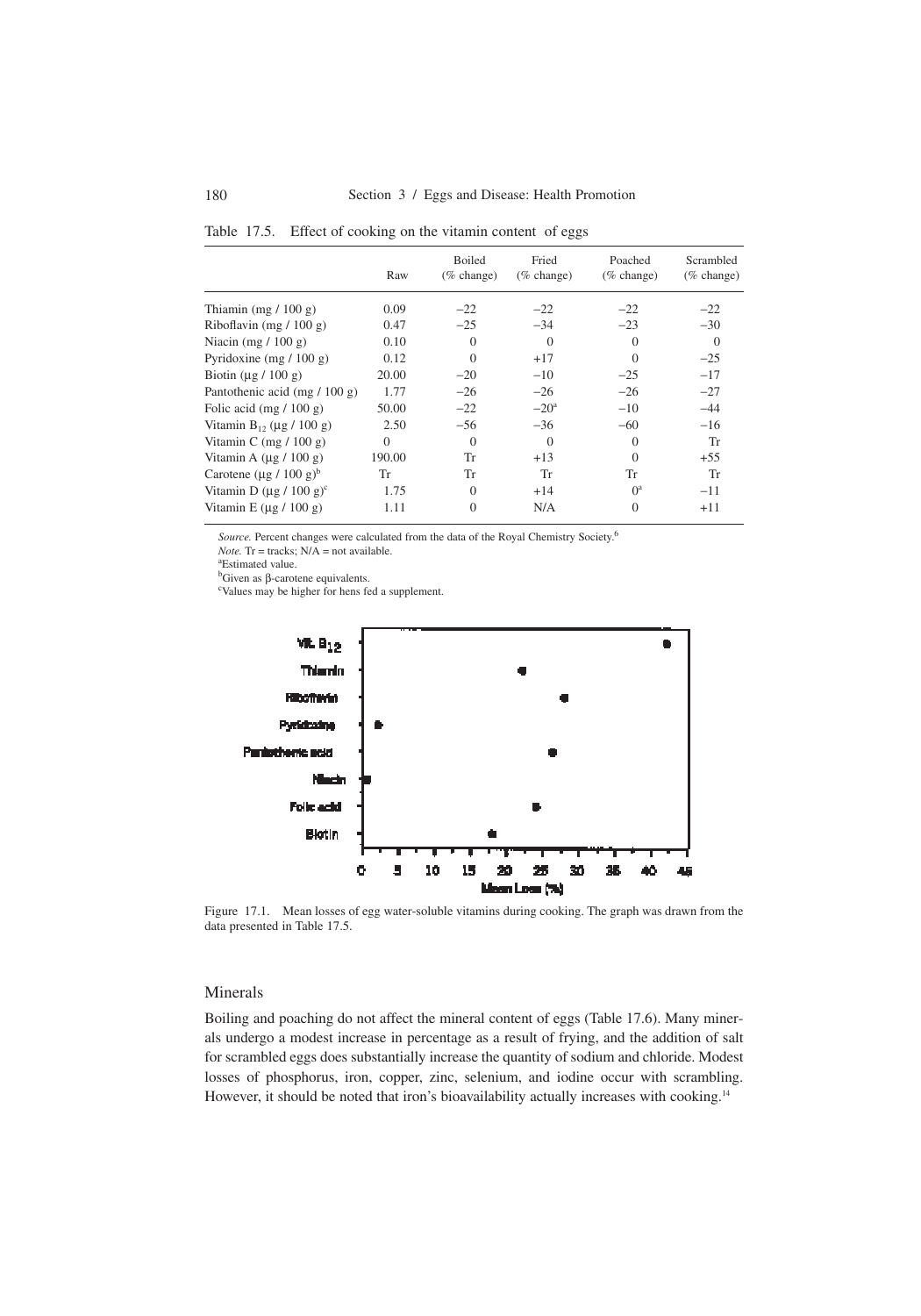|                            | Raw  | Boiled<br>$(\%$ change) | Fried<br>$(\%$ change) | Poached<br>$(\%$ change) | Scrambled<br>$(\%$ change) |
|----------------------------|------|-------------------------|------------------------|--------------------------|----------------------------|
| Sodium $(mg / 100 g)$      | 140  | $\Omega$                | $+14$                  | $\Omega$                 | $+636$                     |
| Potassium $(mg / 100 g)$   | 130  | $\Omega$                | $+15$                  |                          | $\Omega$                   |
| Calcium $(mg / 100 g)$     | 57   | $\Omega$                | $+14$                  |                          | $+11$                      |
| Magnesium $(mg / 100 g)$   | 12   | $\Omega$                | $+17$                  |                          | $+42$                      |
| Phosphorus (mg $/ 100$ g)  | 200  | $\Omega$                | $+15$                  | $\Omega$                 | $-10$                      |
| Iron $(mg / 100 g)$        | 1.9  | $\Omega$                | $+16$                  |                          | $-16$                      |
| Copper $(mg / 100 g)$      | 0.08 | $\Omega$                | $+12$                  |                          | $-12$                      |
| Zinc $(mg / 100 g)$        | 1.3  | $\Omega$                | $+15$                  | $\Omega$                 | $-15$                      |
| Chloride $(mg / 100 g)$    | 160  | $\Omega$                | $+12$                  | $\Omega$                 | $+869$                     |
| Manganese (mg / 100 g)     | Tr   | Tr                      | Tr                     | Tr                       | Tr                         |
| Selenium $(\mu g / 100 g)$ | 11   | $\Omega$                | $+9$                   | $\Omega$                 | $-18$                      |
| Iodine ( $\mu$ g / 100 g)  | 53   | $\Omega$                | $+13$                  |                          | $-2$                       |

Table 17.6. Effect of cooking on the mineral content of eggs

*Source.* Percent changes were calculated from the data of the Royal Chemistry Society.6

*Note.* Tr = tracks.

## **EFFECTS OF STORAGE ON THE NUTRIENT CONTENT OF EGGS**

Cold storage is reported not to produce substantial modifications of the protein content of eggs.11 As far as lipids are concerned, no consistent changes in fatty acid content of shell eggs were seen after cold storage at  $0^{\circ}$ C for 6 to 12 months.<sup>8</sup> Studies of cold storage of eggs have shown significant losses of pyridoxine already at 3 months; increasing losses of riboflavin, niacin, pyridoxine, and folic acid at 6 months; and more significant losses of pyridoxine, folic acid, and vitamin  $B_{12}$  at 12 months (Table 17.7).<sup>11</sup> Apparently, pantothenic acid and biotin are minimally affected by cold storage. For most vitamins, however, losses are relevant only after 3 months of storage, and since eggs are presently marketed within a few days, these losses are probably of no practical relevance.

Table 17.7. Effect of cold storage on the vitamin content of eggs

|                                 | Raw    | 3 months<br>$(\%$ change) | 6 months<br>$(\%$ change) | 12 months<br>$(\%$ change) |
|---------------------------------|--------|---------------------------|---------------------------|----------------------------|
| Riboflavin $(\mu g / g)$        | 3.49   |                           | 16                        | 12                         |
| Niacin $(mg/g)$                 | 0.66   | 9                         | 18                        | N/A                        |
| Pyridoxine $(\mu g / g)$        | 2.52   | 18                        | 29                        | 47                         |
| Biotin $(ng/g)$                 | 225.00 | $(0 - 8)^a$               | $(2)^{a}$                 | $0(-1)^a$                  |
| Pantothenic acid ( $\mu$ g / g) | 12.50  | 6                         | 6                         | 6                          |
| Folic acid $(ng/g)$             | 94.00  |                           | 15                        | 21                         |
| Vit. $B_{12}$ (ng / g)          | 6.54   |                           | 6                         | 23                         |

Source. Data were adapted from Froning<sup>11</sup> with minor modifications (percent values were recalculated from raw data).

 $Note. N/A = not available.$ 

<sup>a</sup>The values between parentheses were considered equivalent to zero.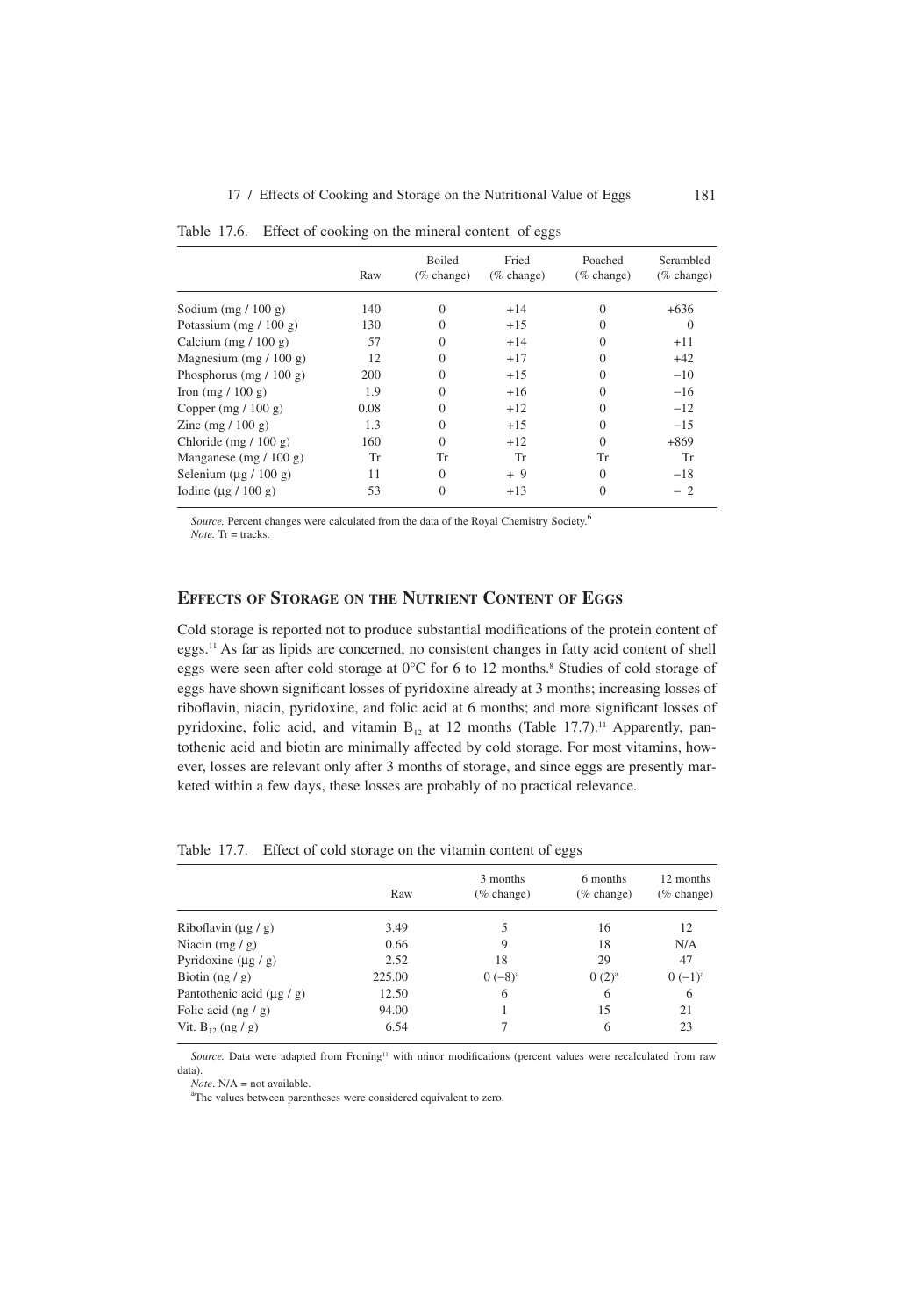Dehydrated eggs do not generally show protein losses, and their content of riboflavin and niacin is stable.<sup>11</sup> However, significant losses in retinol have been described. These losses are due to oxidation and are more significant at high storage temperatures. For example, 9 months of storage at −9.4°C resulted in a 60 percent loss; at 21.1°C, a 75 percent loss; and at 37.0°C, an 80 percent loss.11 Dehydration does not appear to influence substantially the baseline vitamin  $D$  content of eggs.<sup>11</sup>

#### **CONCLUSION**

Based on this review, the following conclusions can be drawn about the effects of cooking and storage on the nutritional values of eggs:

- Among cooking methods for eggs, scrambling may be responsible for a loss of proteins. However, this loss is modest and does not change the fact that the hen is a rich source of proteins.
- Boiling and poaching are preferable to scrambling because they do not add fats, which increase the energy value of eggs and alter the fatty acid profile of the hen egg. This is not to say that the consumption of scrambled eggs should be avoided by healthy individuals but, simply, that scrambling should be less frequently employed than other forms of cooking to better safeguard the nutritional value of eggs as far as their lipid composition is concerned.
- The fact that vitamin  $B_{12}$  may be lost at values as high as 60 percent (poaching) when eggs are cooked does not change the fact that eggs are a rich source of this vitamin. In fact, even with a loss of 60 percent, a 100 g poached egg would still be able to contribute 50 percent of the adult Recommended Daily Allowance for vitamin  $B_{12}$ . Losses of other water-soluble vitamins are lower and are expected to be counteracted by eating a balanced diet rich in fruits and vegetables. Among liposoluble vitamins only vitamin D undergoes a modest loss.
- Losses in minerals due to cooking are generally low and are expected to be counteracted by eating a balanced diet rich in fruits and vegetables.
- Cold storage affects the vitamin content of eggs only after long periods (≥3 months), a circumstance that is quite uncommon with actual marketing channels.

Thus, the nutritional value of the cooked egg, especially when boiled or fried with vegetable oil, is high and confirms that hen eggs are a nutritious and healthy food.

#### **REFERENCES**

- 1. De Antica Medicina, c. 3 (translation by authors). Littré, Ouvres complètes, 10 vols. Paris 1839–1861.
- 2. Lee, K., and Clydesdale, F.M. Effect of thermal processing on endogenous and added iron in canned spinach. J Food Sci 1981;46:1064.
- 3. Severi, S., Bedogni, G., Manzieri, A.M., et al. Effects of cooking and storage methods on the micronutrient content of foods. Eur J Cancer Prev 1997;6(Suppl. 1):S21.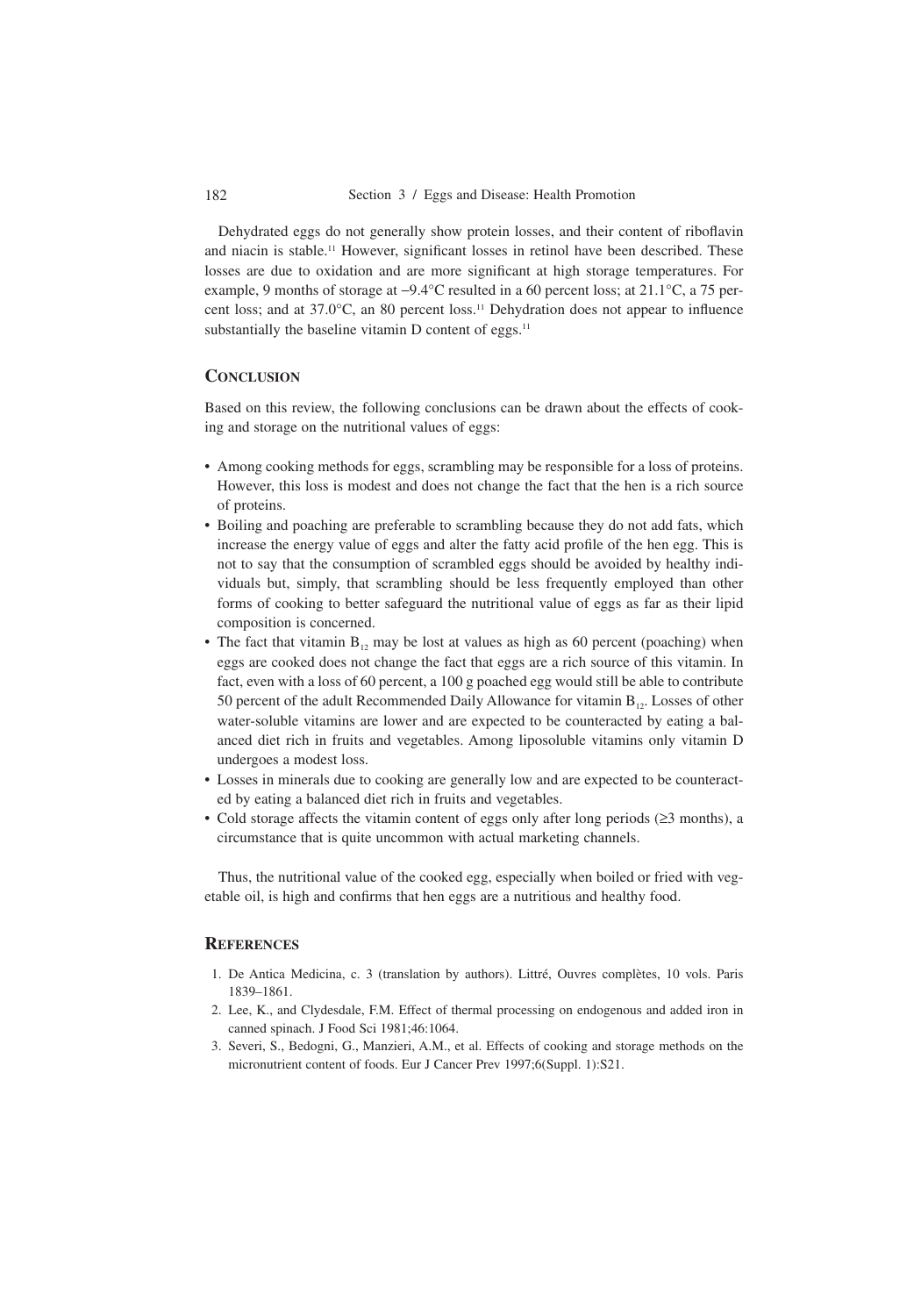- 4. Severi, S., Bedogni, G., Zoboli, G.P., et al. Effects of home-based food preparation practices on the micronutrient content of foods. Eur J Cancer Prev 1998;7:331.
- 5. Food and Nutrition Board. Recommended Dietary Allowances. Washington, DC: National Academy Press, 1989.
- 6. Holland, B., Welch, A.A., Unwin, I.D., et al. McCance and Widdowson's the Composition of Foods. Cambridge: Royal Society of Chemistry, 1994.
- 7. Evenepoel, P., Claus, D., Geypens, B., et al. Amount and fate of egg protein escaping assimilation in the small intestine of humans. Am J Physiol 1999;277:G935.
- 8. Posati, L.P., Kinsella, J.E., Watt, B.K. Comprehensive evaluation of fatty acids in foods. III. Eggs and egg products, J Am Dietet Assoc 1975;67:111.
- 9. Harris, R.S. General discussion on the stability of nutrients. In Nutritional Evaluation of Food Processing, Karmas, E., and Harris, R.S., eds. New York: Van Nostrand Reinold Company, 1988, chap. 1.
- 10. Everson, G.J., and Souders, H.J. Composition and nutritive importance of eggs. J Am Diet Assoc 1957;33:1244.
- 11. Froning, G.W. Effects of agricultural practices on poultry and eggs. In Nutrition and Evaluation of Food Processing, Karmas, E., and Harris, R.S., eds. New York: Van Nostrand Reinold Company, 1988, chap. 9.
- 12. Hanning, F. The effect of a plastic coating of shell eggs on changes which occur during storage and cooking. Poult Sci 1957;36:1365.
- 13. Seyoum, E., and Selhub, J. Properties of food folates determined by stability and susceptibility to intestinal pteroylpolyglutamate hydrolase action. J Nutr 1998;128:1956.
- 14. Miller, J., and Nnanna, I. Bioavailability of iron in cooked egg yolk for maintenance of hemoglobin levels in growing rats. J Nutr 1983;113:1169.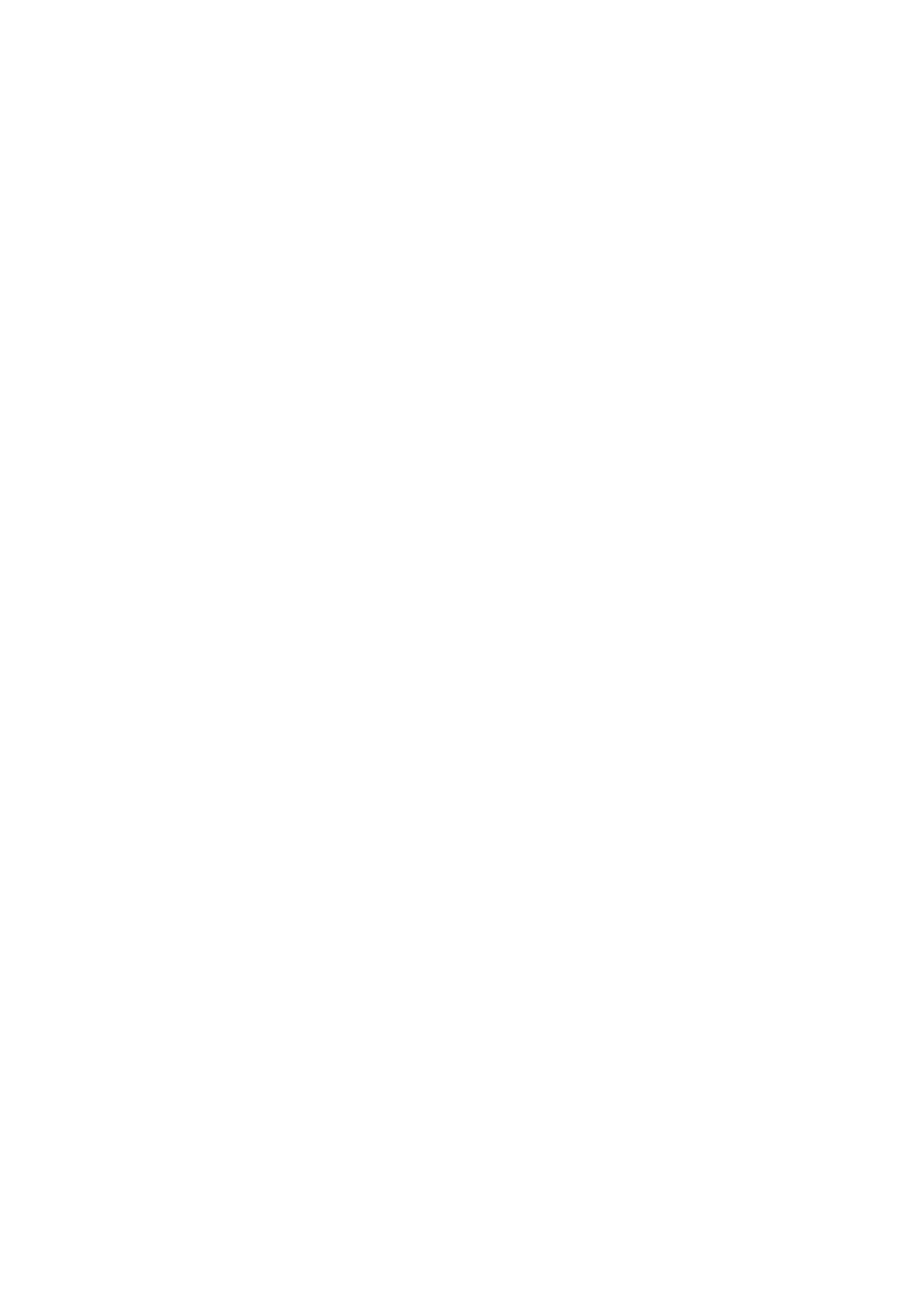# **18**

## **The Potential Use of Eggs for the Protein Requirements of Endurance Exercise**

**Jaclyn Maurer**

#### **INTRODUCTION**

Athletic excellence is a must for any serious athlete. Attaining this excellence is a complicated process that includes proper training, adequate rest, and a balanced diet. Numerous studies have been conducted exploring the carbohydrate requirements of and optimal carbohydrate sources for endurance athletes, leaving other nutrients like protein in the background. Existing and emerging research, however, is introducing the possibility of increasing protein requirements for endurance athletes based on the body's changing needs for protein during endurance exercise. The best sources of protein to satisfy these needs are still unclear; however, egg protein lends itself as a potentially optimal choice of protein for endurance athletes.

#### **OUR BASIC NEED FOR PROTEIN**

Before one can understand why exercise may increase the body's need for dietary protein, it is critical to understand why the body needs dietary protein to begin with. Essentially, protein is responsible for regulation of gene expression; biochemical catalysts; formation of major cellular structural elements: muscle, nails, teeth, hair, ligaments; and formation of antibodies and hormones.<sup>1</sup> The building blocks of protein are amino acids. Twenty amino acids exist; some are nonessential (our body can synthesize them), while nine are essential and can only be obtained from dietary protein intake.<sup>2</sup> When ingested in the diet, synthesized via excess carbohydrates or fat and ammonia, or released from the breakdown of our own body proteins, these amino acids will enter the body's pools of free amino acids.<sup>3</sup> The amino acids in these pools are then utilized for protein synthesis and called upon to compensate for the breakdown of body protein. The breakdown of body protein happens readily with exercise and is discussed in the following sections.

Adequate dietary protein intake is necessary to keep the pools full of free amino acids (both essential and nonessential) for the body to utilize as needed. When dietary protein intake is compromised or poor, the body starts to deplete the free amino acids in its pools. As the pools empty and do not get replenished, losses in muscle size and strength can occur, since amino acids are being drawn from the muscles to refill these pools.<sup>3</sup> These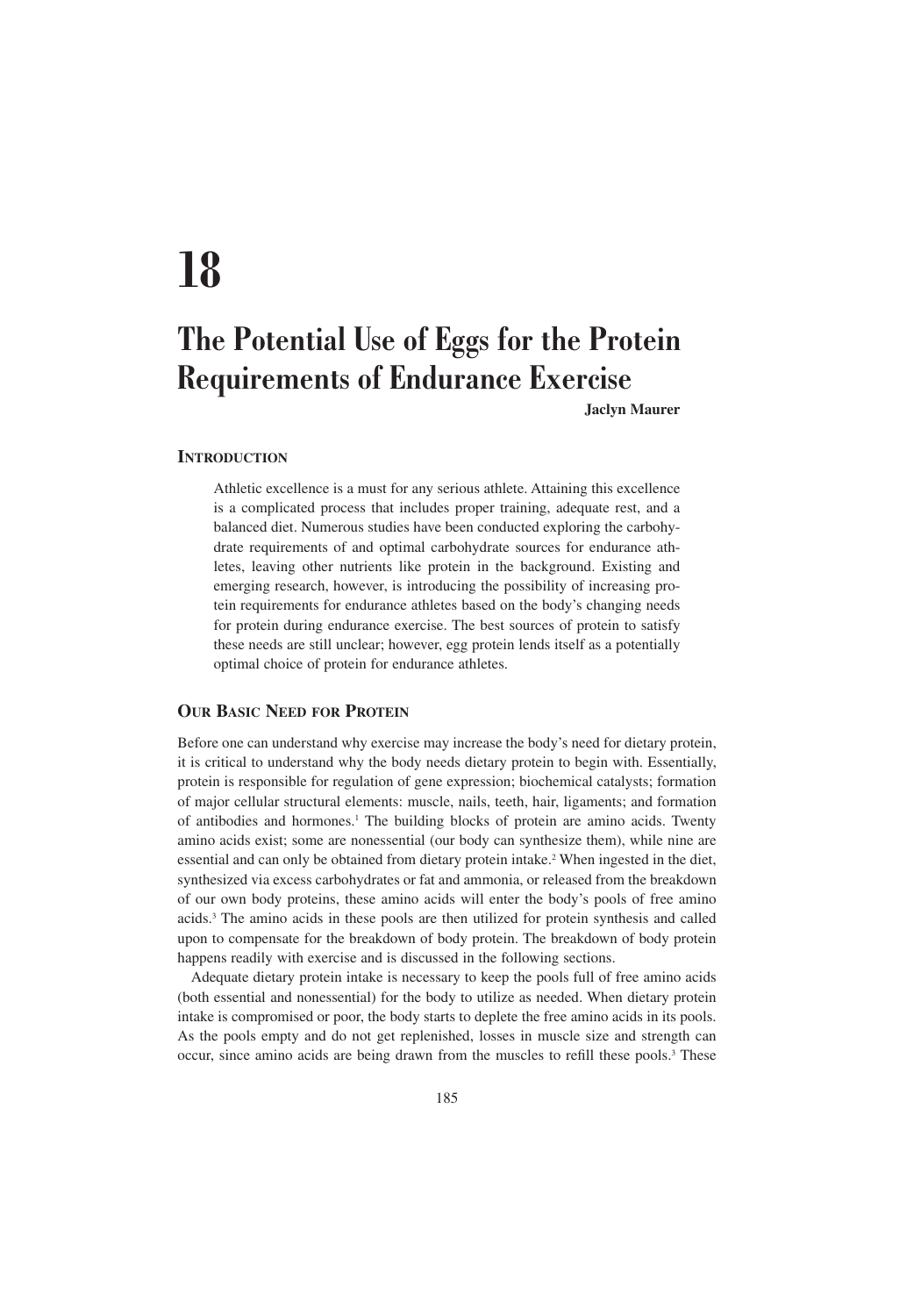decreases will eventually lead to fatigue and weaker performance in physically active people. Clearly, adequate protein intake is necessary for our bodies to perform at their optimum physically.

## **PHYSICAL ACTIVITY AND OUR NEED FOR PROTEIN**

Muscle activity over a prolonged time (i.e., endurance exercise) causes exercise-induced muscle injury (structural damage to muscle) and increases in mitochondrial protein synthesis. This structural damage to muscle invokes protein synthesis as a means of repair, while an increase in mitochondrial protein synthesis promotes amino acid oxidation.<sup>2,4,5</sup> As the body demands more ATP production to fuel working muscles during endurance exercise, the muscles start to utilize amino acids for this needed fuel.2

Initially, the liver regulates amino acids from ingested protein; however, the liver does not control the fate of branch chain amino acids (BCAAs). Instead BCAAs travel to the adipose and muscle tissue and are metabolized as needed. The presence of enzymes specific to the catabolism of BCAA—like the enzyme branch chain  $\alpha$ -keto acid dehydrogenase (BCKA dehydrogenase), which controls the irreversible decarboxylation of BCAAs, primarily in the muscle—supports the hypothesis that amino acids may be used as a direct fuel source for muscle.<sup>1,2</sup> Both amino acid oxidation and exercise-induced muscle injury increase protein metabolism. This ties back to the body's need for ample pools of free amino acids to pull from in order to offset the protein degradation and amino acid oxidation that endurance exercise induces. It is important to note, however, that the extent of amino acid oxidation and muscle structural damage is suggested to be dependent on the intensity and duration of the exercise.<sup> $2-5$ </sup> According to findings from Lemon, the limiting enzyme BCKA dehydrogenase is dependent on the intensity and duration of exercise.<sup>4</sup> Researchers Kasperek and Snider supported Lemon's finding with their research that discovered the activity of BCKA dehydrogenase increased as the intensity of exercise increased.6 Kasperek and Snider linked this increase to an increased requirement for citric acid cycle intermediates.<sup>6</sup> (Note that intermediates for the citric acid cycle are readily utilized during endurance exercise as the need for the generation of ATP increases.) Additional research has documented that mild-intensity endurance exercise will increase amino acid oxidation, but this increase is balanced throughout the day via times of reduced oxidation.2 Thus, while endurance exercise does appear to increase protein requirements, the extent of this increased need is related to the intensity of the exercise.4 Therefore, going for a leisurely jog will promote amino acid oxidation but less than a prolonged, intense tempo run. This is an important point for an endurance athlete to consider since it requires the athlete to monitor and adjust protein intake according to training duration and intensity.

Interestingly, research of amino acid oxidation and endurance exercise led to the discovery that the synthesis of the amino acid alanine in the muscle greatly increased with increased exercise intensity. It was found that as both exercise intensity and amino acid oxidation increased, the synthesis of alanine in the muscle greatly increased to help minimize the accumulation of muscle pyruvate. (Alanine is synthesized via the transfer of the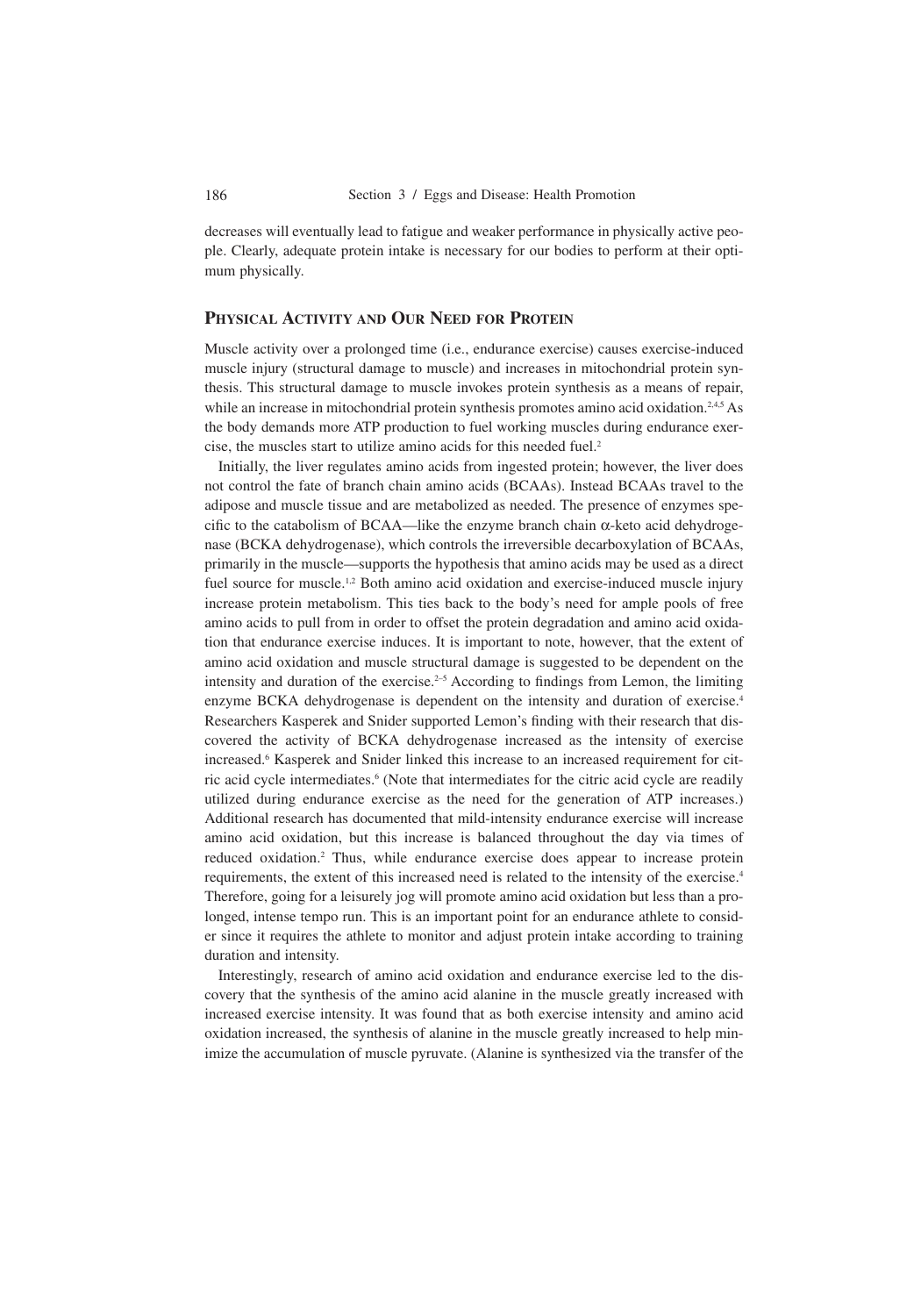amino group from BCAAs to the carbon of pyruvate, and thus the amount of pyruvate produced in the muscle is decreased.<sup>5</sup> Alanine also serves as a means for transporting the nitrogen from the catabolism of amino acids to the liver for disposal. Once in the liver, this alanine can be converted to glucose and released into the bloodstream where it is picked up and utilized by muscle for energy.1 ) By minimizing the production of muscle pyruvate, the synthesis of alanine in intense working muscles helps offset the production of lactate and consequently wards off fatigue.<sup>5</sup> This finding suggests that branch chain amino acids could potentially be useful as fuel for endurance exercise.

Furthermore, a study done by Hayward et al. examining the effects in rats of dietary protein on enzyme activity after exercise showed that the amount of dietary protein consumed greatly affected both muscle and serum enzyme activity.<sup>7</sup> The enzymes creatine kinase, lactate dehydrogenase, pyruvate kinase, and aspartate aminotransferase come from the skeletal muscle. An increase of these enzymes in the serum following exercise indicates muscle injury. Ideally, an athlete would want to reduce the release of these enzymes after exercise to reduce muscle injury, and Hayward et al. hypothesized that an increase in dietary protein would do that. However, all they found was that rats fed high-protein diets and engaging in exercise had significantly higher serum aspartate aminotransferase and creatine kinase levels than rats fed low-protein diets and exercised. This means that while additional protein in the diet influences serum enzyme activity, further studies need to be done to assess how this increase in dietary protein affects the specific processes of muscle enzymes. (Note that prior exercise could influence the rate of increase in serum concentrations of enzymes after exercise independent of increases from greater intake of protein.7 )

#### **HOW MUCH PROTEIN?**

As far back as 1840, the debate on how much protein a physically active person needs was in full swing. Researcher von Liebig in 1842<sup>3,4,8</sup> proposed that protein was the main nutrient for fuel for exercise; however, his idea was dismissed with the turn of the century as knowledge expanded about exercise metabolism and researchers discovered the roles of carbohydrate and fat in providing fuel during exercise. So, with almost a full century focusing on carbohydrate and fat, protein was left behind. Perhaps with the role of protein in the physically active out of sight and out of mind for the most part, the Recommended Daily Allowance for protein was (and still is) set at 0.8 g/kg body weight/day.<sup>4</sup> This value is based on data from mostly sedentary people; therefore, it does not account for the potentially greater needs of physically active people. Luckily for protein's sake, not all researchers pushed it aside. Lemon particularly took interest in examining protein in relation to physical activity and reported some interesting findings.3–5,8

It has already been established, from exploring how the body utilizes protein during endurance exercise, that as duration and intensity of physical activity increase so does the requirement for protein. Lemon proposed that the requirement for protein for endurancetraining athletes be increased from the RDA of 0.8 g/kg body weight/day to 1.2–1.4 g/kg body weight/day,<sup>3</sup> while Meredith et al. found that the protein requirement in endurance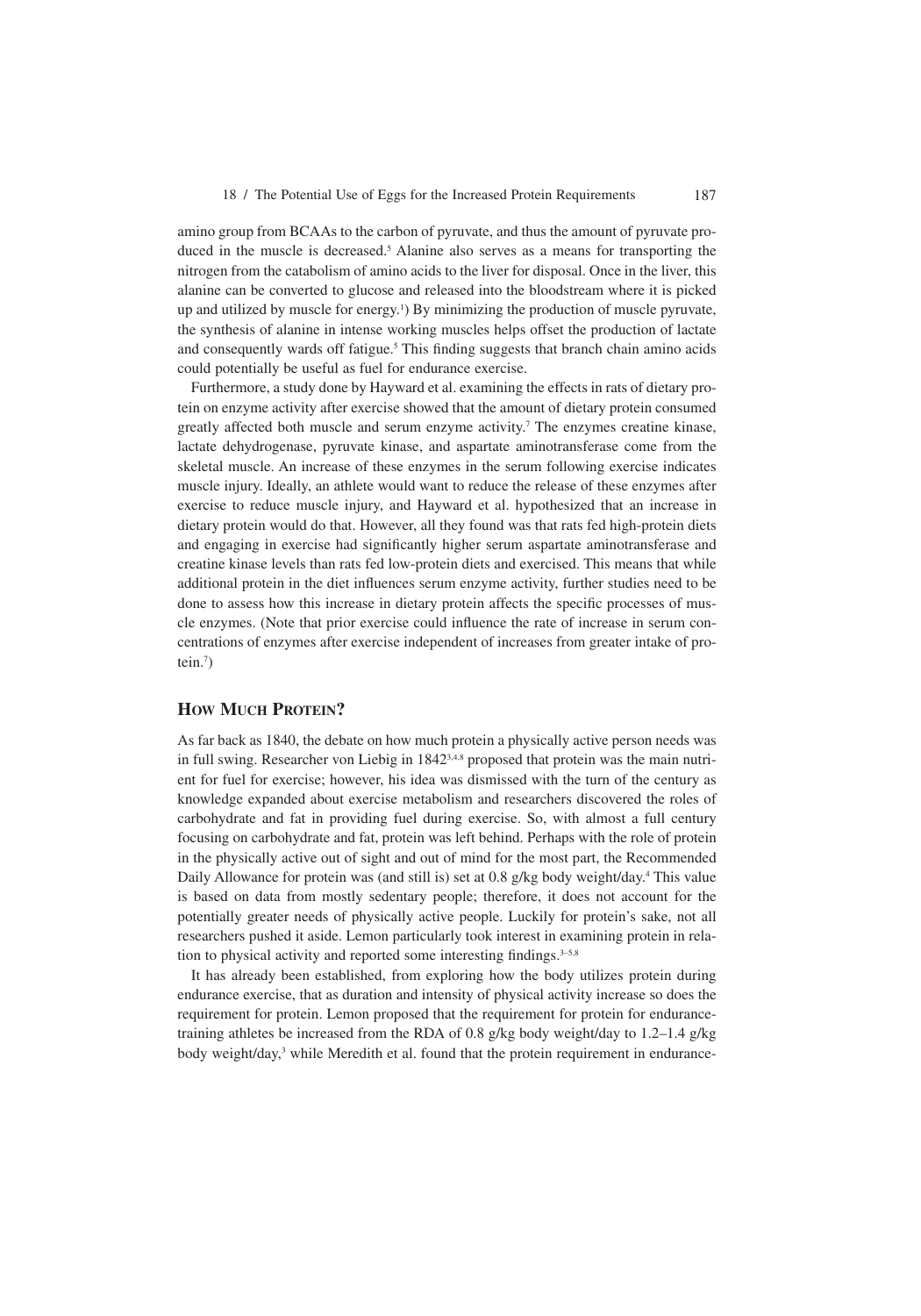trained males averaged out to 1.26 g/kg body weight/day.9 Furthermore, research from Burke et al. suggested that elite male endurance athletes may even need up to 1.5 g/kg body weight/day to satisfy their protein requirements,<sup>10</sup> and still other studies reported that moderate to high-intensity endurance exercise increases protein requirements to 1 g/kg body weight/day.2 With all these proposed requirements, the American Dietetic Association revised its protein RDA in 1987, increasing it to 1 g/kg body weight/day for the physically active.<sup>11</sup>

Why all the discrepancies? The level of intensity, duration, point of exercise training, and possibly gender can all contribute to the varying need for protein for endurance athletes. Level of intensity as well as duration have already been addressed: the higher the intensity and longer the duration of exercise, the higher the requirement for protein (to a point). While increasing the protein requirement for endurance athletes is supported by research, benefits of protein intakes higher than 2 g/kg body weight/day have not been supported.<sup>2</sup> The stage of exercise training also factors into the protein requirement. Research supports that protein needs are higher for athletes in the beginning of their exercise program, and as the body trains longer and becomes adept at conserving protein, this need levels off.11 Gender, too, appears to play a role in protein requirement. While exploring the nutritional needs of the female athlete, Manore concluded that the female endurance athlete has elevated protein needs in the range of 1.2–1.4 g/kg body weight/day.<sup>12</sup> However, both Tarnopolsky<sup>11</sup> and Lemon<sup>3</sup> reported research supporting that female endurance athletes may require a smaller protein increase than their male counterparts, since limited results find that women may utilize less protein during endurance exercise. Further studies on this matter need to be conducted.

The quality of the protein consumed, as discussed later, has the potential to affect its requirement. Few of the studies reviewed thoroughly accounted for the source(s) of protein that the endurance athletes consumed; therefore, this potentially contributes to the varying recommendations for the protein requirement.

Additionally, there are other reports stating positive effects of increased protein in the diet of endurance athletes. Researchers found that increasing protein intake at the start of an endurance exercise program reduced the development of anemia.11 Also, further research found that increasing protein in the diets of female endurance athletes might reduce the occurrence of amenorrhea.<sup>11</sup>

#### **DIET COMPOSITION AND ITS EFFECT ON PROTEIN REQUIREMENTS**

The composition of the diet has interesting effects on protein utilization and requirements. To begin with, total energy intake greatly influences the body's use of protein. When energy intake is excessive (promoting positive energy balance), protein is stored, whereas when energy intake is compromised (causing negative energy balance), degradation of body protein increases. This breakdown of body protein increases the body's overall need for protein.2 Likewise, a demonstrated need for increased protein in the diet of an endurance athlete may be attributed to caloric deficiency and not necessarily a need for additional protein.<sup>11</sup>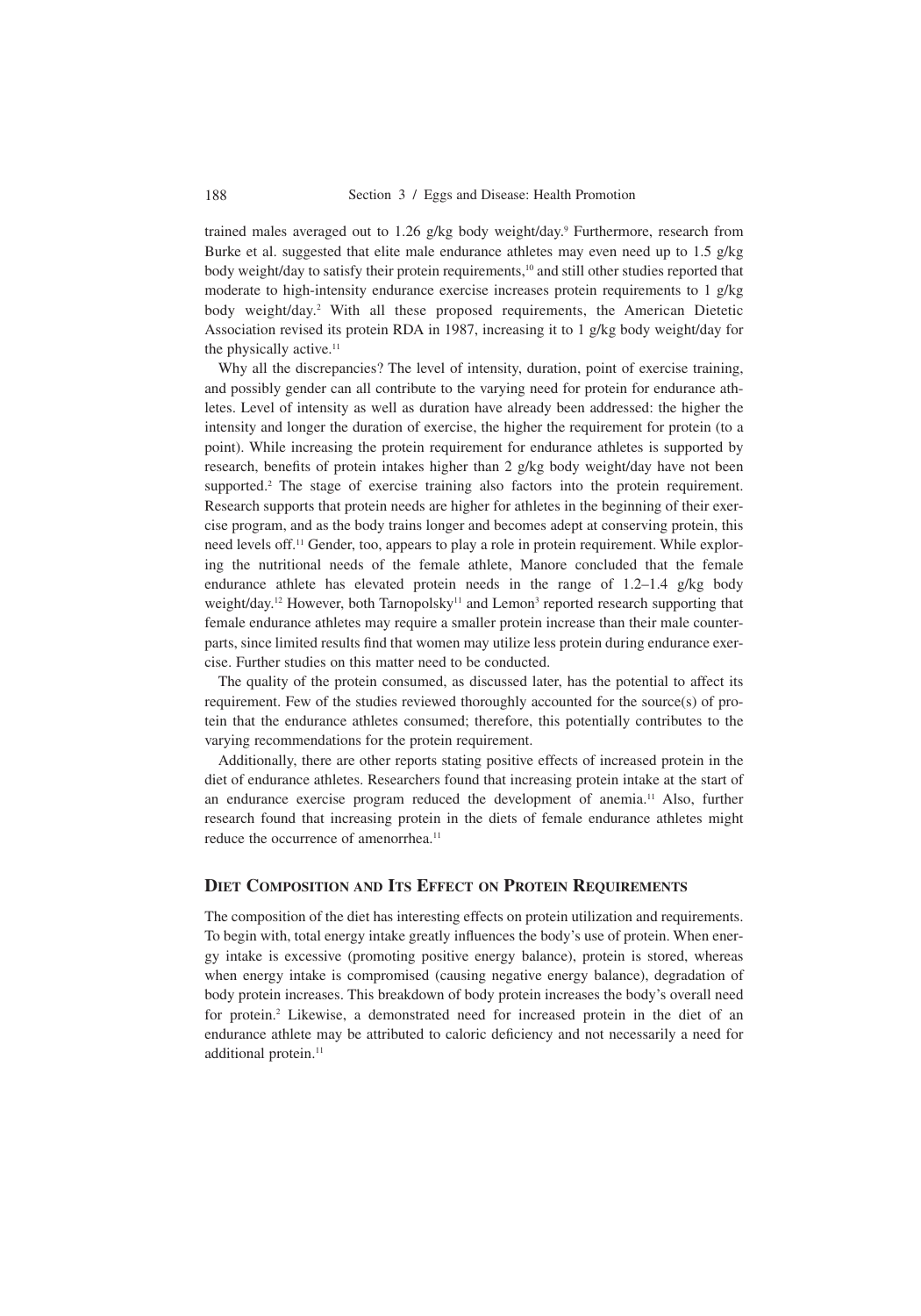When an endurance athlete consumes inadequate amounts of carbohydrate, this leads to rapid depletion of liver and muscle glycogen stores during endurance exercise. These depleted glycogen stores then lead to an increase in the utilization of protein by the body during exercise.<sup>8</sup> Exercise in conjunction with low-carbohydrate body stores stimulates BCKA dehydrogenase activity and promotes the breakdown of BCAAs to supply the liver with carbon skeletons for gluconeogenesis.<sup>2</sup> Important to understand, though, is that protein is likely to account for only 10 percent of total energy expenditure even when carbohydrate stores are low.2 Thus, protein appears to serve an auxiliary role to carbohydrates, the main fuel source utilized during endurance exercise.

A study on the food intake and energy expenditure of participants during the Tour de France concluded that a high-protein intake might adversely affect carbohydrate intake (reduce it in some cases) and consequently reduce endurance. A diet insufficient in carbohydrates will lead to poor glycogen stores and a reduced energy supply for the endurance athlete's body to call upon during prolonged exercise.<sup>13</sup>

Clearly there needs to be a balance between carbohydrate and protein intake. While endurance exercise does appear to increase the athlete's need for protein, the athlete's need for carbohydrates should not be adversely affected by this increase in protein. For most of these studies concerning increased intakes of protein, the percentage of total calories from carbohydrates remained high, at around 55–65 percent, reinforcing the idea that carbohydrates are the most essential source of fuel during exercise, and protein is an auxiliary fuel source.

#### **THE ROLE OF PROTEIN IN THE POSTEXERCISE DIET**

The role of postexercise protein consumption on protein metabolism is an interesting area of research.14 One study exploring the value of protein in the postexercise meal found that consumption of a combined carbohydrate and protein meal after exercise increased the levels of the anabolic hormone insulin (which influences protein metabolism) higher than postexercise meals made up of only carbohydrates or only protein.2 This result of increased insulin may be a consequence of the carbohydrate and protein meal having onethird more calories. Other research examining protein consumption after endurance exercise concluded that carbohydrate-protein mixtures increased levels of plasma insulin and growth hormone more than carbohydrates or protein alone.<sup>2</sup> These findings proposed that adding protein to carbohydrates for postexercise recovery may reduce breakdown of muscle and/or improve recovery. A possible reason for these findings is that since exercise promotes protein synthesis and oxidation of amino acids that lead to body protein breakdown and depletion of the amino acid pools, protein intake postexercise may spare muscle catabolism.2 More research needs to be conducted in order to come to a final conclusion.

#### **WHERE TO FIND PROTEIN: EGGS?**

Biological value (BV) is the gold standard for determining the quality of a protein. The higher quality the protein, the better source it is for our bodies. Why? The biological value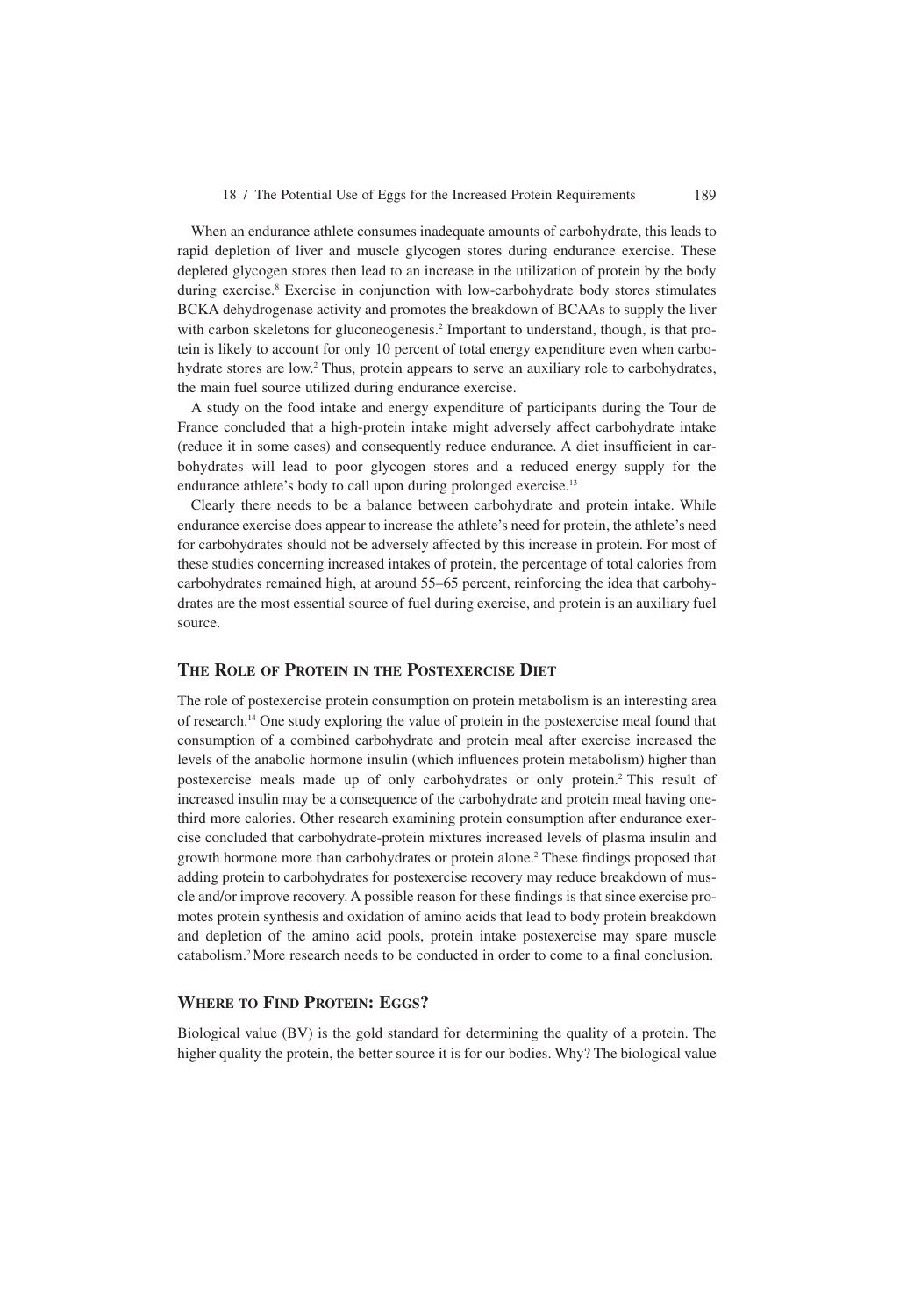of a protein is the extent to which the amino acid composition of the particular protein matches the amino acid composition of mammalian tissue.<sup>15</sup> Therefore, a protein with a high biological value is essential to an endurance athlete who oxidizes amino acids during exercise. The consumption of protein with high BV potentially supplies an athlete's body with enough essential and nonessential amino acids to fill the body's internal pools, which are continually drawn from to repair damaged muscles and oxidize amino acids during exercise. A diet of poor quality protein, lacking in some of the essential amino acids, will put the endurance athlete's body at risk of early fatigue and compromised performance. Remember that endurance exercise increases oxidation of the amino acid alanine in the muscle (proportional to exercise intensity), so consuming a protein source with adequate amounts of alanine, along with other complimentary amino acids, is essential for any endurance athlete desiring to perform optimally and ward off fatigue.

Eggs contain the highest quality of protein known; in fact, the egg is often the standard against which all other sources of protein are judged. The only superior source of protein is human milk because of the quantity of essential amino acids human milk supplies.<sup>15</sup> However, since human milk is not a readily available source, and because its acceptability as a protein source for post–breast-feeding age humans has not been evaluated, athletes do not consume it.

The RDA for protein is based on the assumption that the average mixed protein diet has a biological value of 70.16 Therein lies the possibility that if an endurance athlete consumes a diet with an overall average biological value higher than 70, he or she may not need the additional protein that is recommended by current research. A diet composed of protein sources with a combined biological value higher than the biological value of 70 potentially provides an endurance athlete with the appropriate amounts of amino acids at a lower protein requirement than some of the proposed requirements. The egg has a biological value of 100.<sup>16</sup> This leads to the question of whether eggs as the main dietary source of protein would have potential benefits for an endurance athlete. This is still an area of speculation, and research needs to be done to determine if the amount of highquality protein in the diet would affect the overall requirement for protein.

Eggs are an excellent source of the high-quality protein that an endurance athlete's body demands, but many athletes may restrict consumption of eggs due to the misconception that eating eggs causes increases in cholesterol. Although egg yolk is a concentrated source of cholesterol, studies show that intakes of one egg per day appear to have little or no effect on cholesterol levels and risk for coronary heart disease or stroke in healthy people.17 Eggs do not need to be the sole source of dietary protein in an endurance athlete's diet, but consumption of eggs regularly along with a balanced diet of adequate energy and other high-quality protein sources has the potential to fuel an endurance athlete to perform at his or her best.

### **ARE THERE ADVERSE EFFECTS TO CONSUMING MORE PROTEIN?**

While Lemon's research on protein requirements and athletes suggested that protein intake between 1.2 and 2 g/kg body weight/day does not cause problems in athletes, $17$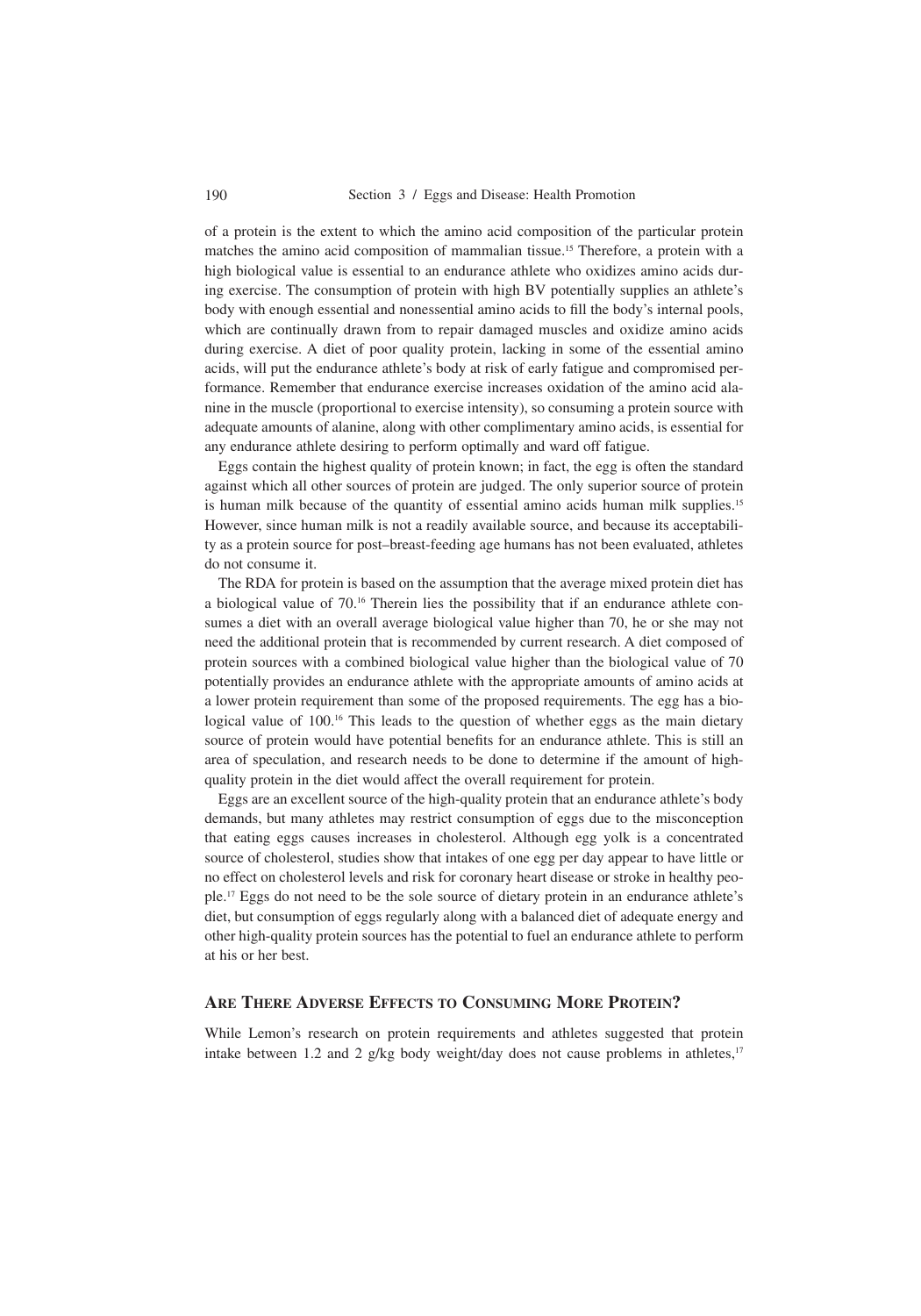excess protein and amino acid intake has been associated with adverse affects on renal function. Researchers Poortmans and Dellalieux studied whether these same adverse effects were apparent in healthy athletes who consumed a higher-protein diet than the current recommended RDA. The endurance athletes Poortmans and Dellalieux studied consumed 1.35 g protein/kg body weight (+/-0.12) daily. Findings showed no impairment of renal function based on the glomerular filtration rate and rate of calcium excretion on intakes up to 2.8 g/kg body weight/day in healthy athletes.<sup>17</sup>

Furthermore, Colombani et al. fed marathon runners a protein-supplemented drink (providing 1.8 g protein/kg body weight) during their race and found that the proteinand-carbohydrate–supplemented drink, compared with the control carbohydrate-only drink, did not affect myofibrillar protein breakdown as speculated, but importantly the added protein was proven to be absorbed and mostly oxidized with no apparent adverse effects on metabolism.<sup>18</sup> What this research revealed is that increasing the protein, to an extent, in the diets of endurance athletes has no apparent adverse metabolic effects. This along with Poortmans and Dellalieux's finding suggests that increasing protein intake in an endurance athlete's diet will not have adverse effects on either renal or metabolic function.

#### **CONCLUSION**

Our bodies need protein; there is no doubt about that. How much protein our bodies need is another question. The current RDA for protein is set at 0.8 g/kg body weight per day, but this is based on research of mostly sedentary people. A physically active person, especially an athlete participating in endurance activity, needs more protein than even the RDA for athletes of 1 g/kg body weight per day. Endurance activity causes muscle damage and oxidation of amino acids and stimulates protein synthesis. All these consequences of endurance activity lead to an increased need for protein to offset protein losses the body endures with the breakdown of body tissue and muscle. How much extra protein is needed is debatable and appears to depend upon point of training, intensity of training, diet composition, and gender. Recommendations, though, call for protein consumption in endurance athletes to be 1.2–1.5 g/kg body weight per day but not to exceed 2 g/kg body weight per day. The source of protein an athlete consumes should be of high biological value, making egg protein a potentially prime source of protein for athletes. Also, to fully benefit from increasing protein, athletes should not let protein intake interfere with total caloric intake or intake of carbohydrates. Finally, an increased amount of protein in a healthy athlete's diet has not been shown to have adverse effects on metabolism and/or renal function.

Increasing the protein requirement for endurance athletes is supported by significant evidence; however, further research needs to be conducted to explore how specific sources of protein affect this increased protein requirement. In theory, eggs, with their optimal biological value, appear to be the ultimate protein source for any serious athlete; therefore, further research is warranted of the effects of this high–biological value protein source on the protein metabolism and physical performance of endurance athletes.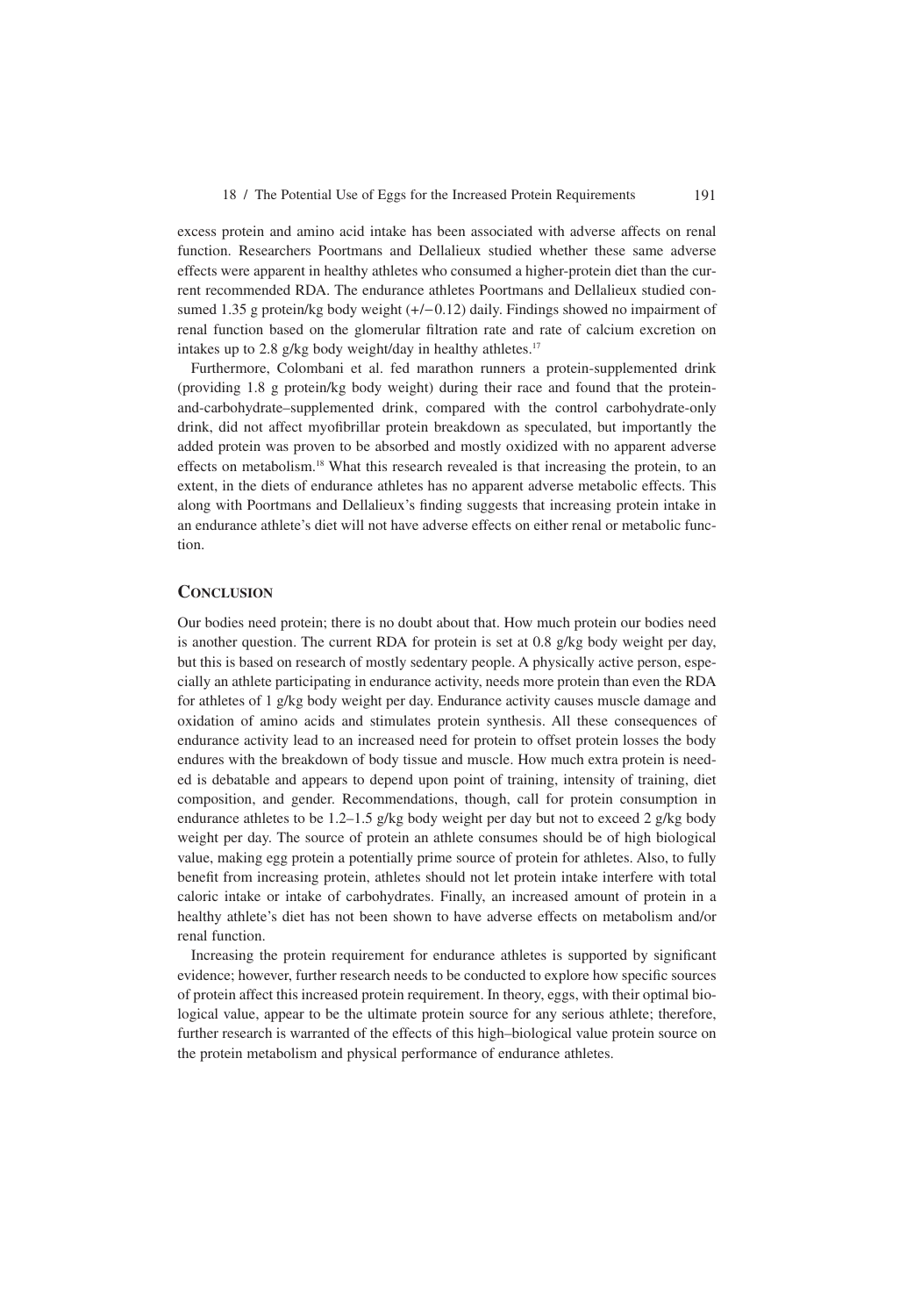#### **REFERENCES**

- 1. Groff, J.L., and Gropper, S.S. Protein. In Advanced Nutrition and Human Metabolism. 3rd ed., Graham, L., ed. Belmont, CA: Wadsworth, 2000, pp. 163–215.
- 2. Rankin, J.W. Nutritional aspects of exercise—role of protein in exercise. Clin Sports Med 1999;18:499–511.
- 3. Lemon, P.W.R. Is increased dietary protein necessary or beneficial for individuals with a physically active lifestyle? Nutr Rev 1996;54:S169–S174.
- 4. Lemon, P.W.R. Do athletes need more dietary protein and amino acids? Int J Sports Nutr 1995;5:S39–S57.
- 5. Lemon, P.W.R. Dietary protein requirements in athletes. J Nutr Biochem 1996;8:52–60.
- 6. Kasperek, G.J., and Snider, R.D. Effect of exercise intensity and starvation on activation of branch-chain keto acid dehydrogenase by exercise. Am J Physiol 1987;252:E33–E37.
- 7. Hayward, R., Ferrington, D.A., Kochanowski, L.A., Miller, L.M., Jaworksky, G.M., and Schneider, C.M. Effects of dietary protein on enzyme activity following exercise-induced muscle injury. Med Sci Sport Exercise 1999;31:415–20.
- 8. Lemon, P.W.R. Effect of exercise on protein requirements. J Sports Sci 1991;9:53–70.
- 9. Meredith, C.N., Zackin, M.J., Frontera, W.R., and Evans, W.J. Dietary protein requirements and body protein metabolism in endurance-trained men. J Appl Physiol 1989;66:2850–56.
- 10. Burke, L.M., Gollan, R.A., and Read, R.S. Dietary intakes and food use of elite Australian male athletes. Int J Sports Nutr 1991;1:378–94.
- 11. McCarthy, P. How much protein do athletes really need? Phys Sportsmed 1989;17:170–75.
- 12. Manore, M.M. Nutritional needs of the female athlete. Clin Sport Med 1999;18:549–63.
- 13. Saris, W.H.M., van Erp-Baart, M.A., Brouns, F., Westerterp, K.R., and ten Hoor, F. Study on food intake and energy expenditure during extreme sustained exercise: the Tour de France. Int J Sports Med 1989;10:S26–S31.
- 14. Sizer, F., and Whitney, E. The proteins and amino acids. In Nutrition Concepts and Controversies, 7th ed., Bass, J., ed. Belmont, CA: West/Wadsworth, 1997, pp. 206–10.
- 15. Nutrient Values, USDA, September 9, 2000, http://www.rahul.net/cgi-bin/fatfree/usda.cgi.
- 16. Hu, F.B., Stampfer, M.J., Rimm, E.B., Manson, J.E., Ascherio, A., Colditz, G.A., Rosner, B.A., Spiegelman, D., Speizer, F.E., Sacks, F.M., Hennekens, C.H., and Willet, W.C. A prospective study of egg consumption and risk of cardiovascular disease in men and women. JAMA 1999;281:1387–94.
- 17. Poortmans, J.R., and Dellalieux, O. Do regular high protein diets have potential health risks on kidney function in athletes? Int J Sport Nutr Exercise Metab 2000;10:28–38.
- 18. Colombani, P.C., Kovacs, E., Frey-Rindova, P., Frey, W., Langhans, W., Arnold, M., and Wenk, C. Metabolic effects of a protein-supplemented carbohydrate drink in marathon runners. Int J Sports Nutr 1999;9:181-201.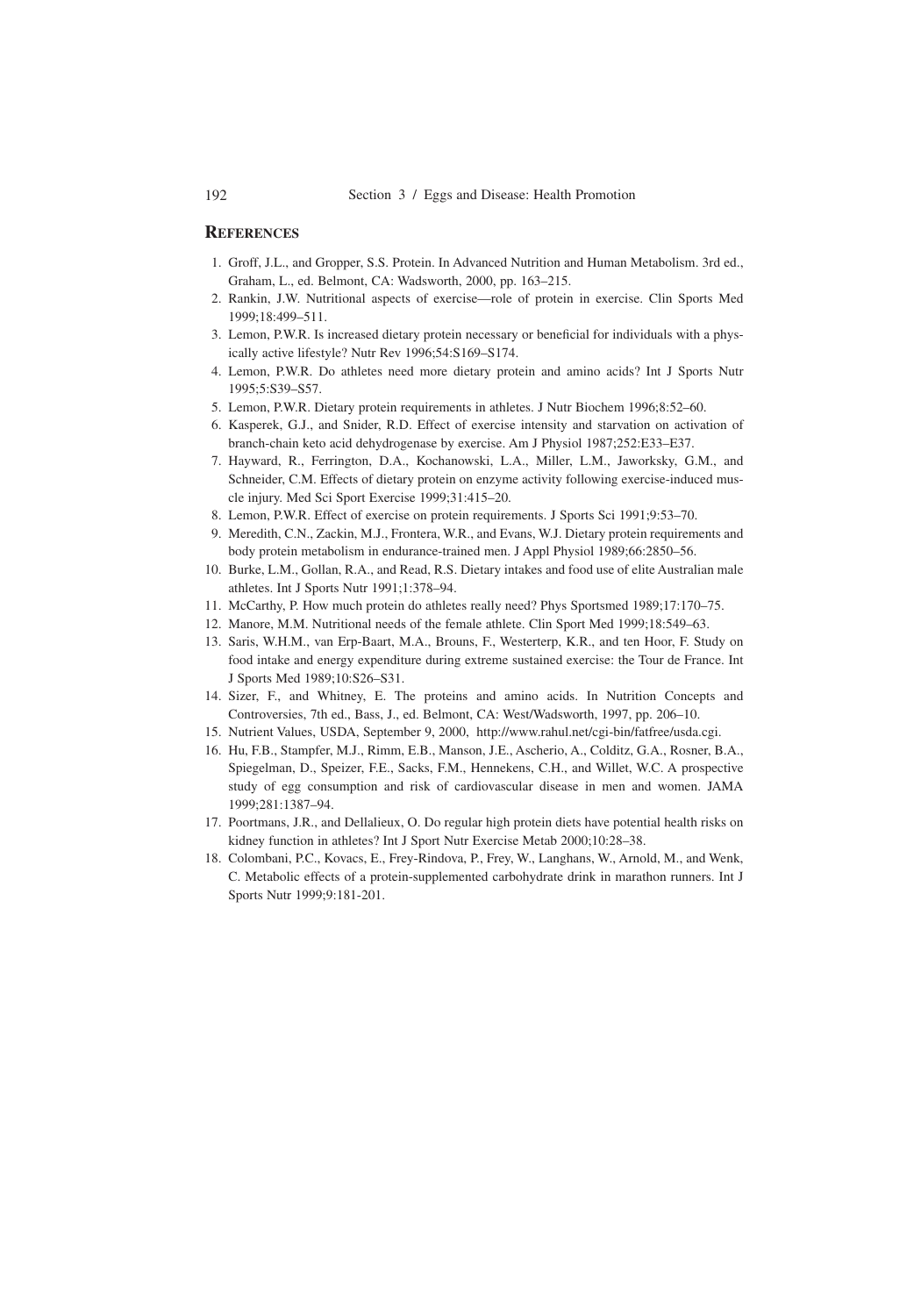Page references in *italics* refer to tables or figures.

Abetalipoproteinemia, 143 Adenoviruses, 56 Aeroallergens, 171, 173 African Green monkeys, atherosclerosis studies in, 115 Age, effect on plasma lipoproteins, 90 Alanine, 186-187, 190 Albumen, 85, 159 allergies to, 172 coagulated, 4 industrial, 6 Alcohol consumption, 89 Algae, green, for egg enrichment, 164 Algae, marine (golden), for egg enrichment, 40, 42, 125, 160, 165 Allergies, egg/food, 172 Alpha-Tocopherol, Beta-Carotene Cancer Prevention Study, 76 Alzheimer's disease, 15 apo E and, 147-152 Amenorrhea, 188 American Dietary Guidelines, cholesterol, 166 American Heart Association Dietary Guidelines 2000, 79 diet recommendations, 88-89 Americans, per capita egg consumption, 9 Amino acids, 185 branch chain, 186 essential, 83, 84 oxidation of, 186-187, 190 Anemia, 188 iron deficiency, 87 Animal feeding studies, cholesterol, 72-73 Animals, food, ω-3 fatty acids in, 124 Antibodies in allergic response, 171 IgG, 61 IgY, 61-*66* production in laying hens, 6 Antigens, 171, 172

Antioxidants and coronary disease, 15 in diet, 93 effect on COPs formation, 136 in eggs, 90 in poultry feed, 30 Apolipoprotein A, 103, 143 Apolipoprotein A-I, 95 Apolipoprotein B, 95, 103, 104, 143 defective, 105-106 Apolipoprotein C, 143 Apolipoprotein C-III, 106 Apolipoprotein D, 143 Apolipoprotein E, 78, 104, 106 biosynthesis, *146* function of, 143-144 genes, 148-152 health benefits of, 144-147 Apolipoprotein E-2, 148, 150-151 Apolipoprotein E-3, 148, 151 Apolipoprotein E-3-Leiden transgenic mice, 118 Apolipoprotein E-4, 149, 151 Apoproteins, function of, 144 Arachidonic acid, *23*, 38, 56, 57, 123 in infant diets, 55 Arginine in apo E isoforms, 149-151 supplementation, 151 Art, use of eggshells in, 6 Arteries, endothelial dysfunction in, 112 Arteriosclerosis, risk factors, 90 Aspartate aminotransferase, 187 Astaxanthin, 164 Asthma, 173 Atherogenesis animal studies, 72 initiating, 112, *113* Atherosclerosis animal models, 111-119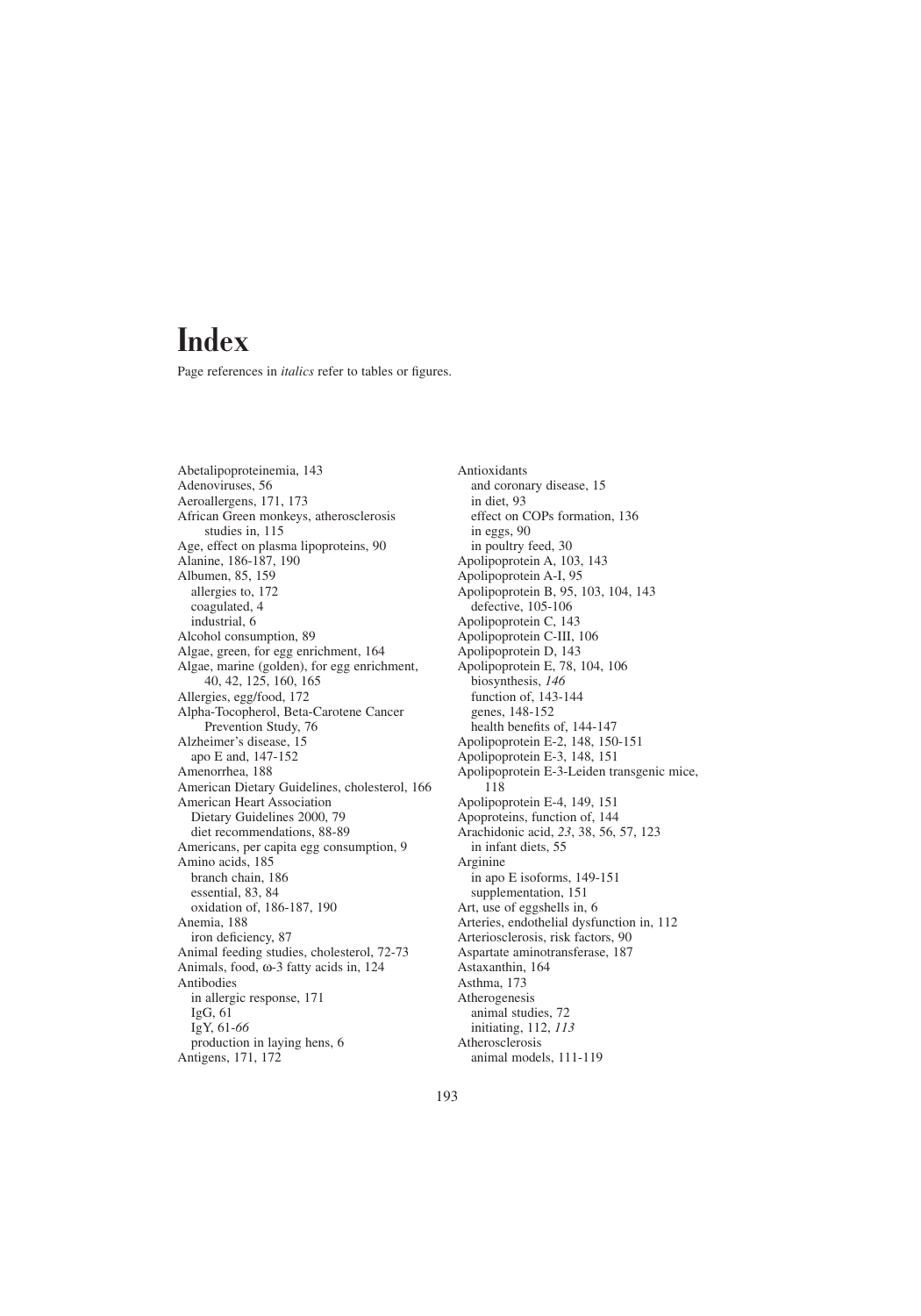Atherosclerosis (*continued*) apo E-4 and, 149 CETP and, 95 and cholesterol, dietary, 111-112 cholesterol-feeding studies, 72 development of, 112-113 nonhuman primate models, 114-116 regression of, 116 reversal of, 145 risk factors, 89, 90, 92 rodent models, 117-118 Athletes, protein requirements, 186-191 Atopic dermatitis, 173 Baboons, atherosclerosis studies in, 115-116 Barley, 159, 162 Basophils, 171 B-cells, 171 Beta-carotene, 49-50 Bile acids, 90, 91, 103 Biological value, proteins, 84, 189 Biotin, in eggs, 86 cold storage and, 181 thermal degradation of, 179-*180* Birth defects, 15 Body fat distribution, 90, 92 Body mass index (BMI), 92 Body weight, excess, 92 Boiling, effect on egg nutrition, 178, 180, 182 Brain, developmental disorders, 125-127 Branch chain amino acids (BCAAs), 186 Branch chain α-keto acid (BCKA) dehydrogenase, 186, 189 Breast milk, 84 DHA in, 127 fatty acids in, 26-28 Calcium benefits of, 15 in eggs, 10-*12*, 83, 86 Canadian Designer Eggs, 19 Cancer, 155 colon, 15 and ω-3 fatty acids, 21 Canola seed, 162 Canthaxanthin, 164 Capric acid, 111 Caproic acid, 111 Caprylic acid, 111 Carbohydrates, in diet, 187, 189 Cardiovascular disease. *See also* Coronary heart disease and egg consumption, 87-90, 93-97 mortality rates, 127

and ω-3 fatty acids, 21

194 Index

risk factors, 92-93 Carotenoids, in egg yolk, 164 Cebus monkeys, atherosclerosis studies in, 114 Cell cultures, hypoxic induction of, 63, 64, *66* Centers for Disease Control, National Health and Nutrition Examination Surveys (NHANES), 9-10, 12, 14 Cephalin, in egg yolk, 56, *57* Cereals, for poultry feed, 159, 162 CHD. *See* Coronary heart disease Chick embryos and egg hypersensitivity, 172 and vaccine production, 6 Chickens egg contents, *102* fat metabolism in, 46 Chocolate, 95 Cholesterol auto-oxidation of, 19, 31-32, 133-136 in cell membranes, 134 in eggs, 10-*12*, 56, 101 excretion of, 90, 103 metabolism of, 103-104 negative perceptions, 20 phobias, 20, 88 redistribution of, 144, 145, 146, 147, 152 synthesis and metabolism, 90-92 Cholesterol, dietary American Dietary Guidelines, 166 and atherosclerosis, 111-112 and coronary heart disease, 88, 104 case-control studies, 74 cross-sectional studies, 73-74 independent effect, 77 prospective studies, 74-77 effect on serum/plasma cholesterol, 71, 87-88, 89-90, 93-97 LDL:HDL ratio and, 78 LDL-cholesterol and, 89 recommended allowance, 101-102 species variation in response to, 72 Cholesterol ester transfer protein (CETP), 95, 103 Cholesterol-feeding studies animals, 72-73 human, 77-78 Cholesterol oxidation products (COPs), 133 antioxidants and, 136 and food, 135-136 formation of, 134 health risks associated with, 134 serum, 135 Cholesterol, serum/plasma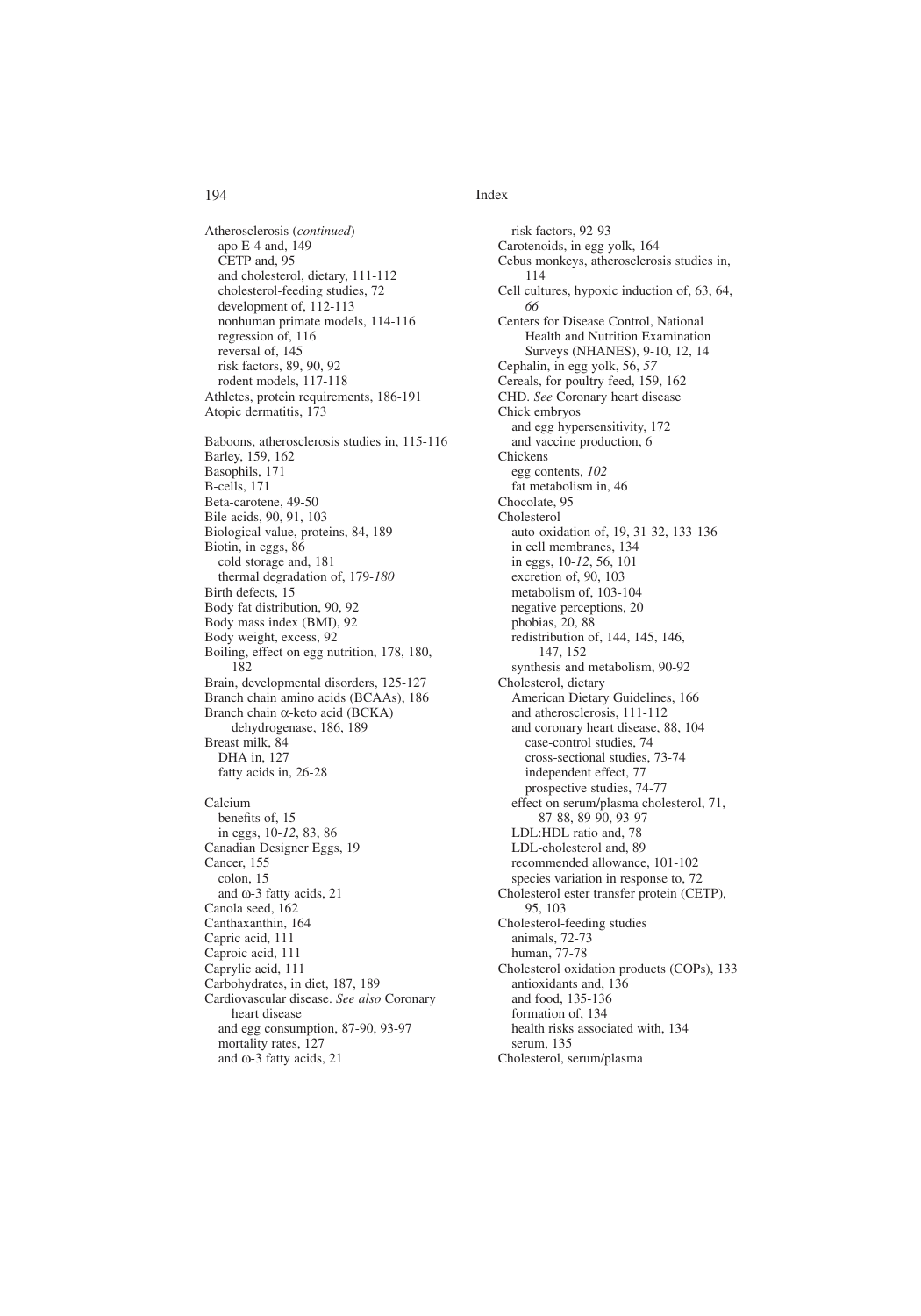and cholesterol, dietary, 71, 87-88, 89-90, 93-97 clinical studies, 77-78 and coronary heart disease, 106-107 dietary factors and, 105 diets to reduce, 91-92 egg-coronary heart disease relationship, 14-15, 104-105 animal studies, 72-73 individual responses, 105-106 epidemiology, 73-77, 78 LDL:HDL ratio, 78, 89 lowering, 71 and obesity, 92 ω-3 fatty acid-enriched eggs and, 24, 42 Cholesteryl esters, 95, 103 Cholestyramine, 127 Chylomicrons, 103 Clolibrate, 127 Coagulation, of eggs, 4 Cocoa butter, atherogenicity of, 117 Coconut oil, 95, 162 atherogenicity of, 117 Cognition, reduced, 15 Cold storage, eggs, 181 Colon cancer, 15 Conalbumin, 4 Continuing Survey of Food Intakes by Individuals (CSFII), 9-10, 12, *13* Cooking, effect on egg nutrient content, 177-*181* Copper cooking and bioavailability in eggs, 180-*181* egg white foaming and, 4-5 COPs. *See* Cholesterol oxidation products Corn, 159 Corn gluten meal, 159 Corn oil, atherogenicity of, 117 Coronary artery calcification, apo E-4 and, 149 Coronary heart disease apo E and, 147-153 cholesterol-associated risk of, 71, 78-79, 87, 88 DHA and, 127-128 diet and, 155 egg consumption and, 14-15, 106 egg-plasma cholesterol relationship animal studies, 72-73 clinical studies, 78 epidemiology, 73-77, 78 hypercholesterolemia and, 106-107 risk factors, 87 spread of, 101 Coronary vascular disease, and egg

consumption, 15 Cottonseed meal, 159 Cottonseed oil, 162 Creatine kinase, 187 Crustaceans, in laying hens diet, 165 CSFII, 9-10, 12, *13* CVD. *See* Cardiovascular disease; Coronary vascular disease Cyclin-dependent kinases, 128 Cyclins, 128 Cynomolgus monkeys, atherosclerosis studies in, 114 Cysteine, in apo E isoforms, 149-151 Cytokines, 58, *59* Dairy products, 95 Death, causes of, 155 Dehydration COPs formation during, 135, 136, 137 effect on egg nutrients, 182 Designer eggs, 22-23, 97-98 cholesterol oxidation in, 31-32 effect on plasma lipids, 24-26, 42 mother's milk and, 26-27 oxidative stability of, 29-32 PUFA/SFA ratio, 20 Vitamin E-enriched, 31, 46, 53 yolk oil, 27-*28* DHA. *See* Docosahexanoic acid Diabetes antioxidant supplementation in, 93 egg consumption and heart disease in, 94, 106 Diacylglycerol, 58 Dietary Guidelines 2000 (AHA), 79 Dietary Guidelines for American Adults, 93 Diets American average American diet (AAD), 91 eggs in, 9-13 fat content, 88-89 antioxidants in, 93 carbohydrates in, 187, 189 Eskimo, 159 fat-free, effect on apo E, *146* fiber in, 90 hens, Vitamin E-enriched, 47 high fat, 15, 91-92, 96 infant, 55 lipid-lowering, 96 monounsaturated fatty acid rich, 96 Paleolithic, 39 postexercise, 189 role of eggs in, 71 saturated fatty acid rich, 89, 96 vegetarian, 87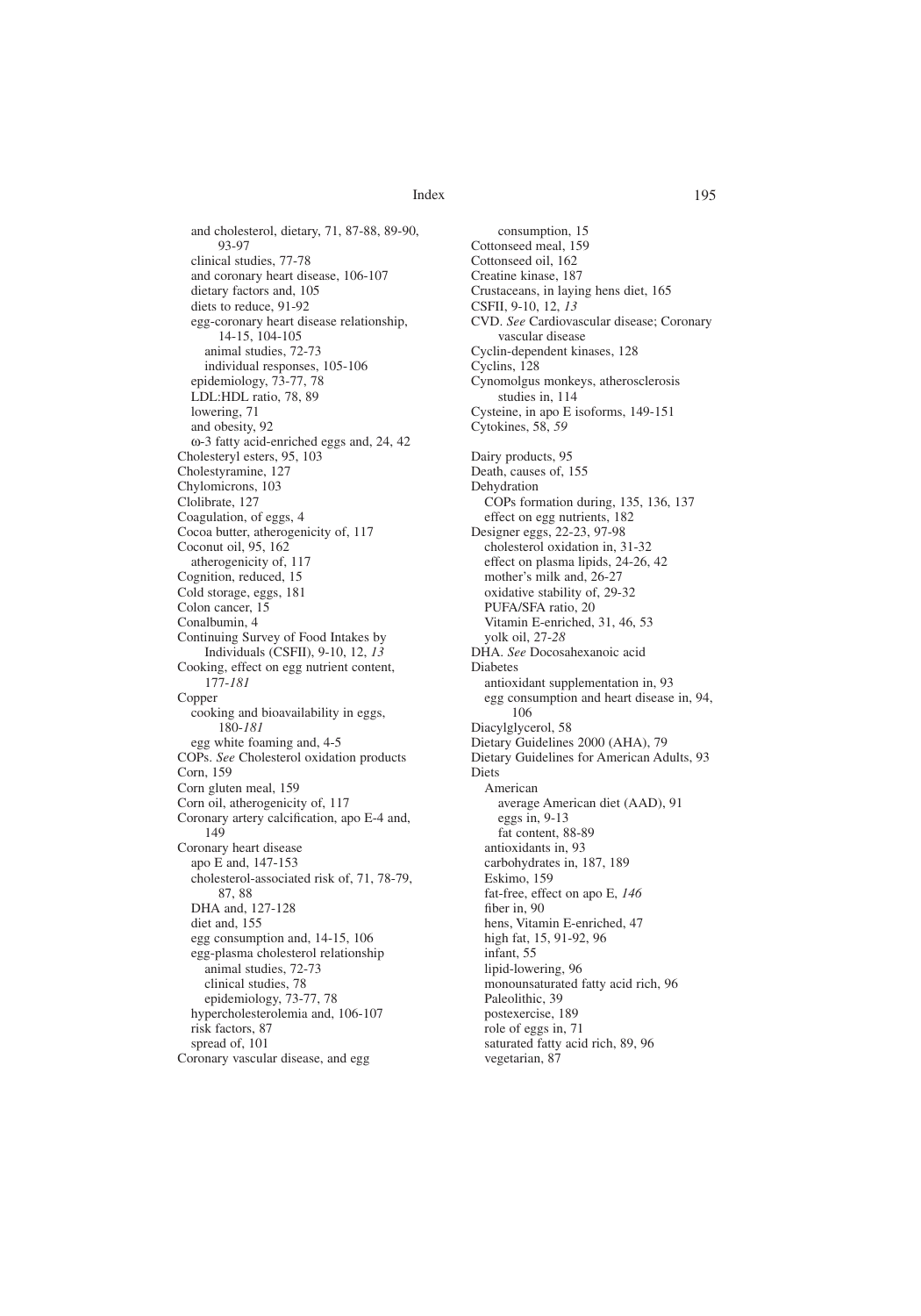Diets (*continued*) weight control, 83 Western, 96, 155 ω-6:ω-3 fatty acids ratio, 37 Digestibility, egg proteins, 84 Docosahexanoic acid (DHA), *23*, 38, 42-43, 56, 57, 156 -enriched eggs, 42, 97, 123-130 food sources of, 125 health benefits of, 123, 125-128 in infant diets, 55 in marine algae, 165 recommended guidelines, 22, 23 Docosapentanoic acid (DPA), *23*, 128, 156 DPA. *See* Docosapentanoic acid Duck eggs, contents, *102* Eating habits, unhealthy, 94 Edison  $300^{\text{TM}}$  eggs,  $125$ Egg Beaters, 97 Egg consumption in American diets, 9-13 atherosclerosis and, animal models, 118- 119 and cholesterol, 14-15 decline in, 9, 20, *21*, 87, 141, 156 and heart disease, 14-15, 74-77, 87-90, 93-97, 106 limiting, 12-14 and serum cholesterol, 104-105 Egg enrichment, products for, 159-166 Egg industry, response to cholesterol concerns, 20-21 Egglands Best, 97 Egg protein, 84 effect of cooking on, 178 storage and, 181 Eggs alternatives, 97 antioxidants in, 90 cholesterol content, 88, 101, 102-103 composition of, 3 cooking, 85-86 decorative, 6 dehydrated, 182 DHA-enriched, 97 digestibility, 84 double-yolk, 85 Edison  $300^{\text{TM}}$ , 125 enrichment diets for laying hens, 159-166 fat in, 10-*12*, 84-85, 101-102 flavor of, 5 food uses, 3-5 Greek, 40, *41*, 127 hypersensitivity to, 172 inedible, 6

lutein-enriched, 97 magic bullet effect, 141-152 membrane protein, 6 mineral content, 83, 85, 86 modification of. *See* Designer eggs; Specialty eggs myths and misconceptions about, 87-97 nonfood uses, 6-7 nutritional value of, 3, 10-14, 45, 55, 83- 84, 86-87, 156, *157* oils, 28, *29* ω-3 fatty acid-enriched, 22-32, 40-43, 46 phobias, 88 plasma cholesterol-coronary heart disease relationship animal studies, 72-73 clinical studies, 78 epidemiology, 73-77, 78 powdered, 134, 136 role in diet, 71 selenium-enriched, 97 storage of, effect of tocopherol on, 52-53 substitutes, 104 supermarket, 40, *41* as symbols, 6 vitamin content of, 45, 53, 83, 85, 86 vitamin E-enriched, 47-53, 97 Eggshells as calcium source, 3 decoration of, 6 Eggstasy, 97 Egg white, 85 coagulation of, 4 foaming of, 4, 85 inhibition of crystal formation, 5 use in "fining" wines, 6-7 Egg yolk antibody, 61 cholesterol content, 101, 102 coagulation of, 4 color of, 5 composition of, 85-86 emulsification of, 5 modification of, 159 Eicosanoids, 58, *59* roles of, 38 Eicosapentanoic acid (EPA), *23*, 38, 42-43, 156 recommended guidelines, 22, 23 Electrophoretic mobility shift assays (EMSAs), for anti-HIF-1 analysis, 62, 63 Embryos, chick, 6 Emulsification, of egg yolk, 5, 85 Endothelium, dysfunction of and lipoproteins, 112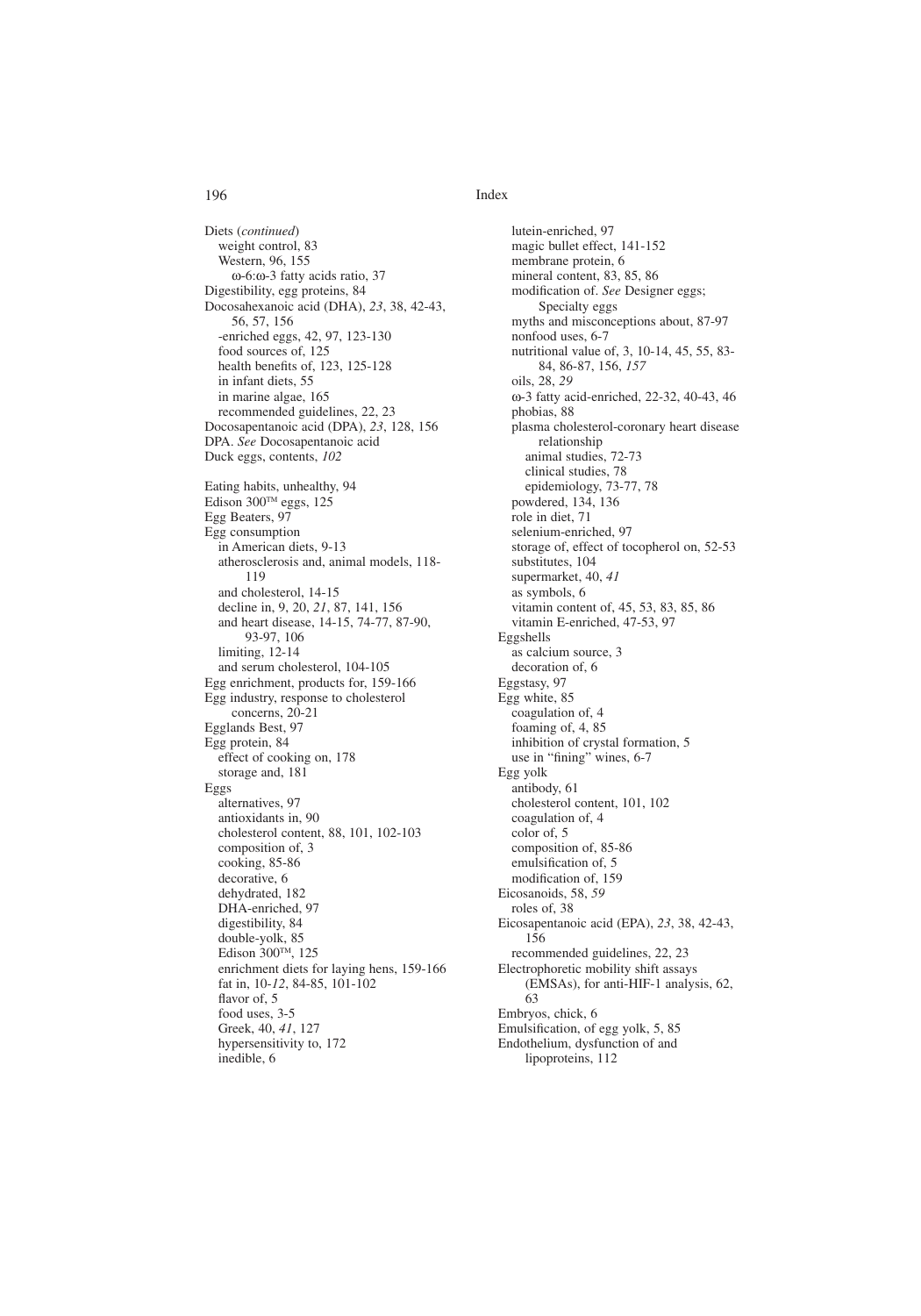Endurance exercise, protein need and, 186- 191 Energy, from eggs, 10-*12* EPA. *See* Eicosapentanoic acid Eskimo diet, 159 Europe, meat consumption, 155-156 Exercise, protein need and, 186-191

#### Fat

in eggs, 10-*12*, 84-85 recommended allowance, 101-102 Fats, animal, atherogenicity of, 119 Fatty acids, effect on plasma LDL, 111 Fatty acids, essential, 123-124 adequate intake (AI), 39, *40*, 42 functions and pathways, 37-39 Fatty acids, monounsaturated, 156-157 in eggs, 10 and plasma cholesterol levels, 84 Fatty acids, n-3. *See* Omega-3 fatty acids Fatty acids, omega-3. *See* Omega-3 fatty acids Fatty acids, omega-6. *See* Omega-6 fatty acids Fatty acids, polyunsaturated, 94-95, 156-157 auto-oxidation of, 19 in eggs, 10 function of, 157 interactions between, 123-124 and plasma cholesterol levels, 84 Fatty acids, saturated, 73-74, 94-95 atherogenicity of, 115 and atherosclerosis, 111-112 and cholesterol synthesis, 84 in eggs, 10 *trans*fatty acids, 73, 95 Feed, hen ω-3 fatty acid supplements, 40-42 stability of, 29-31 Vitamin E-enriched, 41 Feeding studies animal, 72-73 human, 77-78 Fiber, and cholesterol excretion, 90, 147 Fining, use of egg whites in, 6-7 Fish, fatty acids in, 125, 156-157 Fish meal, 159, 161 Fish oils, 21, 22, 125 cardio-protective effects, 159 composition of, 157, *158* as feed supplement, 40, 42 α-3 fatty acids in, 23, 38 Fish taint, 30, 164-165 Flaxseed, 38, 163 as feed supplement, 40, 42 lipid oxidation, 29-30

for ω-3 PUFAs enrichment, 22, 23 tocopherols in, 30-31 Foaming, egg, 4-5, 85 Folacin, in eggs, 86 Folate deficiency of, 15 in eggs, 10-*12* Folic acid, in eggs cold storage and, 181 thermal degradation of, 179-*180* Food disappearance data, 9 Foods allergies to, 172 COPs in, 135-136 dehydrated, 135, 136, 137 fast/convenience, 88, 95 Formulas, infant, egg phospholipidcontaining, 57-58 Framingham Heart Study, 74-76, 104 France, heart disease in, 15, 96 Free radicals α-tocopherol and, 53 apo E isoforms and, 149, 150 formation during egg drying, 134 Vitamin E and, 46 Fruits, in diet, 77, 93 Gastrointestinal tract, and food allergens, 172 Gender effect on plasma lipoproteins, 90 and protein requirements, 188 Genes, apo E, 148-152 Genetics, and risk of heart disease, 89 Glutathione, supplementation, 151-152 Gold Circle Farm Eggs, 97 Goose eggs, contents, *102* Grains in diet, 77 for poultry feed, 159 Greek eggs, 40, *41*, 127 Green algae, for egg enrichment, 164 Growth hormone, postexercise diet and, 189 Hamsters, atherosclerosis studies in, 117 Health Professionals Follow-up Study, 76, 93-94, 142 Heart disease. *See* Cardiovascular disease; Coronary heart disease Heat, effect on egg protein, 4, 85-86 *Hematococcus pluvialis,* 164 Hens antibody production in, 6 effect of age on egg cholesterol, 101 egg enrichment diets, 159-166 Vitamin E-enriched diet, 47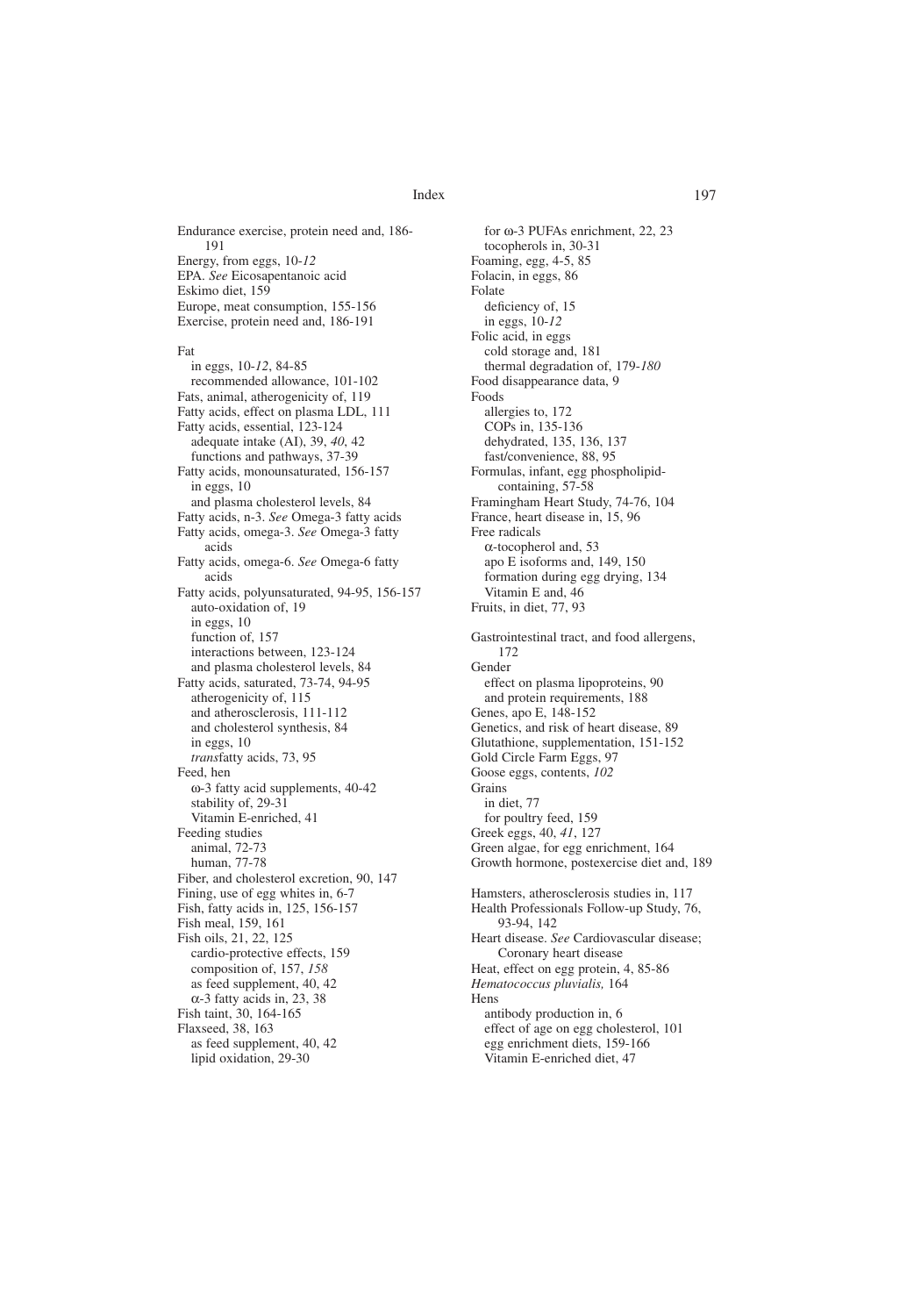Heparin/manganese precipitin method, HDL measurement, 144 HIF-1. *See* Hypoxia-inducible factor-1 High-density lipoprotein:low-density lipoprotein ratio (HDL:LDL), effect of DHA on, 127-128 High-density lipoproteins (HDL) in feeding studies, 72-73 ω-3 fatty acid-enriched eggs and, 24, 42 particles, 144 transfer of dietary cholesterol into, 103 HIV infection effect of egg phospholipid on, 58 infants, 56 Homocysteine, serum/plasma, 15, 93 3-Hydroxy-3-methylglutaryl-coenzymeA (HMG-CoA), 103 3-Hydroxy-3-methylglutaryl-coenzymeA (HMG-CoA) reductase, effect of COPs on, 134 25-Hydroxycholesterol, 133, 134 Hypercholesterolemia, 92 animal models, 118-119 atherosclerosis and, 72, 73, 76, 112-113 and coronary heart disease animal studies, 106 human studies, 106-107 familial, 105 Hyperlipidemia, 92 apo E-4 and, 149 Hyperlipoproteinemia, 145, 149 Hyperresponders, 72, 105 Hypersensitivity, allergic, 171 Hypertension, 89, 92 Hyporesponders, 72, 105-106 Hypoxia-inducible factor-1 (HIF-1), production of IgY against, 61-*66* ILP. *See* Intermediate-density lipoprotein Immune system effect of egg phospholipid on, 58 PUFAs and, 157 sensitization of, 171 Immunoblots, for anti-HIF-1 analysis, 62, 63, 64, *65* Immunofluorescence microscopy, for anti-HIF-1 analysis, 62, 63, *66* Immunoglobulin A, secretory (sIgA), 172 Immunoglobulin E, 171, 172 respiratory atopy and, 173-*175*, 173 Immunoglobulin G, 61

Infants benefits of Designer Eggs, 26-27 expected infections in, 56 formulas for, 27 nervous system of, 125-128 Inflammation chronic, apo E and, *146* mediators of, 58 and ω-3 fatty acids, 21 and plaque formation, 107 Inositol phospholipid, in egg yolk, 56 Institute for Health Realities, 152 Insulin postexercise diet and, 189  $P$ UFAs and, 157 Intermediate-density lipoprotein (ILP), 103 Iodine, in eggs, 86 cooking and bioavailability, 180-*181* Iron benefits of, 15 in eggs, 10-*12*, 83, 86, 180-*181* and oxysterol formation, 135 Iron deficiency anemia, 87 Ischemic heart disease, 155 Japan dietary practices, 155 heart disease in, 15, 96 α-Ketoisocaproic acid, 165 Keys, Ancel, 141 Lactate dehydrogenase, 187 Lactoovovegetarians, 83 Lard, 95 Lauric acid, 111 LCAT, 103, 143, 144 Learning ability, DHA and, 123, 126 Leather finishing, and egg albumen, 6 Lecithin, 85, 119 in egg yolk, 56, *57* Lecithin-cholesterol acyltransferase (LCAT), 103, 143, 144 Leucine, 165 Leukotrienes, 38, 58, *59*, 157 Lifestyle, sedentary, 89, 155 Light, effect on COPs formation, 134, 136 Linoleic acid, *23*, 37, 38, 123 in egg yolk, 56 α-Linoleic acid (α-LA), in laying hens diet, 163-164 α-Linolenic acid (α-LNA), *23*, 38, 42-43, 123 plant sources of, 160 recommended guidelines, 22, 23

Linseed oil, 162

Immunoregulation, mediators of, 58

Immunoglobulins, in allergic response, 171

anti-HIF production, 61-*66* structure of, 61

Immunoglobulin Y

198 Index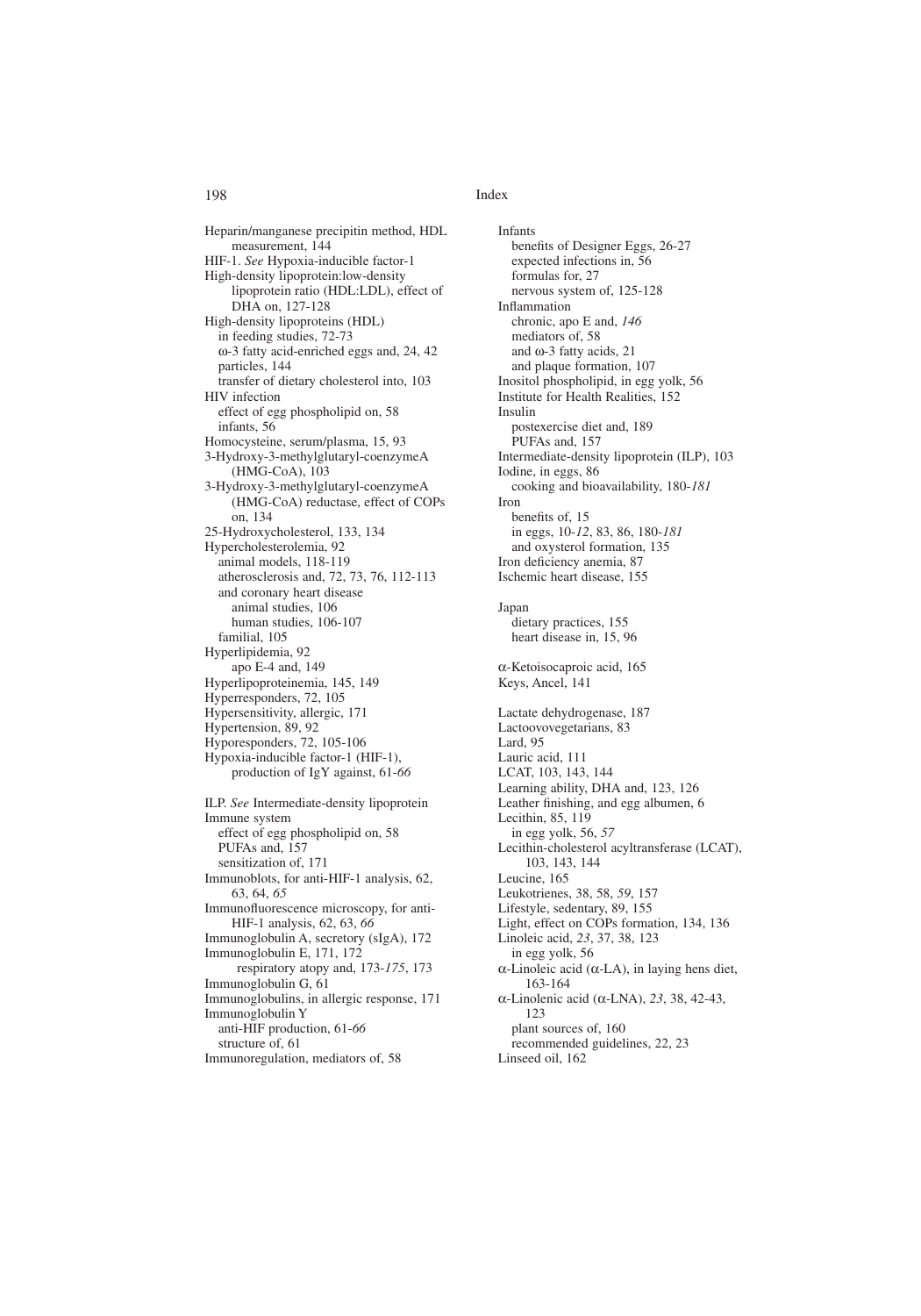Lipid peroxidation products, 52-53, 135 Lipid Research Clinic Follow-up Study, 76 Research Prevalence Study, 104 Lipids, food, 20-21 Lipids, plasma, effect of ω-3 fatty acidenriched eggs on, 24, 42 Lipoprotein lipase, 103 Lipoproteins, in yolk, 160 Lipoproteins, high-density. *See* High-density lipoproteins Lipoproteins, low-density. *See* Low-density lipoproteins Lipoproteins, plasma, and risk of heart disease, 89-90 Lipoxins, 58 Liver, cholesterol synthesis in, 90-91, 103 Low-density lipoprotein:high-density lipoprotein (LDL:HDL) ratio, 78, 89 Low-density lipoprotein receptor (LDLR), 103-104 Low-density lipoprotein receptor-related protein (LRP), 103 Low-density lipoproteins (LDL) elevated, 87-88 in feeding studies, 72-73 ω-3 fatty acid-enriched eggs and, 24, 42 oxidation of, 93 receptors, 91 Lutein, 5 benefits of, 15 -enriched eggs, 42, 97 Lymphocytes, 171 Lysophosphatidylcholine, in egg yolk, 56 Lysophosphatidylethanolamine, in egg yolk, 56 Macular degeneration, age-related, 15 Magic bullet effect, apo E, 141-152 Magnesium, in eggs, 10-*12*, 86 Mahley, Robert, 144 Maize, 162 Major histocompatibility complex (MHC), 171 Malnutrition, 56 Manganese, in eggs, 86 Mannose-6-phosphate/insulin-like growth factor receptor (M6P/IGFII-R), 61 Margarines, 95 Marine oils. *See* Fish oils Mast cells, 171 Meat consumption, 95, 155-156 Meat meal, 159 Meat-processing byproducts, for poultry feed, 160

Menhaden oil, in laying hen diets, 160-161 Mercury poisoning, apo E and, 147 Metals, heavy, apo E and, 147, 149, 150, 152 Methyl linoleate, atherogenicity of, 117 Methyl oleate, atherogenicity of, 117 Methyl stearate, atherogenicity of, 117 Mexico, CVD mortality rates, 15 MHC, 171 Mice, atherosclerosis studies in, 118 Microspheres, 164 Milk breast, 26-28, 84, 127 whole, 95 Milo, 159 Minerals, in eggs, 83, 85, 86 effect of cooking on, 180-*181* Molasses, in poultry diets, 160 Monkeys, atherosclerosis studies in, 114- 115 MUFAs. *See* Fatty acids, monounsaturated Multiple Risk Factor Intervention Trial (MRFIT), 74, *75* Muscle injury, exercise-induced, 186-187 Myocardial infarction, reducing risk of, 127- 128 Myristic acid, 111 n-3 Fatty acids. *See* Omega-3 fatty acids National Cholesterol Education Program (NCEP), 141 dietary guidelines, 101-102 Step I Diet, 96 Step II Diet, 91 National Health and Nutrition Examination Surveys (NHANES), 9-10, 12, 14 National Health Organization, fat intake guidelines, *22* National Institutes of Health, cholesterol workshop, 94 Necrotizing enterocolitis, 55, 56, 57 Nerve growth factor, 126 Nerve repair, apo E, 145 Nervous system effect of ω-3 fatty acids on, 125-127 of infants, 125-128 Neurite elongation, 126 Neurodevelopment disorders, due to fatty acid deficiency, 125-127 Neurotransmitters, PUFAs and, 157 NHANES II, 89 NHANES III, 9-10, 12, 14, 74, *75* Niacin, in eggs cold storage and, 181 thermal degradation of, 179-*180*

- Niacin, supplementation, 165
	-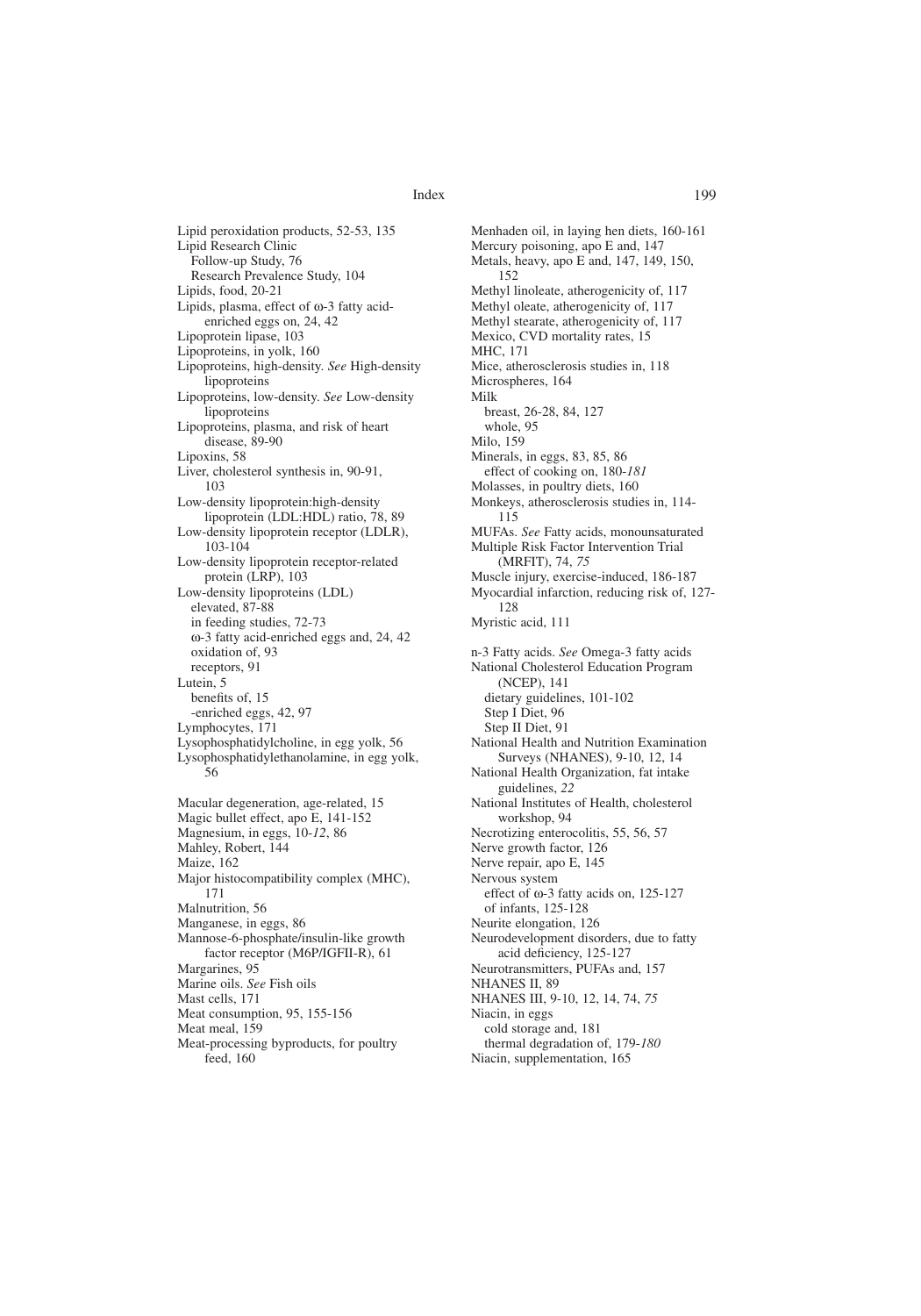Nitric oxide (NO) apo E and, 149, 150-151 formation during egg drying, 134 Nitrite, formation during egg drying, 134 NO, 134, 149, 150-151 Nurses' Health Study, 76, 92, 93-94, 142 Nutrient density, 83 Nutrition, eggs and, 86-87 Oats, 159, 162 Obesity, 89, 92 Off-flavors, in eggs, 5, 30 Oils, dietary, 47 atherogenicity of, 117 Oils, vegetable, 39 Oleic acid, in egg yolk, 56, *57* Olive oil diet, 91-92 Omega-3 fatty acid-enriched eggs fish taint in, 30, 40 oxidative stability of, 29-32, 40-42 Omega-3 fatty acids, 19, 21-22, *23* benefits of, 21, 38-39, 42-43 cardio-protective effects, 127-128 CHD and, 20 in food animals, 124 human daily requirements, 53 incorporation into yolk fat, 22-23 metabolic pathway, *39* nervous system and, 125-127 vision and, 123, 126-127 Omega-6:omega-3 fatty acid ratio, 157, 159 designer eggs, 20 dietary recommendations, 124 in eggs, 20, 40 enrichment diets and, 161, 166 optimizing, 129-130 Western diets, 37, 42 Omega-6 fatty acids, 19, 22, *23* metabolic pathway, *39* Orotic acid, 165 Ovalbumin, allergies to, 172 Ovomucoid, allergies to, 172 Ovotransferrin, 4 allergies to, 172 Oxidative stability ω-3 fatty acid-enriched eggs, 29-32, 40- 42 tocopherol-enriched eggs, 51 Oxygen homeostasis, HIF-1 regulation of, 62 Oxysterols, 133, 135 Palmitic acid, 111 Palm oil, atherogenicity of, 117 Pantothenic acid, in eggs cold storage and, 181

thermal degradation of, 179-*180* Parainfluenza viruses, 56 Pasta, COPs in, 134 Pasteurization, egg allergens and, 172 Peanut meal, 159 Peanut oil diet, 91-92 Peanut/peanut butter diet, 91-92 Pearl millet, 163 Phosphatidic acid, 58 Phosphatidylcholine, in egg yolk, 56 Phosphatidylethanolamine, in egg yolk, 56 Phospholipids, effect of ω-3 fatty acidenriched eggs on, 24 Phospholipids, egg benefits of, 55 components of, 56-57 HIV-associated disease and, 58 immune cells and, 58 infant infections and, 57-58 viral infectivity and, 58 Phosphorus, in eggs, 10-*12*, 86 cooking and bioavailability, 180-*181* Physical activity, protein need and, 186-187 Phytochemicals, 93 Plants, ω-3 fatty acids levels, 39 Plaque formation, 113-*113* and inflammation, 107 Plasmalogen, in egg yolk, 56 Platelet-activating factor, 58 Platelets effect of DHA on, 128 PUFAs and, 157 Poaching, effect on egg nutrition, 178, 180, 182 Postexercise diet, 189 Potassium, in eggs, 10-*12*, 86 Poultry feed, 159-160 Poultry industry byproducts, in poultry feed, 159 Pregnenolone, 145 Progesterone, 145 Prostaglandins, 38, 58, *59*, 157 Prostacyclins, 38 Protein, animal, sources of, 155 Protein, dietary biological value of, 84, 189-190 excess, 190-191 metabolism of, 186-187 need for, 185-186, 191 recommendations, 187-188, 190, 191 sources of, 188-190 Protein, egg, 4, 10-*12*, 84 Protein A, 61 Protein G, 61 PUFAs. *See* Fatty acids, polyunsaturated Pyridoxine, in eggs, 86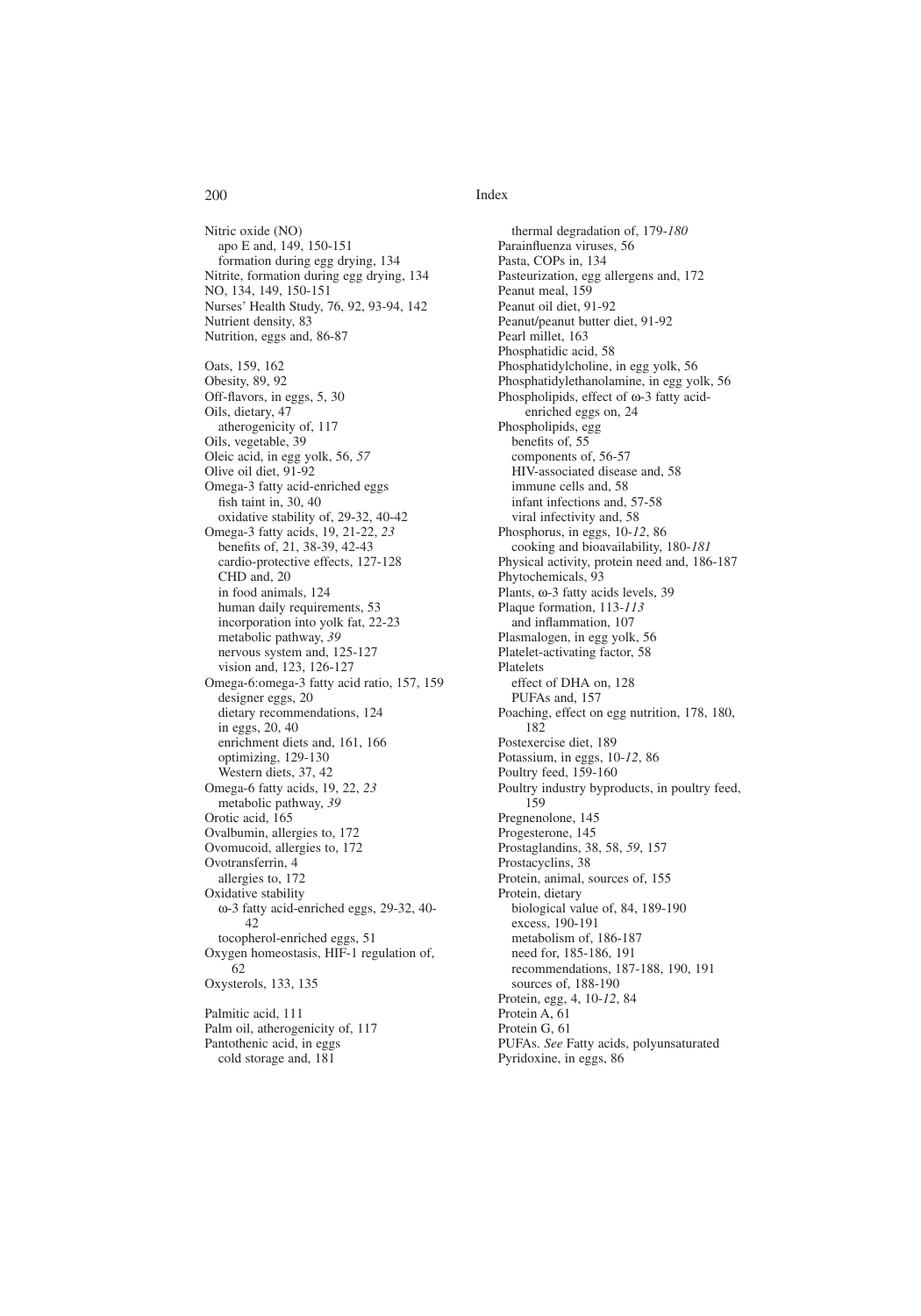## Index 201

cold storage and, 181 thermal degradation of, 179-*180* Pyruvate, muscle, 186 Pyruvate kinase, 187 Rabbits, atherosclerosis studies in, 117 Radioallergosorbent test (RAST), 174 Rapeseed, 38 RAST, 174 Reactive oxygen species (ROS), 150 Remyelination, apo E and, 145 Renal function, and excess protein intake, 191 Resistance, specific/nonspecific, 171 Respiratory tract infections, 56 Retina, DHA in, 126, 129 Retinol, 182 Rhesus monkeys, atherosclerosis studies in, 114 Rhinitis, allergic, 173, 174 Rhinoviruses, 56 Riboflavin, in eggs, 10-*12*, 83, 86 cold storage and, 181 thermal degradation of, 179-*180* ROS, 150 Royal Chemistry Society, 177, *178*, 179 Safflower oil, 162 *Schizochytrium,* 125 Scrambling, effect on egg nutrition, 178, 180, 182 Screenings, for poultry feed, 159 Seafood, fatty acids in, 156-157 Selenium in eggs, cooking and bioavailability, 180- *181* -enriched eggs, 42, 97 Seven Countries Study, 73-74, 141 SFAs. *See* Fatty acids, saturated Shortenings, 95 Skin-prick tests, 174 Smoking, 89, 92 Smooth muscle, 150 Sodium, in eggs, 86 Soybean meal, 159, 161 Soybeans, 38 Spain, heart disease in, 15, 96 Specialty eggs. *See also* Designer eggs ω-3 fatty acid-enriched, 40-43 Sphingomyelin, in egg yolk, 56 Stearic acid, 95, 111 Sterol biosynthesis, COPs inhibition of, 134 Storage effect on COPs formation, 134, 136 effect on egg nutrient content, 181-182

Stress, 89, 155

Stroke, risk factors, 92 Sugar crystallization, inhibition of, 5 Sunflower seed, 163 Tankage, 159 Tau-protein, 150 T-cells, 171 Tetrabutylammonium (TBA)-reacting substances, 42 Thiamin(e), in eggs, 10-*12*, 83, 86 thermal degradation of, 179-*180* Thiobarbituric acid (TBA), 51 Thiobarbituric acid (TBA)-reacting substances, 30 Thrombosis, arterial, 128 Thromboxanes, 38, 58, *59*, 157 effect of DHA on, 128 Thyroid function, apo E and, *146* Tobacco smoke, 56 Tocopherol antioxidant function of, 46 in chicken feed, 30-32 isomers of, 47-49, 50 α-Tocopherol, 47-49. *See also* Vitamin E benefits of, 53 binding protein, 49 effect on COPs formation, 136 in laying hens diet, 163-164 *all*-*rac*-α-Tocopherol acetate, 49 dl-α-Tocopherol acetate, 47 δ-Tocopherol, 47-49 γ-Tocopherol, 47-49 Tocopherol enrichment, eggs β-carotene and, 49-50 fatty acid composition and, 50 flavor and, 51-52 oxidative stability and, 51 storage and, 52-53 transfer efficiencies of isomers, 47-49 yolk fat and, 50 Triacylglycerols, 91 Triglycerides, serum, 103 effect of DHA on, 128 effect of ω-3 fatty acid-enriched eggs on, 24, 42 Turkey eggs, contents, *102* United Kingdom, egg consumption, 156 United States, meat consumption, 155-156 Urticaria, 173

USDA Continuing Survey of Food Intakes by Individuals (CSFII), 9-10, 12, *13*

Vaccines egg hypersensitivity and, 172 production in chick embryos, 6